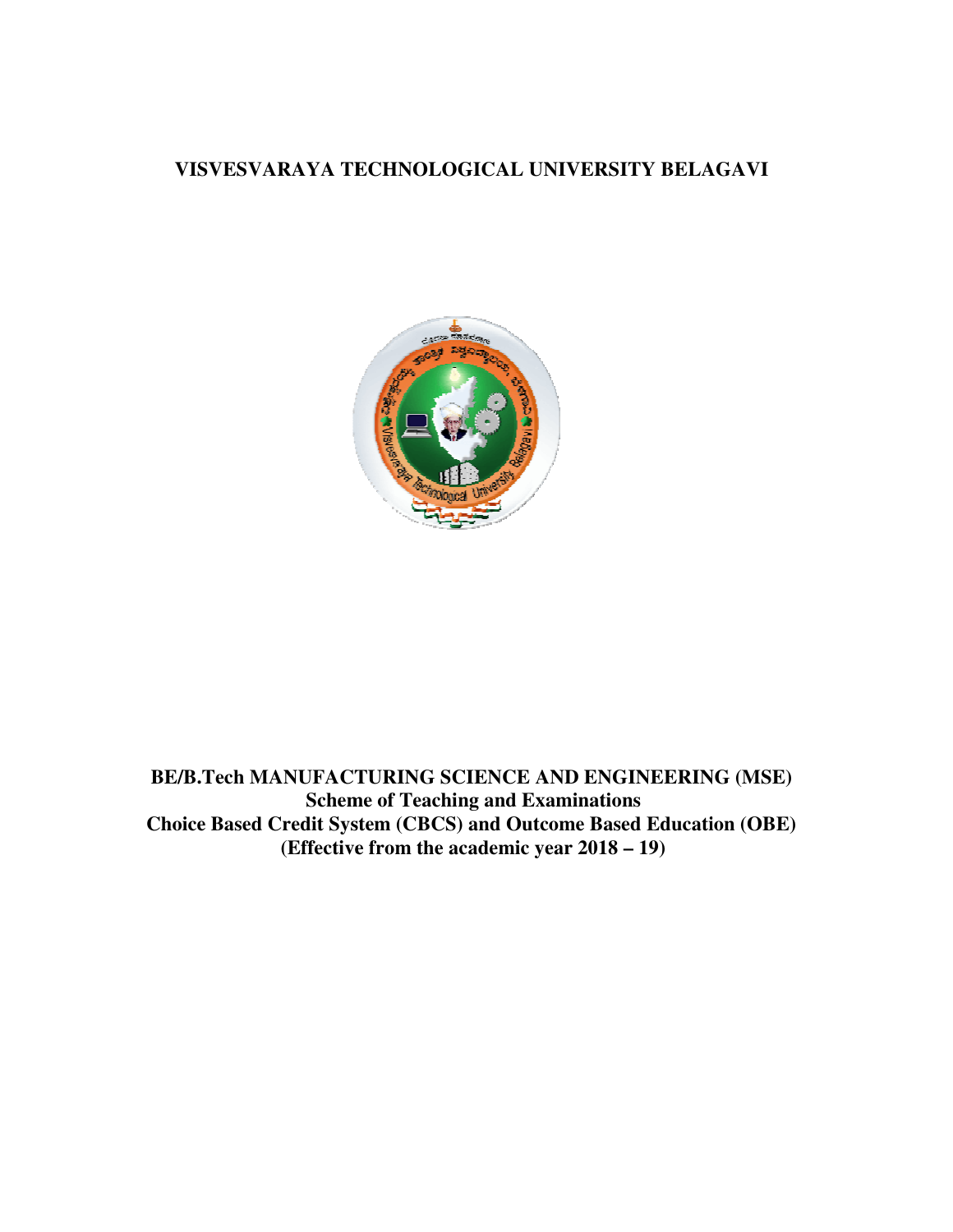|                      | <b>III SEMESTER</b>                     |            |                                                                |                |                                |                   |                 |                      |                             |                  |                  |                    |         |
|----------------------|-----------------------------------------|------------|----------------------------------------------------------------|----------------|--------------------------------|-------------------|-----------------|----------------------|-----------------------------|------------------|------------------|--------------------|---------|
|                      |                                         |            |                                                                |                | <b>Teaching Hours</b><br>/Week |                   |                 |                      | <b>Examination</b>          |                  |                  |                    |         |
| SI.<br>N<br>$\bf{0}$ | <b>Course and</b><br><b>Course Code</b> |            |                                                                |                | <b>Course Title</b>            | Theory<br>Lecture | Tutorial        | Practical<br>Drawing | in hours<br><b>Duration</b> | <b>CIE Marks</b> | <b>SEE Marks</b> | <b>Total Marks</b> | Credits |
|                      |                                         |            |                                                                | L              | T                              | P                 |                 |                      |                             |                  |                  |                    |         |
|                      | <b>BSC</b>                              | 18MAT31    | Transform Calculus, Fourier Series and Numerical<br>Techniques | 2              | $\overline{2}$                 | $-$               | 0 <sub>3</sub>  | 40                   | 60                          | 100              | 3                |                    |         |
| 2                    | PCC                                     | 18MA32     | <b>Material Science</b>                                        | 3              | $-1$                           | $-1$              | 0 <sub>3</sub>  | 40                   | 60                          | 100              | 3                |                    |         |
| 3                    | <b>PCC</b>                              | 18MA33     | Thermodynamics                                                 | $\overline{3}$ | $- -$                          | $- -$             | 03              | 40                   | 60                          | 100              | $\overline{3}$   |                    |         |
| 4                    | <b>PCC</b>                              | 18MA34     | Mechanics of Materials                                         | 3              | 2                              | $-$               | 03              | 40                   | 60                          | 100              | $\overline{4}$   |                    |         |
| 5                    | PCC                                     | 18MA35     | Foundry Technology                                             | 3              | $- -$                          | $-$               | $\overline{03}$ | 40                   | 60                          | 100              | $\overline{3}$   |                    |         |
| 6                    | <b>PCC</b>                              | 18MA36     | Computer Aided Machine Drawing                                 |                | $ -$                           | 4                 | 03              | 40                   | 60                          | 100              | 3                |                    |         |
|                      | <b>PCC</b>                              | 18MAL37    | Material Testing Lab                                           |                |                                | $\overline{2}$    | 03              | 40                   | 60                          | 100              | $\overline{2}$   |                    |         |
| 8                    | <b>PCC</b>                              | 18MAL38    | Foundry and Forging Lab                                        |                |                                | 2                 | $\overline{03}$ | 40                   | 60                          | 100              | $\overline{2}$   |                    |         |
|                      |                                         | 18KVK39/49 | Vyavaharika Kannada (Kannada for communication)                |                |                                |                   |                 |                      |                             |                  |                  |                    |         |
|                      |                                         | 18KAK39/49 | Aadalitha Kannada (Kannada for Administration)                 | --             | $\overline{2}$                 | --                | --              | 100                  | $\sim$ $\sim$               |                  |                  |                    |         |
| 9                    | HSMC                                    |            | <b>OR</b>                                                      |                |                                |                   |                 |                      |                             | 100              |                  |                    |         |
|                      |                                         | 18CPC39/49 | Constitution of India, Professional Ethics and Cyber<br>Law    |                | $- -$                          | $- -$             | 02              | 40                   | 60                          |                  |                  |                    |         |
|                      |                                         |            |                                                                | 15             | 06                             |                   | 24              | 420                  | 480                         |                  |                  |                    |         |
|                      |                                         |            | <b>TOTAL</b>                                                   | <b>OR</b>      | <b>OR</b>                      | 08                | <b>OR</b>       | <b>OR</b>            | <b>OR</b>                   | 900              | 24               |                    |         |
|                      |                                         |            |                                                                | 16             | 08                             |                   | 26              | 360                  | 540                         |                  |                  |                    |         |

|    | programs<br>nolders .<br>admitt<br>semester<br>entry<br>abed<br>lateral<br>Diploma<br>prescr<br>Lngmeer<br>tΛ<br>ourse<br>∸ot<br>. INP<br>ited<br>. to |                                           |                                  |             |              |  |  |  |     |    |     |  |
|----|--------------------------------------------------------------------------------------------------------------------------------------------------------|-------------------------------------------|----------------------------------|-------------|--------------|--|--|--|-----|----|-----|--|
| πU | :MO<br>N                                                                                                                                               | $\Omega$<br>$^{\prime}$ $^{\prime}$<br>∣∩ | Additional<br><b>Mathematics</b> | Mathematics | $\sim$<br>UΖ |  |  |  | -40 | ы. | 100 |  |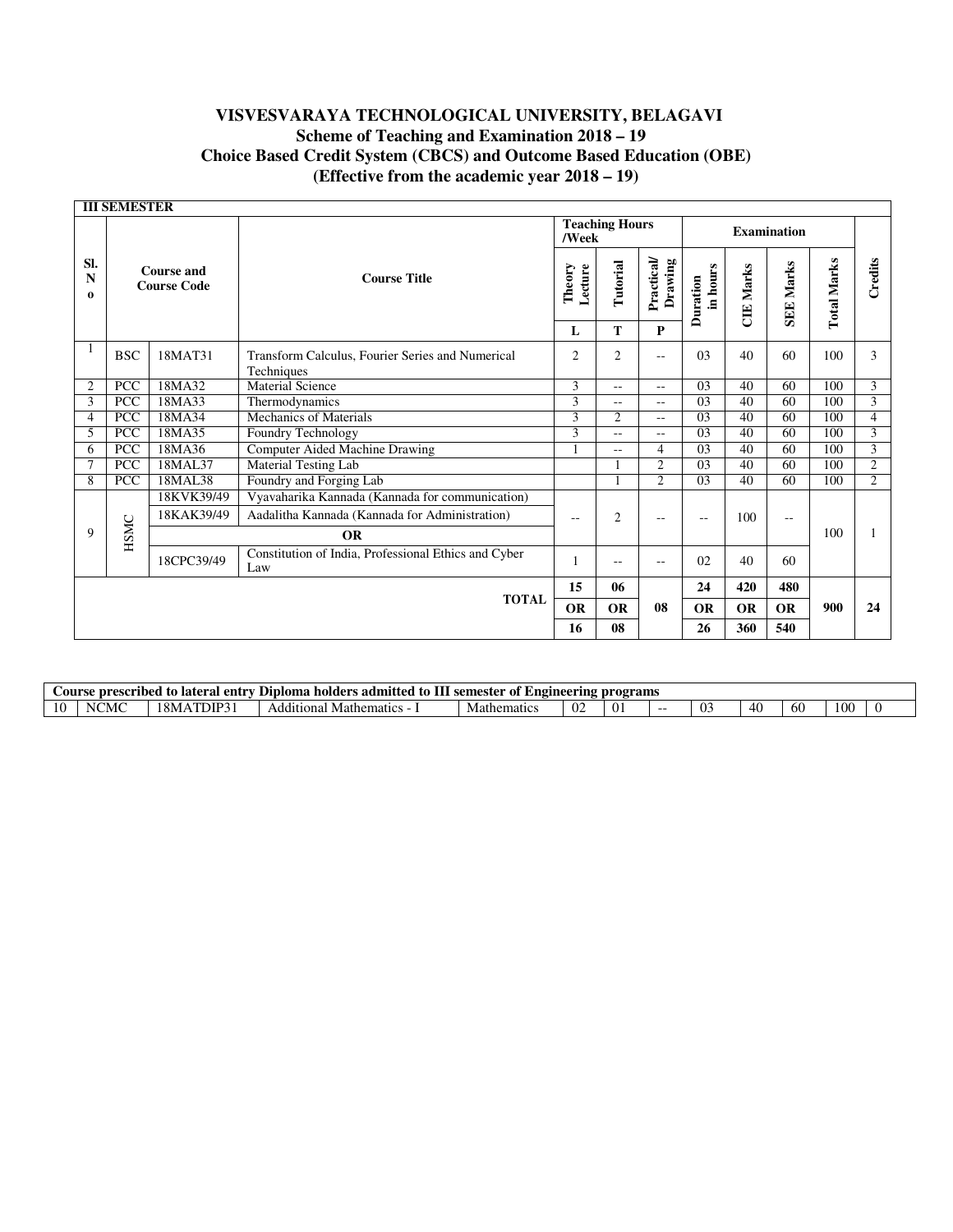|                                | <b>IV SEMESTER</b> |                                         |                                                                 |                        |                   |                                |                          |                      |                  |                          |                    |                |
|--------------------------------|--------------------|-----------------------------------------|-----------------------------------------------------------------|------------------------|-------------------|--------------------------------|--------------------------|----------------------|------------------|--------------------------|--------------------|----------------|
|                                |                    |                                         |                                                                 |                        |                   | <b>Teaching Hours</b><br>/Week |                          |                      |                  | <b>Examination</b>       |                    |                |
| SI.<br>$\mathbf N$<br>$\bf{0}$ |                    | <b>Course and</b><br><b>Course code</b> | <b>Course Title</b>                                             | Department<br>Teaching | Lecture<br>Theory | Tutorial                       | Practical<br>Drawing     | in hours<br>Duration | <b>CIE Marks</b> | <b>SEE Marks</b>         | <b>Total Marks</b> | Credits        |
|                                |                    |                                         |                                                                 |                        | L                 | T                              | $\mathbf{P}$             |                      |                  |                          |                    |                |
|                                | <b>BSC</b>         | 18MAT41                                 | Complex Analysis, Probability and<br><b>Statistical Methods</b> |                        | $\overline{c}$    | $\overline{c}$                 | $- -$                    | 03                   | 40               | 60                       | 100                | 3              |
| 2                              | <b>PCC</b>         | 18MA42                                  | Theory of Machines                                              |                        | 3                 | $\overline{2}$                 | $-1$                     | $\overline{03}$      | 40               | 60                       | 100                | $\overline{4}$ |
| $\overline{3}$                 | <b>PCC</b>         | 18MA43                                  | Joining Processes                                               |                        | $\overline{3}$    | 44                             | $\overline{\phantom{a}}$ | $\overline{03}$      | 40               | 60                       | 100                | $\overline{3}$ |
| 4                              | <b>PCC</b>         | 18MA44                                  | Fluid Mechanics and Machines                                    |                        | $\overline{2}$    | $\overline{2}$                 | $ -$                     | $\overline{03}$      | 40               | 60                       | 100                | $\overline{3}$ |
| 5                              | <b>PCC</b>         | 18MA45                                  | Machine Tools and Operations                                    |                        | $\overline{3}$    | --                             | $- -$                    | 03                   | 40               | 60                       | 100                | $\overline{3}$ |
| 6                              | <b>PCC</b>         | 18MA46                                  | Mechanical Measurements and<br>Metrology                        |                        | $\overline{3}$    | $-$                            | $\sim$ $\sim$            | 03                   | 40               | 60                       | 100                | 3              |
| 7                              | <b>PCC</b>         | 18MAL47                                 | Fluid Mechanics and Machines Lab                                |                        | $-1$              | $\overline{c}$                 | $\overline{2}$           | $\overline{03}$      | 40               | 60                       | 100                | 2              |
| 8                              | <b>PCC</b>         | 18MAL48                                 | Mechanical Measurements and<br>Metrology Lab                    |                        | $- -$             | $\overline{c}$                 | $\overline{2}$           | 03                   | 40               | 60                       | 100                | $\overline{2}$ |
|                                |                    | 18KVK39/49                              | Vyavaharika Kannada (Kannada for<br>communication)              |                        |                   | $\overline{2}$                 |                          |                      | 100              |                          |                    |                |
| 9                              | HSMC               | 18KAK39/49                              | Aadalitha Kannada (Kannada for<br>Administration)               |                        | --                |                                | $\sim$                   | $-$                  |                  | $\overline{\phantom{m}}$ | 100                | 1              |
|                                |                    | 18CPC39/49                              | Constitution of India, Professional                             |                        |                   |                                |                          | $\overline{02}$      | 40               | 60                       |                    |                |
|                                |                    |                                         | Ethics and Cyber Law                                            |                        |                   |                                |                          |                      |                  |                          |                    |                |
|                                |                    |                                         |                                                                 |                        | 17                | 08                             |                          | 24                   | 420              | 480                      |                    |                |
|                                |                    |                                         |                                                                 | <b>TOTAL</b>           | <b>OR</b>         | <b>OR</b>                      | 04                       | <b>OR</b>            | <b>OR</b>        | <b>OR</b>                | 900                | 24             |
|                                |                    |                                         |                                                                 |                        | 18                | 10                             |                          | 26                   | 360              | 540                      |                    |                |

|                   | . -<br>Diploma<br>Angineering<br><b>programs</b><br>prescribed<br>4 entry<br>. admitted<br>. holders<br>semester<br>Course<br>of<br>lateral<br>to.<br>- to |                   |                                      |             |              |    |       |                        |    |     |     |  |
|-------------------|------------------------------------------------------------------------------------------------------------------------------------------------------------|-------------------|--------------------------------------|-------------|--------------|----|-------|------------------------|----|-----|-----|--|
| $\sqrt{ }$<br>1 U | MC<br>NU.                                                                                                                                                  | $^18MA$<br>11 P 4 | Additional<br><b>Mathematics</b><br> | Mathematics | $\mathsf{u}$ | v. | $- -$ | $\sim$<br>$\mathbf{v}$ | 40 | -60 | 100 |  |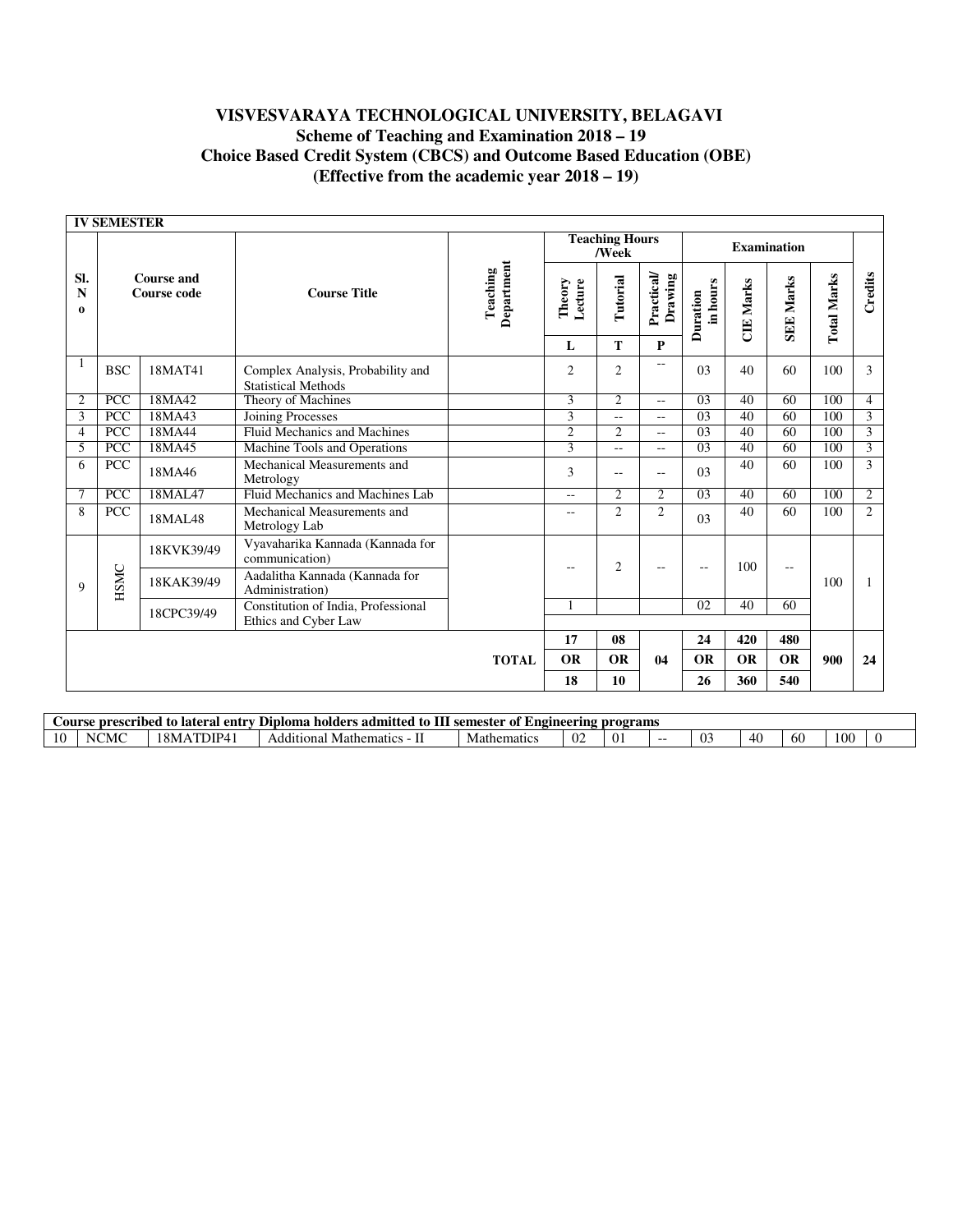|                       | <b>V SEMESTER</b>                       |         |                                                                                    |                       |                |                      |                      |            |                    |                    |                 |
|-----------------------|-----------------------------------------|---------|------------------------------------------------------------------------------------|-----------------------|----------------|----------------------|----------------------|------------|--------------------|--------------------|-----------------|
|                       |                                         |         |                                                                                    | <b>Teaching Hours</b> | /Week          |                      |                      |            | <b>Examination</b> |                    |                 |
| Sl.<br>N <sub>0</sub> | <b>Course and</b><br><b>Course code</b> |         | Theory<br><b>Course Title</b>                                                      |                       | Tutorial       | Practical<br>Drawing | in hours<br>Duration | Marks<br>Ë | <b>SEE Marks</b>   | <b>Total Marks</b> | Credits         |
|                       |                                         |         |                                                                                    | L                     | T              | P                    |                      |            |                    |                    |                 |
|                       | <b>HSMC</b>                             | 18MA51  | Management and Entrepreneurship                                                    | 3                     | $\Omega$       |                      | 03                   | 40         | 60                 | 100                | 3               |
| 2                     | <b>PCC</b>                              | 18MA52  | Computer Aided Design and Manufacturing                                            | 3                     | $\theta$       |                      | 03                   | 40         | 60                 | 100                | 3               |
| 3                     | PCC                                     | 18MA53  | <b>Metal Forming</b>                                                               | 3                     | $\Omega$       |                      | 03                   | 40         | 60                 | 100                | $\overline{3}$  |
| 4                     | <b>PCC</b>                              | 18MA54  | Elements of Machine Design                                                         | 3                     | $\overline{2}$ |                      | 03                   | 40         | 60                 | 100                | $\overline{4}$  |
| 5                     | PCC                                     | 18MA55  | <b>Statistical Quality Control</b>                                                 | 3                     | $\sim$ $\sim$  |                      | 03                   | 40         | 60                 | 100                | 3               |
| 6                     | <b>PCC</b>                              | 18MA56  | <b>Operational Research</b>                                                        | 4                     | $\Omega$       |                      | 03                   | 40         | 60                 | 100                | $\overline{4}$  |
| 7                     | <b>PCC</b>                              | 18MAL57 | Computer Aided Design and Manufacturing Lab                                        | $- -$                 | 2              | $\overline{2}$       | 03                   | 40         | 60                 | 100                | 2               |
| 8                     | <b>PCC</b>                              | 18MAL58 | Work shop and Machine Shop practice(consists of<br>fitting, welding and machining) | $- -$                 | $\overline{c}$ | 2                    | 03                   | 40         | 60                 | 100                | 2               |
| 9                     | <b>HSMC</b>                             | 18CIV59 | <b>Environmental Studies</b>                                                       |                       | $- -$          | $\qquad \qquad -$    | 02                   | 40         | 60                 | 100                |                 |
|                       |                                         |         | <b>TOTAL</b>                                                                       | 20                    | 06             | 04                   | 26                   | 360        | 540                | 900                | $\overline{25}$ |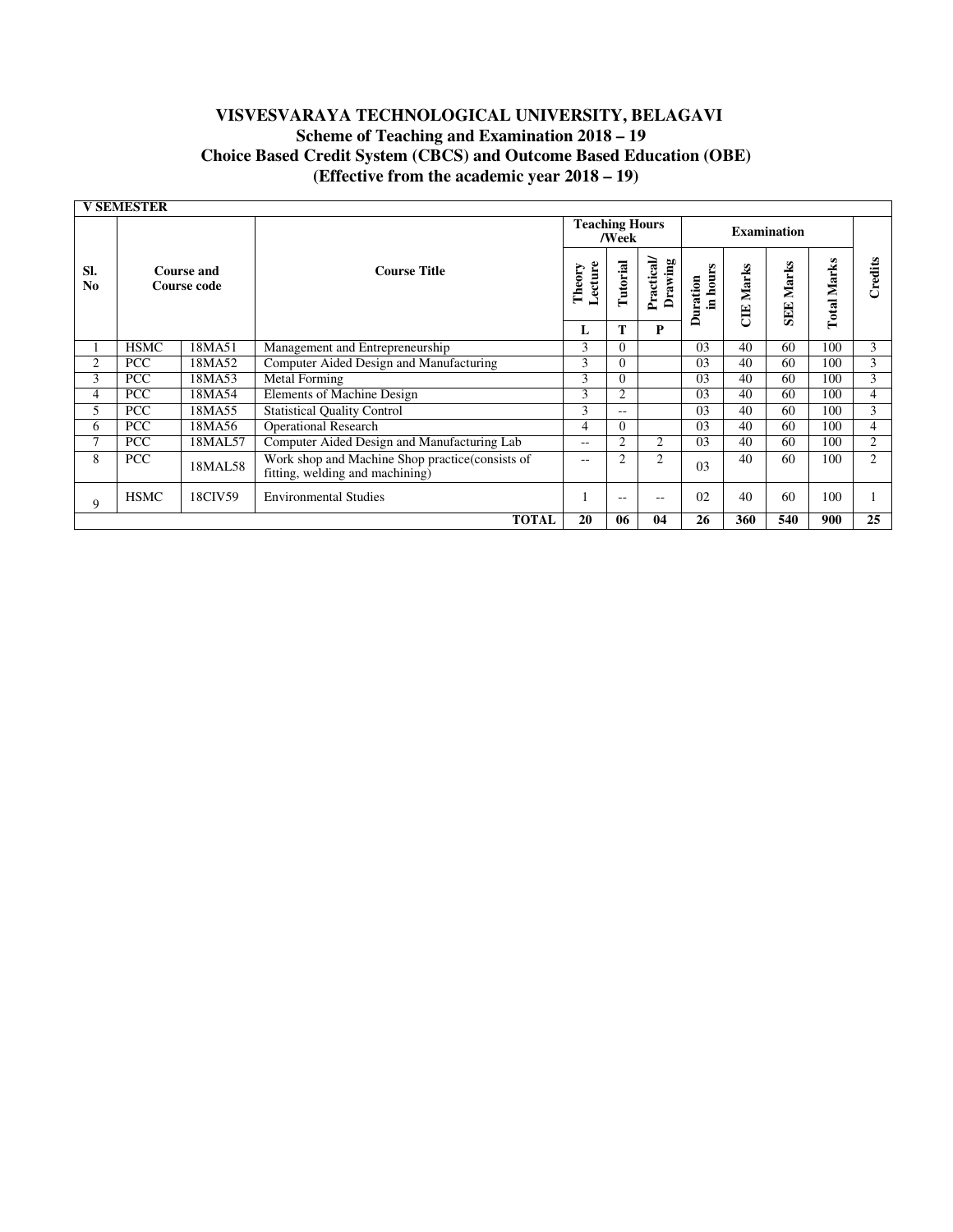|                       | <b>VI SEMESTER</b> |                           |                                                                                                                     |  |                       |               |                      |                     |            |                       |                       |                |
|-----------------------|--------------------|---------------------------|---------------------------------------------------------------------------------------------------------------------|--|-----------------------|---------------|----------------------|---------------------|------------|-----------------------|-----------------------|----------------|
|                       |                    |                           |                                                                                                                     |  | <b>Teaching Hours</b> | /Week         |                      |                     |            | <b>Examination</b>    |                       |                |
| SI.<br>N <sub>0</sub> |                    | Course and<br>Course code | <b>Course Title</b>                                                                                                 |  | Lecture<br>Theory     | Tutorial      | Practical<br>Drawing | in hours<br>uration | Marks<br>Ë | Marks<br><b>SEE</b> . | Marks<br><b>Total</b> | Credits        |
|                       |                    |                           |                                                                                                                     |  | L                     | T             | P                    |                     |            |                       |                       |                |
|                       | <b>PCC</b>         | 18MA61                    | Non Destructive Testing                                                                                             |  | 4                     | $\Omega$      | $- -$                | 03                  | 40         | 60                    | 100                   | 4              |
| 2                     | <b>PCC</b>         | 18MA62                    | Computer Integrated Manufacturing                                                                                   |  | 4                     | $\Omega$      | $-$                  | 0 <sub>3</sub>      | 40         | 60                    | 100                   | $\overline{4}$ |
| 3                     | <b>PCC</b>         | 18MA63                    | <b>Additive Manufacturing</b>                                                                                       |  | $\overline{4}$        | $\Omega$      | $- -$                | 03                  | 40         | 60                    | 100                   | $\overline{4}$ |
| $\overline{4}$        | <b>PEC</b>         | 18MA64X                   | Professional Elective -1                                                                                            |  | 3                     | $- -$         | $-$                  | 0 <sub>3</sub>      | 40         | 60                    | 100                   | 3              |
| 5                     | <b>OEC</b>         | 18MA65X                   | Open Elective -A                                                                                                    |  | 3                     | $\sim$ $\sim$ | $- -$                | 0 <sub>3</sub>      | 40         | 60                    | 100                   | 3              |
| 6                     | <b>PCC</b>         | 18MAL66                   | Non Destructive Testing Lab                                                                                         |  | $-$                   | 2             | $\overline{c}$       | 0 <sub>3</sub>      | 40         | 60                    | 100                   | $\overline{2}$ |
| 7                     | <b>PCC</b>         | 18MAL67                   | Additive Manufacturing Lab                                                                                          |  | $- -$                 | 2             | $\overline{c}$       | 0 <sub>3</sub>      | 40         | 60                    | 100                   | $\overline{2}$ |
| 8                     | MP                 | 18MAMP68                  | Mini-project                                                                                                        |  | $\qquad \qquad -$     | $- -$         | 2                    | 03                  | 40         | 60                    | 100                   | $\overline{2}$ |
| 9                     | <b>INT</b>         | $- -$                     | Internship (To be carried out during the vacation/s)<br>of VI and VII semesters and /or VII and VIII<br>semesters). |  |                       |               |                      |                     |            |                       |                       |                |
| <b>TOTAL</b>          |                    |                           |                                                                                                                     |  | 18                    | 04            | 06                   | 24                  | 320        | 480                   | 800                   | 24             |

| <b>Professional Elective -1</b> |                         |  |  |  |
|---------------------------------|-------------------------|--|--|--|
| Course code under 18MA64X       | <b>Course Title</b>     |  |  |  |
| 18MA641                         | Tool Engineering        |  |  |  |
| 18MA642                         | Machine Tool Design     |  |  |  |
| 18MA643                         | Maintenance Engineering |  |  |  |

| <b>Open Elective -A</b>   |                         |  |  |  |  |
|---------------------------|-------------------------|--|--|--|--|
| Course code under 18MA65X | <b>Course Title</b>     |  |  |  |  |
| 18MA651                   | Automation and Robotics |  |  |  |  |
| 18MA652                   | Knowledge Management    |  |  |  |  |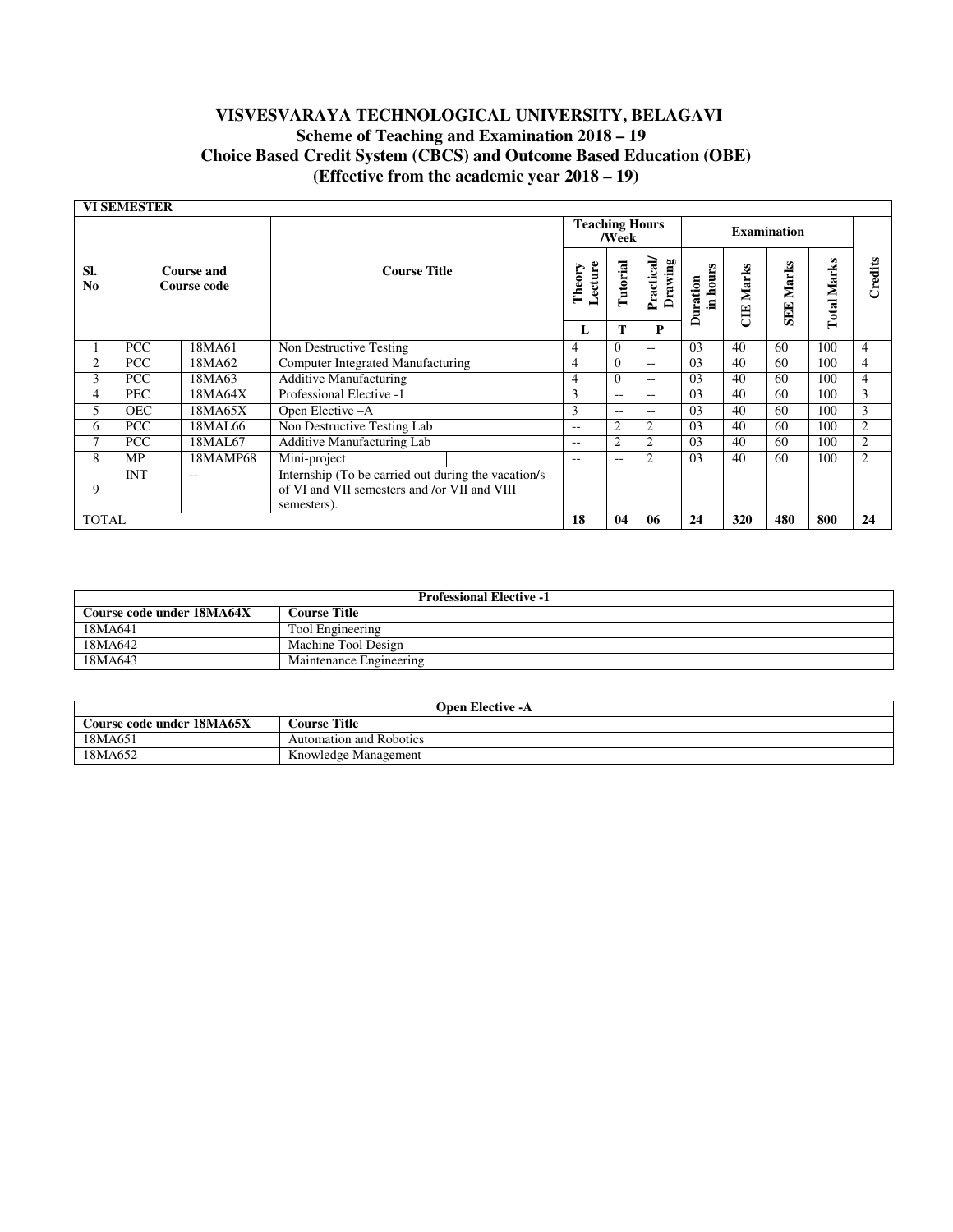|                       | <b>VII SEMESTER</b>              |         |                                                                |                   |                |                             |                     |            |                      |                       |         |
|-----------------------|----------------------------------|---------|----------------------------------------------------------------|-------------------|----------------|-----------------------------|---------------------|------------|----------------------|-----------------------|---------|
|                       |                                  |         |                                                                |                   |                | <b>Teaching Hours /Week</b> |                     |            | <b>Examination</b>   |                       |         |
| SI.<br>N <sub>0</sub> | <b>Course and</b><br>Course code |         | <b>Course Title</b>                                            | Lecture<br>Theory | Tutorial       | Drawing<br>Practical        | in hours<br>uration | Marks<br>Ë | Marks<br><b>SEEE</b> | Marks<br><b>Total</b> | Credits |
|                       |                                  |         |                                                                | L                 | Т              | P                           | ≏                   |            |                      |                       |         |
|                       | <b>PCC</b>                       | 18MA71  | Control Engineering                                            | $\overline{2}$    | 2              | $- -$                       | 0 <sub>3</sub>      | 40         | 60                   | 100                   | 3       |
| 2                     | <b>PCC</b>                       | 18MA72  | Hydraulics Circuits and Program Logic<br>Controllers (PLC)     | 3                 | $- -$          | --                          | 0 <sub>3</sub>      | 40         | 60                   | 100                   | 3       |
| 3                     | PEC                              | 18MA73X | Professional Elective $-2$                                     | 3                 | $- -$          | --                          | 03                  | 40         | 60                   | 100                   | 3       |
| 4                     | PEC                              | 18MA74X | Professional Elective $-3$                                     | 3                 | $- -$          | --                          | 0 <sub>3</sub>      | 40         | 60                   | 100                   | 3       |
| 5                     | <b>OEC</b>                       | 18MA75X | Open Elective -B                                               | 3                 | $- -$          | --                          | 0 <sub>3</sub>      | 40         | 60                   | 100                   | 3       |
| 6                     | PCC                              | 18MAL76 | Modelling and Simulation Lab                                   | $- -$             | $\overline{c}$ | 2                           | 0 <sub>3</sub>      | 40         | 60                   | 100                   | 2       |
| $\overline{7}$        | PCC                              | 18MAL77 | Hydraulics Circuits and Program Logic<br>Controllers Lab (PLC) | $- -$             | 2              | $\overline{c}$              | 0 <sub>3</sub>      | 40         | 60                   | 100                   | 2       |
| 8                     | Project                          | 18MAP78 | Project Work Phase - 1                                         | $- -$             | $- -$          | $\overline{c}$              | $- -$               | 100        | $- -$                | 100                   |         |
| 9                     | Internship                       | $- -$   | Internship                                                     |                   |                |                             |                     |            |                      |                       |         |
|                       |                                  |         | <b>TOTAL</b>                                                   | 14                | 06             | 06                          | 21                  | 380        | 420                  | 800                   | 20      |

| <b>Professional Elective - 2</b> |                          |  |  |  |  |
|----------------------------------|--------------------------|--|--|--|--|
| Course code under 18MA73X        | Course Title             |  |  |  |  |
| 18MA731                          | Surface Engineering      |  |  |  |  |
| 18MA732                          | <b>Ouality Assurance</b> |  |  |  |  |
| 18MA733                          | Jigs and Fixtures        |  |  |  |  |

| <b>Professional Electives - 3</b> |                                     |  |  |  |
|-----------------------------------|-------------------------------------|--|--|--|
| Course code under 18MA74X         | Course Title :                      |  |  |  |
| 18MA741                           | <b>Facility Planning and Design</b> |  |  |  |
| 18MA742                           | Process Planning                    |  |  |  |
| 18MA743                           | Precision Engineering               |  |  |  |

| Open Elective -B          |                                |  |  |  |  |
|---------------------------|--------------------------------|--|--|--|--|
| Course code under 18MA75X | <b>Course Title</b>            |  |  |  |  |
| 18MA751                   | Supply Chain Management        |  |  |  |  |
| 18MA752                   | <b>Optimization Techniques</b> |  |  |  |  |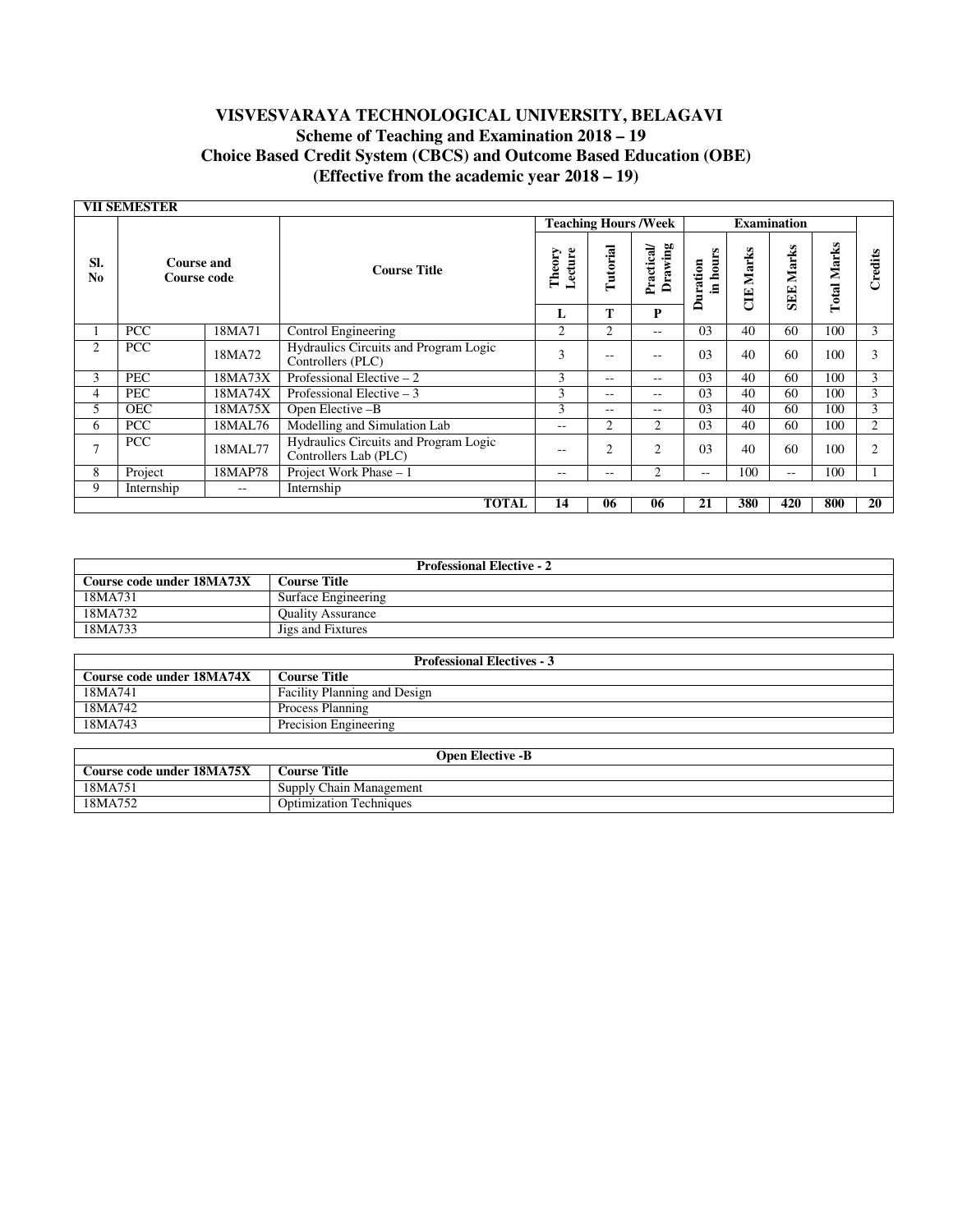|                                                           | <b>VIII SEMESTER</b>              |         |                                                                                                            |                             |                       |                           |                             |                  |                  |                |                 |
|-----------------------------------------------------------|-----------------------------------|---------|------------------------------------------------------------------------------------------------------------|-----------------------------|-----------------------|---------------------------|-----------------------------|------------------|------------------|----------------|-----------------|
|                                                           |                                   |         |                                                                                                            | <b>Teaching Hours /Week</b> |                       |                           | <b>Examination</b>          |                  |                  |                |                 |
| SI.<br>N <sub>0</sub>                                     | Course and<br>Course code         |         | <b>Course Title</b>                                                                                        | Lecture<br>Theory<br>L      | Tutorial<br>T         | Practical<br>Drawing<br>P | in hours<br><b>Duration</b> | <b>CIE</b> Marks | <b>SEE Marks</b> | Marks<br>Total | Credits         |
| 1                                                         | <b>PCC</b>                        | 18MA81  | <b>Total Quality Management</b>                                                                            | 3                           | --                    | $\sim$ $\sim$             | 03                          | 40               | 60               | 100            | $\overline{3}$  |
| $\overline{c}$                                            | <b>PEC</b>                        | 18MA82X | Professional Elective $-4$                                                                                 | 3                           | $-1$                  | $- -$                     | 03                          | 40               | 60               | 100            | $\overline{3}$  |
| 3                                                         | Project                           | 18MAP83 | Project Work Phase $-2$                                                                                    | 2<br>$-1$<br>$- -$          |                       | 03                        | 40                          | 60               | 100              | 8              |                 |
| $\overline{4}$                                            | Seminar                           | 18MAS84 | <b>Technical Seminar</b>                                                                                   | $\frac{1}{2}$               | $\overline{2}$<br>$=$ |                           | 03                          | 100              | $-1$             | 100            |                 |
| 5                                                         | 18MAI85<br>Internship             |         | Internship (Completed during the vacation/s<br>of VI and VII semesters and /or VII and<br>VIII semesters.) |                             |                       |                           | 0 <sub>3</sub>              | 40               | 60               | 100            | 3               |
|                                                           |                                   |         | <b>TOTAL</b>                                                                                               | 06                          | --                    | 04                        | $\overline{15}$             | 260              | 240              | 500            | $\overline{18}$ |
| Note: PCC: Professional Core, PEC: Professional Elective. |                                   |         |                                                                                                            |                             |                       |                           |                             |                  |                  |                |                 |
|                                                           | <b>Professional Electives - 4</b> |         |                                                                                                            |                             |                       |                           |                             |                  |                  |                |                 |
|                                                           | Course code under 18MA82X         |         | <b>Course Title</b>                                                                                        |                             |                       |                           |                             |                  |                  |                |                 |
| 18MA821                                                   |                                   |         | <b>Flexible Manufacturing Systems</b>                                                                      |                             |                       |                           |                             |                  |                  |                |                 |
| 18MA822                                                   |                                   |         | Product Life Cycle Management                                                                              |                             |                       |                           |                             |                  |                  |                |                 |
| 18MA823                                                   |                                   |         | Project Management                                                                                         |                             |                       |                           |                             |                  |                  |                |                 |
|                                                           |                                   |         |                                                                                                            |                             |                       |                           |                             |                  |                  |                |                 |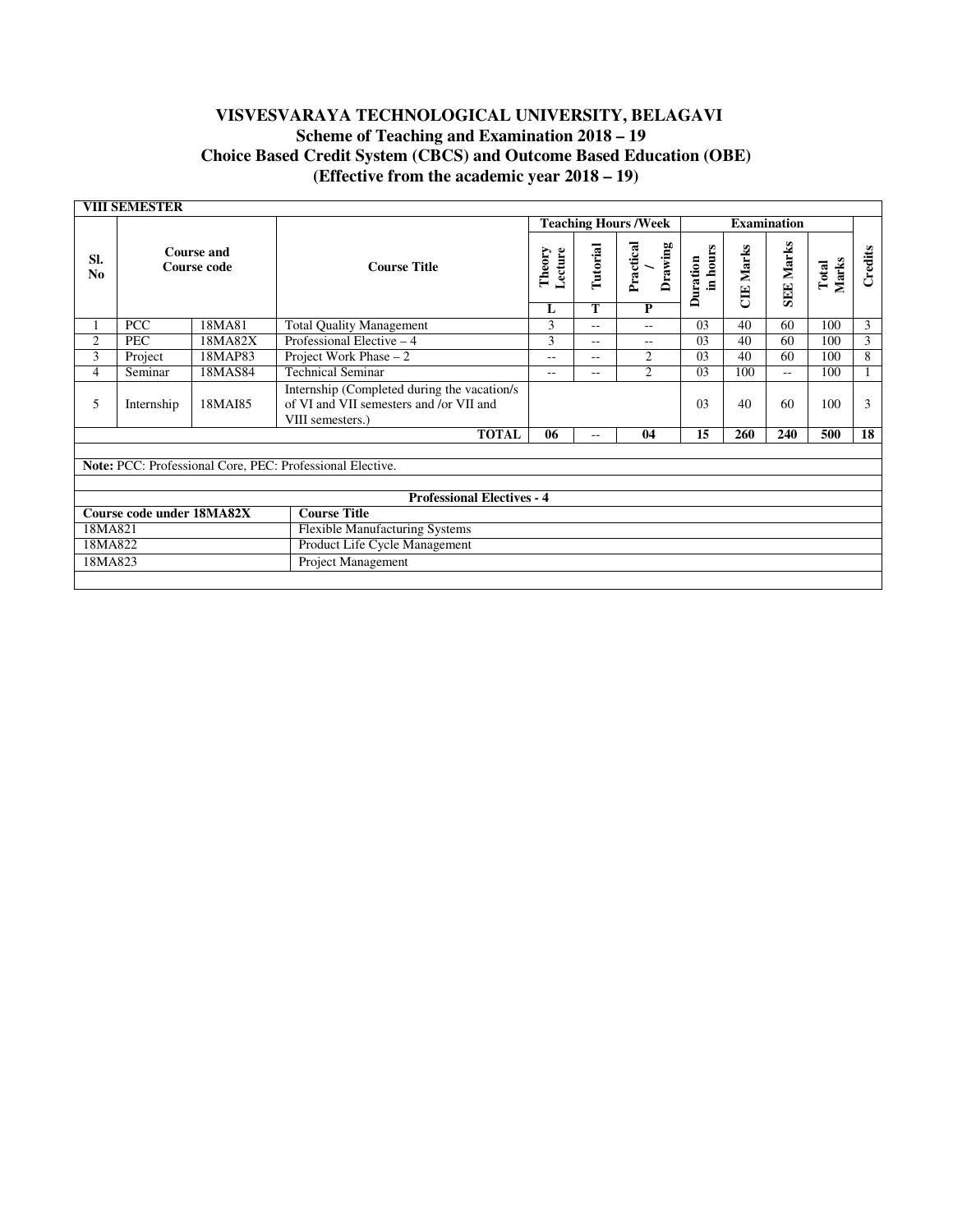# **VISVESVARAYA TECHNOLOGICAL UNIVERSITY BELAGAVI VISVESVARAYA**



**B. E. / B. Tech Manufacturing Science Engineering Scheme of Teaching B. E. / B. Tech Manufacturing Science Engineering Scheme of Teaching<br>
and Examinations<br>
Choice Based Credit System (CBCS) and Outcome Based Education (OBE) (Effective from the academic year 2018 – 19) and Examinations**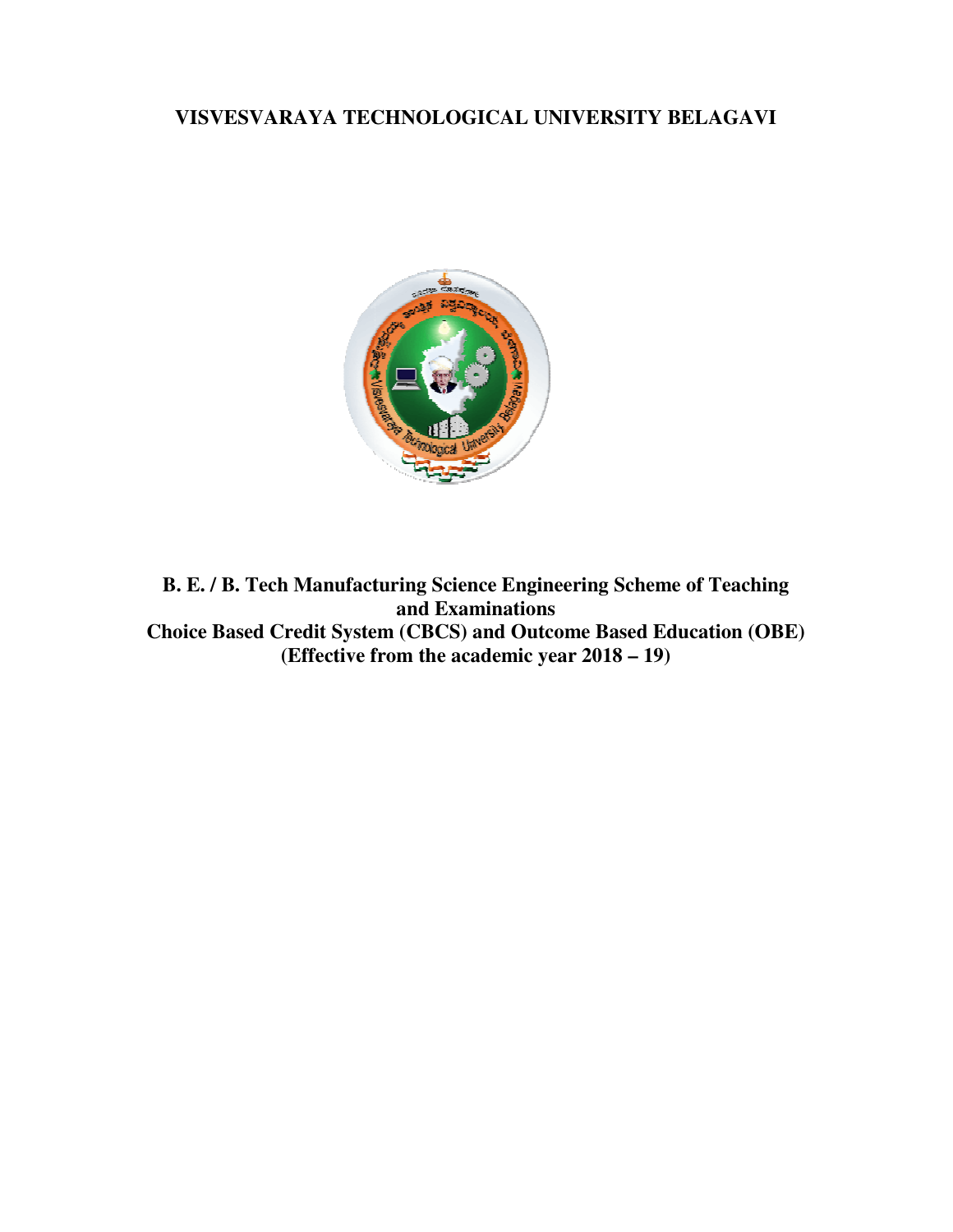|                                                                                                                                                             | <b>B. E. COMMON TO ALL PROGRAMMES</b>                                                                                                                                                                                       |         |                 |  |                  |                         |  |
|-------------------------------------------------------------------------------------------------------------------------------------------------------------|-----------------------------------------------------------------------------------------------------------------------------------------------------------------------------------------------------------------------------|---------|-----------------|--|------------------|-------------------------|--|
| <b>Choice Based Credit System (CBCS) and Outcome Based Education (OBE)</b><br><b>SEMESTER - III</b>                                                         |                                                                                                                                                                                                                             |         |                 |  |                  |                         |  |
|                                                                                                                                                             | TRANSFORM CALCULUS, FOURIER SERIES AND NUMERICAL TECHNIQUES                                                                                                                                                                 |         |                 |  |                  |                         |  |
| Course Code                                                                                                                                                 |                                                                                                                                                                                                                             |         | <b>18MAT31</b>  |  | <b>CIE Marks</b> | 40                      |  |
|                                                                                                                                                             | Teaching Hours/Week (L:T:P)                                                                                                                                                                                                 | (2:2:0) |                 |  | <b>SEE Marks</b> | 60                      |  |
| Credits                                                                                                                                                     |                                                                                                                                                                                                                             | 03      |                 |  | Exam Hours       | 03                      |  |
| <b>Course Learning Objectives:</b>                                                                                                                          |                                                                                                                                                                                                                             |         |                 |  |                  |                         |  |
|                                                                                                                                                             | To have an insight into Fourier series, Fourier transforms, Laplace transforms, Difference equations                                                                                                                        |         |                 |  |                  |                         |  |
|                                                                                                                                                             | and Z-transforms.                                                                                                                                                                                                           |         |                 |  |                  |                         |  |
| $\bullet$                                                                                                                                                   | To develop the proficiency in variational calculus and solving ODE's arising in engineering                                                                                                                                 |         |                 |  |                  |                         |  |
|                                                                                                                                                             | applications, using numerical methods.                                                                                                                                                                                      |         |                 |  |                  |                         |  |
| Module-1                                                                                                                                                    |                                                                                                                                                                                                                             |         |                 |  |                  |                         |  |
|                                                                                                                                                             | Laplace Transforms: Definition and Laplace transform of elementary functions. Laplace transforms of                                                                                                                         |         |                 |  |                  |                         |  |
|                                                                                                                                                             | Periodic functions and unit-step function – problems.                                                                                                                                                                       |         |                 |  |                  |                         |  |
|                                                                                                                                                             | <b>Inverse Laplace Transforms:</b> Inverse Laplace transform - problems, Convolution theorem to find the inverse<br>Laplace transform (without proof) and problems, solution of linear differential equations using Laplace |         |                 |  |                  |                         |  |
| transform.                                                                                                                                                  |                                                                                                                                                                                                                             |         |                 |  |                  |                         |  |
| Module-2                                                                                                                                                    |                                                                                                                                                                                                                             |         |                 |  |                  |                         |  |
|                                                                                                                                                             | <b>Fourier Series:</b> Periodic functions, Dirichlet's condition. Fourier series of periodic functions period $2\pi$ and                                                                                                    |         |                 |  |                  |                         |  |
|                                                                                                                                                             | arbitrary period. Half range Fourier series. Practical harmonic analysis, examples from engineering field.                                                                                                                  |         |                 |  |                  |                         |  |
| Module-3                                                                                                                                                    |                                                                                                                                                                                                                             |         |                 |  |                  |                         |  |
|                                                                                                                                                             | Fourier Transforms: Infinite Fourier transforms, Fourier sine and cosine transforms. Inverse Fourier                                                                                                                        |         |                 |  |                  |                         |  |
|                                                                                                                                                             | transforms. Simple problems.                                                                                                                                                                                                |         |                 |  |                  |                         |  |
|                                                                                                                                                             | Difference Equations and Z-Transforms: Difference equations, basic definition, z-transform-definition,                                                                                                                      |         |                 |  |                  |                         |  |
|                                                                                                                                                             | Standard z-transforms, Damping and shifting rules, initial value and final value theorems (without proof) and                                                                                                               |         |                 |  |                  |                         |  |
| Module-4                                                                                                                                                    | problems, Inverse z-transform. Simple problems.                                                                                                                                                                             |         |                 |  |                  |                         |  |
|                                                                                                                                                             | Numerical Solutions of Ordinary Differential Equations (ODE's): Numerical solution of ODE's of first                                                                                                                        |         |                 |  |                  |                         |  |
|                                                                                                                                                             | order and first degree- Taylor's series method, Modified Euler's method. Range - Kutta method of fourth                                                                                                                     |         |                 |  |                  |                         |  |
|                                                                                                                                                             | order, Milne's and Adam-Bashforth predictor and corrector method (No derivations of formulae), Problems.                                                                                                                    |         |                 |  |                  |                         |  |
| Module-5                                                                                                                                                    |                                                                                                                                                                                                                             |         |                 |  |                  |                         |  |
|                                                                                                                                                             | Numerical Solution of Second Order ODE's: Runge -Kutta method and Milne's predictor and corrector                                                                                                                           |         |                 |  |                  |                         |  |
|                                                                                                                                                             | method.(No derivations of formulae).                                                                                                                                                                                        |         |                 |  |                  |                         |  |
|                                                                                                                                                             | Calculus of Variations: Variation of function and functional, variational problems, Euler's equation,                                                                                                                       |         |                 |  |                  |                         |  |
|                                                                                                                                                             | Geodesics, hanging chain, problems.                                                                                                                                                                                         |         |                 |  |                  |                         |  |
|                                                                                                                                                             | <b>Course Outcomes:</b> At the end of the course the student will be able to:                                                                                                                                               |         |                 |  |                  |                         |  |
| $\bullet$                                                                                                                                                   | CO1: Use Laplace transform and inverse Laplace transform in solving differential/ integral equation                                                                                                                         |         |                 |  |                  |                         |  |
|                                                                                                                                                             | arising in network analysis, control systems and other fields of engineering.                                                                                                                                               |         |                 |  |                  |                         |  |
|                                                                                                                                                             | CO2: Demonstrate Fourier series to study the behaviour of periodic functions and their applications in                                                                                                                      |         |                 |  |                  |                         |  |
|                                                                                                                                                             | system communications, digital signal processing and field theory.                                                                                                                                                          |         |                 |  |                  |                         |  |
|                                                                                                                                                             | CO3: Make use of Fourier transform and Z-transform to illustrate discrete/continuous function arising                                                                                                                       |         |                 |  |                  |                         |  |
|                                                                                                                                                             | in wave and heat propagation, signals and systems.                                                                                                                                                                          |         |                 |  |                  |                         |  |
| CO4: Solve first and second order ordinary differential equations arising in engineering problems                                                           |                                                                                                                                                                                                                             |         |                 |  |                  |                         |  |
|                                                                                                                                                             | using single step and multistep numerical methods.                                                                                                                                                                          |         |                 |  |                  |                         |  |
| CO5:Determine the extremals of functionals using calculus of variations and solve problems<br>arising in dynamics of rigid bodies and vibrational analysis. |                                                                                                                                                                                                                             |         |                 |  |                  |                         |  |
| <b>Question paper pattern:</b>                                                                                                                              |                                                                                                                                                                                                                             |         |                 |  |                  |                         |  |
| The question paper will have ten full questions carrying equal marks.                                                                                       |                                                                                                                                                                                                                             |         |                 |  |                  |                         |  |
| $\bullet$                                                                                                                                                   | Each full question will be for 20 marks.                                                                                                                                                                                    |         |                 |  |                  |                         |  |
| $\bullet$                                                                                                                                                   | There will be two full questions (with a maximum of four sub-questions) from each module.                                                                                                                                   |         |                 |  |                  |                         |  |
| SI.                                                                                                                                                         |                                                                                                                                                                                                                             |         | Name of the     |  | Name of the      |                         |  |
| No.                                                                                                                                                         | <b>Title of the Book</b>                                                                                                                                                                                                    |         | <b>Author/s</b> |  | <b>Publisher</b> | <b>Edition and Year</b> |  |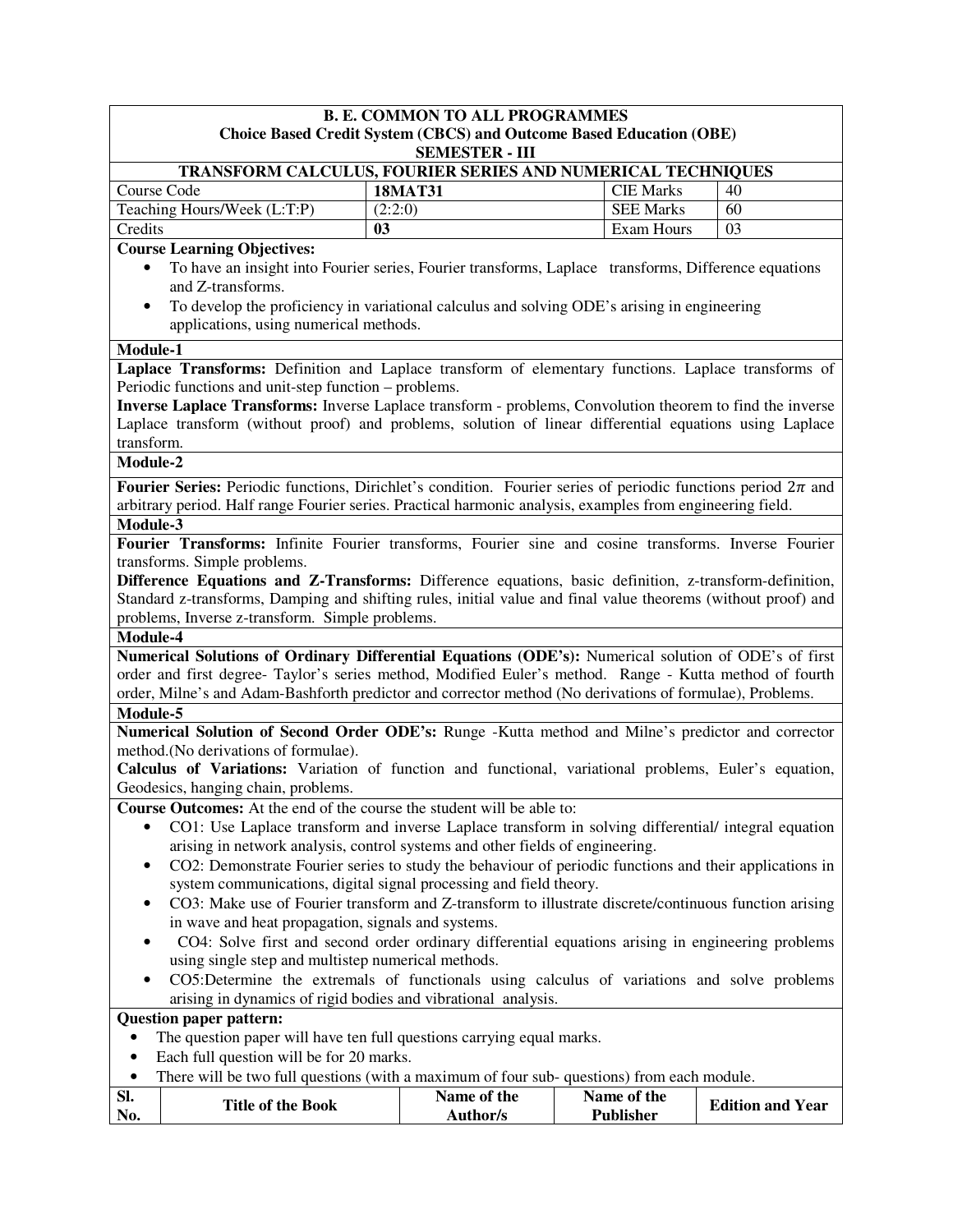| <b>Textbooks</b>                                 |                                      |                     |                    |                                  |  |  |
|--------------------------------------------------|--------------------------------------|---------------------|--------------------|----------------------------------|--|--|
| 1                                                | <b>Advanced Engineering</b>          | E. Kreyszig         | John Wiley & Sons  | $10th$ Edition, 2016             |  |  |
|                                                  | Mathematics                          |                     |                    |                                  |  |  |
| $\overline{2}$                                   | <b>Higher Engineering</b>            | B. S. Grewal        | Khanna Publishers  | $44th$ Edition, 2017             |  |  |
|                                                  | Mathematics                          |                     |                    |                                  |  |  |
| 3                                                | <b>Engineering Mathematics</b>       | Srimanta Pal et al  | Oxford University  | 3 <sup>rd</sup><br>Edition, 2016 |  |  |
|                                                  |                                      |                     | Press              |                                  |  |  |
| <b>Reference Books</b>                           |                                      |                     |                    |                                  |  |  |
|                                                  | <b>Advanced Engineering</b>          | C. Ray Wylie, Louis | McGraw-Hill        | $6th$ Edition, 1995              |  |  |
|                                                  | Mathematics                          | C. Barrett          | Book Co            |                                  |  |  |
| $\mathfrak{D}$                                   | <b>Introductory Methods of</b>       | S. S. Sastry        | Prentice Hall of   | $4th$ Edition 2010               |  |  |
|                                                  | Numerical Analysis                   |                     | India              |                                  |  |  |
| 3                                                | <b>Higher Engineering</b>            | B.V. Ramana         | McGraw-Hill        | $11th$ Edition, 2010             |  |  |
|                                                  | Mathematics                          |                     |                    |                                  |  |  |
| 4                                                | A Text Book of Engineering           | N. P. Bali and      | Laxmi Publications | 2014                             |  |  |
|                                                  | <b>Mathematics</b>                   | Manish Goyal        |                    |                                  |  |  |
| 5                                                | Engineering<br>Advanced              | Chandrika<br>Prasad | Khanna             | 2018                             |  |  |
|                                                  | Mathematics                          | and Reena Garg      | Publishing,        |                                  |  |  |
|                                                  | <b>Web links and Video Lectures:</b> |                     |                    |                                  |  |  |
| http://nptel.ac.in/courses.php?disciplineID=111  |                                      |                     |                    |                                  |  |  |
| http://www.class-central.com/subject/math(MOOCs) |                                      |                     |                    |                                  |  |  |
|                                                  | 3. http://academicearth.org/         |                     |                    |                                  |  |  |
|                                                  | VTU EDUSAT PROGRAMME - 20            |                     |                    |                                  |  |  |
|                                                  |                                      |                     |                    |                                  |  |  |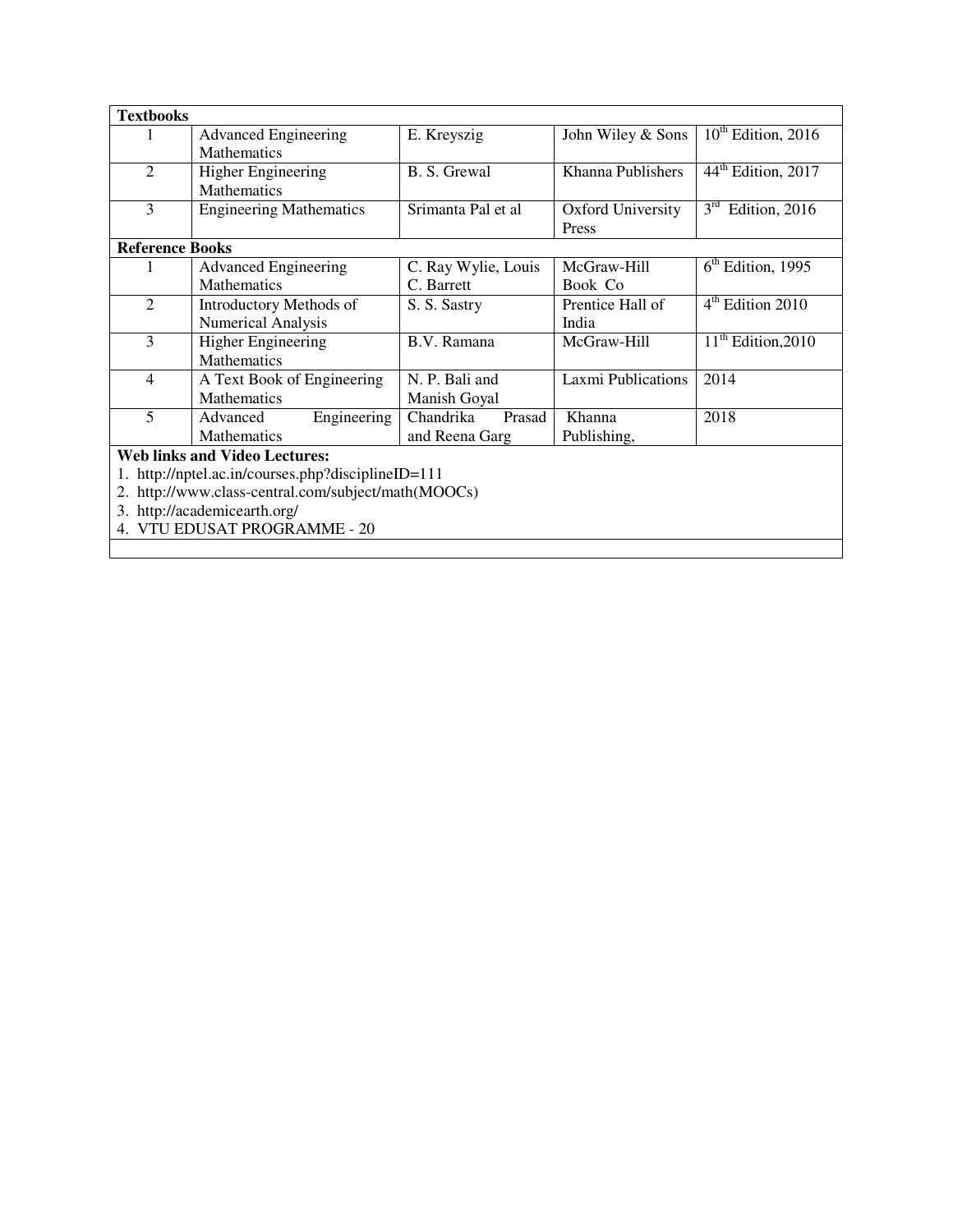|                                                                                                                                                                                                                                                                                                                                                                                                                                                                                                                                                                                                                                                                                                                                                                                                                                                                                                                                                                                                                                                                                                            | <b>B. E. MANUFACTURING SCIENCE AND ENGINEERING</b> |                  |         |  |  |  |  |
|------------------------------------------------------------------------------------------------------------------------------------------------------------------------------------------------------------------------------------------------------------------------------------------------------------------------------------------------------------------------------------------------------------------------------------------------------------------------------------------------------------------------------------------------------------------------------------------------------------------------------------------------------------------------------------------------------------------------------------------------------------------------------------------------------------------------------------------------------------------------------------------------------------------------------------------------------------------------------------------------------------------------------------------------------------------------------------------------------------|----------------------------------------------------|------------------|---------|--|--|--|--|
| <b>Choice Based Credit System (CBCS) and Outcome Based Education (OBE)</b>                                                                                                                                                                                                                                                                                                                                                                                                                                                                                                                                                                                                                                                                                                                                                                                                                                                                                                                                                                                                                                 |                                                    |                  |         |  |  |  |  |
| <b>SEMESTER - III</b><br><b>MATERIAL SCIENCE</b>                                                                                                                                                                                                                                                                                                                                                                                                                                                                                                                                                                                                                                                                                                                                                                                                                                                                                                                                                                                                                                                           |                                                    |                  |         |  |  |  |  |
|                                                                                                                                                                                                                                                                                                                                                                                                                                                                                                                                                                                                                                                                                                                                                                                                                                                                                                                                                                                                                                                                                                            |                                                    |                  |         |  |  |  |  |
| Course Code                                                                                                                                                                                                                                                                                                                                                                                                                                                                                                                                                                                                                                                                                                                                                                                                                                                                                                                                                                                                                                                                                                | 18MA32                                             | <b>CIE Marks</b> | 40      |  |  |  |  |
| Number of Hours/Week (L:T:P)                                                                                                                                                                                                                                                                                                                                                                                                                                                                                                                                                                                                                                                                                                                                                                                                                                                                                                                                                                                                                                                                               | 3:0:0                                              | <b>SEE Marks</b> | 60      |  |  |  |  |
| <b>Total Number of Hours</b>                                                                                                                                                                                                                                                                                                                                                                                                                                                                                                                                                                                                                                                                                                                                                                                                                                                                                                                                                                                                                                                                               | 40                                                 | Exam. Hours      | 03      |  |  |  |  |
| <b>Number of Credits: 4</b>                                                                                                                                                                                                                                                                                                                                                                                                                                                                                                                                                                                                                                                                                                                                                                                                                                                                                                                                                                                                                                                                                |                                                    |                  |         |  |  |  |  |
|                                                                                                                                                                                                                                                                                                                                                                                                                                                                                                                                                                                                                                                                                                                                                                                                                                                                                                                                                                                                                                                                                                            | <b>Hours/RBT Level</b>                             |                  |         |  |  |  |  |
| <b>Content</b><br>8 Hours<br><b>Module 1</b><br>Basics, Mechanical Behavior, Failure of Materials : Introduction to Crystal Structure $-L1, L2, L3$<br>Coordination number, atomic packing factor, Simple Cubic, BCC, FCC and HCP Structures,<br>Crystal imperfections – point, line, surface and volume imperfections, Atomic Diffusion:<br>Phenomenon, Fick's laws of diffusion; Factors affecting diffusion.<br>Mechanical Behavior: Stress-strain diagrams showing ductile and brittle behavior of materials,<br>Engineering and true strains, Linear and non-linear elastic behavior and properties,<br>Mechanical properties in plastic range. Stiffness, Yield strength, Offset Yield strength,<br>Ductility, Ultimate Tensile strength, Toughness, Plastic deformation of single crystal by slip<br>and twinning, Mechanisms of strengthening in metals<br><b>Fracture:</b> Type I, Type II and Type III,<br>Fatigue: Types of fatigue loading with examples, Mechanism of fatigue, Fatigue properties,<br>S-N diagram, Fatigue testing. Creep: Description of the phenomenon with examples, three |                                                    |                  |         |  |  |  |  |
| stages of creep, creep properties, Stress relaxation. Concept of fracture toughness.                                                                                                                                                                                                                                                                                                                                                                                                                                                                                                                                                                                                                                                                                                                                                                                                                                                                                                                                                                                                                       |                                                    |                  |         |  |  |  |  |
| <b>Module 2</b><br><b>8Hours</b><br>Alloys, Steels, Solidification: Concept of formation of alloys: Types of alloys, solid solutions, L1, L2, L3, L4<br>factors affecting solid solubility (Hume Rothery rules), Binary phase diagrams: Eutectic, and<br>Eutectoid systems, Lever rule, Substitutional and interstitial solid solutions, Intermediate<br>phases, Gibbs phase rule Effect of non-equilibrium cooling, Coring and Homogenization<br>Iron-Carbon (Cementite) diagram: description of phases, Specifications of steels.<br>Solidification: Mechanism of solidification, Homogenous and Heterogeneous nucleation,<br>Crystal growth, Numerical on lever rule.                                                                                                                                                                                                                                                                                                                                                                                                                                   |                                                    |                  |         |  |  |  |  |
|                                                                                                                                                                                                                                                                                                                                                                                                                                                                                                                                                                                                                                                                                                                                                                                                                                                                                                                                                                                                                                                                                                            | <b>Module 3</b>                                    |                  | 8 Hours |  |  |  |  |
| Heat Treatment, Ferrous and Non-Ferrous Alloys : Heat treating of metals: Time-L1,L2,L3,L4<br>Temperature-Transformation (TTT) curves, Continuous Cooling Transformation (CCT)<br>curves, Annealing: Recovery, Recrystallization and Grain growth, Types of annealing,<br>Normalizing, Hardening, Tempering, Martempering, Austempering, Concept of hardenability,<br>Factors affecting it hardenability, surface hardening methods: carburizing, cyaniding,<br>nitriding, flame hardening and induction hardening, Age hardening of aluminum-copper alloys<br>and PH steels. Ferrous materials: Properties, Compositions and uses of Grey cast iron,<br>Malleable iron, SG iron and steel.                                                                                                                                                                                                                                                                                                                                                                                                                |                                                    |                  |         |  |  |  |  |
| <b>Module 4</b><br>8 Hours                                                                                                                                                                                                                                                                                                                                                                                                                                                                                                                                                                                                                                                                                                                                                                                                                                                                                                                                                                                                                                                                                 |                                                    |                  |         |  |  |  |  |
| Other Materials, Material Selection: Ceramics: Structure types and properties and L1, L2, L3, L4<br>applications of ceramics. Mechanical / Electrical behavior and processing of Ceramics.<br>Plastics: Various types of polymers/plastics and their applications. Mechanical behaviors and<br>processing of plastics, Failure of plastics.<br>Other materials: Smart materials and Shape Memory alloys, properties and applications.                                                                                                                                                                                                                                                                                                                                                                                                                                                                                                                                                                                                                                                                      |                                                    |                  |         |  |  |  |  |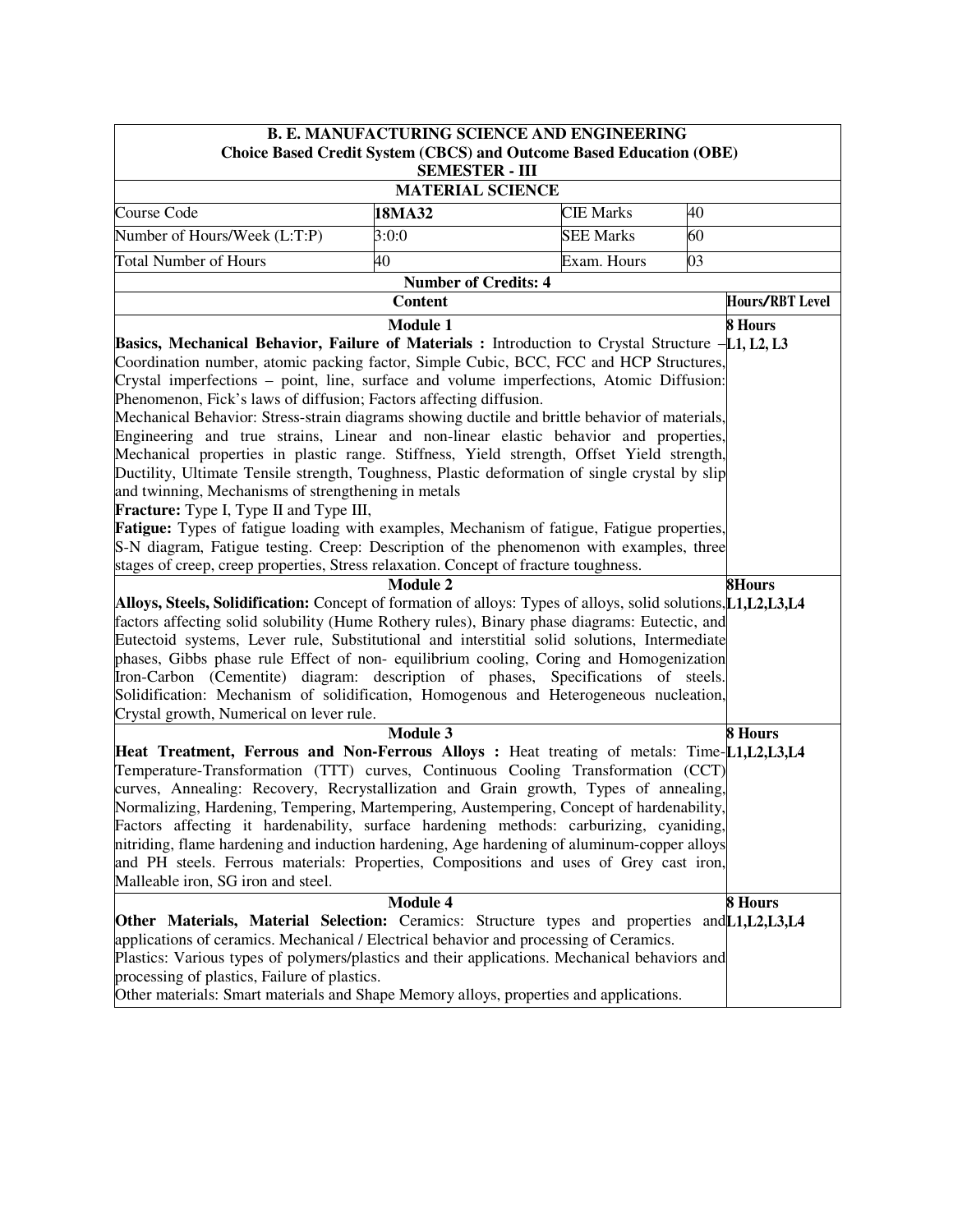| <b>Module 5</b>                                                                                                                                                                                                                                                                                                                                                                                                                                                                                   | 8 Hours |  |  |  |  |
|---------------------------------------------------------------------------------------------------------------------------------------------------------------------------------------------------------------------------------------------------------------------------------------------------------------------------------------------------------------------------------------------------------------------------------------------------------------------------------------------------|---------|--|--|--|--|
| Composite Materials: Composite materials - Definition, classification, types of matrix[1,1,12,13,14]<br>materials & reinforcements, Metal Matrix Composites (MMCs), Ceramic Matrix Composites<br>(CMCs) and Polymer Matrix Composites (PMCs), Particulate-reinforced and fiber-reinforced<br>composites, Fundamentals of production of composites, Processes for production of<br>composites, Constitutive relations of composites, Numerical problems on determining<br>properties of composites |         |  |  |  |  |
| <b>Course Outcomes:</b> After studying this course, students will be able to:                                                                                                                                                                                                                                                                                                                                                                                                                     |         |  |  |  |  |
| CO1<br>Describe the mechanical properties of metals, their alloys and various modes of failure.                                                                                                                                                                                                                                                                                                                                                                                                   |         |  |  |  |  |
| CO <sub>2</sub><br>Understand the microstructures of ferrous and non-ferrous materials to mechanical properties                                                                                                                                                                                                                                                                                                                                                                                   |         |  |  |  |  |
| CO <sub>3</sub><br>Explain the processes of heat treatment of various alloys.                                                                                                                                                                                                                                                                                                                                                                                                                     |         |  |  |  |  |
| CO <sub>4</sub><br>Understand the properties and potentialities of various materials available and material selection<br>procedures.                                                                                                                                                                                                                                                                                                                                                              |         |  |  |  |  |
| CO <sub>5</sub><br>Explain composite materials, their processing and applications.                                                                                                                                                                                                                                                                                                                                                                                                                |         |  |  |  |  |
| <b>Text Books:</b>                                                                                                                                                                                                                                                                                                                                                                                                                                                                                |         |  |  |  |  |
| 1. Foundations of Materials Science and Engineering Smith, 4th Edition, McGraw Hill, 2009.                                                                                                                                                                                                                                                                                                                                                                                                        |         |  |  |  |  |
| 2. Material science and Engineering and Introduction William D. Callister, , Wiley, 2006.                                                                                                                                                                                                                                                                                                                                                                                                         |         |  |  |  |  |
| <b>Reference Books:</b>                                                                                                                                                                                                                                                                                                                                                                                                                                                                           |         |  |  |  |  |
| 1. Materials Science and Engineering, V.Raghavan, , PHI, 2002<br>$\mathbf{1}$ $\mathbf{1}$<br>. CM . 'I D . II D . II I I D DI I C                                                                                                                                                                                                                                                                                                                                                                |         |  |  |  |  |

2. The Science and Engineering of Materials, Donald R. Askland and Pradeep.P. Phule, Cengage Learning, 4lh Ed., 2003.

- 3. Mechanical Metallurgy, George Ellwood Dieter, McGraw-Hill.
- 4. ASM Handbooks, American Society of Metals.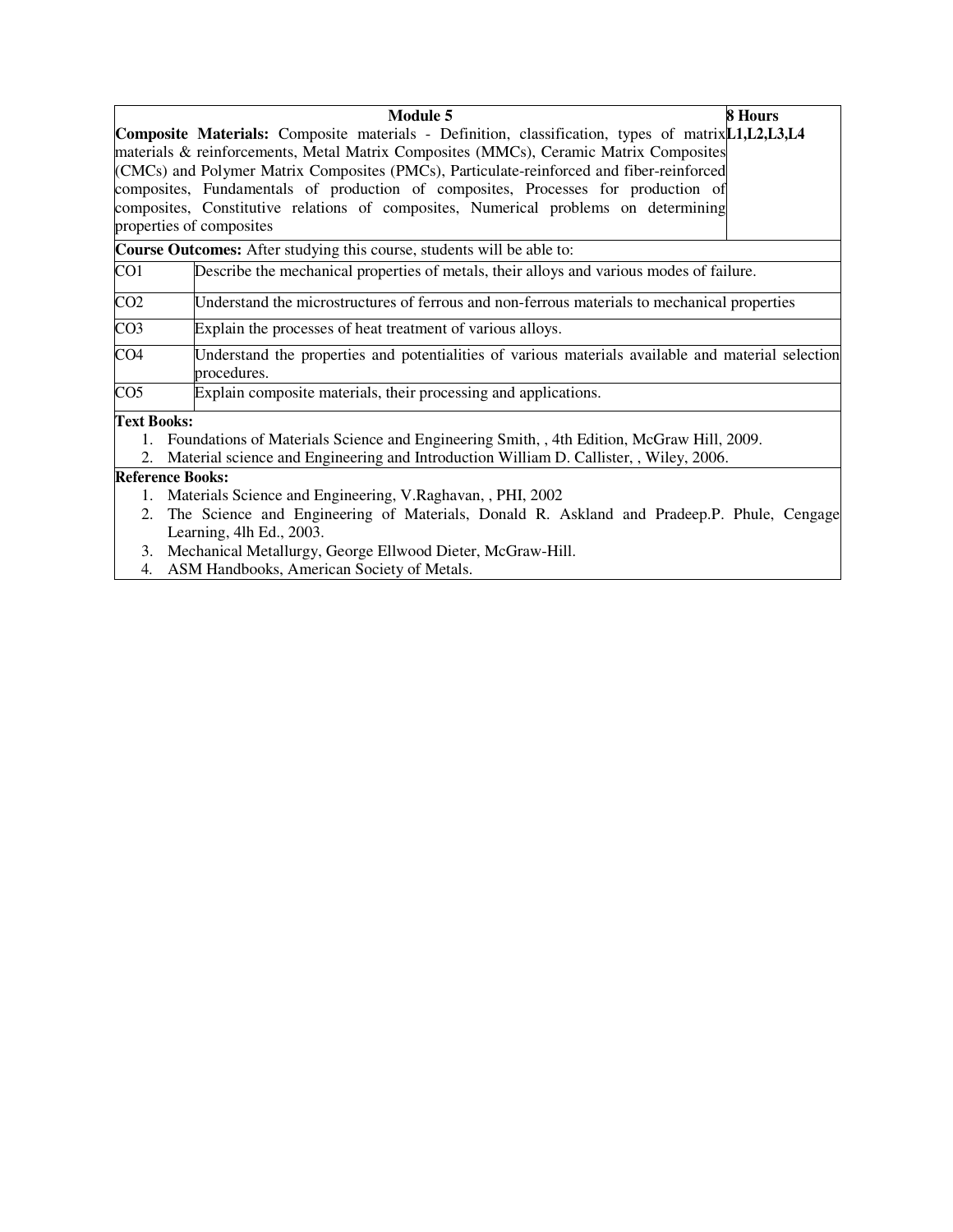|                                                                                                                                                                                                                                                                                                                                                                                                                                                                                                      |                                                                                                                                                                                                                                                                                                                                                                                                                                                                                       | <b>B. E. MANUFACTURING SCIENCE AND ENGINEERING</b> |                  |    |                 |  |  |
|------------------------------------------------------------------------------------------------------------------------------------------------------------------------------------------------------------------------------------------------------------------------------------------------------------------------------------------------------------------------------------------------------------------------------------------------------------------------------------------------------|---------------------------------------------------------------------------------------------------------------------------------------------------------------------------------------------------------------------------------------------------------------------------------------------------------------------------------------------------------------------------------------------------------------------------------------------------------------------------------------|----------------------------------------------------|------------------|----|-----------------|--|--|
|                                                                                                                                                                                                                                                                                                                                                                                                                                                                                                      | <b>Choice Based Credit System (CBCS) and Outcome Based Education (OBE)</b>                                                                                                                                                                                                                                                                                                                                                                                                            | <b>SEMESTER - III</b>                              |                  |    |                 |  |  |
| <b>BASIC THERMODYNAMICS</b>                                                                                                                                                                                                                                                                                                                                                                                                                                                                          |                                                                                                                                                                                                                                                                                                                                                                                                                                                                                       |                                                    |                  |    |                 |  |  |
| Course Code                                                                                                                                                                                                                                                                                                                                                                                                                                                                                          |                                                                                                                                                                                                                                                                                                                                                                                                                                                                                       | 18MA33                                             | <b>CIE Marks</b> | 40 |                 |  |  |
|                                                                                                                                                                                                                                                                                                                                                                                                                                                                                                      | Number of Hours/Week (L:T:P)                                                                                                                                                                                                                                                                                                                                                                                                                                                          | 3:0:0                                              | <b>SEE Marks</b> | 60 |                 |  |  |
| <b>Total Number of Hours</b>                                                                                                                                                                                                                                                                                                                                                                                                                                                                         |                                                                                                                                                                                                                                                                                                                                                                                                                                                                                       | 40                                                 | Exam. Hours      | 03 |                 |  |  |
|                                                                                                                                                                                                                                                                                                                                                                                                                                                                                                      |                                                                                                                                                                                                                                                                                                                                                                                                                                                                                       | <b>Number of Credits: 3</b>                        |                  |    |                 |  |  |
|                                                                                                                                                                                                                                                                                                                                                                                                                                                                                                      |                                                                                                                                                                                                                                                                                                                                                                                                                                                                                       | <b>Content</b>                                     |                  |    | Hours/RBT Level |  |  |
|                                                                                                                                                                                                                                                                                                                                                                                                                                                                                                      | <b>Basic Concepts:</b> Basic concepts – concept of continuum, comparison of microscopic and [1, L2, L3<br>macroscopic approach, Path and point functions, Intensive and extensive properties, total and<br>specific quantities, System and their types, Thermodynamic Equilibrium State, path and<br>process, Quasi-static process, reversible and irreversible processes.<br><b>Zeroth law of thermodynamics -</b> concept of temperature and thermal equilibrium-                   | <b>Module 1</b>                                    |                  |    | 8 Hours         |  |  |
|                                                                                                                                                                                                                                                                                                                                                                                                                                                                                                      |                                                                                                                                                                                                                                                                                                                                                                                                                                                                                       |                                                    |                  |    |                 |  |  |
|                                                                                                                                                                                                                                                                                                                                                                                                                                                                                                      | relationship between temperature scales –new temperature scales, Numerical problems<br><b>Module 2</b><br><b>8 Hours</b><br>Heat, Work, And First Law Of Thermodynamics: Heat and work transfers, definition and [1, L2, L3, L4<br>comparison, sign convention, Displacement work and other modes of work, P-V diagrams,<br>Numerical problems.<br>First law of thermodynamics -application to closed and open systems - steady and unsteady<br>flow processes, Numerical problems    |                                                    |                  |    |                 |  |  |
|                                                                                                                                                                                                                                                                                                                                                                                                                                                                                                      | Second Law Of Thermodynamics And Entropy: Heat Reservoir, source and sink. Heat[1,1,12,13,14]                                                                                                                                                                                                                                                                                                                                                                                         | <b>Module 3</b>                                    |                  |    | <b>8 Hours</b>  |  |  |
| problems.                                                                                                                                                                                                                                                                                                                                                                                                                                                                                            | Engine, Refrigerator, Heat pump, Statements of second law and its corollaries, Carnot cycle,<br>Reversed Carnot cycle, Performance, Numerical problems.<br>Clausius inequality. Concept of entropy, T-s diagram, Tds Equations, entropy change for -<br>pure substance, ideal gases – different processes, principle of increase in entropy, Applications<br>of II Law, High and low grade energy. Available and unavailable energy, Numerical                                        |                                                    |                  |    |                 |  |  |
|                                                                                                                                                                                                                                                                                                                                                                                                                                                                                                      |                                                                                                                                                                                                                                                                                                                                                                                                                                                                                       | <b>Module 4</b>                                    |                  |    | 8 Hours         |  |  |
|                                                                                                                                                                                                                                                                                                                                                                                                                                                                                                      | Availability, Irreversibility, And Pure Substances: Available and unavailable energies,<br>Exergy and irreversibility, Expressions for exergy of a closed system and open system, Exergy<br>balance and entropy generation, Irreversibility, I and II law Efficiencies, Numerical problems.<br>Formation of steam and its thermodynamic properties, p-v, p-T, T-v, T-s, h-s diagrams, Use of<br>Steam Table and Mollier Chart, Determination of dryness fraction, Numerical problems. |                                                    |                  |    | L1, L2, L3, L4  |  |  |
|                                                                                                                                                                                                                                                                                                                                                                                                                                                                                                      |                                                                                                                                                                                                                                                                                                                                                                                                                                                                                       | Module 5                                           |                  |    | 8 Hours         |  |  |
| Ideal Gas Mixtures And Real Gases : Properties of Ideal gas, Mole and Mass fraction,<br>L1, L2, L3, L4<br>Dalton's and Amagat's Law, Properties of gas mixture – Molar mass, gas constant, density,<br>change in internal energy, enthalpy, entropy and Gibbs function, Numerical problems.<br>Equations of state for ideal and real gases- Reduced properties. Compressibility factor-<br>Principle of Corresponding states. -Generalized Compressibility Chart and its use, Numerical<br>problems. |                                                                                                                                                                                                                                                                                                                                                                                                                                                                                       |                                                    |                  |    |                 |  |  |
| Course Outcomes: After studying this course, students will be able to:                                                                                                                                                                                                                                                                                                                                                                                                                               |                                                                                                                                                                                                                                                                                                                                                                                                                                                                                       |                                                    |                  |    |                 |  |  |
| CO <sub>1</sub>                                                                                                                                                                                                                                                                                                                                                                                                                                                                                      | Recall the basic definitions in thermodynamics and zeroth law of thermodynamics.                                                                                                                                                                                                                                                                                                                                                                                                      |                                                    |                  |    |                 |  |  |
| CO <sub>2</sub>                                                                                                                                                                                                                                                                                                                                                                                                                                                                                      | Calculate the energy transfers across the boundary of a system and apply the first and second laws<br>of thermodynamics to closed and open systems.                                                                                                                                                                                                                                                                                                                                   |                                                    |                  |    |                 |  |  |
| CO <sub>3</sub>                                                                                                                                                                                                                                                                                                                                                                                                                                                                                      | Recall the concept of entropy and calculate exergy, I and II law efficiencies of systems.                                                                                                                                                                                                                                                                                                                                                                                             |                                                    |                  |    |                 |  |  |
| CO <sub>4</sub>                                                                                                                                                                                                                                                                                                                                                                                                                                                                                      | Calculate thermodynamic properties of pure substances using steam tables and Mollier chart.                                                                                                                                                                                                                                                                                                                                                                                           |                                                    |                  |    |                 |  |  |
| CO <sub>5</sub>                                                                                                                                                                                                                                                                                                                                                                                                                                                                                      | Analyze ideal gas mixtures and real gases.                                                                                                                                                                                                                                                                                                                                                                                                                                            |                                                    |                  |    |                 |  |  |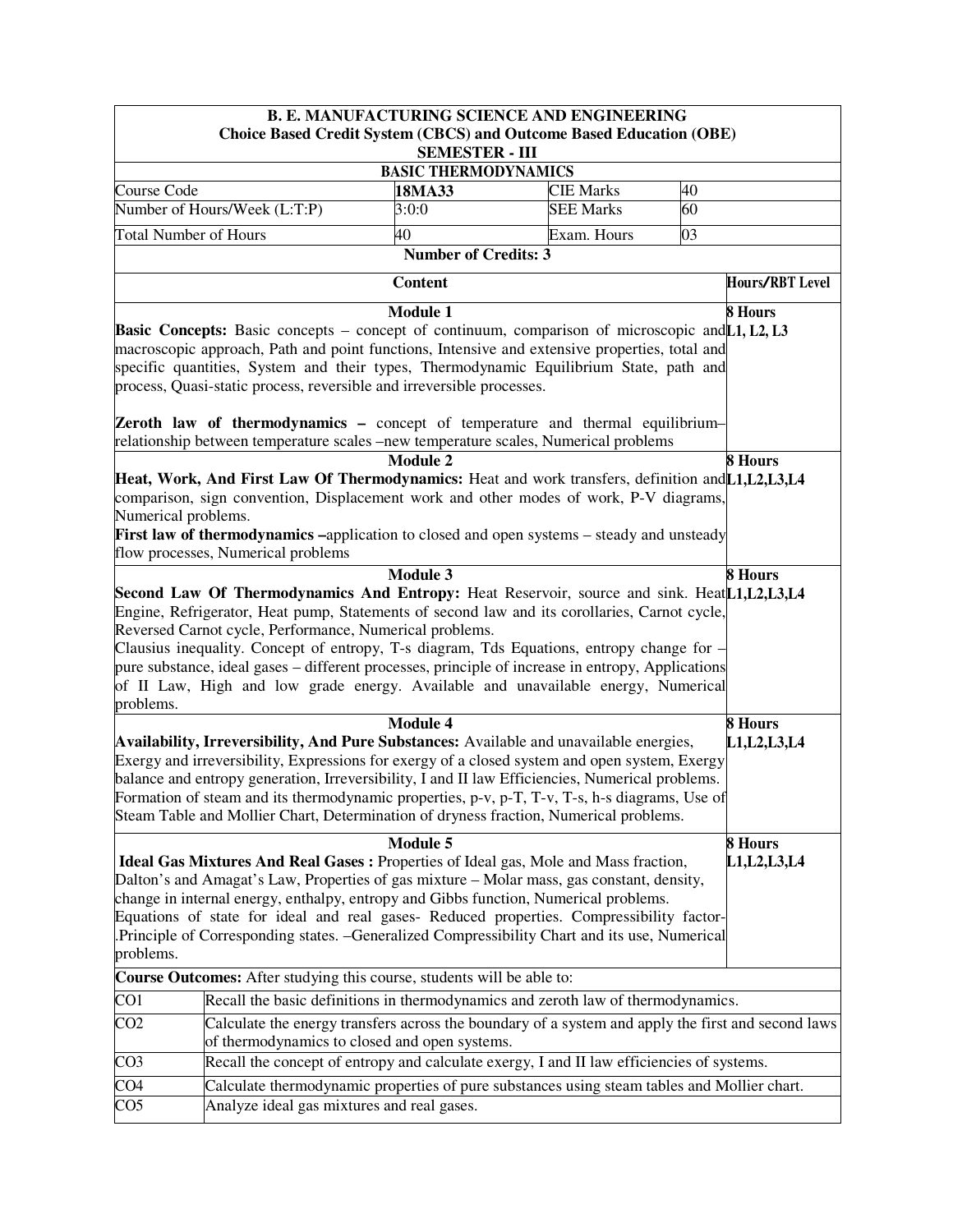## **Text Books:**

- 1. Basic and Applied Thermodynamics, G S Bhat, Yes Dee Pub. 2018
- 2. Basic and Applied Thermodynamics, P. K. Nag, 2nd Ed., Tata McGraw Hill Pub. 2002
- 3. An Introduction to Thermodynamcis, Y. V. C. Rao, Wiley Eastern, 1993

### **Reference Book:**

- 1. Thermodynamics, An Engineering Approach, Yunus A.C enegal and Michael A. Boles, Tata McGraw Hill publications, 2002
- 2. Fundamentals of Classical Thermodynamics, G. J. Van Wylen and R. E. Sonntag, Wiley Eastern
- 3. Engineering Thermodynamics, J. B. Jones and G. A. Hawkins, John Wiley and Sons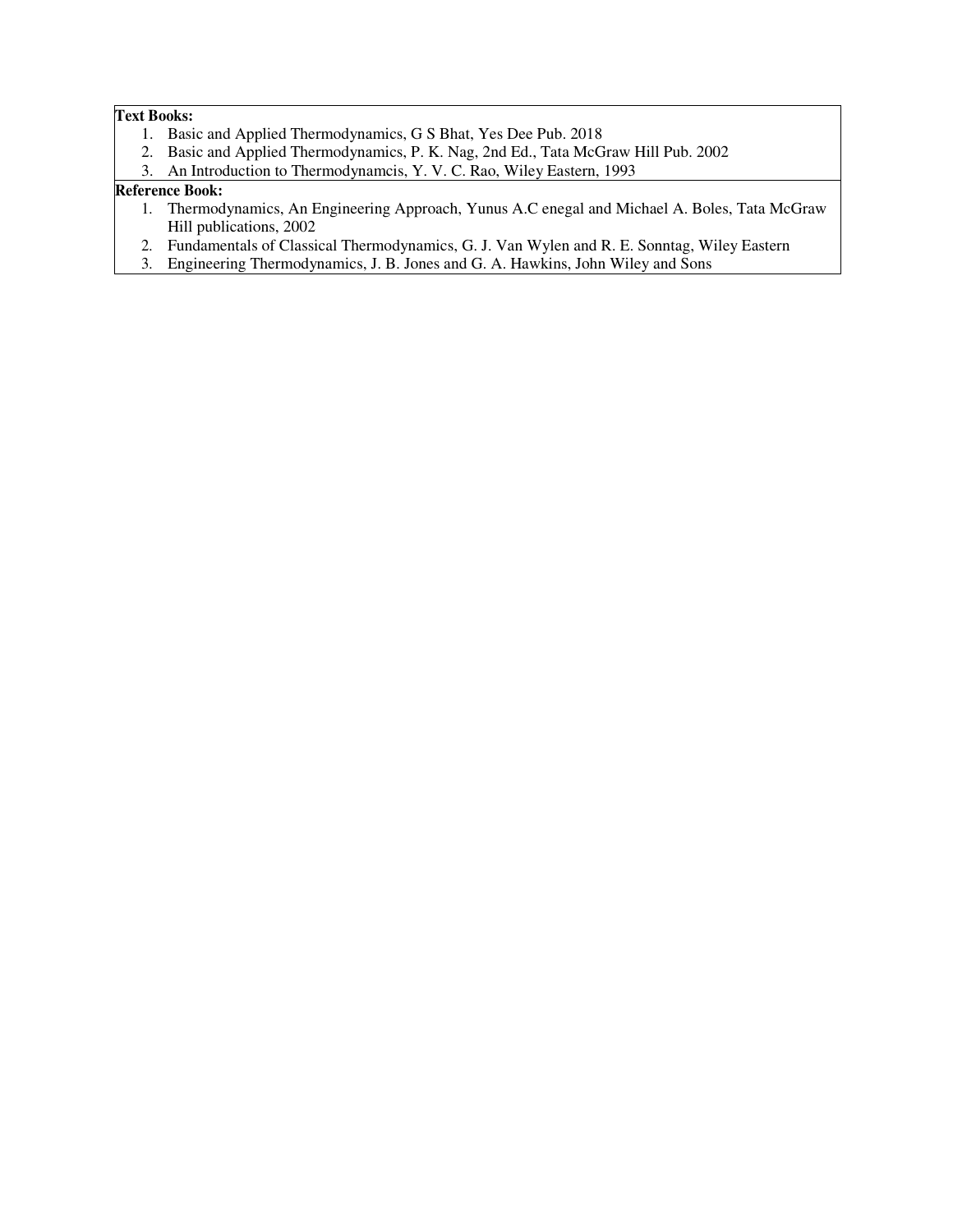| <b>B. E. MANUFACTURING SCIENCE AND ENGINEERING</b>                                           |                                                                              |                                                                                                                                                                                         |                             |                                                                                                            |                        |  |
|----------------------------------------------------------------------------------------------|------------------------------------------------------------------------------|-----------------------------------------------------------------------------------------------------------------------------------------------------------------------------------------|-----------------------------|------------------------------------------------------------------------------------------------------------|------------------------|--|
|                                                                                              |                                                                              |                                                                                                                                                                                         | <b>SEMESTER - III</b>       | <b>Choice Based Credit System (CBCS) and Outcome Based Education (OBE)</b>                                 |                        |  |
| <b>MECHANICS OF MATERIALS</b>                                                                |                                                                              |                                                                                                                                                                                         |                             |                                                                                                            |                        |  |
| Course Code                                                                                  |                                                                              | 18MA34                                                                                                                                                                                  |                             | <b>CIE Marks</b>                                                                                           | 40                     |  |
| Number of Hours/Week (L:T:P)                                                                 |                                                                              | 3:2:0                                                                                                                                                                                   |                             | <b>SEE Marks</b>                                                                                           | 60                     |  |
| <b>Total Number of Hours</b>                                                                 |                                                                              | 50                                                                                                                                                                                      |                             | Exam. Hours                                                                                                | 03                     |  |
|                                                                                              |                                                                              |                                                                                                                                                                                         | <b>Number of Credits: 4</b> |                                                                                                            |                        |  |
|                                                                                              |                                                                              | <b>Content</b>                                                                                                                                                                          |                             |                                                                                                            | <b>Hours/RBT Level</b> |  |
|                                                                                              |                                                                              | <b>Module 1</b>                                                                                                                                                                         |                             |                                                                                                            | 10 Hours               |  |
|                                                                                              |                                                                              | Stresses and Strains: Introduction, Properties of materials, Stress, Strain and Hooke's                                                                                                 |                             |                                                                                                            | L1, L2, L3             |  |
|                                                                                              |                                                                              | law, Stress strain diagram for brittle and ductile materials, True stress and strain,                                                                                                   |                             |                                                                                                            |                        |  |
|                                                                                              |                                                                              | Calculation of stresses in straight, Stepped and tapered sections, Composite sections,                                                                                                  |                             |                                                                                                            |                        |  |
|                                                                                              |                                                                              | Stresses due to temperature change, Shear stress and strain, Lateral strain and Poisson's                                                                                               |                             |                                                                                                            |                        |  |
| ratio, Elastic constants and relations between them.                                         |                                                                              |                                                                                                                                                                                         |                             |                                                                                                            |                        |  |
|                                                                                              |                                                                              | <b>Module 2</b>                                                                                                                                                                         |                             |                                                                                                            | 10 Hours               |  |
|                                                                                              |                                                                              | Analysis of Stress and Strain: Plane stress, Stresses on inclined planes, Principal stresses<br>and maximum shear stress, Principal angles, Shear stresses on principal planes, Maximum |                             |                                                                                                            | L1, L2, L3, L4         |  |
| shear stress, Mohr circle for plane stress conditions.                                       |                                                                              |                                                                                                                                                                                         |                             |                                                                                                            |                        |  |
|                                                                                              |                                                                              | Cylinders: Thin cylinder: Hoop's stress, maximum shear stress, circumferential and                                                                                                      |                             |                                                                                                            |                        |  |
|                                                                                              |                                                                              | longitudinal strains, Thick cylinders: Lames equations.                                                                                                                                 |                             |                                                                                                            |                        |  |
|                                                                                              |                                                                              | <b>Module 3</b>                                                                                                                                                                         |                             |                                                                                                            | 10 Hours               |  |
|                                                                                              |                                                                              | Shear Force and Bending Moment: Type of beams, Loads and reactions,                                                                                                                     |                             |                                                                                                            | L1, L2, L3, L4         |  |
|                                                                                              |                                                                              | Relationship between loads, shear forces and bending moments, Shear                                                                                                                     |                             |                                                                                                            |                        |  |
|                                                                                              |                                                                              | Force and bending moments of cantilever beams, Pin support and roller supported beams                                                                                                   |                             |                                                                                                            |                        |  |
|                                                                                              |                                                                              | Courseed to concentrated loads, uniformly distributed constant / varying loads.                                                                                                         |                             |                                                                                                            |                        |  |
|                                                                                              |                                                                              |                                                                                                                                                                                         |                             | Stress in Beams: Bending and shear stress distribution in rectangular, I and T section beams               |                        |  |
|                                                                                              |                                                                              | <b>Module 4</b>                                                                                                                                                                         |                             |                                                                                                            | 10 Hours               |  |
| cases.                                                                                       |                                                                              |                                                                                                                                                                                         |                             | <b>Theories of Failure:</b> Maximum Principal stress theory, Maximum shear stress theory for 2             | L1, L2, L3, L4         |  |
|                                                                                              |                                                                              |                                                                                                                                                                                         |                             | Torsion: Circular solid and hallow shafts, Torsional moment of resistance, Pow                             |                        |  |
|                                                                                              |                                                                              |                                                                                                                                                                                         |                             | transmission of straight and stepped shafts, Twist in shaft sections, Thin tubular sections, Th            |                        |  |
| walled sections.                                                                             |                                                                              |                                                                                                                                                                                         |                             |                                                                                                            |                        |  |
|                                                                                              |                                                                              | Module 5                                                                                                                                                                                |                             |                                                                                                            | 10 Hours               |  |
|                                                                                              |                                                                              |                                                                                                                                                                                         |                             | <b>Columns:</b> Buckling and stability, Critical load, Columns with pinned ends, Columns wi L1, L2, L3, L4 |                        |  |
|                                                                                              |                                                                              | other support conditions, Effective length of columns,                                                                                                                                  |                             |                                                                                                            |                        |  |
| Secant formula for columns.                                                                  |                                                                              |                                                                                                                                                                                         |                             |                                                                                                            |                        |  |
|                                                                                              |                                                                              |                                                                                                                                                                                         |                             | Strain Energy: Strain energy due to axial, shear, bending, torsion and impact loa                          |                        |  |
| Castigliano's theorem I and II and their applications.                                       |                                                                              |                                                                                                                                                                                         |                             |                                                                                                            |                        |  |
| Course Outcomes: After studying this course, students will be able to<br>CO <sub>1</sub>     |                                                                              |                                                                                                                                                                                         |                             | Understand simple, compound, thermal stresses and strains their relations and strain                       |                        |  |
|                                                                                              | energy.                                                                      |                                                                                                                                                                                         |                             |                                                                                                            |                        |  |
| CO <sub>2</sub>                                                                              |                                                                              | Analyse structural members for stresses, strains and deformations.                                                                                                                      |                             |                                                                                                            |                        |  |
| CO <sub>3</sub>                                                                              | Analyse the structural members Courseed to bending and shear loads.          |                                                                                                                                                                                         |                             |                                                                                                            |                        |  |
| Analyse shafts Courseed to twisting loads.<br>CO <sub>4</sub>                                |                                                                              |                                                                                                                                                                                         |                             |                                                                                                            |                        |  |
| Analyse the short columns for stability.<br>CO <sub>5</sub>                                  |                                                                              |                                                                                                                                                                                         |                             |                                                                                                            |                        |  |
| <b>Text Books:</b>                                                                           |                                                                              |                                                                                                                                                                                         |                             |                                                                                                            |                        |  |
| 1.                                                                                           | Mechanics of Materials, J M Gere, B J Goodno, Eighth Edition, Cengage, 2013. |                                                                                                                                                                                         |                             |                                                                                                            |                        |  |
|                                                                                              |                                                                              | Strength of Materials, S. S. Ratan, 2nd Edition, Tata McGraw Hill, 2008.                                                                                                                |                             |                                                                                                            |                        |  |
| <b>Reference Books:</b>                                                                      |                                                                              |                                                                                                                                                                                         |                             |                                                                                                            |                        |  |
|                                                                                              |                                                                              | 1. Strength of Materials, R. Subramanian, Oxford, 2005.                                                                                                                                 |                             |                                                                                                            |                        |  |
| Mechanics of materials: Strength of Materials, S C Pilli and N Balasubramanya, Cengage, 2011 |                                                                              |                                                                                                                                                                                         |                             |                                                                                                            |                        |  |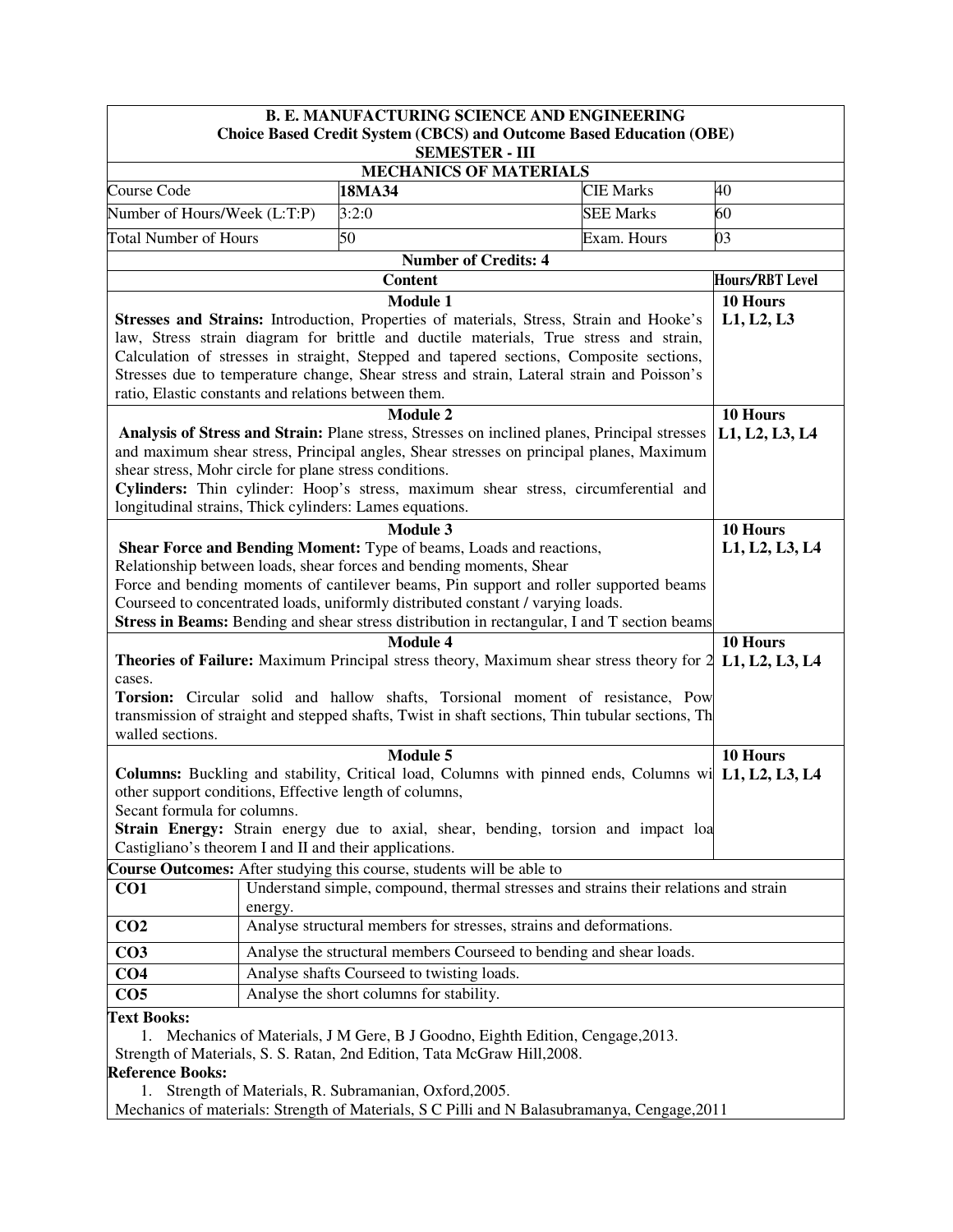| <b>B. E. MANUFACTURING SCIENCE AND ENGINEERING</b><br><b>Choice Based Credit System (CBCS) and Outcome Based Education (OBE)</b>                                                                                                                                                                                                                                                                                                                                                                                                                                                                                                                                                                                                                                                                                                                                                                                                                                                                                                                                                                                                                                                                    |                                                                                                                                                                                                                                                                                                                                                                                                                                                                                                                                                                                                        |                  |                           |  |  |  |
|-----------------------------------------------------------------------------------------------------------------------------------------------------------------------------------------------------------------------------------------------------------------------------------------------------------------------------------------------------------------------------------------------------------------------------------------------------------------------------------------------------------------------------------------------------------------------------------------------------------------------------------------------------------------------------------------------------------------------------------------------------------------------------------------------------------------------------------------------------------------------------------------------------------------------------------------------------------------------------------------------------------------------------------------------------------------------------------------------------------------------------------------------------------------------------------------------------|--------------------------------------------------------------------------------------------------------------------------------------------------------------------------------------------------------------------------------------------------------------------------------------------------------------------------------------------------------------------------------------------------------------------------------------------------------------------------------------------------------------------------------------------------------------------------------------------------------|------------------|---------------------------|--|--|--|
| <b>SEMESTER - III</b>                                                                                                                                                                                                                                                                                                                                                                                                                                                                                                                                                                                                                                                                                                                                                                                                                                                                                                                                                                                                                                                                                                                                                                               |                                                                                                                                                                                                                                                                                                                                                                                                                                                                                                                                                                                                        |                  |                           |  |  |  |
|                                                                                                                                                                                                                                                                                                                                                                                                                                                                                                                                                                                                                                                                                                                                                                                                                                                                                                                                                                                                                                                                                                                                                                                                     | <b>FOUNDRY TECHNOLOGY</b>                                                                                                                                                                                                                                                                                                                                                                                                                                                                                                                                                                              |                  |                           |  |  |  |
| Course Code                                                                                                                                                                                                                                                                                                                                                                                                                                                                                                                                                                                                                                                                                                                                                                                                                                                                                                                                                                                                                                                                                                                                                                                         | 18MA35                                                                                                                                                                                                                                                                                                                                                                                                                                                                                                                                                                                                 | <b>CIE Marks</b> | 40                        |  |  |  |
| Number of Hours/Week (L:T:P)                                                                                                                                                                                                                                                                                                                                                                                                                                                                                                                                                                                                                                                                                                                                                                                                                                                                                                                                                                                                                                                                                                                                                                        | 3:0:0                                                                                                                                                                                                                                                                                                                                                                                                                                                                                                                                                                                                  | <b>SEE Marks</b> | 60                        |  |  |  |
| <b>Total Number of Hours</b>                                                                                                                                                                                                                                                                                                                                                                                                                                                                                                                                                                                                                                                                                                                                                                                                                                                                                                                                                                                                                                                                                                                                                                        | 40                                                                                                                                                                                                                                                                                                                                                                                                                                                                                                                                                                                                     | Exam. Hours      | 03                        |  |  |  |
|                                                                                                                                                                                                                                                                                                                                                                                                                                                                                                                                                                                                                                                                                                                                                                                                                                                                                                                                                                                                                                                                                                                                                                                                     | <b>Number of Credits: 3</b>                                                                                                                                                                                                                                                                                                                                                                                                                                                                                                                                                                            |                  |                           |  |  |  |
|                                                                                                                                                                                                                                                                                                                                                                                                                                                                                                                                                                                                                                                                                                                                                                                                                                                                                                                                                                                                                                                                                                                                                                                                     | <b>Content</b>                                                                                                                                                                                                                                                                                                                                                                                                                                                                                                                                                                                         |                  | Hours/RBT Level           |  |  |  |
| Introduction: Introduction to casting process and the steps involved; Components produced<br>by casting process, Comparison of metal casting with metal joining, Advantages and<br>limitations of casting process; Overview of the industry<br>Solidification of metals: Introduction, freezing of pure metals; Nucleation and Growth,<br>shrinkage, solidification of alloys; dendritic growth and segregation; shrinkage in alloys;<br>Alloys freezing in two stages; solidification process in eutectic and non-eutectic alloys;<br>Properties related to the solidification mechanism - Fluidity, Hot tearing or hot cracking,<br>Evolution of dissolved gases, Effect of inoculation; Solidification of actual castings;<br>Progressive and directional solidification; Centerline feeding resistance; Rate of<br>solidification; Chvorinov's Rule.<br>Foundry Furnaces: Types of foundry furnaces - crucible, pot and reverberatory furnace;<br>Cupola; Electric arc furnace, Induction furnace.<br>Patterns and pattern making: Definition, functions; Materials used for patterns, pattern<br>allowances and their significance; Classification of patterns; BIS colour coding of patterns, | 8 Hours<br>L1, L2, L3<br>8 Hours<br>L1, L2, L3, L4                                                                                                                                                                                                                                                                                                                                                                                                                                                                                                                                                     |                  |                           |  |  |  |
| Core boxes. .                                                                                                                                                                                                                                                                                                                                                                                                                                                                                                                                                                                                                                                                                                                                                                                                                                                                                                                                                                                                                                                                                                                                                                                       | Module 3                                                                                                                                                                                                                                                                                                                                                                                                                                                                                                                                                                                               |                  |                           |  |  |  |
| <b>Sand molding:</b> Types and requirements of base sand; Binders and additives used – types and<br>properties; Molding tools and equipment – hand molding tools, molding machines – Jolt type,<br>squeeze type, Jolt and Squeeze type and Sand slinger; Cores – types, core prints, core venting<br>and baking, core shifting and chaplets, method of making cores, binders used, core sand<br>molding; Gating systems - principles and types of gates and risers, gating ratios and chills,<br>riser location and design in actual casting; Molding processes – bench molding, floor<br>molding, pit molding, stack molding, green sand molding, dry sand molding, loam molding,<br>machine molding.                                                                                                                                                                                                                                                                                                                                                                                                                                                                                              | 8 Hours<br>L1, L2, L3, L4                                                                                                                                                                                                                                                                                                                                                                                                                                                                                                                                                                              |                  |                           |  |  |  |
|                                                                                                                                                                                                                                                                                                                                                                                                                                                                                                                                                                                                                                                                                                                                                                                                                                                                                                                                                                                                                                                                                                                                                                                                     | Module 4                                                                                                                                                                                                                                                                                                                                                                                                                                                                                                                                                                                               |                  | 8 Hours                   |  |  |  |
| Special Molding Processes: Study of important molding processes, No bake molds, Flask<br>less molds, Sweep mold, CO2 mold, Shell mold, Investment mold. Metal Molds: Gravity die<br>casting, Pressure die casting, Centrifugal casting, Squeeze casting, Slush casting, Thixo-<br>casting, Continuous casting. Non-metal molding, Plaster and Ceramic molding; Expandable<br>pattern mold casting. Finishing processes: Fettling and cleaning of castings; removal of gates<br>and risers, grinding. Non-Ferrous Foundry practice: Casting of Al-Si and Al-Mg alloys, Cu-<br>base casting alloys.                                                                                                                                                                                                                                                                                                                                                                                                                                                                                                                                                                                                   | L1, L2, L3, L4                                                                                                                                                                                                                                                                                                                                                                                                                                                                                                                                                                                         |                  |                           |  |  |  |
| process; Software available for casting process simulation.                                                                                                                                                                                                                                                                                                                                                                                                                                                                                                                                                                                                                                                                                                                                                                                                                                                                                                                                                                                                                                                                                                                                         | <b>Module 5</b><br>Foundry Practices of Cast Irons, Steels, Inspection and Testing of Castings: Foundry practice<br>for cast irons – gray iron, white cast iron; Ductile iron, malleable iron, SG iron, Steel castings<br>- steel melting in the foundry; Metallurgy of cast steel; Casting design considerations;<br>Inspection and testing of castings: Defects in castings – types, causes and remedies;<br>Inspection and non-destructive testing of castings. Modernization and mechanization of<br>foundry; Material handling; Pollution control in foundry; Application of computers in casting |                  | 8 Hours<br>L1, L2, L3, L4 |  |  |  |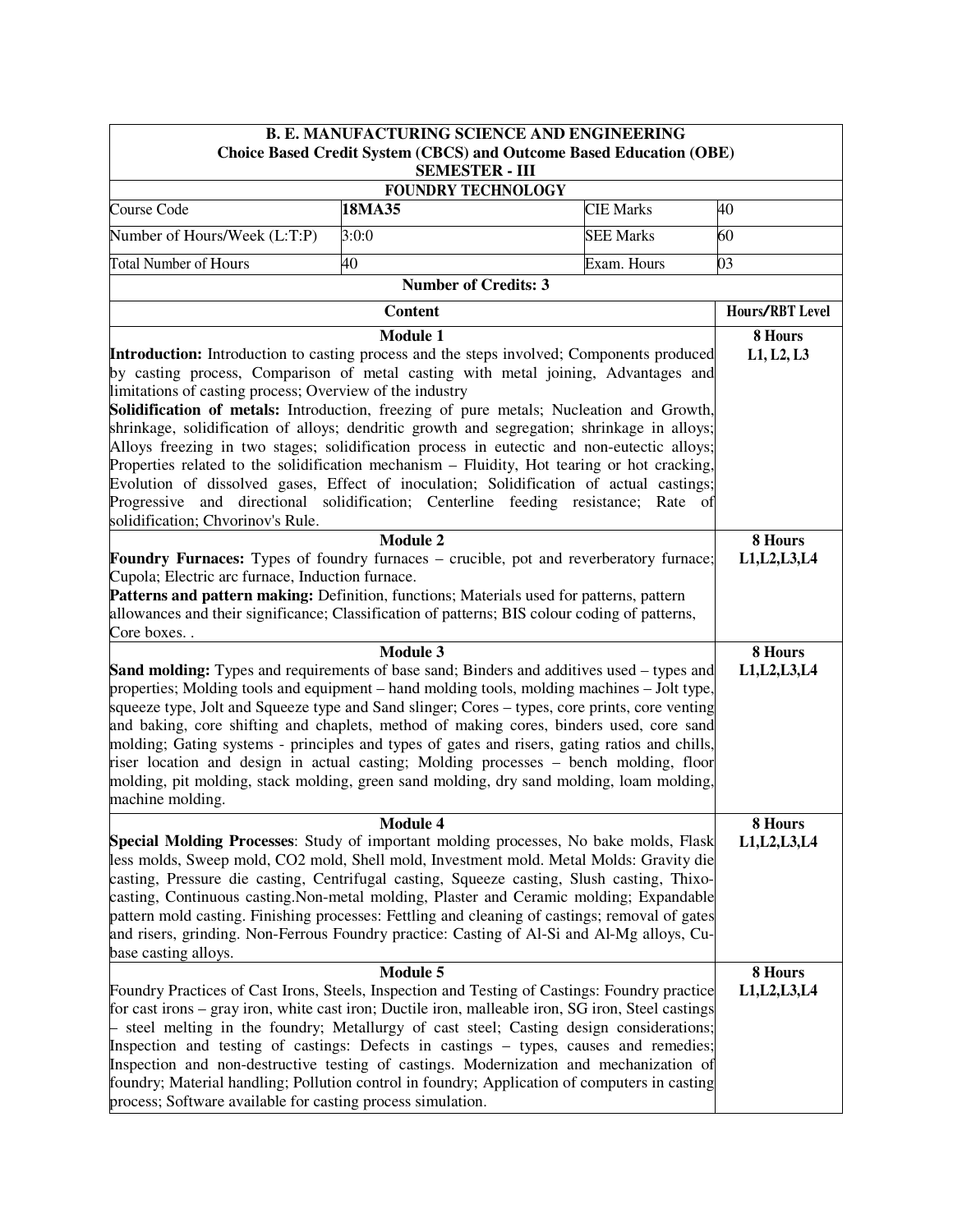|                    | <b>Course Outcomes:</b> After studying this course, students will be able to                              |
|--------------------|-----------------------------------------------------------------------------------------------------------|
| CO <sub>1</sub>    | Have an Understand the technology, variables and complexity involved in producing a casting.              |
| CO <sub>2</sub>    | Be able to make selection of the type of furnace required for any specific casting problem and design the |
|                    | pattern requirement.                                                                                      |
| CO <sub>3</sub>    | Have the basic knowledge for selecting the type of sand, for molds and cores as well as the molding       |
|                    | process.                                                                                                  |
| CO <sub>4</sub>    | Know about the special molding processes and when their use is warranted.                                 |
| CO <sub>5</sub>    | Have a broad knowledge of casting of ferrous and non-ferrous alloys and of the inspection techniques to   |
|                    | detect casting defects.                                                                                   |
| <b>Text Books:</b> |                                                                                                           |
|                    | 1. "Fundamentals of Metal casting", R.A.Flinn, Addison Wesley, 1963.                                      |
|                    | 2. "Principles of Metal casting", R.W. Heine, C.R. Loper & P.C. Rosenthal, Tata McGraw Hill, 2001         |
|                    | <b>Reference Book:</b>                                                                                    |
|                    | 1. "Processes and Materials for Manufacturing", R.A. Lindberg, 4th Ed, Pearson Education, 2006.           |
|                    | 2. "Manufacturing Technology: Foundry, forming and welding", P.N.Rao, 3rd Ed., Tata McGraw Hill,          |
|                    | 2003.                                                                                                     |
|                    | 3. "ASM Handbook: Volume 15: Casting" 9th Ed., American Society of Metals, Ohio, 2008.                    |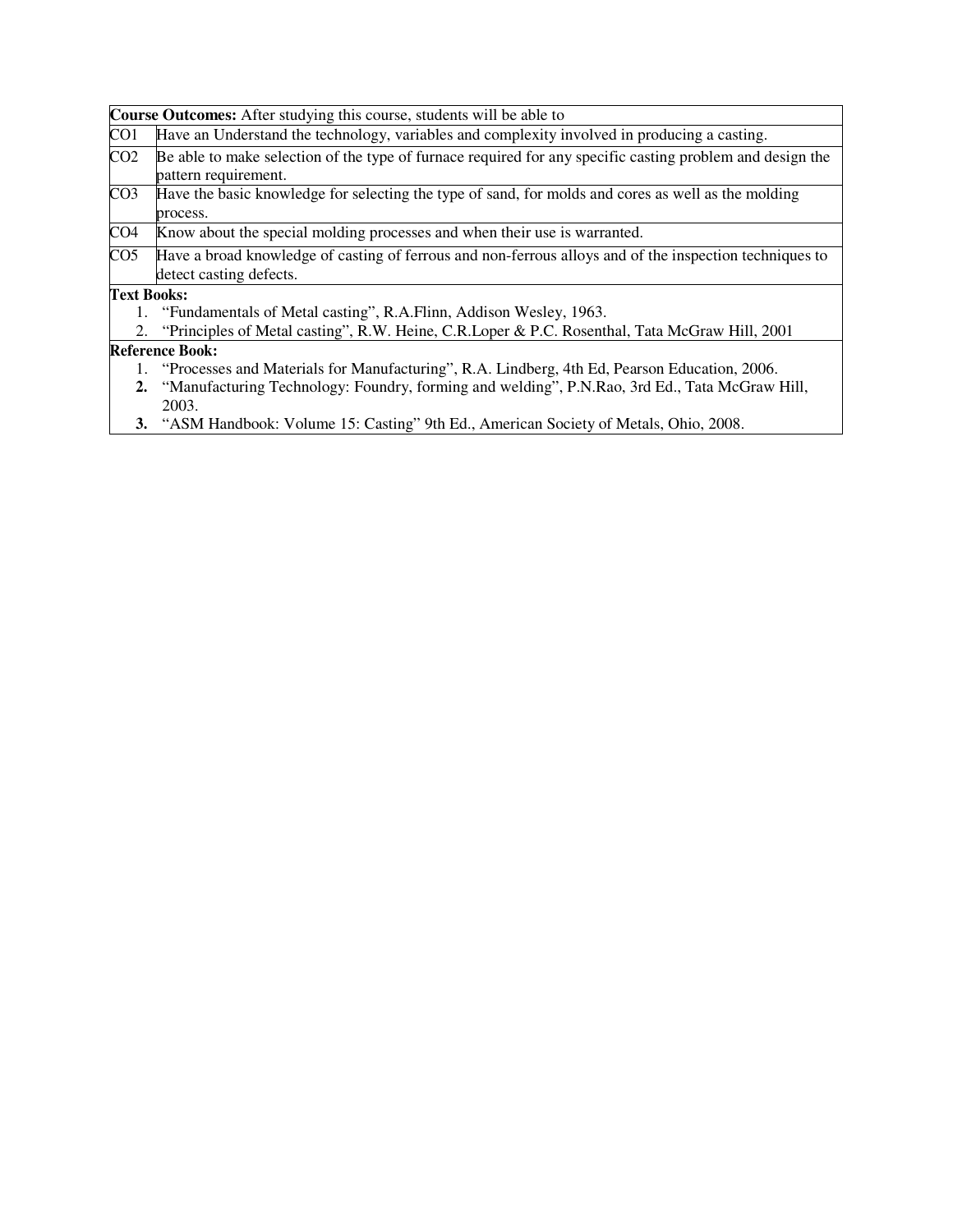| <b>B. E. MANUFACTURING SCIENCE AND ENGINEERING</b><br>Choice Based Credit System (CBCS) and Outcome Based Education (OBE)                                                                                                                                                                                                                                                                                                                                                                                                                                                                                                                                                                                                                                                                                                                                                                                                                                                                                                                                                                                                                                                                                                                                                                                                                                                                                                    |  |                                                                                                                          |                   |    |                 |  |  |
|------------------------------------------------------------------------------------------------------------------------------------------------------------------------------------------------------------------------------------------------------------------------------------------------------------------------------------------------------------------------------------------------------------------------------------------------------------------------------------------------------------------------------------------------------------------------------------------------------------------------------------------------------------------------------------------------------------------------------------------------------------------------------------------------------------------------------------------------------------------------------------------------------------------------------------------------------------------------------------------------------------------------------------------------------------------------------------------------------------------------------------------------------------------------------------------------------------------------------------------------------------------------------------------------------------------------------------------------------------------------------------------------------------------------------|--|--------------------------------------------------------------------------------------------------------------------------|-------------------|----|-----------------|--|--|
|                                                                                                                                                                                                                                                                                                                                                                                                                                                                                                                                                                                                                                                                                                                                                                                                                                                                                                                                                                                                                                                                                                                                                                                                                                                                                                                                                                                                                              |  | <b>SEMESTER - III</b>                                                                                                    |                   |    |                 |  |  |
| <b>COMPUTER AIDED MACHINE DRAWING</b>                                                                                                                                                                                                                                                                                                                                                                                                                                                                                                                                                                                                                                                                                                                                                                                                                                                                                                                                                                                                                                                                                                                                                                                                                                                                                                                                                                                        |  |                                                                                                                          |                   |    |                 |  |  |
| Course Code                                                                                                                                                                                                                                                                                                                                                                                                                                                                                                                                                                                                                                                                                                                                                                                                                                                                                                                                                                                                                                                                                                                                                                                                                                                                                                                                                                                                                  |  | 18MA36                                                                                                                   | <b>CIE Marks</b>  | 40 |                 |  |  |
| No. of Hours/week (L:T:P)                                                                                                                                                                                                                                                                                                                                                                                                                                                                                                                                                                                                                                                                                                                                                                                                                                                                                                                                                                                                                                                                                                                                                                                                                                                                                                                                                                                                    |  | 1:0:4                                                                                                                    | <b>SEE Marks</b>  | 60 |                 |  |  |
| <b>Total Hours</b>                                                                                                                                                                                                                                                                                                                                                                                                                                                                                                                                                                                                                                                                                                                                                                                                                                                                                                                                                                                                                                                                                                                                                                                                                                                                                                                                                                                                           |  | 40                                                                                                                       | <b>Exam Hours</b> | 03 |                 |  |  |
|                                                                                                                                                                                                                                                                                                                                                                                                                                                                                                                                                                                                                                                                                                                                                                                                                                                                                                                                                                                                                                                                                                                                                                                                                                                                                                                                                                                                                              |  |                                                                                                                          |                   |    |                 |  |  |
|                                                                                                                                                                                                                                                                                                                                                                                                                                                                                                                                                                                                                                                                                                                                                                                                                                                                                                                                                                                                                                                                                                                                                                                                                                                                                                                                                                                                                              |  | <b>Content</b>                                                                                                           |                   |    | Hours/RBT Level |  |  |
|                                                                                                                                                                                                                                                                                                                                                                                                                                                                                                                                                                                                                                                                                                                                                                                                                                                                                                                                                                                                                                                                                                                                                                                                                                                                                                                                                                                                                              |  | 10 Hours                                                                                                                 |                   |    |                 |  |  |
| Part A<br><b>Introduction:</b><br>Review of graphic interface of the software. Review of basic sketching commands and<br>L1, L2, L3, L4<br>navigational commands. Starting a new drawing sheet. Sheet sizes. Naming a drawing,<br>Drawing units, grid and snap. Conversion of pictorial views into orthographic projections<br>of simple machine parts (with and without section). Hidden line conventions. Precedence<br>of lines.<br>Sections of Solids: Sections of Pyramids, Prisms, Cubes, Tetrahedrons, Cones and<br>Cylinders resting only on their bases (No problems on axis inclinations, spheres and hollow<br>solids). True shape of sections.<br>Conversion of pictorial views into orthographic projections of simple machine parts.<br>Hidden line conventions. Precedence of lines.<br>Conversion of pictorial views into orthographic projections of simple machine parts (with<br>section planes indicated on the part).<br><b>Thread Forms:</b> Thread terminology, sectional views of threads. ISO Metric (Internal &<br>External), BSW (Internal & External) square and Acme. Sellers thread, American Standard<br>thread.<br>Fasteners: Hexagonal headed bolt and nut with washer (assembly), square headed bolt and<br>nut with washer (assembly) simple assembly using stud bolts with nut and lock nut.<br>Flanged nut, slotted nut, taper and split pin for locking, counter sunk head screw, grub |  |                                                                                                                          |                   |    |                 |  |  |
| screw, Allen screw.                                                                                                                                                                                                                                                                                                                                                                                                                                                                                                                                                                                                                                                                                                                                                                                                                                                                                                                                                                                                                                                                                                                                                                                                                                                                                                                                                                                                          |  | Part B                                                                                                                   |                   |    | 10 Hours        |  |  |
| Keys: Parallel key, Taper key, Feather key, Gib-head key and Woodruff key.<br>Joints: Cotter joint (socket and spigot), knuckle joint (pin joint) for two rods.<br>Couplings: Split Muff coupling, Protected type flanged coupling, pin (bush) type flexible<br>coupling, and universal coupling (Hooks' Joint)                                                                                                                                                                                                                                                                                                                                                                                                                                                                                                                                                                                                                                                                                                                                                                                                                                                                                                                                                                                                                                                                                                              |  |                                                                                                                          |                   |    | L1, L2, L3, L4  |  |  |
|                                                                                                                                                                                                                                                                                                                                                                                                                                                                                                                                                                                                                                                                                                                                                                                                                                                                                                                                                                                                                                                                                                                                                                                                                                                                                                                                                                                                                              |  | Part C                                                                                                                   |                   |    | 20 Hours        |  |  |
| Limits, Fits and Tolerances: Introduction, Fundamental tolerances, Deviations, Methods<br>of placing limit dimensions, machining symbols, types of fits with symbols and<br>applications, geometrical tolerances on drawings. Standards followed in industry.<br><b>Assembly Drawings:</b> (Part drawings shall be given)<br>1. Plummer block (Pedestal Bearing)<br>2. Lever Safety Valve<br>3. I.C. Engine connecting rod<br>4. Screw jack (Bottle type)<br>5. Tailstock of lathe<br>6. Machine vice<br>7. Tool head of shaper<br>Course Outcomes: After studying this course, students will be able to                                                                                                                                                                                                                                                                                                                                                                                                                                                                                                                                                                                                                                                                                                                                                                                                                     |  |                                                                                                                          |                   |    | L1, L2, L3, L4  |  |  |
|                                                                                                                                                                                                                                                                                                                                                                                                                                                                                                                                                                                                                                                                                                                                                                                                                                                                                                                                                                                                                                                                                                                                                                                                                                                                                                                                                                                                                              |  |                                                                                                                          |                   |    |                 |  |  |
| CO1                                                                                                                                                                                                                                                                                                                                                                                                                                                                                                                                                                                                                                                                                                                                                                                                                                                                                                                                                                                                                                                                                                                                                                                                                                                                                                                                                                                                                          |  | Identify the national and international standards pertaining to machine drawing.                                         |                   |    |                 |  |  |
| CO <sub>2</sub>                                                                                                                                                                                                                                                                                                                                                                                                                                                                                                                                                                                                                                                                                                                                                                                                                                                                                                                                                                                                                                                                                                                                                                                                                                                                                                                                                                                                              |  | Understand the importance of the linking functional and visualization aspects in<br>the preparation of the part drawings |                   |    |                 |  |  |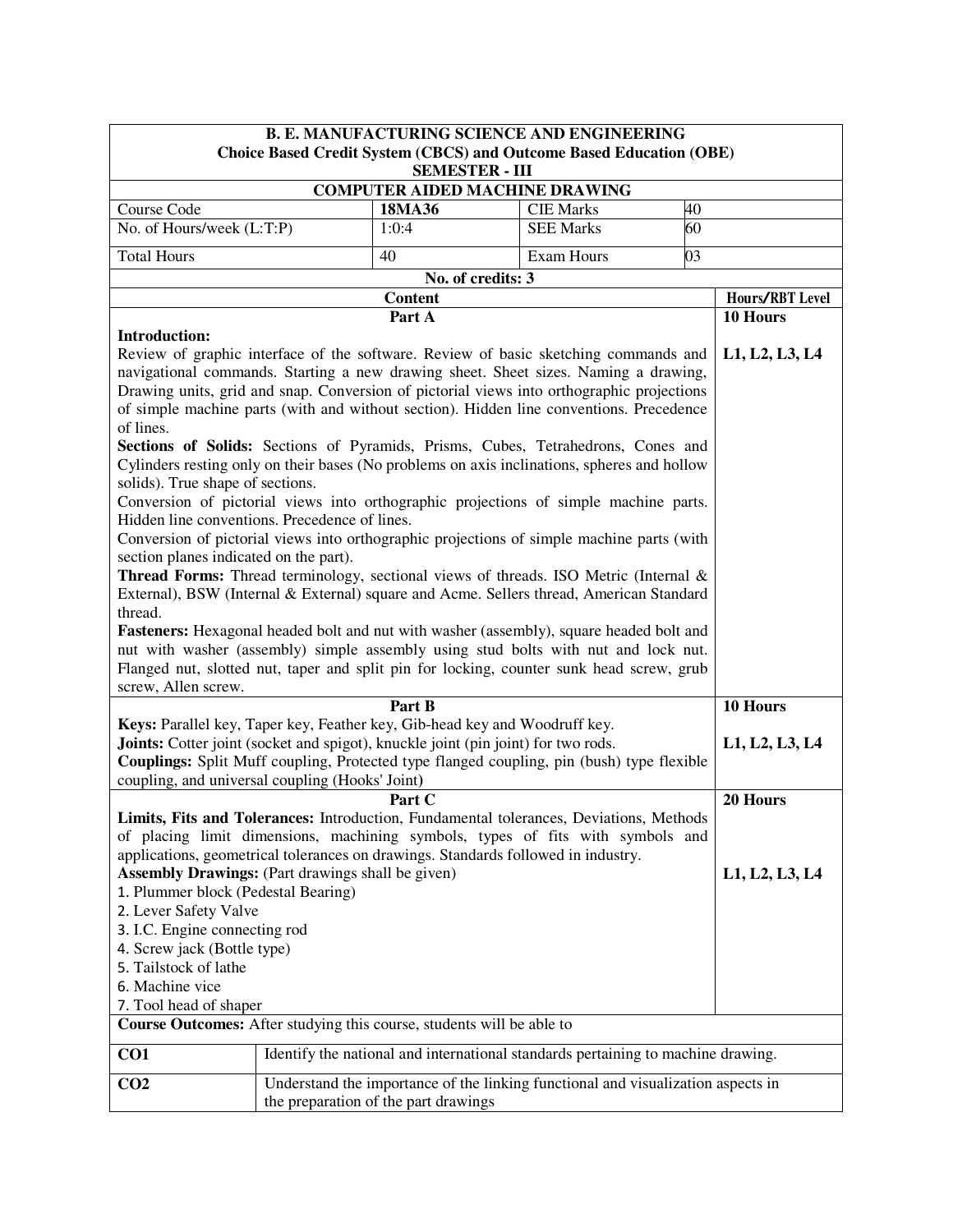| CO <sub>3</sub>         |                              | Apply limits and tolerances to assemblies and choose appropriate fits for<br>given assemblies. |  |  |
|-------------------------|------------------------------|------------------------------------------------------------------------------------------------|--|--|
|                         |                              |                                                                                                |  |  |
| CO <sub>4</sub>         |                              | Interpret the Machining and surface finish symbols on the component drawings.                  |  |  |
| CO <sub>5</sub>         |                              | Preparation of the part or assembly drawings as per the conventions.                           |  |  |
| <b>Text Books:</b>      |                              |                                                                                                |  |  |
|                         |                              | 1. 'Machine Drawing', K.R. Gopala Krishna, Subhash Publication 2005                            |  |  |
| 2.                      |                              | 'Machine Drawing', N.D. Bhat & V.M. Panchal. Charoratar publishing house, 2005                 |  |  |
| <b>Reference books:</b> |                              |                                                                                                |  |  |
|                         |                              | 1. A Text Book of Computer Aided Machine Drawing', S. Trymbaka Murthy, CBS                     |  |  |
|                         | Publishers, New Delhi, 2007. |                                                                                                |  |  |
|                         |                              | 'Engineering drawing', P.S. Gill, S K Kataria and Sons. 2013                                   |  |  |
| 3.                      |                              | 'Machine Drawing', N. Siddeshwar, P. Kanniah, V.V.S. Sastri, published by Tata McGrawHill      |  |  |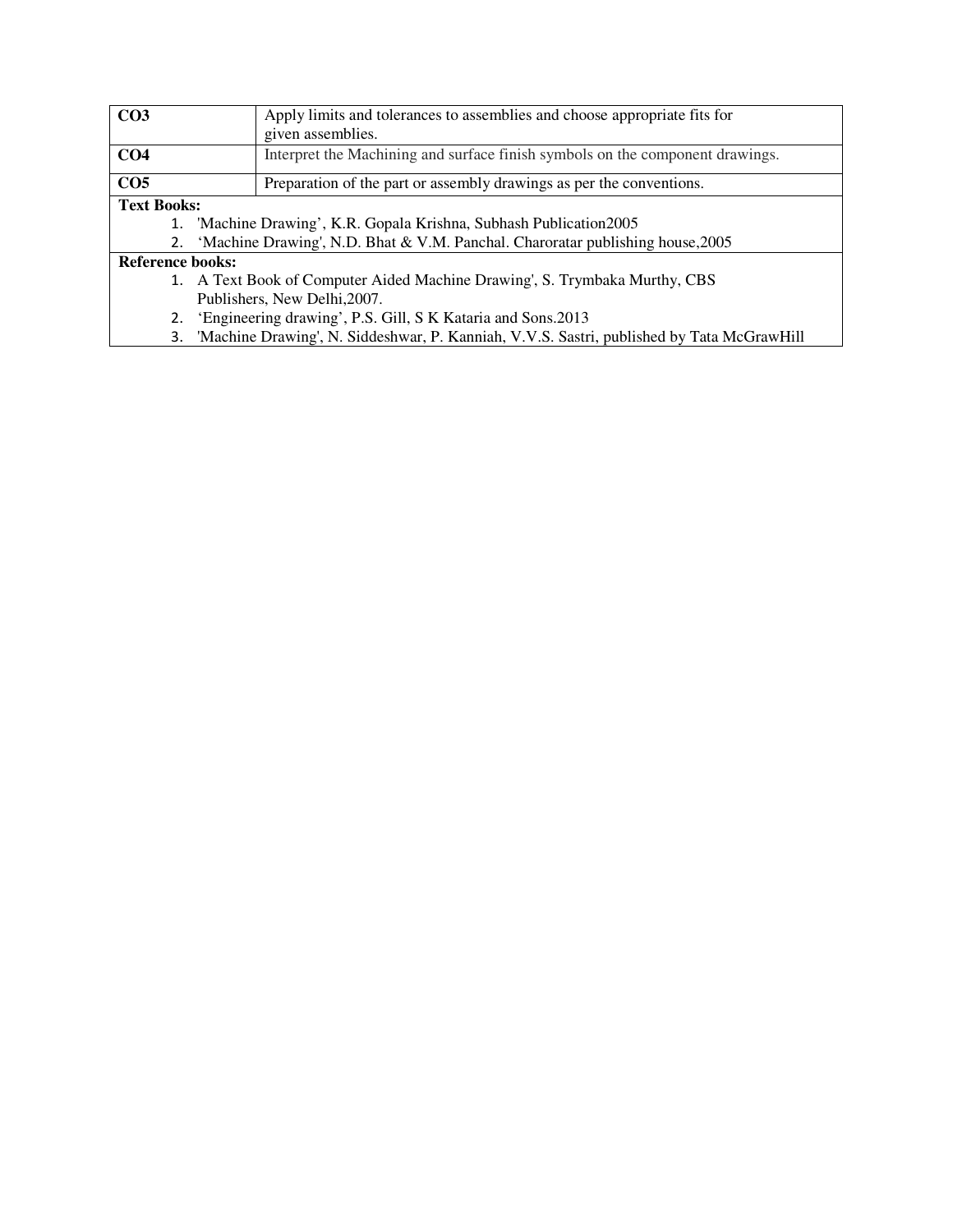| <b>B. E. MANUFACTURING SCIENCE AND ENGINEERING</b>                                                                                                                                                                                                                                                                                                                                                                                                                                                                                                                                                                                                                                                                                                                                                                                      |                                                                                     |                             |                  |    |  |  |  |
|-----------------------------------------------------------------------------------------------------------------------------------------------------------------------------------------------------------------------------------------------------------------------------------------------------------------------------------------------------------------------------------------------------------------------------------------------------------------------------------------------------------------------------------------------------------------------------------------------------------------------------------------------------------------------------------------------------------------------------------------------------------------------------------------------------------------------------------------|-------------------------------------------------------------------------------------|-----------------------------|------------------|----|--|--|--|
|                                                                                                                                                                                                                                                                                                                                                                                                                                                                                                                                                                                                                                                                                                                                                                                                                                         | <b>Choice Based Credit System (CBCS) and Outcome Based Education (OBE)</b>          |                             |                  |    |  |  |  |
|                                                                                                                                                                                                                                                                                                                                                                                                                                                                                                                                                                                                                                                                                                                                                                                                                                         | <b>SEMESTER - III</b>                                                               |                             |                  |    |  |  |  |
|                                                                                                                                                                                                                                                                                                                                                                                                                                                                                                                                                                                                                                                                                                                                                                                                                                         | <b>MATERIAL TESTING LAB</b>                                                         |                             |                  |    |  |  |  |
| Course Code                                                                                                                                                                                                                                                                                                                                                                                                                                                                                                                                                                                                                                                                                                                                                                                                                             |                                                                                     | <b>18MAL37</b>              | <b>CIE Marks</b> | 40 |  |  |  |
| Number of Hours/Week (L:T:P)                                                                                                                                                                                                                                                                                                                                                                                                                                                                                                                                                                                                                                                                                                                                                                                                            |                                                                                     | 0:1:2<br>40                 | <b>SEE Marks</b> | 60 |  |  |  |
| <b>Total Number of Hours</b>                                                                                                                                                                                                                                                                                                                                                                                                                                                                                                                                                                                                                                                                                                                                                                                                            | 03                                                                                  |                             |                  |    |  |  |  |
|                                                                                                                                                                                                                                                                                                                                                                                                                                                                                                                                                                                                                                                                                                                                                                                                                                         | <b>Content</b>                                                                      | <b>Number of Credits: 2</b> |                  |    |  |  |  |
|                                                                                                                                                                                                                                                                                                                                                                                                                                                                                                                                                                                                                                                                                                                                                                                                                                         | Hours/RBTLevel                                                                      |                             |                  |    |  |  |  |
| $PART - A$<br>1. Preparation of specimen for Metallographic examination of different engineering<br>materials. Study the microstructures of plain carbon steel, tool steel, gray C.I, SG iron,<br>Brass, Bronze & composites.<br>2. Carryout the heat treatment and observe Annealing, normalizing, hardening and<br>15 Hours<br>tempering of steel. Study the microstructure of heat treated steel and identify the heat<br>L <sub>2</sub> , L <sub>3</sub> , L <sub>4</sub><br>treatment process.<br>3. Determine the hardness of the steel specimens (Plain Carbon steels and heat treated)<br>using Brinell, Rockwell and Vickers's Hardness testing machines.<br>4. Using a) Ultrasonic flaw detection b) Magnetic crack detection c) Dye penetration<br>testing procedures, study the surface and core defects in cast specimens. |                                                                                     |                             |                  |    |  |  |  |
| Conduct<br>a. Tensile, shear and compression tests of steel and aluminum specimens.<br>b. Torsion Test on steel bar.<br>c. Bending Test on wood specimens.<br>d. Impact test using Izod and Charpy procedures on Mild steel Specimen.<br>Study the wear characteristic using Pin-Disc machine<br>Demonstrate the Fatigue Test                                                                                                                                                                                                                                                                                                                                                                                                                                                                                                           | 25 Hours<br>L <sub>2</sub> , L <sub>3</sub> , L <sub>4</sub>                        |                             |                  |    |  |  |  |
| Course Outcomes: After studying this course, students will be able to:                                                                                                                                                                                                                                                                                                                                                                                                                                                                                                                                                                                                                                                                                                                                                                  |                                                                                     |                             |                  |    |  |  |  |
| CO1                                                                                                                                                                                                                                                                                                                                                                                                                                                                                                                                                                                                                                                                                                                                                                                                                                     | Gain skills in material testing.                                                    |                             |                  |    |  |  |  |
| CO <sub>2</sub>                                                                                                                                                                                                                                                                                                                                                                                                                                                                                                                                                                                                                                                                                                                                                                                                                         | Determine the mechanical properties of ferrous and non-ferrous materials by testing |                             |                  |    |  |  |  |
| $\overline{CO3}$                                                                                                                                                                                                                                                                                                                                                                                                                                                                                                                                                                                                                                                                                                                                                                                                                        | Analyze the material Microstructure.                                                |                             |                  |    |  |  |  |
| <b>Scheme of Examination:</b><br>ONE question from part-A:<br>30 Marks<br>ONE question rom part B:<br>50 Marks<br>Viva-Voice:<br>20 Marks<br>Total:<br>100 Marks                                                                                                                                                                                                                                                                                                                                                                                                                                                                                                                                                                                                                                                                        |                                                                                     |                             |                  |    |  |  |  |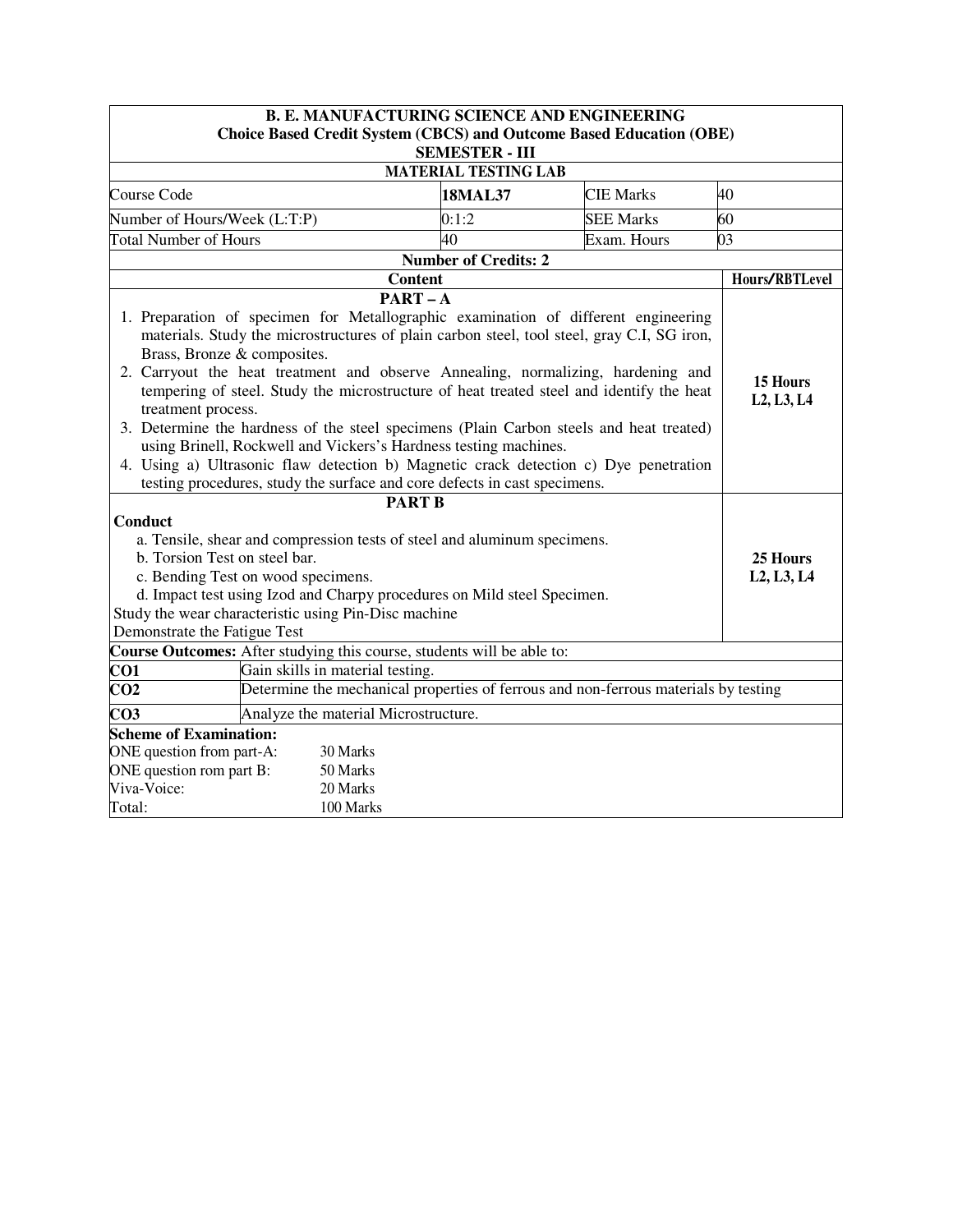| <b>B. E. MANUFACTURING SCIENCE AND ENGINEERING</b>                                                                                                                                                                                                                                        |                                |                   |                 |
|-------------------------------------------------------------------------------------------------------------------------------------------------------------------------------------------------------------------------------------------------------------------------------------------|--------------------------------|-------------------|-----------------|
| <b>Choice Based Credit System (CBCS) and Outcome Based Education (OBE)</b>                                                                                                                                                                                                                | <b>SEMESTER - III</b>          |                   |                 |
|                                                                                                                                                                                                                                                                                           | <b>FOUNDRY AND FORGING LAB</b> |                   |                 |
| Course Code                                                                                                                                                                                                                                                                               | <b>18MAL38</b>                 | <b>CIE Marks</b>  | 40              |
| Number of Hours/Week (L:T:P)                                                                                                                                                                                                                                                              | 0:2:2                          | <b>SEE Marks</b>  | 60              |
| Total hours                                                                                                                                                                                                                                                                               | 40                             | <b>Exam Hours</b> | 03              |
|                                                                                                                                                                                                                                                                                           | No. of Credits: 2              |                   |                 |
| <b>Content</b>                                                                                                                                                                                                                                                                            |                                |                   | Hours/RBT Level |
| PART-A                                                                                                                                                                                                                                                                                    |                                |                   | 16 Hours        |
| Testing of Molding sand and Core sand Preparation of sand specimens and conduction of the<br>following tests:<br>1. Compression, Shear and Tensile tests on Universal Sand Testing Machine. 2. Permeability<br>test<br>3. Sieve Analysis to find Grain Fineness Number (GFN) of Base Sand |                                |                   | L1, L2, L3, L4  |
| 4. Clay content determination in Base Sand.                                                                                                                                                                                                                                               |                                |                   |                 |
| <b>PART B</b>                                                                                                                                                                                                                                                                             |                                |                   | 24 Hours        |
| <b>Foundry Practice</b>                                                                                                                                                                                                                                                                   |                                |                   |                 |
| 1. Use of foundry tools and other equipment's.                                                                                                                                                                                                                                            |                                |                   | L1, L2, L3, L4  |
| 2. Preparation of molding sand mixture.                                                                                                                                                                                                                                                   |                                |                   |                 |
| 3. Preparation of green sand molds using two molding boxes kept ready for pouring:                                                                                                                                                                                                        |                                |                   |                 |
| • Using patterns (Single piece pattern and Split pattern)                                                                                                                                                                                                                                 |                                |                   |                 |
| • Without patterns.                                                                                                                                                                                                                                                                       |                                |                   |                 |
| • Incorporating core in the mold. (Core boxes).                                                                                                                                                                                                                                           |                                |                   |                 |
| • Preparation of one casting (Aluminum or cast iron-Demonstration only)                                                                                                                                                                                                                   |                                |                   |                 |
| <b>OR</b>                                                                                                                                                                                                                                                                                 |                                |                   |                 |
| <b>Forging Operations:</b>                                                                                                                                                                                                                                                                |                                |                   |                 |
| 1. Use of forging tools and other equipment's                                                                                                                                                                                                                                             |                                |                   |                 |
| Calculation of length of the raw material required to prepare the model considering scale<br>2.                                                                                                                                                                                           |                                |                   |                 |
| loss.                                                                                                                                                                                                                                                                                     |                                |                   |                 |
| Preparing minimum three forged models involving upsetting, drawing and bending<br>3.<br>operations.                                                                                                                                                                                       |                                |                   |                 |
| 4. Demonstration of forging model using Power Hammer.                                                                                                                                                                                                                                     |                                |                   |                 |
| Course Outcomes: After learning the course, the student should be able to:                                                                                                                                                                                                                |                                |                   |                 |
| $\overline{CO1}$<br>Demonstrate various skills of sand preparation, molding                                                                                                                                                                                                               |                                |                   |                 |
| CO <sub>2</sub><br>Demonstrate various skills of forging operations.                                                                                                                                                                                                                      |                                |                   |                 |
| CO <sub>3</sub><br>Work as a team keeping up ethical principles.                                                                                                                                                                                                                          |                                |                   |                 |
| <b>Text Books</b>                                                                                                                                                                                                                                                                         |                                |                   |                 |
| 1. "Processes and Materials for Manufacturing R.A. Lindberg,", 4th Ed, Pearson Education, 2006.                                                                                                                                                                                           |                                |                   |                 |
| "Manufacturing Technology: Foundry, forming and welding", P.N.Rao, 3rd Ed., Tata McGraw Hill, 2003.<br>2.                                                                                                                                                                                 |                                |                   |                 |
| "ASM Handbook: Volume 15: Casting" 9th Ed., American Society of Metals, Ohio, 2008.<br>3.                                                                                                                                                                                                 |                                |                   |                 |
| <b>Reference Books</b>                                                                                                                                                                                                                                                                    |                                |                   |                 |
| "Fundamentals of Metal casting", R.A.Flinn, Addison Wesley, 1963.<br>1.                                                                                                                                                                                                                   |                                |                   |                 |
| "Principles of Metal casting", R.W. Heine, C.R.Loper & P.C. Rosenthal, Tata McGraw Hill, 2001.<br>2.                                                                                                                                                                                      |                                |                   |                 |
| <b>Scheme of Examination:</b>                                                                                                                                                                                                                                                             |                                |                   |                 |
| ONE question from part-A:<br>30 Marks                                                                                                                                                                                                                                                     |                                |                   |                 |
| ONE question rom part B:<br>50 Marks                                                                                                                                                                                                                                                      |                                |                   |                 |
| Viva-Voice:<br>20 Marks                                                                                                                                                                                                                                                                   |                                |                   |                 |
| Total:<br>100 Marks                                                                                                                                                                                                                                                                       |                                |                   |                 |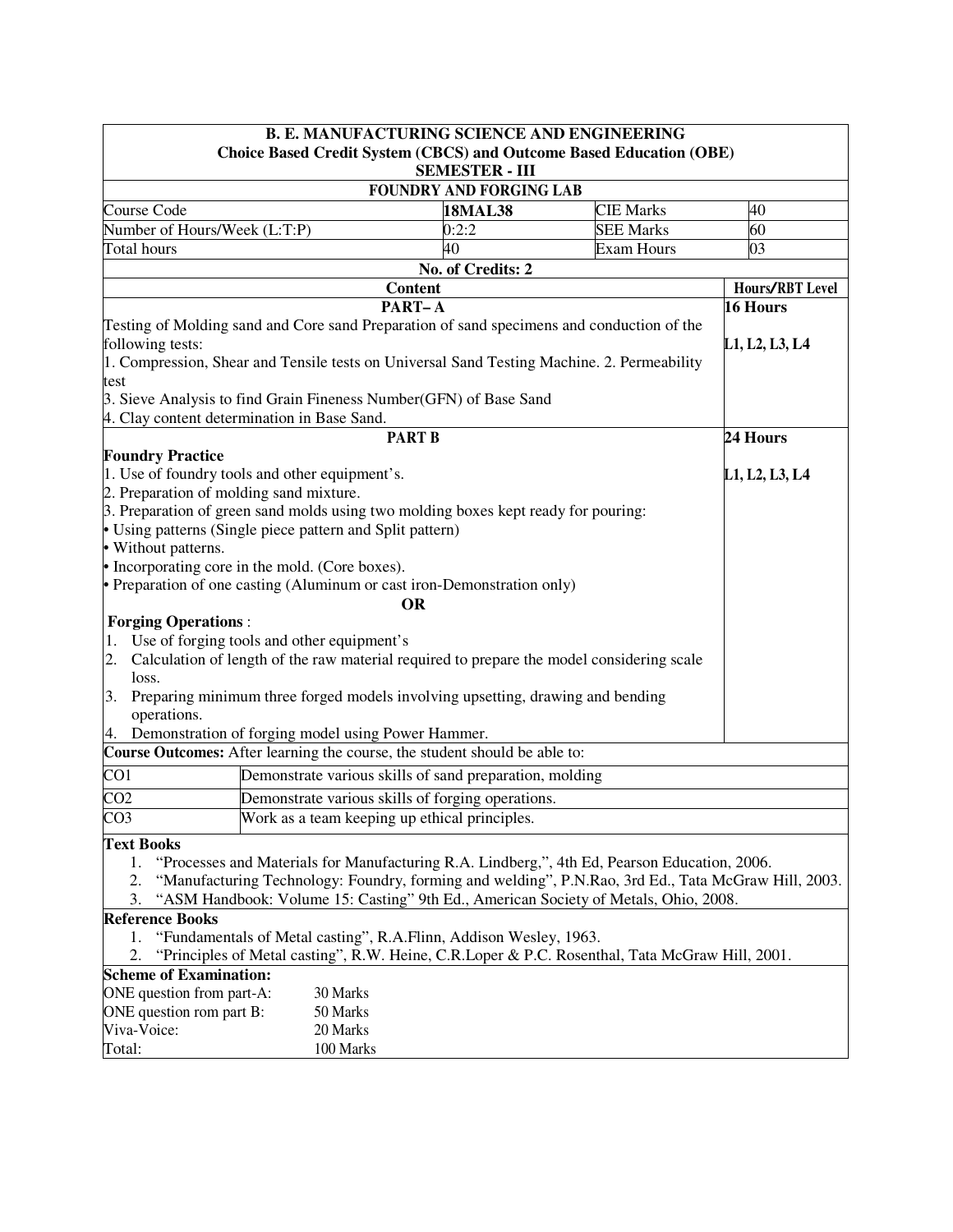|                                                                                         | <b>B. E. Common to all Programmes</b><br><b>Outcome Based Education (OBE) and Choice Based Credit System (CBCS)</b><br><b>SEMESTER-II / III / IV</b> |                  |              |  |
|-----------------------------------------------------------------------------------------|------------------------------------------------------------------------------------------------------------------------------------------------------|------------------|--------------|--|
|                                                                                         | Aadalitha Kannada                                                                                                                                    |                  |              |  |
| Course Code                                                                             | 18KAK28/39/49                                                                                                                                        |                  |              |  |
| Teaching Hours/Week (L:T:P)                                                             | (0:2:0)                                                                                                                                              | <b>CIE Marks</b> | 100          |  |
| Credits                                                                                 | 01                                                                                                                                                   |                  |              |  |
| ಆಡಳಿತ ಕನ್ನಡ ಕಲಿಕೆಯ ಉದ್ದೇಶಗಳು:                                                           |                                                                                                                                                      |                  |              |  |
|                                                                                         | ಪದವಿ ವಿದ್ಯಾರ್ಥಿಳಾಗಿರುವುದರಿಂದ ಆಡಳಿತ ಕನ್ನಡದ ಪರಿಚಯ ಮಾಡಿಕೊಡುವುದು.                                                                                        |                  |              |  |
|                                                                                         | ವಿದ್ಯಾರ್ಥಿಗಳಲ್ಲಿ ಕನ್ನಡ ಭಾಷೆಯ ವ್ಯಾಕರಣದ ಬಗ್ಗೆ ಅರಿವು ಮೂಡಿಸುವುದು.                                                                                        |                  |              |  |
| ಕನ್ನಡ ಭಾಷಾ ರಚನೆಯಲ್ಲಿನ ನಿಯಮಗಳನ್ನು ಪರಿಚಯಿಸುವುದು.                                          |                                                                                                                                                      |                  |              |  |
| ಪರಿಚಯಿಸುವುದು.                                                                           | ಕನ್ನಡ ಭಾಷಾ ಬರಹದಲ್ಲಿ ಕಂಡುಬರುವ ದೋಷಗಳು ಹಾಗೂ ಅವುಗಳ ನಿವಾರಣೆ. ಮತ್ತು ಲೇಖನ                                                                                   |                  | ಚಿಹ್ನೆಗಳನ್ನು |  |
|                                                                                         | ಸಾಮಾನ್ಯ ಅರ್ಜಿಗಳು, ಸರ್ಕಾರಿ ಮತ್ತು ಅರೆ ಸರ್ಕಾರಿ ಪತ್ರವ್ಯವಹಾರದ ಬಗ್ಗೆ ಅರಿವು ಮೂಡಿಸುವುದು.                                                                     |                  |              |  |
| • ಭಾಷಾಂತರ ಮತ್ತು ಪ್ರಬಂಧ ರಚನೆ ಬಗ್ಗೆ ಅಸಕ್ತಿ ಮೂಡಿಸುವುದು.                                    |                                                                                                                                                      |                  |              |  |
|                                                                                         | ಕನ್ನಡ ಭಾಷಾಭ್ಯಾಸ ಮತ್ತು ಸಾಮಾನ್ಯ ಕನ್ನಡ ಹಾಗೂ ಆಡಳಿತ ಕನ್ನಡದ ಪದಗಳ ಪರಿಚಯ ಮಾಡಿಕೊಡುವುದು.                                                                       |                  |              |  |
| ವಿಡಿ (ಪಠ್ಯಪುಸ್ತ್ರಕದಲ್ಲಿರುವ ವಿಷಯಗಳ ಪಟ್ಟಿ)                                                |                                                                                                                                                      |                  |              |  |
| ಅಧ್ಯಾಯ – 1 ಕನ್ನಡಭಾಷೆ – ಸಂಕ್ಷಿಪ್ತ ವಿವರಣೆ.                                                |                                                                                                                                                      |                  |              |  |
| ಅಧ್ಯಾಯ – 2 ಭಾಷಾ ಪ್ರಯೋಗದಲ್ಲಾಗುವ ಲೋಪದೋಷಗಳು ಮತ್ತು ಅವುಗಳ ನಿವಾರಣೆ.                           |                                                                                                                                                      |                  |              |  |
| ಅಧ್ಯಾಯ – 3 ಲೇಖನ ಚಿಹ್ನೆಗಳು ಮತ್ತು ಅವುಗಳ ಉಪಯೋಗ.                                            |                                                                                                                                                      |                  |              |  |
| ಅಧ್ಯಾಯ - 4 ಪತ್ರ ವ್ಯವಹಾರ.                                                                |                                                                                                                                                      |                  |              |  |
| ಅಧ್ಯಾಯ – 5 ಆಡಳಿತ ಪತ್ರಗಳು.                                                               |                                                                                                                                                      |                  |              |  |
| ಅಧ್ಯಾಯ - 6 ಸರ್ಕಾರದ ಆದೇಶ ಪತ್ರಗಳು.                                                        |                                                                                                                                                      |                  |              |  |
| ಅಧ್ಯಾಯ – 7 ಸಂಕ್ಷಿಪ್ತ ಪ್ರಬಂಧ ರಚನೆ (ಪ್ರಿಸೈಸ್ ರೈಟಿಂಗ್), ಪ್ರಬಂಧ ಮತ್ತು ಭಾಷಾಂತರ.              |                                                                                                                                                      |                  |              |  |
| ಅಧ್ಯಾಯ – 8 ಕನ್ನಡ ಶಬ್ದಸಂಗ್ರಹ.                                                            |                                                                                                                                                      |                  |              |  |
| ಅಧ್ಯಾಯ – 9 ಕಂಪ್ಯೂಟರ್ ಹಾಗೂ ಮಾಹಿತಿ ತಂತ್ರಜ್ಞಾನ.                                            |                                                                                                                                                      |                  |              |  |
| ಅಧ್ಯಾಯ – 10 ಪಾರಿಭಾಷಿಕ ಆಡಳಿತ ಕನ್ನಡ ಪದಗಳು ಮತ್ತು ತಾಂತ್ರಿಕ/ ಕಂಪ್ಯೂಟರ್ ಪಾರಿಭಾಷಿಕ ಪದಗಳು.      |                                                                                                                                                      |                  |              |  |
| ಆಡಳಿತ ಕನ್ನಡ ಕಲಿಕೆಯ ಫಲಿತಾಂಶ'ಗಳು:                                                         |                                                                                                                                                      |                  |              |  |
| ಆಡಳಿತ ಭಾಷೆ ಕನ್ನಡದ ಪರಿಚಯವಾಗುತ್ತದೆ.                                                       |                                                                                                                                                      |                  |              |  |
|                                                                                         | ವಿದ್ಯಾರ್ಥಿಗಳಲ್ಲಿ ಕನ್ನಡ ಭಾಷೆಯ ವ್ಯಾಕರಣದ ಬಗ್ಗೆ ಅರಿವು ಮೂಡುತ್ತದೆ.                                                                                         |                  |              |  |
|                                                                                         |                                                                                                                                                      |                  |              |  |
|                                                                                         | ಕನ್ನಡ ಭಾಷಾ ರಚನೆಯಲ್ಲಿನ ನಿಯಮಗಳು ಮತ್ತು ಲೇಖನ ಚಿಹ್ನೆಗಳು ಪರಿಚಯಿಸಲ್ಪಡುತ್ತವೆ.                                                                                |                  |              |  |
|                                                                                         | ಸಾಮಾನ್ಯ ಅರ್ಜಿಗಳು, ಸರ್ಕಾರಿ ಮತ್ತು ಅರೆ ಸರ್ಕಾರಿ ಪತ್ರವ್ಯವಹಾರದ ಬಗ್ಗೆ ಅರಿವು ಮೂಡುತ್ತದೆ.                                                                      |                  |              |  |
| ಭಾಷಾಂತರ ಮತ್ತು ಪ್ರಬಂಧ ರಚನೆ ಬಗ್ಗೆ ಅಸಕ್ತಿ ಮೂಡುತ್ತದೆ.                                       |                                                                                                                                                      |                  |              |  |
|                                                                                         | ಕನ್ನಡ ಭಾಷಾಭ್ಯಾಸ ಮತ್ತು ಸಾಮಾನ್ಯ ಕನ್ನಡ ಹಾಗೂ ಆಡಳಿತ ಕನ್ನಡದ ಪದಗಳು ಪರಿಚಯಿಸಲ್ಪಡುತ್ತವೆ.                                                                       |                  |              |  |
| ಪರೀಕ್ಷೆಯ ವಿಧಾನ : ನಿರಂತರ ಆಂತರಿಕ ಮೌಲ್ಯಮಾಪನ – ಅಖಇ (ಅಡುೆಣಬೆಣ್ಣೂ ಖೆಟಿಣಜಾಟಿಚಿಟ ಇತುಕಟಿಣುಣುಚು): |                                                                                                                                                      |                  |              |  |
|                                                                                         | ಕಾಲೇಜು ಮಟ್ಟದಲ್ಲಿಯೆ ಆಂತರಿಕ ಪರೀಕ್ಷೆಯನ್ನು 100 ಅಂಕಗಳಿಗೆ ವಿಶ್ವವಿದ್ಯಾಲಯದ<br>ನಿಯಮಗಳು ಮತ್ತು ನಿರ್ದೇಶನದಂತೆ ನಡೆಸತಕ್ಕದ್ದು.                                       |                  |              |  |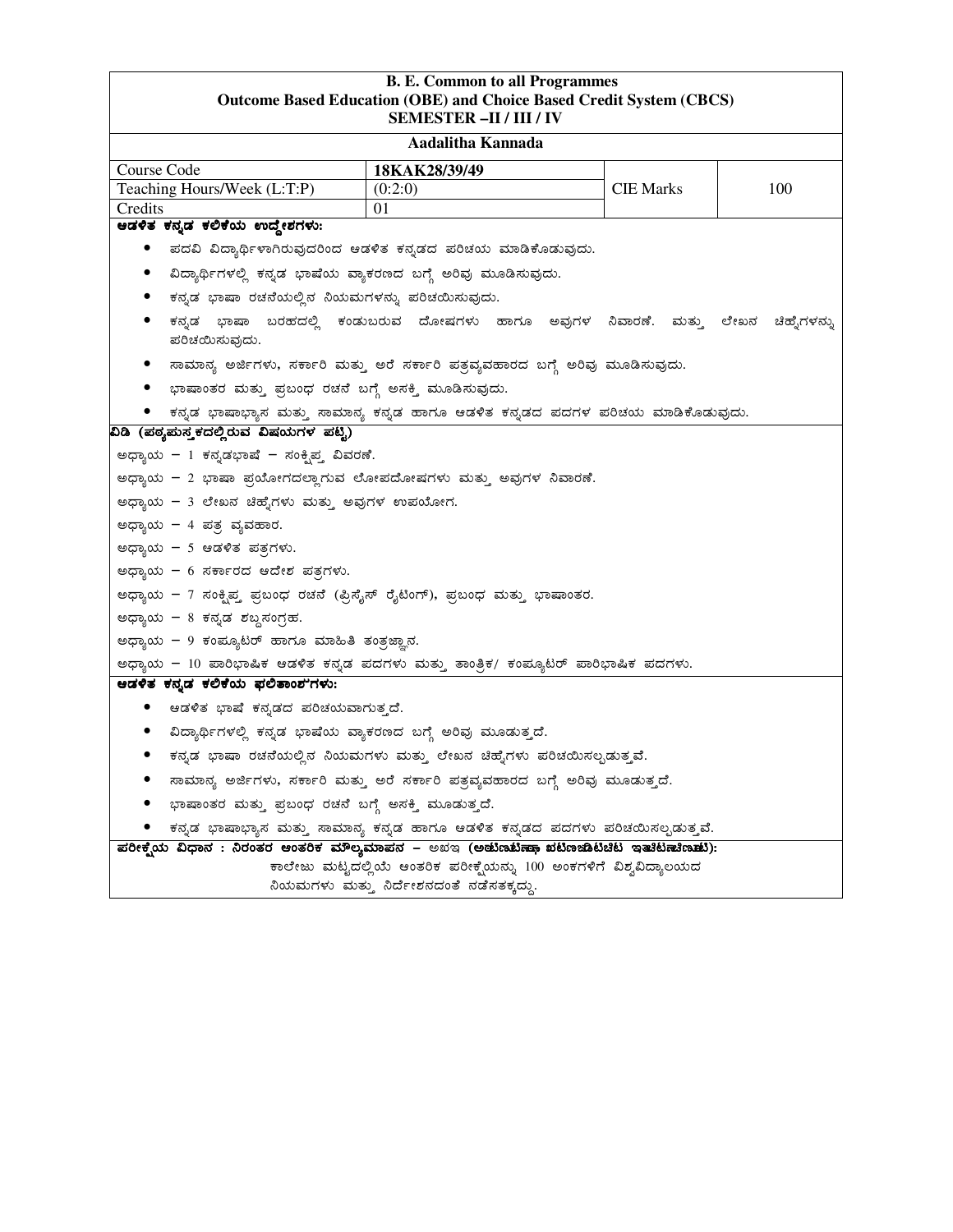### **B. E. (Common to all Programmes) Outcome Based Education (OBE) and Choice Based Credit System (CBCS) SEMESTER –II & III/IV**

|                                                                                                                                                                                                                                                                                                                                                                                                        | оринотри –н о ниту                                                  |                  |     |  |  |  |
|--------------------------------------------------------------------------------------------------------------------------------------------------------------------------------------------------------------------------------------------------------------------------------------------------------------------------------------------------------------------------------------------------------|---------------------------------------------------------------------|------------------|-----|--|--|--|
|                                                                                                                                                                                                                                                                                                                                                                                                        | Vyavaharika Kannada                                                 |                  |     |  |  |  |
| Course Code                                                                                                                                                                                                                                                                                                                                                                                            | 18KVK28/39/49                                                       |                  |     |  |  |  |
| Teaching Hours/Week (L:T:P)                                                                                                                                                                                                                                                                                                                                                                            | (0:2:0)                                                             | <b>CIE Marks</b> | 100 |  |  |  |
| Credits<br>01                                                                                                                                                                                                                                                                                                                                                                                          |                                                                     |                  |     |  |  |  |
| <b>Course Learning Objectives:</b><br>The course will enable the students to understand Kannada and communicate in Kannada language.<br><b>Table of Contents:</b>                                                                                                                                                                                                                                      |                                                                     |                  |     |  |  |  |
| Chapter - 1: Vyavaharika kannada – Parichaya (Introduction to Vyavaharika Kannada).<br>Chapter - 2: Kannada Aksharamale haagu uchcharane (Kannada Alpabets and Pronunciation).<br>Chapter - 3: Sambhashanegaagi Kannada Padagalu (Kannada Vocabulary for Communication).<br>Chapter - 4: Kannada Grammar in Conversations (Sambhashaneyalli Kannada Vyakarana).<br>Chapter - 5: Activities in Kannada. |                                                                     |                  |     |  |  |  |
| <b>Course Outcomes:</b><br>At the end of the course, the student will be able to understand Kannada and communicate in Kannada<br>language.                                                                                                                                                                                                                                                            |                                                                     |                  |     |  |  |  |
| ಪರೀಕ್ಷ್ಮೆಯ ವಿಧಾನ : ನಿರಂತರ ಆಂತರಿಕ ಮೌಲ್ಯಮಾಪನ – ಅಖಇ (ಅಡುಣಟಿಣಾ ಖಟಿಣಜಾಟಚಿಟ ಇತುಟಿಣುಣುಟು):                                                                                                                                                                                                                                                                                                                    |                                                                     |                  |     |  |  |  |
|                                                                                                                                                                                                                                                                                                                                                                                                        | ಕಾಲೇಜು ಮಟ್ಟದಲ್ಲಿಯೆ ಆಂತರಿಕ ಪರೀಕ್ಷೆಯನ್ನು 100 ಅಂಕಗಳಿಗೆ ವಿಶ್ವವಿದ್ಯಾಲಯದ  |                  |     |  |  |  |
| ನಿಯಮಗಳು ಮತ್ತು ನಿರ್ದೇಶನದಂತೆ ನಡೆಸತಕ್ಕದ್ದು.                                                                                                                                                                                                                                                                                                                                                               |                                                                     |                  |     |  |  |  |
| (ಪಠ್ಯಮಸ್ತಕ): ವ್ಯಾವಹಾರಿಕ ಕನ್ನಡ ಪಠ್ಯ ಮಸ್ತಕ (ಗಿಥಿಚಿತ್ಸುಚಿಡಿಞಚಿ ಏಚಿಟಿಟಿಚಿಜಚಿ ಖಿಜ್ಞಾ :ಹಾಇ)<br>a0eanto que esp                                                                                                                                                                                                                                                                                               |                                                                     |                  |     |  |  |  |
| ಸುಂಪಾದಕರು                                                                                                                                                                                                                                                                                                                                                                                              |                                                                     |                  |     |  |  |  |
| ಡಾ. ಎಲ್. ತಿಮ್ಮೇಶ                                                                                                                                                                                                                                                                                                                                                                                       |                                                                     |                  |     |  |  |  |
| ಪ್ಪೊ. ವಿ. ಕೇಶವಮೂರ್ತಿ                                                                                                                                                                                                                                                                                                                                                                                   |                                                                     |                  |     |  |  |  |
|                                                                                                                                                                                                                                                                                                                                                                                                        | ಪ್ರಕಟಣೆ : ಪ್ರಸಾರಾಂಗ, ವಿಶ್ವೇಶ್ವರಯ್ಯ ತಾಂತ್ರಿಕ ವಿಶ್ವವಿದ್ಯಾಲಯ, ಬೆಳಗಾವಿ. |                  |     |  |  |  |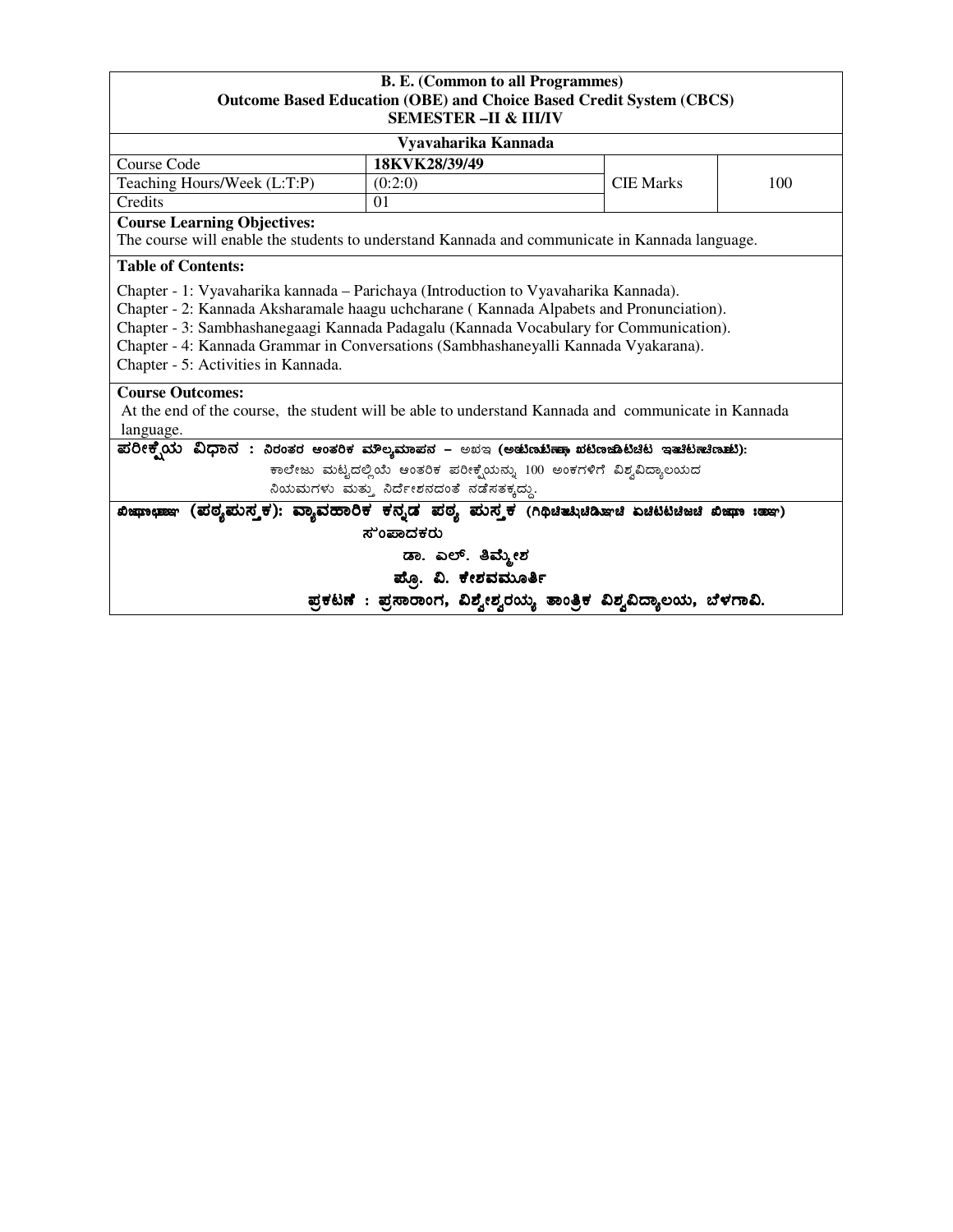|                                                                                                                    | <b>B. E. COMMON TO ALL PROGRAMMES</b>                                      |                  |     |
|--------------------------------------------------------------------------------------------------------------------|----------------------------------------------------------------------------|------------------|-----|
|                                                                                                                    | <b>Choice Based Credit System (CBCS) and Outcome Based Education (OBE)</b> |                  |     |
|                                                                                                                    | <b>SEMESTER - III</b>                                                      |                  |     |
| <b>CONSTITUTION OF INDIA, PROFESSIONAL ETHICS AND CYBER LAW (CPC)</b>                                              |                                                                            |                  |     |
| Course Code                                                                                                        | 18CPC39/49                                                                 | <b>CIE Marks</b> | 40  |
| Teaching Hours/Week (L:T:P)                                                                                        | (1:0:0)                                                                    | <b>SEE Marks</b> | 60  |
| Credits                                                                                                            | 01                                                                         | Exam Hours       | 02  |
| <b>Course Learning Objectives: To</b>                                                                              |                                                                            |                  |     |
| know the fundamental political codes, structure, procedures, powers, and duties of Indian government<br>$\bullet$  |                                                                            |                  |     |
| institutions, fundamental rights, directive principles, and the duties of citizens                                 |                                                                            |                  |     |
| Understand engineering ethics and their responsibilities; identify their individual roles and ethical<br>$\bullet$ |                                                                            |                  |     |
| responsibilities towards society.                                                                                  |                                                                            |                  |     |
| Know about the cybercrimes and cyber laws for cyber safety measures.<br>$\bullet$                                  |                                                                            |                  |     |
| Module-1                                                                                                           |                                                                            |                  |     |
| Introduction to Indian Constitution: The Necessity of the Constitution, The Societies before and after the         |                                                                            |                  |     |
| Constitution adoption. Introduction to the Indian constitution, The Making of the Constitution, The Role of the    |                                                                            |                  |     |
| Constituent Assembly - Preamble and Salient features of the Constitution of India. Fundamental Rights and its      |                                                                            |                  |     |
| Restriction and limitations in different Complex Situations. Directive Principles of State Policy (DPSP)           |                                                                            |                  |     |
| and its present relevance in our society with examples. Fundamental Duties and its Scope and significance          |                                                                            |                  |     |
| in Nation building.                                                                                                |                                                                            |                  |     |
| Module-2                                                                                                           |                                                                            |                  |     |
| Union Executive and State Executive: Parliamentary System, Federal System, Centre-State Relations. Union           |                                                                            |                  |     |
| Executive – President, Prime Minister, Union Cabinet, Parliament - LS and RS, Parliamentary Committees,            |                                                                            |                  |     |
| Important Parliamentary Terminologies. Supreme Court of India, Judicial Reviews and Judicial Activism.             |                                                                            |                  |     |
| State Executives - Governor, Chief Minister, State Cabinet, State Legislature, High Court and Subordinate          |                                                                            |                  |     |
| Courts, Special Provisions (Articles 370.371,371J) for some States.                                                |                                                                            |                  |     |
| Module-3                                                                                                           |                                                                            |                  |     |
| Elections, Amendments and Emergency Provisions: Elections, Electoral Process, and Election Commission              |                                                                            |                  |     |
| of India, Election Laws. Amendments - Methods in Constitutional Amendments (How and Why) and                       |                                                                            |                  |     |
| Important Constitutional Amendments. Amendments - 7,9,10,12,42,44, 61, 73,74, 75, 86,                              |                                                                            |                  | and |
| 91,94,95,100,101,118 and some important Case Studies. Emergency Provisions, types of Emergencies and               |                                                                            |                  |     |
| its consequences.                                                                                                  |                                                                            |                  |     |
| Constitutional special provisions: Special Provisions for SC and ST, OBC, Women, Children and Backward             |                                                                            |                  |     |
| Classes.                                                                                                           |                                                                            |                  |     |
| Module-4                                                                                                           |                                                                            |                  |     |
| <b>Professional / Engineering Ethics:</b> Scope & Aims of Engineering & Professional Ethics - Business Ethics,     |                                                                            |                  |     |
| Corporate Ethics, Personal Ethics. Engineering and Professionalism, Positive and Negative Faces of                 |                                                                            |                  |     |
| Engineering Ethics, Code of Ethics as defined in the website of Institution of Engineers (India): Profession,      |                                                                            |                  |     |
| Professionalism, and ProfessionalResponsibility. Clash of Ethics, Conflicts of Interest. Responsibilities in       |                                                                            |                  |     |
| Engineering Responsibilities in Engineering and Engineering Standards, the impediments to Responsibility.          |                                                                            |                  |     |
| Trust and Reliability in Engineering, IPRs (Intellectual Property Rights), Risks, Safety and liability in          |                                                                            |                  |     |
| Engineering                                                                                                        |                                                                            |                  |     |
| Module-5                                                                                                           |                                                                            |                  |     |
| Internet Laws, Cyber Crimes and Cyber Laws: Internet and Need for Cyber Laws, Modes of Regulation of               |                                                                            |                  |     |
| Internet, Types of cyber terror capability, Net neutrality, Types of Cyber Crimes, India and cyber law, Cyber      |                                                                            |                  |     |
| Crimes and the information Technology Act 2000, Internet Censorship. Cybercrimes and enforcement                   |                                                                            |                  |     |
| agencies.                                                                                                          |                                                                            |                  |     |
| Course Outcomes: On completion of this course, students will be able to,                                           |                                                                            |                  |     |
| CO1: Have constitutional knowledge and legal literacy.<br>٠                                                        |                                                                            |                  |     |
| CO2: Understand Engineering and Professional ethics and responsibilities of Engineers.                             |                                                                            |                  |     |
| CO3: Understand the the cybercrimes and cyber laws for cyber safety measures.<br>٠                                 |                                                                            |                  |     |
| Question paper pattern for SEE and CIE:                                                                            |                                                                            |                  |     |
| The SEE question paper will be set for 100 marks and the marks scored by the students will                         |                                                                            |                  |     |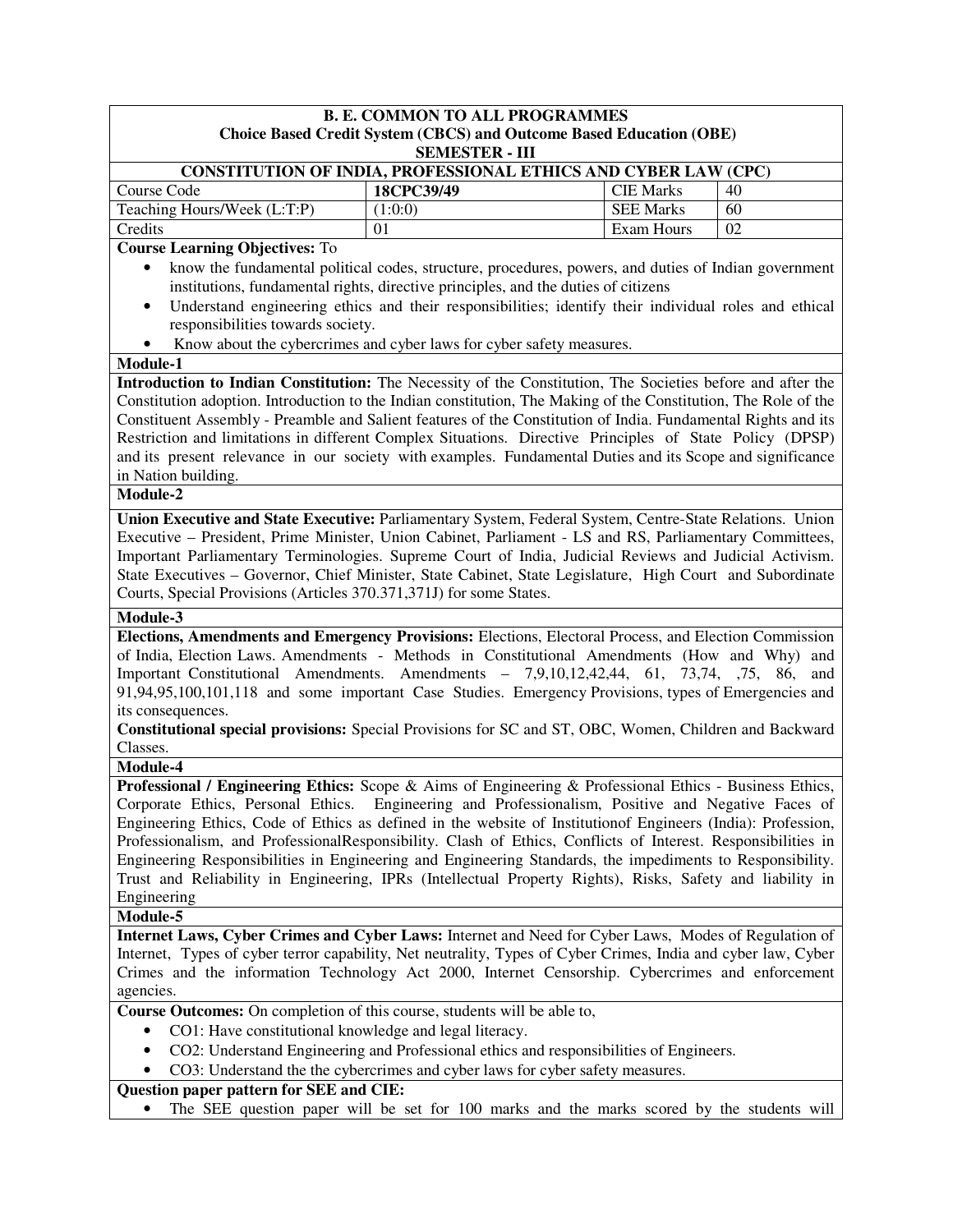proportionately be reduced to 60. The pattern of the question paper will be objective type (MCQ). • For the award of 40 CIE marks, refer the University regulations 2018.

| SI.              | <b>Title of the Book</b>      | Name of the         | Name of the      | <b>Edition and Year</b> |
|------------------|-------------------------------|---------------------|------------------|-------------------------|
| No.              |                               | Author/s            | <b>Publisher</b> |                         |
| <b>Textbooks</b> |                               |                     |                  |                         |
|                  | Constitution of India,        | Shubham Singles,    |                  | 2018                    |
|                  | Professional Ethics and Human | Charles E. Haries,  | Cengage Learning |                         |
|                  | Rights                        | and et al           | India            |                         |
| $\mathfrak{D}$   | Cyber Security and Cyber Laws | Alfred Basta and et | Cengage Learning | 2018                    |
|                  |                               | al                  | India            |                         |
|                  | <b>Reference Books</b>        |                     |                  |                         |
| 3                | Introduction to the           | Durga Das Basu      | Prentice -Hall,  | 2008.                   |
|                  | Constitution of India         |                     |                  |                         |
| $\overline{4}$   | <b>Engineering Ethics</b>     | M. Govindarajan,    | Prentice -Hall,  | 2004                    |
|                  |                               | S. Natarajan,       |                  |                         |
|                  |                               | V. S. Senthilkumar  |                  |                         |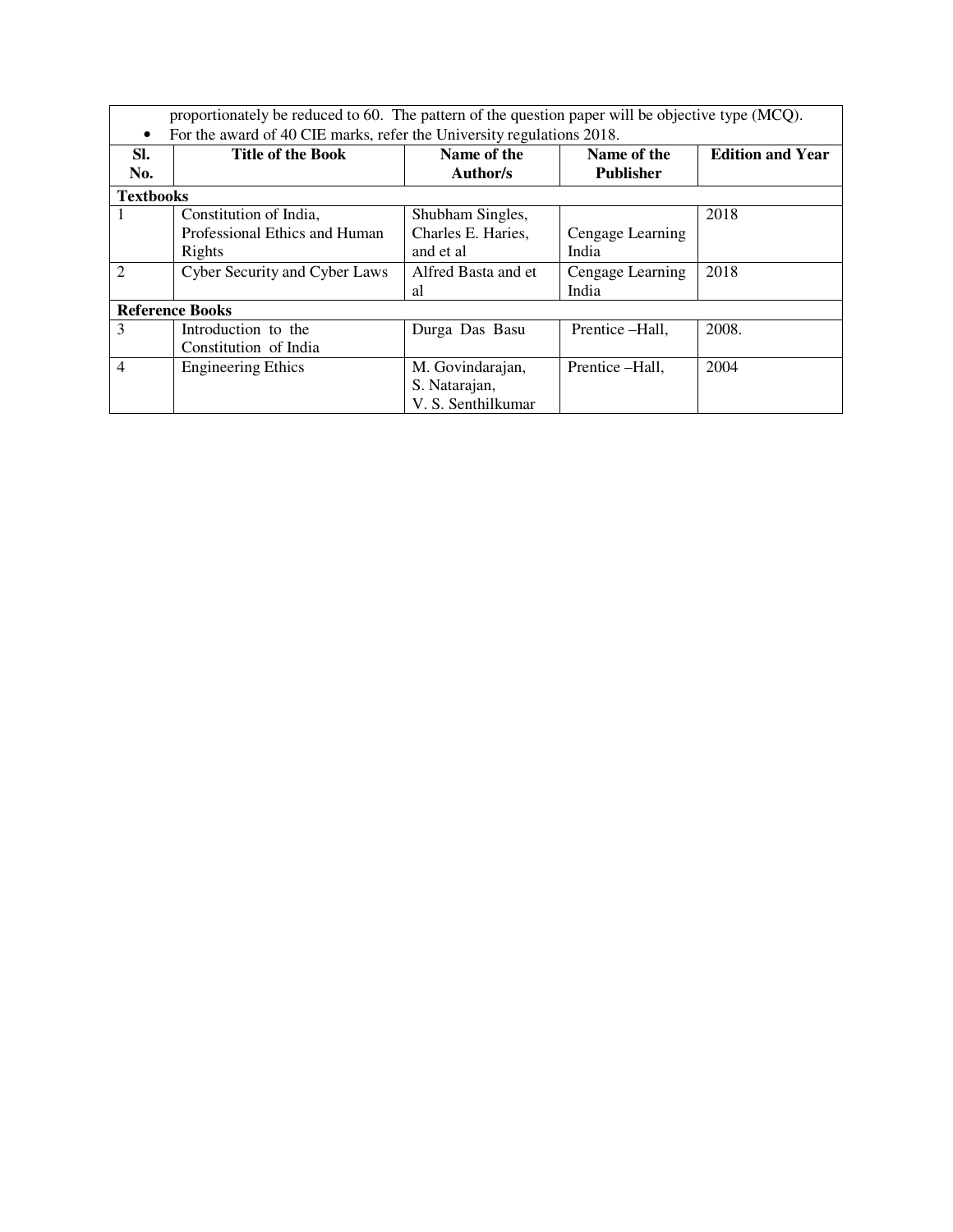|                                                                                                                                   | <b>B. E. Common to all Programmes</b><br><b>Choice Based Credit System (CBCS) and Outcome Based Education (OBE)</b> |                  |                                |  |  |  |
|-----------------------------------------------------------------------------------------------------------------------------------|---------------------------------------------------------------------------------------------------------------------|------------------|--------------------------------|--|--|--|
|                                                                                                                                   | <b>SEMESTER - III</b>                                                                                               |                  |                                |  |  |  |
|                                                                                                                                   | <b>ADDITIONAL MATHEMATICS - I</b>                                                                                   |                  |                                |  |  |  |
|                                                                                                                                   | (Mandatory Learning Course: Common to All Programmes)                                                               |                  |                                |  |  |  |
|                                                                                                                                   | (A Bridge course for Lateral Entry students under Diploma quota to BE/B.Tech. programmes)                           |                  |                                |  |  |  |
| Course Code                                                                                                                       | 18MATDIP31                                                                                                          | <b>CIE Marks</b> | 40                             |  |  |  |
| Teaching Hours/Week (L:T:P)<br><b>SEE Marks</b><br>(2:1:0)<br>60                                                                  |                                                                                                                     |                  |                                |  |  |  |
| Credits                                                                                                                           | $\Omega$                                                                                                            | Exam Hours       | 03                             |  |  |  |
| <b>Course Learning Objectives:</b>                                                                                                |                                                                                                                     |                  |                                |  |  |  |
| To provide basic concepts of complex trigonometry, vector algebra, differential and integral calculus.<br>٠                       |                                                                                                                     |                  |                                |  |  |  |
| To provide an insight into vector differentiation and first order ODE's.<br>$\bullet$                                             |                                                                                                                     |                  |                                |  |  |  |
| Module-1                                                                                                                          |                                                                                                                     |                  |                                |  |  |  |
| Complex Trigonometry: Complex Numbers: Definitions and properties. Modulus and amplitude of a                                     |                                                                                                                     |                  |                                |  |  |  |
| complex number, Argand's diagram, De-Moivre's theorem (without proof).                                                            |                                                                                                                     |                  |                                |  |  |  |
| Vector Algebra: Scalar and vectors. Addition and subtraction and multiplication of vectors- Dot and Cross                         |                                                                                                                     |                  |                                |  |  |  |
| products, problems.                                                                                                               |                                                                                                                     |                  |                                |  |  |  |
| Module-2<br>Differential Calculus: Review of elementary differential calculus. Polar curves -angle between the radius             |                                                                                                                     |                  |                                |  |  |  |
| vector and the tangent pedal equation- Problems. Maclaurin's series expansions, problems.                                         |                                                                                                                     |                  |                                |  |  |  |
| Partial Differentiation: Euler's theorem for homogeneous functions of two variables. Total derivatives -                          |                                                                                                                     |                  |                                |  |  |  |
| differentiation of composite function. Application to Jacobians of order two.                                                     |                                                                                                                     |                  |                                |  |  |  |
| Module-3                                                                                                                          |                                                                                                                     |                  |                                |  |  |  |
| Vector Differentiation: Differentiation of vector functions. Velocity and acceleration of a particle moving on                    |                                                                                                                     |                  |                                |  |  |  |
| a space curve. Scalar and vector point functions. Gradient, Divergence, Curl and Laplacian (Definitions only).                    |                                                                                                                     |                  |                                |  |  |  |
| Solenoidal and irrotational vector fields-Problems.                                                                               |                                                                                                                     |                  |                                |  |  |  |
|                                                                                                                                   |                                                                                                                     |                  |                                |  |  |  |
| Module-4                                                                                                                          |                                                                                                                     |                  |                                |  |  |  |
| Integral Calculus: Review of elementary integral calculus. Statement of reduction formulae for                                    |                                                                                                                     |                  |                                |  |  |  |
| $\sin^n x$ , $\cos^n x$ , and $\sin^m x \times \cos^n x$ and evaluation of these with standard limits-Examples. Double and triple |                                                                                                                     |                  |                                |  |  |  |
| integrals, problems.                                                                                                              |                                                                                                                     |                  |                                |  |  |  |
| Module-5                                                                                                                          |                                                                                                                     |                  |                                |  |  |  |
| Ordinary differential equations (ODE's): Introduction-solutions of first order and first degree differential                      |                                                                                                                     |                  |                                |  |  |  |
| equations: Variable Separable methods, exact and linear differential equations of order one. Application to                       |                                                                                                                     |                  |                                |  |  |  |
| Newton's law of cooling.                                                                                                          |                                                                                                                     |                  |                                |  |  |  |
| Course Outcomes: At the end of the course the student will be able to:                                                            |                                                                                                                     |                  |                                |  |  |  |
| CO1: Apply concepts of complex numbers and vector algebra to analyze the problems arising in<br>$\bullet$                         |                                                                                                                     |                  |                                |  |  |  |
|                                                                                                                                   | related area.                                                                                                       |                  |                                |  |  |  |
| CO2: Use derivatives and partial derivatives to calculate rate of change of multivariate functions.                               |                                                                                                                     |                  |                                |  |  |  |
| CO3: Analyze position, velocity and acceleration in two and three dimensions of vector valued<br>$\bullet$                        |                                                                                                                     |                  |                                |  |  |  |
| functions.                                                                                                                        | CO4: Learn techniques of integration including the evaluation of double and triple                                  |                  |                                |  |  |  |
| integrals.                                                                                                                        |                                                                                                                     |                  |                                |  |  |  |
| CO5: Identify and solve first order ordinary differential equations.                                                              |                                                                                                                     |                  |                                |  |  |  |
| <b>Question paper pattern:</b>                                                                                                    |                                                                                                                     |                  |                                |  |  |  |
| The question paper will have ten full questions carrying equal marks.                                                             |                                                                                                                     |                  |                                |  |  |  |
| Each full question will be for 20 marks.<br>$\bullet$                                                                             |                                                                                                                     |                  |                                |  |  |  |
| There will be two full questions (with a maximum of four sub-questions) from each module.<br>$\bullet$                            |                                                                                                                     |                  |                                |  |  |  |
| Name of the<br>Name of the<br><b>Edition and Year</b><br>SI.<br><b>Title of the Book</b>                                          |                                                                                                                     |                  |                                |  |  |  |
| No.                                                                                                                               | Author/s                                                                                                            | <b>Publisher</b> |                                |  |  |  |
| <b>Textbook</b>                                                                                                                   |                                                                                                                     |                  |                                |  |  |  |
| <b>Higher Engineering Mathematics</b><br>1                                                                                        | <b>B.S.</b> Grewal                                                                                                  | Khanna           | $43^{\text{rd}}$ Edition, 2015 |  |  |  |
|                                                                                                                                   |                                                                                                                     | Publishers       |                                |  |  |  |
| <b>Reference Books</b>                                                                                                            |                                                                                                                     |                  |                                |  |  |  |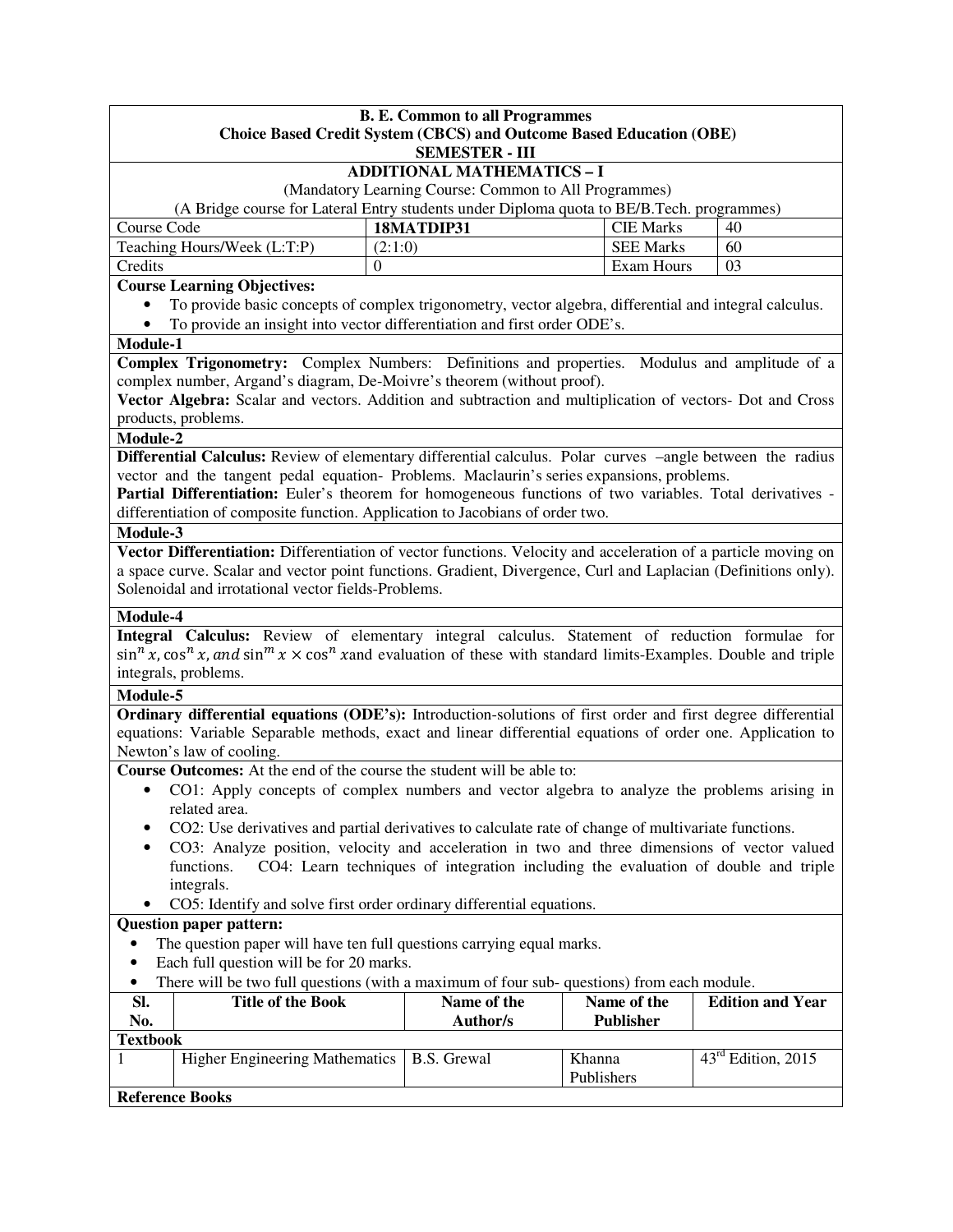| <b>Advanced Engineering</b>   | E. Kreyszig  | John Wiley $\&$ | $10th$ Edition, 2015 |
|-------------------------------|--------------|-----------------|----------------------|
| <b>Mathematics</b>            |              | Sons            |                      |
| Engineering Mathematics Vol.I | RohitKhurana | Cengage         | 2015                 |
|                               |              | Learning        |                      |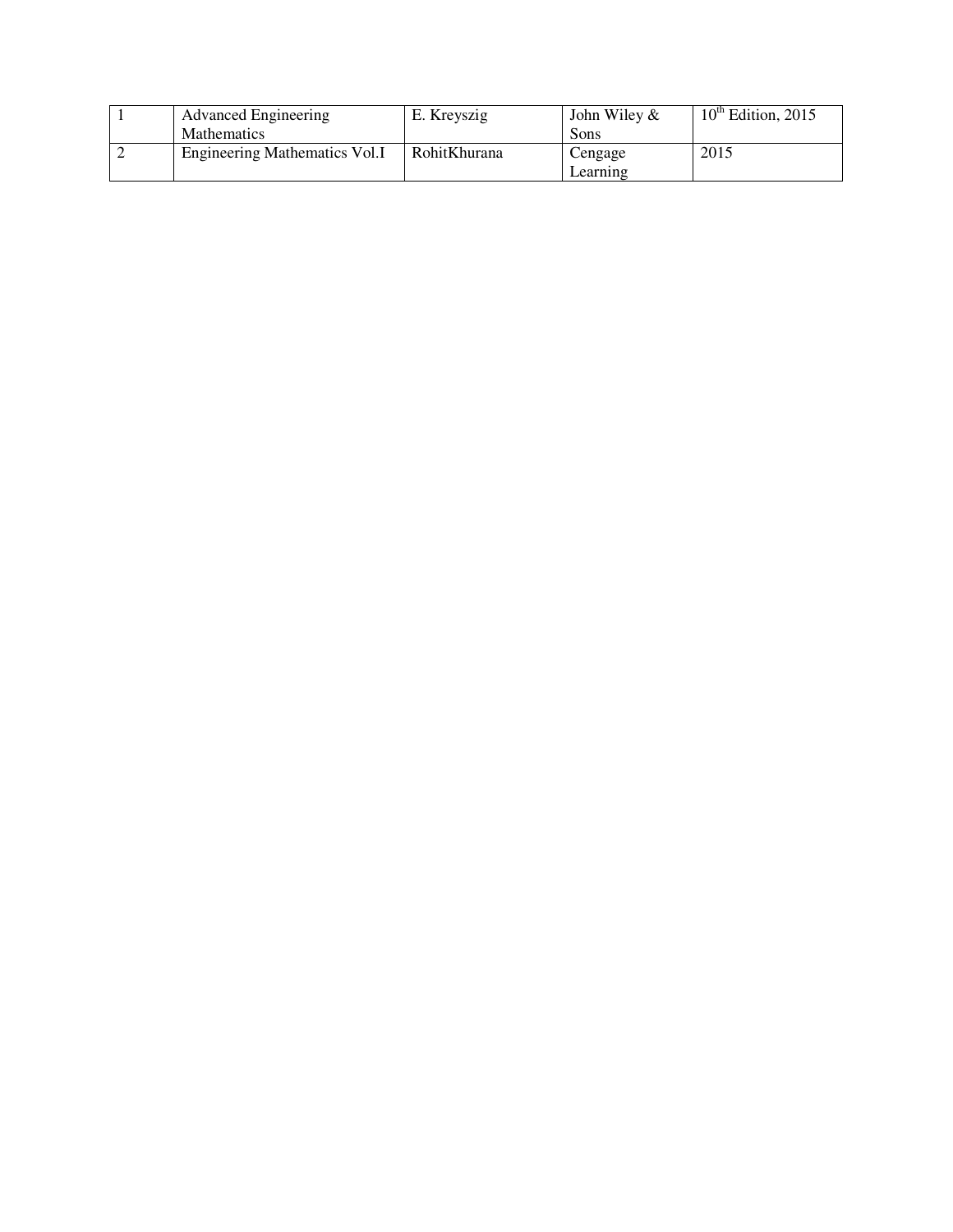#### **B. E. COMMON TO ALL PROGRAMMES Choice Based Credit System (CBCS) and Outcome Based Education (OBE) SEMESTER - IV**

| <b>COMPLEX ANALYSIS, PROBABILITY AND STATISTICAL METHODS</b> |                |                  |    |  |  |
|--------------------------------------------------------------|----------------|------------------|----|--|--|
| Course Code                                                  | <b>18MAT41</b> | <b>CIE Marks</b> | 40 |  |  |
| Teaching Hours/Week (L:T:P)                                  | (2:2:0)        | <b>SEE Marks</b> | 60 |  |  |
| Credits                                                      | 03             | Exam Hours       | 03 |  |  |

## **Course Learning Objectives:**

- To provide an insight into applications of complex variables, conformal mapping and special functions arising in potential theory, quantum mechanics, heat conduction and field theory.
- To develop probability distribution of discrete, continuous random variables and joint probability distribution occurring in digital signal processing, design engineering and microwave engineering.

#### **Module-1**

**Calculus of complex functions:** Review of function of a complex variable, limits, continuity, and differentiability. Analytic functions: Cauchy-Riemann equations in Cartesian and polar forms and consequences.

**Construction of analytic functions:** Milne-Thomson method-Problems.

### **Module-2**

**Conformal transformations:** Introduction. Discussion of transformations:  $w = Z^2$ ,  $w = e^Z$ ,  $w = z +$ 

 $\mathbf{1}$  $\frac{1}{z}$ , (z  $\neq$  0). Bilinear transformations- Problems.

**Complex integration:** Line integral of a complex function-Cauchy's theorem and Cauchy's integral formula and problems.

#### **Module-3**

**Probability Distributions:** Review of basic probability theory. Random variables (discrete and continuous), probability mass/density functions. Binomial, Poisson, exponential and normal distributions- problems (No derivation for mean and standard deviation)-Illustrative examples.

### **Module-4**

**Statistical Methods:** Correlation and regression-Karl Pearson's coefficient of correlation and rank correlation -problems. Regression analysis- lines of regression –problems.

**Curve Fitting:** Curve fitting by the method of least squares- fitting the curves of the form-

 $y = ax + b, y = ax^b$  and  $y = ax^2 + bx + c$ .

### **Module-5**

**Joint probability distribution:** Joint Probability distribution for two discrete random variables, expectation and covariance.

**Sampling Theory:** Introduction to sampling distributions, standard error, Type-I and Type-II errors. Test of hypothesis for means, student's t-distribution, Chi-square distribution as a test of goodness of fit.

**Course Outcomes:** At the end of the course the student will be able to:

- Use the concepts of analytic function and complex potentials to solve the problems arising in electromagnetic field theory.
- Utilize conformal transformation and complex integral arising in aerofoil theory, fluid flow visualization and image processing.
- Apply discrete and continuous probability distributions in analyzing the probability models arising in engineering field.
- Make use of the correlation and regression analysis to fit a suitable mathematical model for the statistical data.
- Construct joint probability distributions and demonstrate the validity of testing the hypothesis.

## **Question paper pattern:**

- The question paper will have ten full questions carrying equal marks.
- Each full question will be for 20 marks.
- There will be two full questions (with a maximum of four sub- questions) from each module.

|  | Sl. No. | Title of the Book | Name of the | Name of the | <b>Edition and Year</b> |
|--|---------|-------------------|-------------|-------------|-------------------------|
|--|---------|-------------------|-------------|-------------|-------------------------|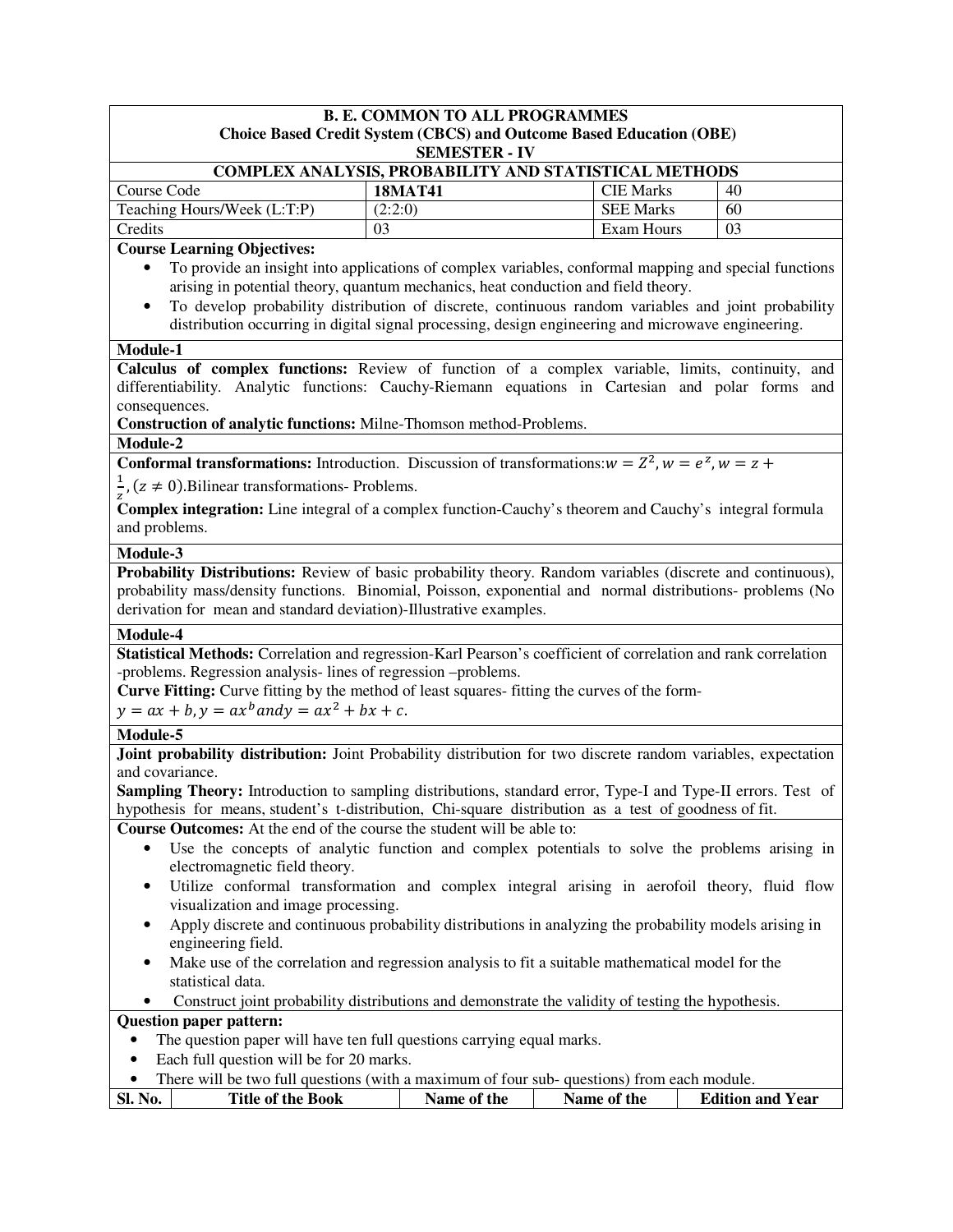|                  |                                                     | Author/s           | <b>Publisher</b>   |                                  |  |
|------------------|-----------------------------------------------------|--------------------|--------------------|----------------------------------|--|
| <b>Textbooks</b> |                                                     |                    |                    |                                  |  |
|                  | <b>Advanced Engineering</b>                         | E. Kreyszig        | John Wiley & Sons  | $10^{th}$ Edition, 2016          |  |
|                  | <b>Mathematics</b>                                  |                    |                    |                                  |  |
| $\overline{2}$   | Higher Engineering                                  | B. S. Grewal       | Khanna Publishers  | 44 <sup>th</sup> Edition, 2017   |  |
|                  | <b>Mathematics</b>                                  |                    |                    |                                  |  |
| 3                | <b>Engineering Mathematics</b>                      | Srimanta Pal et al | Oxford University  | 3 <sup>rd</sup><br>Edition, 2016 |  |
|                  |                                                     |                    | Press              |                                  |  |
|                  | <b>Reference Books</b>                              |                    |                    |                                  |  |
|                  | <b>Advanced Engineering</b>                         | C. Ray Wylie,      | McGraw-Hill        | $6th$ Edition 1995               |  |
|                  | Mathematics                                         | Louis C.Barrett    |                    |                                  |  |
| 2                | Introductory Methods of                             | S.S.Sastry         | Prentice Hall of   | $4th$ Edition 2010               |  |
|                  | <b>Numerical Analysis</b>                           |                    | India              |                                  |  |
| $\overline{3}$   | Higher Engineering                                  | B. V. Ramana       | McGraw-Hill        | $11th$ Edition, 2010             |  |
|                  | Mathematics                                         |                    |                    |                                  |  |
| $\overline{4}$   | A Text Book of Engineering                          | N. P. Bali and     | Laxmi Publications | 2014                             |  |
|                  | <b>Mathematics</b>                                  | Manish Goyal       |                    |                                  |  |
|                  | <b>Web links and Video Lectures:</b>                |                    |                    |                                  |  |
|                  | 1. http://nptel.ac.in/courses.php?disciplineID=111  |                    |                    |                                  |  |
|                  | 2. http://www.class-central.com/subject/math(MOOCs) |                    |                    |                                  |  |
|                  | 3. http://academicearth.org/                        |                    |                    |                                  |  |
|                  | 4. VTU EDUSAT PROGRAMME - 20                        |                    |                    |                                  |  |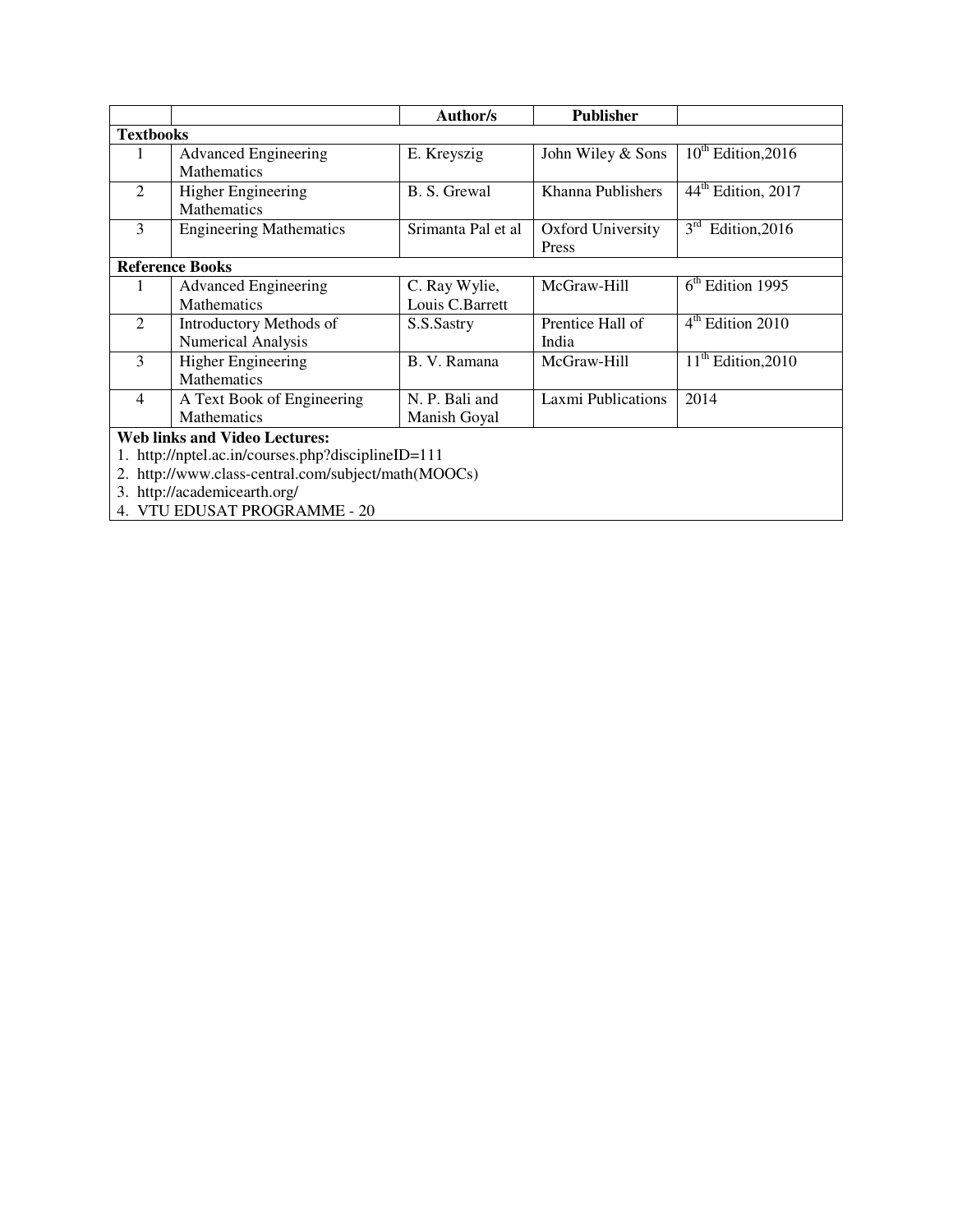|                                                                                                                                                                                                                                                                                                                                                                                                                                                                                                       |                                                   | <b>B. E. MANUFACTURING SCIENCE AND ENGINEERING</b> |                 |
|-------------------------------------------------------------------------------------------------------------------------------------------------------------------------------------------------------------------------------------------------------------------------------------------------------------------------------------------------------------------------------------------------------------------------------------------------------------------------------------------------------|---------------------------------------------------|----------------------------------------------------|-----------------|
| <b>Choice Based Credit System (CBCS) and Outcome Based Education (OBE)</b>                                                                                                                                                                                                                                                                                                                                                                                                                            |                                                   |                                                    |                 |
|                                                                                                                                                                                                                                                                                                                                                                                                                                                                                                       | <b>SEMESTER - IV</b><br><b>THEORY OF MACHINES</b> |                                                    |                 |
| Course Code                                                                                                                                                                                                                                                                                                                                                                                                                                                                                           | 18MA42                                            | <b>CIE Marks</b>                                   | 40              |
| Number of Hours/Week (L:T:P)                                                                                                                                                                                                                                                                                                                                                                                                                                                                          | 3:2:0                                             | <b>SEE Marks</b>                                   | 60              |
| Total Number of Hours                                                                                                                                                                                                                                                                                                                                                                                                                                                                                 | 50                                                | Exam. Hours                                        | 03              |
|                                                                                                                                                                                                                                                                                                                                                                                                                                                                                                       | <b>Number of Credits: 4</b>                       |                                                    |                 |
|                                                                                                                                                                                                                                                                                                                                                                                                                                                                                                       | <b>Content</b>                                    |                                                    | Hours/RBT Level |
|                                                                                                                                                                                                                                                                                                                                                                                                                                                                                                       | <b>Module 1</b>                                   |                                                    | 10 Hours        |
| Introduction: Definitions Link or element, kinematic pairs, Degrees of freedom, Grubler's<br>criterion (without derivation), Kinematic chain, Mechanism, Structure, Mobility of Mechanism,<br>Inversions of Four bar chain; Single slider crank chain and Double slider crank chain.<br>Quick return motion mechanisms - Drag link mechanism, Whitworth mechanism and Crank and<br>slotted lever Mechanism. Intermittent Motion mechanisms -Geneva wheel mechanism and<br>Ratchet and Pawl mechanism. |                                                   |                                                    | L1, L2, L3      |
|                                                                                                                                                                                                                                                                                                                                                                                                                                                                                                       | <b>Module 2</b>                                   |                                                    | 10 Hours        |
| Velocity and Acceleration Analysis of Mechanisms (Graphical and Analytical Methods):                                                                                                                                                                                                                                                                                                                                                                                                                  |                                                   |                                                    |                 |
| Velocity and acceleration analysis of Four Bar mechanism, slider crank mechanism.<br>Mechanism illustrating Coriolis component of acceleration. Angular velocity and angular<br>acceleration of links, velocity of rubbing.                                                                                                                                                                                                                                                                           |                                                   |                                                    | L1, L2, L3      |
|                                                                                                                                                                                                                                                                                                                                                                                                                                                                                                       | <b>Module 3</b>                                   |                                                    | 10 Hours        |
| Spur Gears: Gear terminology, law of gearing, Path of contact, Arc of contact, Contact ratio of<br>spur gear. Methods of avoiding interference, Back lash. Comparison of involute and cycloidal<br>teeth. Rack & Pinion<br>Gear Trains: Simple gear trains, Compound gear trains. Epicyclic gear trains - Algebraic and<br>tabular methods of finding velocity ratio of epicyclic gear trains                                                                                                         |                                                   |                                                    | L1, L2, L3      |
|                                                                                                                                                                                                                                                                                                                                                                                                                                                                                                       | <b>Module 4</b>                                   |                                                    | 10 Hours        |
| Friction and Belt Drives: Definitions: Types of friction: laws of friction, Friction in pivot and<br>collar bearings. Belt drives: Flat belt drives. Ratio of belt tensions, centrifugal tension and<br>power transmitted. V-Belt Drive: Ratio of belt tensions, power transmitted.                                                                                                                                                                                                                   |                                                   |                                                    | L1, L2, L3      |
|                                                                                                                                                                                                                                                                                                                                                                                                                                                                                                       | <b>Module 5</b>                                   |                                                    | 10 Hours        |
| Cams: Types of cams, Types of followers. Displacement, Velocity and Acceleration curves for<br>SHM. Cam profiles - Disc cam with reciprocating follower having knife-edge, roller and flat-<br>face follower.<br>Analysis of Cams: Analysis of Tangent cam with roller follower                                                                                                                                                                                                                       |                                                   |                                                    | L1, L2, L3      |
| Course Outcomes: After studying this course, students will be able to:                                                                                                                                                                                                                                                                                                                                                                                                                                |                                                   |                                                    |                 |
| CO1 Identify mechanisms, predict their motion and calculate the degrees of freedom of mechanisms.                                                                                                                                                                                                                                                                                                                                                                                                     |                                                   |                                                    |                 |
| CO2 analyze the kinematics of a linkage to determine position, velocity and acceleration variation on<br>mechanisms throughout its range of motion                                                                                                                                                                                                                                                                                                                                                    |                                                   |                                                    |                 |
| CO3 develop skills for designing and analyzing linkages, cams, gears, gear train and other mechanisms to<br>produce a desired motion.                                                                                                                                                                                                                                                                                                                                                                 |                                                   |                                                    |                 |
| CO4 understand the different methods of obtaining a mechanism and provide a foundation for the study of<br>machine design.<br><b>Text Books:</b>                                                                                                                                                                                                                                                                                                                                                      |                                                   |                                                    |                 |
| 1. "Theory of Machines", Rattan S.S., Tata McGraw-Hi 11 Publishing Company Ltd., New Delhi, and 3rd<br>edition -2009.<br>"Theory of Machines", Sadhu Singh, Pearson Educa tion (Singapore) Pvt. Ltd, Indian Branch New<br>2.<br>Delhi, 2nd Edi. 2006.                                                                                                                                                                                                                                                 |                                                   |                                                    |                 |
| <b>Reference Book:</b>                                                                                                                                                                                                                                                                                                                                                                                                                                                                                |                                                   |                                                    |                 |
| "Theory of Machines & Mechanisms ", J.J. Uicker, , G.R. Pennock, J.E. Shigley. OXFORD 3rd Ed.<br>1.<br>2009.                                                                                                                                                                                                                                                                                                                                                                                          |                                                   |                                                    |                 |
| Mechanism and Machine theory, Ambekar, PHI, 2007<br>2.                                                                                                                                                                                                                                                                                                                                                                                                                                                |                                                   |                                                    |                 |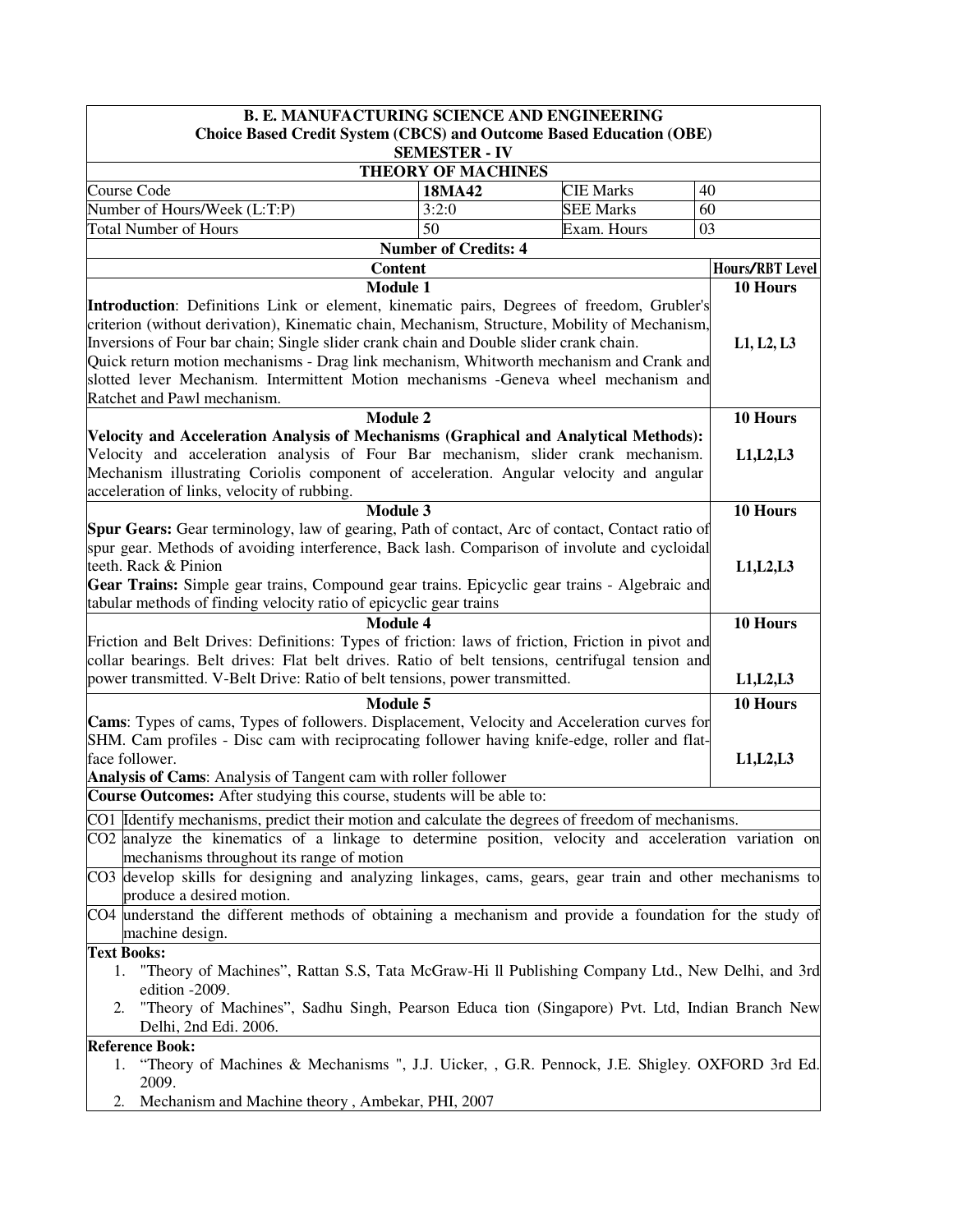|                                                                                                                                                                                                 |                          | <b>B. E. MANUFACTURING SCIENCE AND ENGINEERING</b> |    |                 |
|-------------------------------------------------------------------------------------------------------------------------------------------------------------------------------------------------|--------------------------|----------------------------------------------------|----|-----------------|
| <b>Choice Based Credit System (CBCS) and Outcome Based Education (OBE)</b>                                                                                                                      |                          |                                                    |    |                 |
|                                                                                                                                                                                                 | <b>SEMESTER - IV</b>     |                                                    |    |                 |
|                                                                                                                                                                                                 | <b>JOINING PROCESSES</b> |                                                    |    |                 |
| Course Code                                                                                                                                                                                     | 18MA43                   | <b>CIE Marks</b>                                   | 40 |                 |
| Number of Hours/Week (L:T:P)                                                                                                                                                                    | 60                       |                                                    |    |                 |
| 40<br><b>Total Number of Hours</b><br>03<br>Exam. Hours                                                                                                                                         |                          |                                                    |    |                 |
| <b>Number of Credits: 3</b>                                                                                                                                                                     |                          |                                                    |    |                 |
| <b>Content</b>                                                                                                                                                                                  |                          |                                                    |    | Hours/RBT Level |
| <b>Module 1</b>                                                                                                                                                                                 |                          |                                                    |    | 8 Hours         |
| Introduction and Concepts: Definition, principles, classification, applications, advantages                                                                                                     |                          |                                                    |    | L1, L2          |
| and limitations and safety considerations in welding; Basic principles of sound welding                                                                                                         |                          |                                                    |    |                 |
| design, representation of weld symbols, edge preparation methods; Concepts of dissimilar                                                                                                        |                          |                                                    |    |                 |
| metal welding, principle of welding plastics, plastic welding processes; Welding jigs and                                                                                                       |                          |                                                    |    |                 |
| fixtures, automation in welding, welding cost estimation.                                                                                                                                       |                          |                                                    |    |                 |
| Weldability: Definition of weldability, factors affecting weldability; Weldability tests-                                                                                                       |                          |                                                    |    |                 |
| mechanical tests; Cold cracking tests and hot cracking tests.                                                                                                                                   |                          |                                                    |    |                 |
| <b>Module 2</b>                                                                                                                                                                                 |                          |                                                    |    | 8 Hours         |
| Arc Welding - principles, equipment, safety recommendations for installation and operation                                                                                                      |                          |                                                    |    | L1, L2, L3      |
| of arc welding equipments; Coated electrodes: electrode coatings, classification of coatings of                                                                                                 |                          |                                                    |    |                 |
| electrodes for SMAW, SAW ; Fluxes, role of flux ingredients and shielding gases;                                                                                                                |                          |                                                    |    |                 |
| Classification of solid and flux code wires; Flux shielded metal arc welding(FSMAW), inert                                                                                                      |                          |                                                    |    |                 |
| gas welding (TIG & MIG); Submerged arc welding, atomic hydrogen welding, electro slag                                                                                                           |                          |                                                    |    |                 |
| welding                                                                                                                                                                                         |                          |                                                    |    |                 |
| Gas Welding - principle, equipment, Safety considerations for installation and operation of                                                                                                     |                          |                                                    |    |                 |
| gas welding equipments; Oxy-acetylene welding, oxy-hydrogen welding; Chemical reactions                                                                                                         |                          |                                                    |    |                 |
| in gas welding, flame characteristics; Gas torch construction and working, forward and                                                                                                          |                          |                                                    |    |                 |
| backward welding.                                                                                                                                                                               |                          |                                                    |    |                 |
| Module 3                                                                                                                                                                                        |                          |                                                    |    | 8 Hours         |
| Special Types of Welding, Welding of Steels and other Materials: Resistance welding -                                                                                                           |                          |                                                    |    | L2, L3          |
| principles, variables in resistance welding, spot welding, seam welding, resistance butt                                                                                                        |                          |                                                    |    |                 |
| welding, projection welding, resistance welding of tubes; Solid state welding – principles, cold                                                                                                |                          |                                                    |    |                 |
| welding, diffusion welding, ultrasonic welding; Explosive welding, friction welding, forge                                                                                                      |                          |                                                    |    |                 |
| welding; Radiant energy welding - electron beam welding, laser beam welding explosive<br>welding; thermit welding, under water welding, friction stir welding.                                  |                          |                                                    |    |                 |
| <b>Module 4</b>                                                                                                                                                                                 |                          |                                                    |    |                 |
|                                                                                                                                                                                                 |                          |                                                    |    | 8 Hours         |
| Soldering -definition, principles, soldering joint design; Soldering alloys, Soldering fluxes,<br>different soldering methods; Metallurgical aspects of soldering; Applications, Advantages and |                          |                                                    |    | L1, L2, L3      |
| limitations of soldering                                                                                                                                                                        |                          |                                                    |    |                 |
| Brazing–Definition, principles, brazing joint design; Brazing alloys, brazing fluxes; Brazing                                                                                                   |                          |                                                    |    |                 |
| processes- torch brazing, furnace brazing, vacuum brazing; Induction brazing, dip brazing,                                                                                                      |                          |                                                    |    |                 |
| silver brazing; Metallurgical aspects of brazing, Applications, advantages and limitations of                                                                                                   |                          |                                                    |    |                 |
| brazing                                                                                                                                                                                         |                          |                                                    |    |                 |
| Adhesive bonding-Steps involved in adhesive bonding; Selection and types of adhesives,                                                                                                          |                          |                                                    |    |                 |
| applications, advantages and limitations of adhesive bonding.                                                                                                                                   |                          |                                                    |    |                 |
| <b>Module 5</b>                                                                                                                                                                                 |                          |                                                    |    | 8 Hours         |
| Metallurgical aspects in welding-structure of welds; Formation of different zones during                                                                                                        |                          |                                                    |    | L2, L3          |
| welding, heat affected zone(HAZ) and Parameters; Effect of carbon content on structure and                                                                                                      |                          |                                                    |    |                 |
| properties of steel; Shrinkage in welding, residual stresses and stress relief techniques.                                                                                                      |                          |                                                    |    |                 |
| Welding defects-types of defects, causes and remedies.                                                                                                                                          |                          |                                                    |    |                 |
| Inspection methods-visual, magnetic particle, fluorescent particle; Ultrasonic, radiographic,                                                                                                   |                          |                                                    |    |                 |
| eddy current, holography techniques.                                                                                                                                                            |                          |                                                    |    |                 |
| Course Outcomes: After studying this course, students will be able to                                                                                                                           |                          |                                                    |    |                 |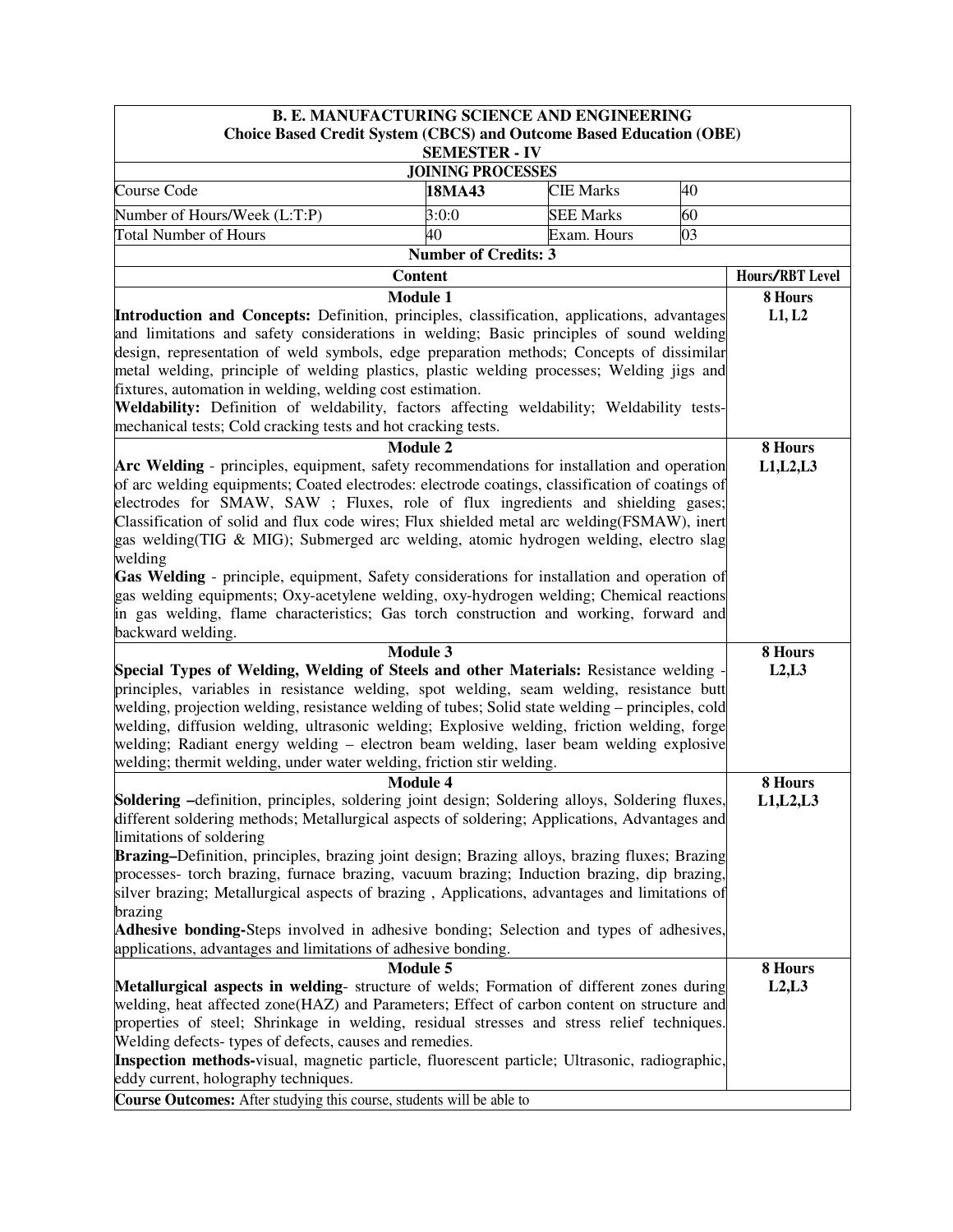| CO1             | Have Knowledge of basic principles, classification and concepts involved, limitations,                                               |
|-----------------|--------------------------------------------------------------------------------------------------------------------------------------|
|                 | specifications and defects of joining processes like welding, soldering, brazing, adhesive bonding.                                  |
| CO <sub>2</sub> | Know the various basic and special welding processes and techniques.                                                                 |
| CO <sub>3</sub> | Be able to understand metallurgical aspects in welding, equations, Testing methods for specific<br>requirements of different metals. |

**Text Books:** 

- 1. "Modern Welding Technology", Howard B Cary, Prentice Hall, 2005.<br>2. "Manufacturing Technology: Foundry Forming and welding", P.N.Rac
- 2. "Manufacturing Technology: Foundry Forming and welding", P.N.Rao, 3rd Ed., Tata McGraw Hill, 2003.

# **Reference Books:**

- 1. "Welding Brazing and Soldering", ASM Metals Handbook, Vol. 6, ASM International, Ohio, 2003.
- 2. "Welding Science and Technology AWS Welding hand book,", American Welding Society, 2001.
- 3. "Metallurgy of welding", Lancaster J F, Woodhead Publishing, 1999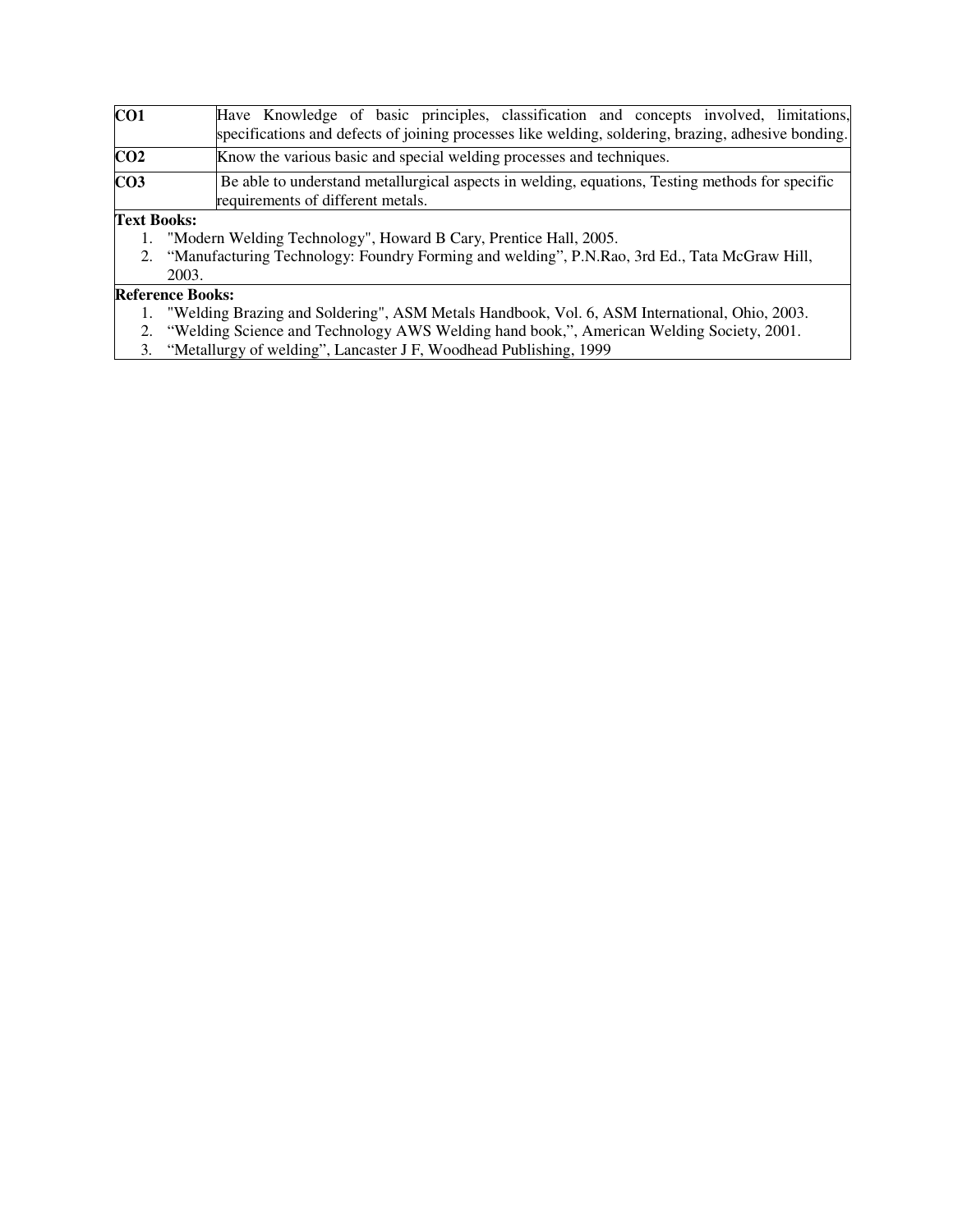|                                                                                                                        | <b>B. E. MANUFACTURING SCIENCE AND ENGINEERING</b>                                                             |                                                                                                                 |                                      |                           |  |  |  |
|------------------------------------------------------------------------------------------------------------------------|----------------------------------------------------------------------------------------------------------------|-----------------------------------------------------------------------------------------------------------------|--------------------------------------|---------------------------|--|--|--|
| <b>Choice Based Credit System (CBCS) and Outcome Based Education (OBE)</b>                                             |                                                                                                                |                                                                                                                 |                                      |                           |  |  |  |
| <b>SEMESTER - IV</b>                                                                                                   |                                                                                                                |                                                                                                                 |                                      |                           |  |  |  |
|                                                                                                                        |                                                                                                                | <b>FLUID MECHANICS AND MACHINES</b>                                                                             |                                      |                           |  |  |  |
| Course Code                                                                                                            | Number of Hours/Week (L:T:P)                                                                                   | 18MA44<br>2:2:0                                                                                                 | <b>CIE Marks</b><br><b>SEE Marks</b> | 40<br>60                  |  |  |  |
|                                                                                                                        | <b>Total Number of Hours</b>                                                                                   | 40                                                                                                              | Exam. Hours 03                       |                           |  |  |  |
|                                                                                                                        |                                                                                                                | <b>Number of Credits: 3</b>                                                                                     |                                      |                           |  |  |  |
|                                                                                                                        |                                                                                                                | <b>Content</b>                                                                                                  |                                      | Hours/RBT Level           |  |  |  |
|                                                                                                                        |                                                                                                                | <b>Module 1</b>                                                                                                 |                                      | 8 Hours                   |  |  |  |
|                                                                                                                        |                                                                                                                | Properties of Fluids: Types of fluid, Properties of fluids, viscosity, thermodynamic                            |                                      | L1, L2, L3                |  |  |  |
|                                                                                                                        | properties, surface tension, capillarity, vapour pressure and cavitation.                                      |                                                                                                                 |                                      |                           |  |  |  |
|                                                                                                                        |                                                                                                                | Fluid Statistics: Fluid pressure at a point, Pascal's law, pressure variation in a static fluid,                |                                      |                           |  |  |  |
|                                                                                                                        |                                                                                                                | absolute, gauge, atmospheric and vacuum pressures, simple manometers and differential                           |                                      |                           |  |  |  |
| manometers.                                                                                                            |                                                                                                                |                                                                                                                 |                                      |                           |  |  |  |
|                                                                                                                        |                                                                                                                | <b>Module 2</b><br>Fluid Kinematics: Types of fluid flow, continuity equation in 2D (Cartesian Co-ordinates     |                                      | 8 Hours<br>L1, L2, L3, L4 |  |  |  |
|                                                                                                                        |                                                                                                                | only), velocity and acceleration, velocity potential function and stream function.                              |                                      |                           |  |  |  |
|                                                                                                                        |                                                                                                                | Fluid Dynamics: Euler's equation of motion, Bernoulli's equation from first principles and                      |                                      |                           |  |  |  |
|                                                                                                                        | also from Euler's equation, limitations of Bernoulli's equation.                                               |                                                                                                                 |                                      |                           |  |  |  |
|                                                                                                                        |                                                                                                                | <b>Module 3</b>                                                                                                 |                                      | 8 Hours                   |  |  |  |
|                                                                                                                        |                                                                                                                | Fluid Flow Measurements: Venturimeter, orifice meter, pitot-tube, vertical orifice, V-Notch                     |                                      | L1, L2, L3, L4            |  |  |  |
|                                                                                                                        | and rectangular notches.                                                                                       |                                                                                                                 |                                      |                           |  |  |  |
|                                                                                                                        |                                                                                                                | <b>Dimensional Analysis:</b> Introduction, derived quantities, dimensions of physical quantities,               |                                      |                           |  |  |  |
|                                                                                                                        |                                                                                                                | dimensional homogeneity, Rayleigh's method, Buckingham $\pi$ theorem, dimensionless                             |                                      |                           |  |  |  |
|                                                                                                                        | numbers, similitude, types of similitudes.                                                                     |                                                                                                                 |                                      |                           |  |  |  |
|                                                                                                                        |                                                                                                                | <b>Module 4</b><br>Flow through pipes : Darcy's and Chezy's equation for loss of head due to friction in pipes. |                                      | 8 Hours<br>L1, L2, L3, L4 |  |  |  |
|                                                                                                                        |                                                                                                                | Laminar flow and viscous effects : Reyonold's number, critical Reynold's number, laminar                        |                                      |                           |  |  |  |
|                                                                                                                        |                                                                                                                | flow through circular pipes-Hagen Poiseille's equation, laminar flow between parallel and                       |                                      |                           |  |  |  |
| stationary plates.                                                                                                     |                                                                                                                |                                                                                                                 |                                      |                           |  |  |  |
|                                                                                                                        |                                                                                                                | <b>Module 5</b>                                                                                                 |                                      | 8 Hours                   |  |  |  |
|                                                                                                                        |                                                                                                                | Centrifugal Pumps: Classification and parts of centrifugal pump, different heads and                            |                                      | L1, L2, L3, L4            |  |  |  |
|                                                                                                                        |                                                                                                                | efficiencies of centrifugal pump, Minimum speed for starting the flow, Maximum suction lift,                    |                                      |                           |  |  |  |
|                                                                                                                        |                                                                                                                | Net positive suction head, Cavitation, Need for priming, Pumps in series and parallel.                          |                                      |                           |  |  |  |
| Problems.                                                                                                              |                                                                                                                | Centrifugal Compressors: Stage velocity triangles, slip factor, power input factor, Stage                       |                                      |                           |  |  |  |
|                                                                                                                        |                                                                                                                | work, Pressure developed, stage efficiency and surging and problems. Axial flow                                 |                                      |                           |  |  |  |
|                                                                                                                        |                                                                                                                | Compressors: Expression for pressure ratio developed in a stage, work done factor, efficiencies                 |                                      |                           |  |  |  |
|                                                                                                                        | and stalling. Problems.                                                                                        |                                                                                                                 |                                      |                           |  |  |  |
|                                                                                                                        | Course Outcomes: After studying this course, students will be able to:                                         |                                                                                                                 |                                      |                           |  |  |  |
| CO <sub>1</sub>                                                                                                        | Understand properties of fluids and hydrostatics.                                                              |                                                                                                                 |                                      |                           |  |  |  |
| CO <sub>2</sub>                                                                                                        |                                                                                                                | Formulate and solve equations of the control volume for fluid flow systems.                                     |                                      |                           |  |  |  |
| CO <sub>3</sub>                                                                                                        |                                                                                                                | Develop basic knowledge of dimensional analysis and similitude.                                                 |                                      |                           |  |  |  |
| CO <sub>4</sub>                                                                                                        | Calculate resistance to flow of incompressible fluids through closed conduits.                                 |                                                                                                                 |                                      |                           |  |  |  |
| $\overline{CO5}$                                                                                                       | Solve field problems in flow measurement.                                                                      |                                                                                                                 |                                      |                           |  |  |  |
| CO6                                                                                                                    | Select pumps and compressors for different applications.                                                       |                                                                                                                 |                                      |                           |  |  |  |
|                                                                                                                        |                                                                                                                |                                                                                                                 |                                      |                           |  |  |  |
| <b>Text Books:</b><br>James E.A., John and Haberm W.A., Introduction to Fluid Mechanics, Prentice Hall of India.<br>1. |                                                                                                                |                                                                                                                 |                                      |                           |  |  |  |
| 2.                                                                                                                     | V. L. Streeter and E. B. Wylie, Fluid Mechanics, Tata McGraw Hill Pvt Ltd. New Delhi, 2 <sup>nd</sup> Edition. |                                                                                                                 |                                      |                           |  |  |  |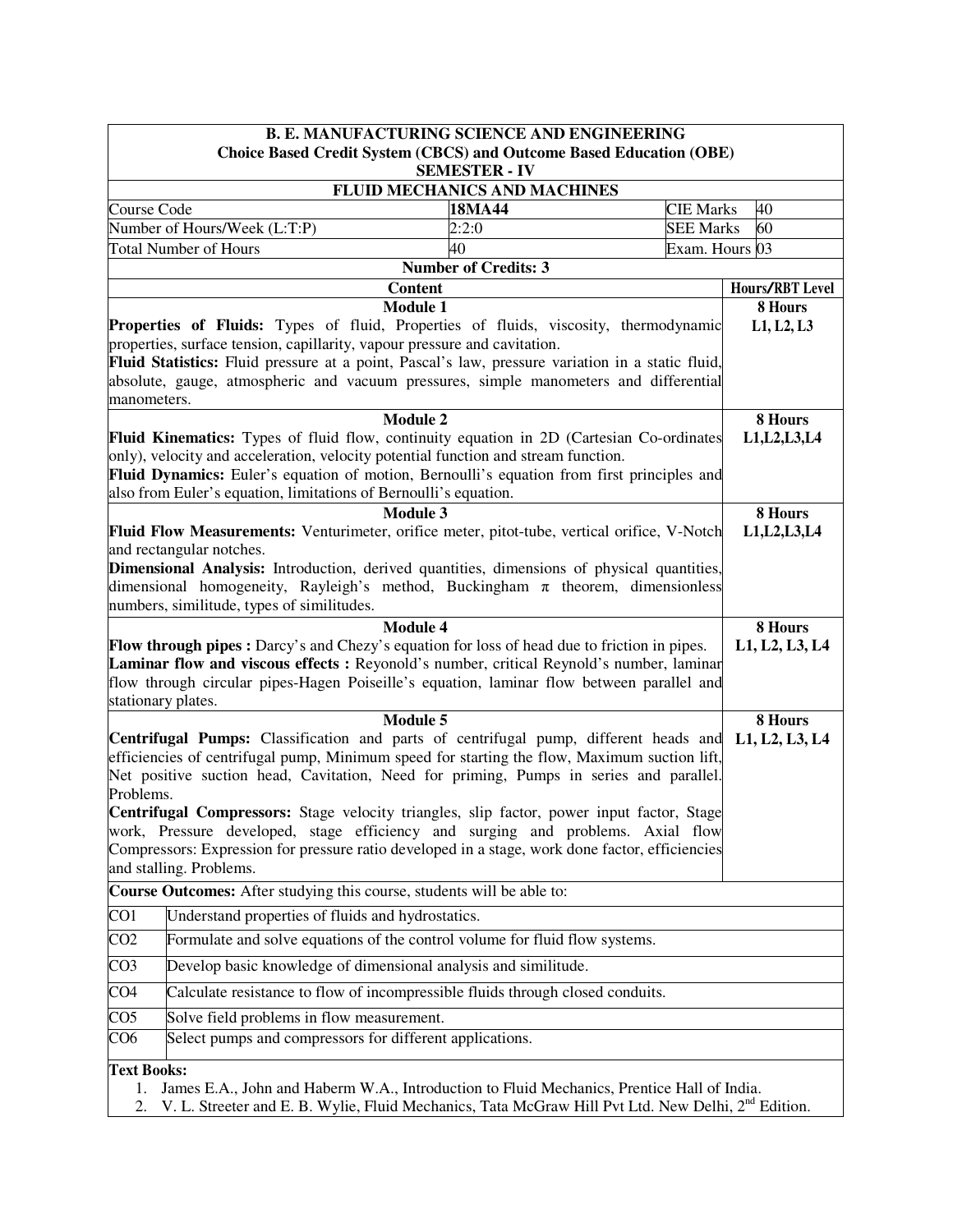3. R. K. Bansal, Fluid Mechanics, Laxmi Publication (P) Ltd. New Delhi.

### **Reference Book:**

- 1. Y .A. Cengel, J. M. Cimbala, Fluid Mechanics –Fundamentals and Application, TMI.
- 2. S. K. Som and G. Biswas, Introduction to Fluid Mechanics and Fluid Machines, TMH.
- 3. R.K. Rajput, Fluid Mechanics and Hydraulic Machines, S. Chand, and Company Ltd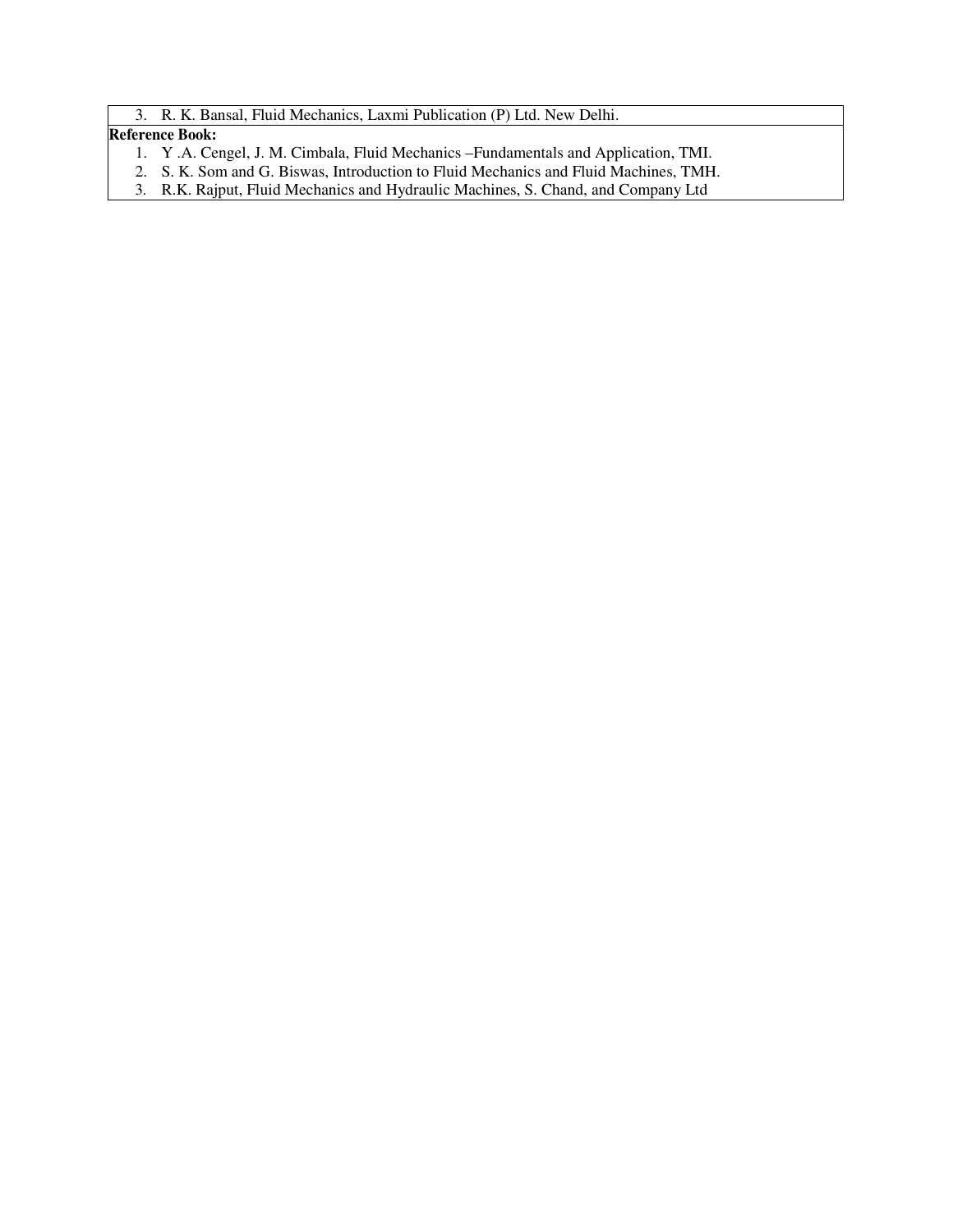|                                                                                                                            |                                                                                                     | <b>B. E. MANUFACTURING SCIENCE AND ENGINEERING</b> |                                                                                            |                |  |  |
|----------------------------------------------------------------------------------------------------------------------------|-----------------------------------------------------------------------------------------------------|----------------------------------------------------|--------------------------------------------------------------------------------------------|----------------|--|--|
|                                                                                                                            |                                                                                                     | <b>SEMESTER - IV</b>                               | <b>Choice Based Credit System (CBCS) and Outcome Based Education (OBE)</b>                 |                |  |  |
| <b>MACHINE TOOLS AND OPERATIONS</b>                                                                                        |                                                                                                     |                                                    |                                                                                            |                |  |  |
| Course Code                                                                                                                |                                                                                                     | 18MA45                                             | <b>CIE Marks</b>                                                                           | 40             |  |  |
|                                                                                                                            | Number of Hours/Week (L:T:P)                                                                        | 3:0:0                                              | <b>SEE Marks</b>                                                                           | 60             |  |  |
|                                                                                                                            | <b>Total Number of Hours</b>                                                                        | 40                                                 | Exam. Hours                                                                                | 03             |  |  |
|                                                                                                                            |                                                                                                     | <b>Number of Credits: 3</b>                        |                                                                                            |                |  |  |
|                                                                                                                            |                                                                                                     | <b>Content</b>                                     |                                                                                            | Hours/RBTLevel |  |  |
|                                                                                                                            |                                                                                                     | <b>Module 1</b>                                    |                                                                                            | 8 Hours        |  |  |
|                                                                                                                            | Machine Tools: Introduction, Classification, construction and specifications of lathe, drilling     |                                                    |                                                                                            | L1, L2, L3     |  |  |
|                                                                                                                            | machine, milling machine, boring machine, broaching machine, shaping machine, planing               |                                                    |                                                                                            |                |  |  |
|                                                                                                                            | machine, grinding machine [Simple sketches showing major parts of the machines]                     |                                                    |                                                                                            |                |  |  |
|                                                                                                                            |                                                                                                     | <b>Module 2</b>                                    |                                                                                            | 8 Hours        |  |  |
|                                                                                                                            | Machining Processes: Introduction, Types of motions in machining, turning and Boring,               |                                                    |                                                                                            | L1, L2, L3     |  |  |
|                                                                                                                            | Shaping, Planing and Slotting, Thread cutting, Drilling and reaming, Milling, Broaching,            |                                                    |                                                                                            |                |  |  |
|                                                                                                                            | Gear cutting and Grinding, Machining parameters and related quantities. [Sketches pertaining        |                                                    |                                                                                            |                |  |  |
|                                                                                                                            | to relative motions between tool and work piece only]                                               |                                                    |                                                                                            |                |  |  |
|                                                                                                                            |                                                                                                     | Module 3                                           |                                                                                            | 8 Hours        |  |  |
|                                                                                                                            | Cutting Tool Materials, Geometry And Surface Finish: Introduction, desirable Properties             |                                                    |                                                                                            | L1, L2, L3     |  |  |
|                                                                                                                            | and Characteristics of cutting tool materials, cutting tool geometry, cutting fluids and its        |                                                    |                                                                                            |                |  |  |
|                                                                                                                            | applications, surface finish, effect of machining parameters on surface finish.                     |                                                    |                                                                                            |                |  |  |
|                                                                                                                            | Machining equations for cutting operations: Turning, Shaping, Planing, slab milling,                |                                                    |                                                                                            |                |  |  |
|                                                                                                                            | cylindrical grinding and internal grinding.                                                         |                                                    |                                                                                            |                |  |  |
|                                                                                                                            |                                                                                                     | <b>Module 4</b>                                    |                                                                                            | 8 Hours        |  |  |
|                                                                                                                            | Mechanics Of Machining Processes: Introduction, Chip formation, Orthogonal cutting,                 |                                                    |                                                                                            | L1, L2, L3     |  |  |
|                                                                                                                            | Merchants model for orthogonal cutting, Oblique cutting, Mechanics of turning process,              |                                                    |                                                                                            |                |  |  |
|                                                                                                                            | Mechanics of drilling process, Mechanics of milling process.                                        | Module 5                                           |                                                                                            | 8 Hours        |  |  |
|                                                                                                                            | Tool Wear, Tool Life: Introduction, tool wear mechanism, tool wear equations, tool life             |                                                    |                                                                                            | L1, L2, L3     |  |  |
|                                                                                                                            | equations, effect of process parameters on tool life, machinability                                 |                                                    |                                                                                            |                |  |  |
|                                                                                                                            | Economics Of Machining Processes: Introduction, choice of feed, choice of cutting speed,            |                                                    |                                                                                            |                |  |  |
|                                                                                                                            | tool life for minimum cost and minimum production time, machining at maximum efficiency.            |                                                    |                                                                                            |                |  |  |
|                                                                                                                            | Course Outcomes: After studying this course, students will be able to:                              |                                                    |                                                                                            |                |  |  |
| CO1                                                                                                                        | Explain the construction $\&$ specification of various machine tools.                               |                                                    |                                                                                            |                |  |  |
| $\overline{CO2}$                                                                                                           |                                                                                                     |                                                    | Describe various machining processes pertaining to relative motions between tool $\&$ work |                |  |  |
|                                                                                                                            | piece.                                                                                              |                                                    |                                                                                            |                |  |  |
|                                                                                                                            |                                                                                                     |                                                    |                                                                                            |                |  |  |
| CO <sub>3</sub><br>$\overline{CO4}$                                                                                        |                                                                                                     |                                                    | Discuss different cutting tool materials, tool nomenclature & surface finish.              |                |  |  |
| CO <sub>5</sub>                                                                                                            | Apply mechanics of machining process to evaluate machining time.                                    |                                                    | Analyze tool wear mechanisms and equations to enhance tool life and minimize machining     |                |  |  |
|                                                                                                                            | cost.                                                                                               |                                                    |                                                                                            |                |  |  |
|                                                                                                                            |                                                                                                     |                                                    |                                                                                            |                |  |  |
| <b>Text Books:</b><br>1. Fundamentals of metal cutting and Machine Tools, B.L. Juneja, G.S. Sekhon and Nitin Seth, New Age |                                                                                                     |                                                    |                                                                                            |                |  |  |
|                                                                                                                            | International Publishers 2nd Edition, 2003                                                          |                                                    |                                                                                            |                |  |  |
|                                                                                                                            | 2. All about Machine Tools, Heinrich Gerling, New Age International Publishers revised 2nd Edition, |                                                    |                                                                                            |                |  |  |
|                                                                                                                            | 2006                                                                                                |                                                    |                                                                                            |                |  |  |
|                                                                                                                            | <b>Reference Book:</b>                                                                              |                                                    |                                                                                            |                |  |  |
|                                                                                                                            | Fundamental of Machining and Machine Tools, Geoffrey Boothroyd and Winston A.<br>1.                 |                                                    |                                                                                            |                |  |  |
| 2.                                                                                                                         | Knight, CRC Taylor & Francis, Third Edition.                                                        |                                                    |                                                                                            |                |  |  |

- 3. "Manufacturing Technology,Vol 2, P N Rao, McGraw Hill Education, 3rd Edition
- 4. Metal cutting principles, Milton C. Shaw, Oxford University Press, Second Edition, 2005.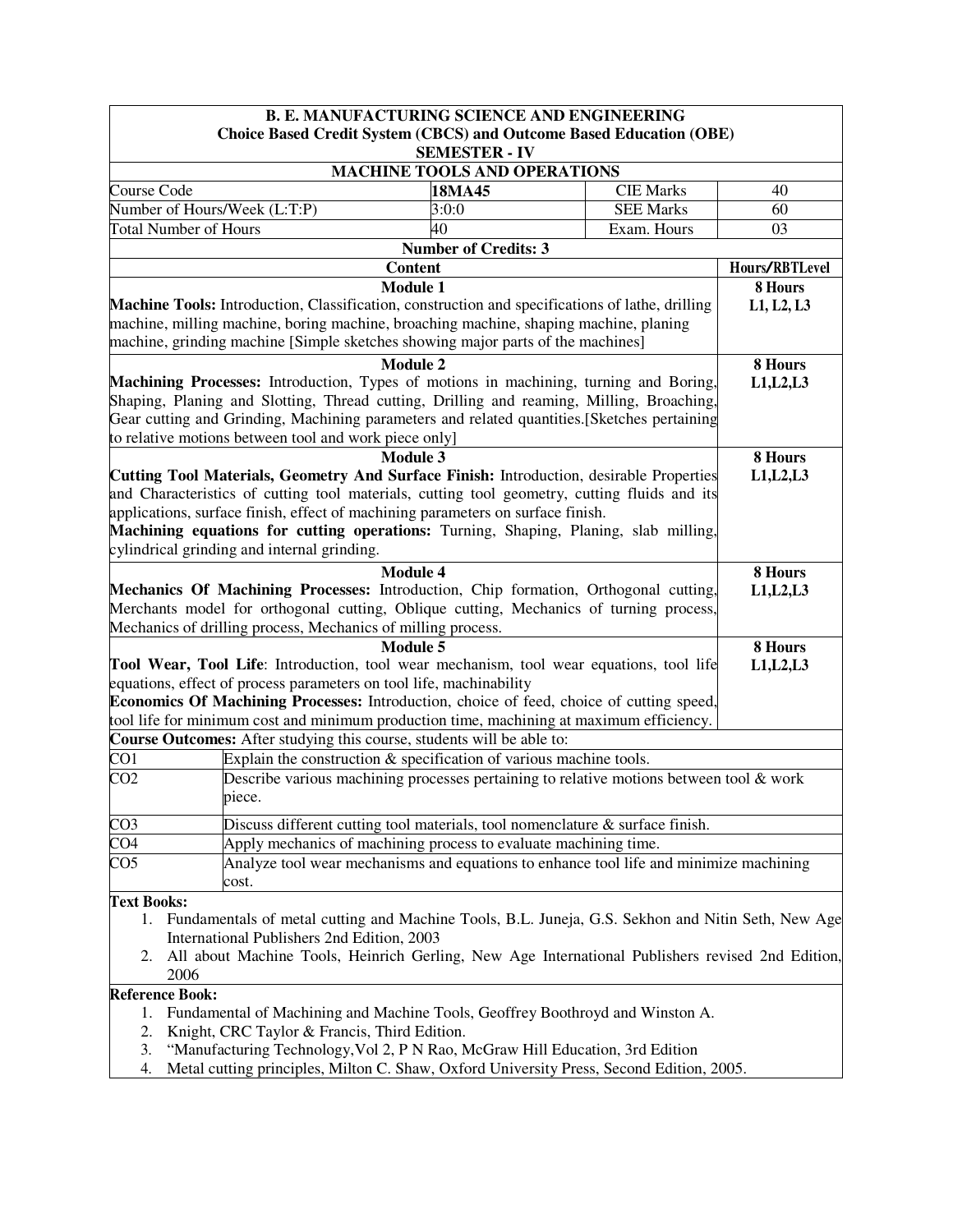| <b>B. E. MANUFACTURING SCIENCE AND ENGINEERING</b>                                                                                                                                                                                                                                                                                                                                                                                                                                                                                                                                                                                                                                                                                                                                 |                             |                  |                 |  |  |
|------------------------------------------------------------------------------------------------------------------------------------------------------------------------------------------------------------------------------------------------------------------------------------------------------------------------------------------------------------------------------------------------------------------------------------------------------------------------------------------------------------------------------------------------------------------------------------------------------------------------------------------------------------------------------------------------------------------------------------------------------------------------------------|-----------------------------|------------------|-----------------|--|--|
| <b>Choice Based Credit System (CBCS) and Outcome Based Education (OBE)</b><br><b>SEMESTER - IV</b>                                                                                                                                                                                                                                                                                                                                                                                                                                                                                                                                                                                                                                                                                 |                             |                  |                 |  |  |
| MECHANICAL MEASUREMENTS AND METROLOGY                                                                                                                                                                                                                                                                                                                                                                                                                                                                                                                                                                                                                                                                                                                                              |                             |                  |                 |  |  |
| Course Code                                                                                                                                                                                                                                                                                                                                                                                                                                                                                                                                                                                                                                                                                                                                                                        | 18MA46                      | <b>CIE Marks</b> | 40              |  |  |
| Number of Hours/Week (L:T:P)                                                                                                                                                                                                                                                                                                                                                                                                                                                                                                                                                                                                                                                                                                                                                       | 3:0:0                       | <b>SEE Marks</b> | 60              |  |  |
| <b>Total Number of Hours</b>                                                                                                                                                                                                                                                                                                                                                                                                                                                                                                                                                                                                                                                                                                                                                       | 40                          | Exam. Hours      | 03              |  |  |
|                                                                                                                                                                                                                                                                                                                                                                                                                                                                                                                                                                                                                                                                                                                                                                                    | <b>Number of Credits: 3</b> |                  |                 |  |  |
|                                                                                                                                                                                                                                                                                                                                                                                                                                                                                                                                                                                                                                                                                                                                                                                    | <b>Content</b>              |                  | Hours/RBT Level |  |  |
|                                                                                                                                                                                                                                                                                                                                                                                                                                                                                                                                                                                                                                                                                                                                                                                    | <b>Module 1</b>             |                  | 8 Hours         |  |  |
| Introduction to Metrology: Definition, objectives of metrology, Material Standards,<br>Wavelength Standards, Classification of standards, Line and End standards, Calibration of<br>End bars. Numerical examples.                                                                                                                                                                                                                                                                                                                                                                                                                                                                                                                                                                  |                             |                  | L1, L2, L3      |  |  |
| Liner measurement and angular measurements: Slip gauges-Indian standards on slip                                                                                                                                                                                                                                                                                                                                                                                                                                                                                                                                                                                                                                                                                                   |                             |                  |                 |  |  |
| gauges, Adjustable slip gauges, Wringing of slip gauges, Problems on building of slip<br>gauges (M87, M112), Measurement of angle-sine bar, Sine centre, Angle gauges, Optical                                                                                                                                                                                                                                                                                                                                                                                                                                                                                                                                                                                                     |                             |                  |                 |  |  |
| instruments for angular measurements. Autocollimator-Applications for measuring<br>straightness and squareness.                                                                                                                                                                                                                                                                                                                                                                                                                                                                                                                                                                                                                                                                    |                             |                  |                 |  |  |
|                                                                                                                                                                                                                                                                                                                                                                                                                                                                                                                                                                                                                                                                                                                                                                                    | <b>Module 2</b>             |                  | 8 Hours         |  |  |
| System of Limits, Fits, Tolerance and Gauging: Definitions, Tolerance, Tolerance<br>analysis (addition & subtraction of tolerances) Interchangeability & Selective assembly.<br>Class &grade of tolerance, Fits, Types of fits, Numerical on limits, fit and tolerance. Hole<br>base system & shaft base system. Taylor's principle, Types of limit gauges, Numerical on<br>limit gauge design.                                                                                                                                                                                                                                                                                                                                                                                    |                             |                  | L1, L2, L3      |  |  |
| Comparators: Functional requirements, Classification, Mechanical- Johnson Mikrokator,                                                                                                                                                                                                                                                                                                                                                                                                                                                                                                                                                                                                                                                                                              |                             |                  |                 |  |  |
| Sigma comparators, Dial indicator, Electrical comparators, LVDT, Pneumatic comparators-                                                                                                                                                                                                                                                                                                                                                                                                                                                                                                                                                                                                                                                                                            |                             |                  |                 |  |  |
| Principle of back pressure, Solex comparators, Optical comparators- Zeiss ultra optimeter.                                                                                                                                                                                                                                                                                                                                                                                                                                                                                                                                                                                                                                                                                         |                             |                  |                 |  |  |
|                                                                                                                                                                                                                                                                                                                                                                                                                                                                                                                                                                                                                                                                                                                                                                                    | <b>Module 3</b>             |                  | 8 Hours         |  |  |
| Measurement of screw thread and gear: Terminology of screw threads, Measurement of<br>major diameter, Minor diameter, Pitch, Angle and Effective diameter of screw threads by 2-<br>wire and 3-wire methods, Best size wire. Screw thread gauges, Toolmaker's microscope.<br>Gear tooth Measurements: Tooth thickness measurement using constant chord method,<br>Addendum, Comparator method and Base tangent method, Measurement of pitch,<br>Concentricity, Run out and Involute profile. Gear roll tester for composite error.                                                                                                                                                                                                                                                 | L1, L2, L3                  |                  |                 |  |  |
|                                                                                                                                                                                                                                                                                                                                                                                                                                                                                                                                                                                                                                                                                                                                                                                    | <b>Module 4</b>             |                  | 8 Hours         |  |  |
| Measurement system and basic concepts of measurement methods: Definition,<br>Significance of measurement, Generalized measurement system, Static characteristics-<br>Accuracy, Precision, Calibration, Threshold, Sensitivity, Hysteresis, Repeatability,<br>Linearity, Loading effect, Dynamic characteristics- System response, Time delay. Errors in<br>measurement, Classification of errors.<br>Transducers: Transfer efficiency, Primary and Secondary transducers, Electrical<br>transducers, Mechanical transducers, Electronic transducers, Relative comparison of each<br>type of transducers.<br>Intermediate Modifying and Terminating Devices: Mechanical systems, Inherent<br>problems, Electrical intermediate modifying devices, Input circuitry, Ballast circuit, |                             |                  | L1, L2, L3      |  |  |
| Electronic amplifiers. Terminating devices, Cathode ray oscilloscope, Oscillographs.                                                                                                                                                                                                                                                                                                                                                                                                                                                                                                                                                                                                                                                                                               |                             |                  |                 |  |  |
|                                                                                                                                                                                                                                                                                                                                                                                                                                                                                                                                                                                                                                                                                                                                                                                    | 8 Hours                     |                  |                 |  |  |
| Applied mechanical measurement: Measurement of force, Torque, Pressure, Types of<br>Dynamometers, Absorption dynamometer, Prony brake and Rope brake dynamometer, and<br>Power Measuring Instruments. Use of elastic members, Bridgeman gauge, McLeod gauge,<br>Pirani gauge.<br>Measurement of strain and temperature: Theory of strain gauges, Types, Electrical                                                                                                                                                                                                                                                                                                                                                                                                                 | <b>Module 5</b>             |                  | L1, L2, L3      |  |  |
| resistance strain gauge, Preparation and mounting of Strain gauges, Gauge factor, Methods<br>strain<br>temperature<br>of<br>measurement,                                                                                                                                                                                                                                                                                                                                                                                                                                                                                                                                                                                                                                           | compensation, Resistance    | thermometers,    |                 |  |  |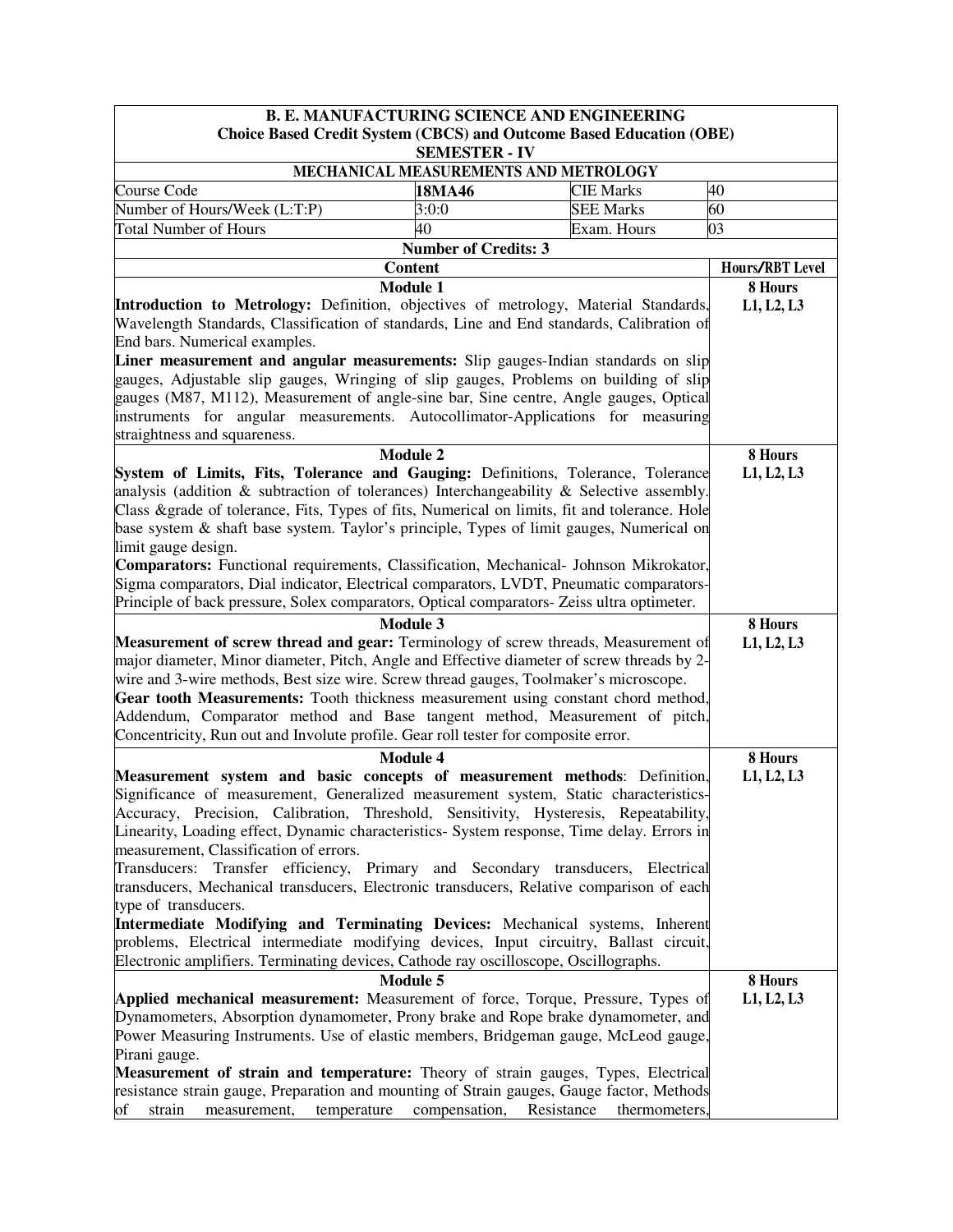|                 | Thermocouple, Law of thermocouple, Pyrometer, Optical pyrometer.                                                                                          |  |  |  |  |
|-----------------|-----------------------------------------------------------------------------------------------------------------------------------------------------------|--|--|--|--|
|                 | <b>Course Outcomes:</b> After studying this course, students will be able to:                                                                             |  |  |  |  |
| CO1             | To understand the concept of metrology and standards of measurement.                                                                                      |  |  |  |  |
| CO2             | To equip with knowledge of limits, fits, tolerances and gauging                                                                                           |  |  |  |  |
| CO <sub>3</sub> | To acquire knowledge of linear and Angular measurements, Screw thread and gear measurement $\&$<br>comparators.                                           |  |  |  |  |
| CO4             | To understand the knowledge of measurement systems and methods with emphasis on different<br>Transducers, intermediate modifying and terminating devices. |  |  |  |  |
| CO5             | To understand the measurement of Force, Torque, Pressure, Temperature and Strain.                                                                         |  |  |  |  |
|                 | <b>Text Books:</b>                                                                                                                                        |  |  |  |  |
|                 | 1. Basic and Applied Thermodynamics, P.K.Nag, 2nd Ed., Tata McGraw Hill Pub. 2002                                                                         |  |  |  |  |
| 2.              | Basic Engineering Thermodynamics, A.Venkatesh, Universities Press, 2008                                                                                   |  |  |  |  |
| 3.              | Basic Thermodynamics, B.K Venkanna, Swati B. Wadavadagi, PHI, New Delhi, 2010                                                                             |  |  |  |  |
|                 | <b>Reference Book:</b>                                                                                                                                    |  |  |  |  |
|                 | 1. Thermodynamics, An Engineering Approach, Yunus A.Cenegal and Michael A.Boles, Tata McGraw<br>Hill publications, 2002                                   |  |  |  |  |
| 2.              | Engineering Thermodynamics, J.B.Jones and G.A.Hawkins, John Wiley and Sons                                                                                |  |  |  |  |
| 3.              | Fundamentals of Classical Thermodynamics, G.J.Van Wylen and R.E.Sonntag, Wiley Eastern.                                                                   |  |  |  |  |

4. An Introduction to Thermodynamcis, Y.V.C.Rao, Wiley Eastern, 1993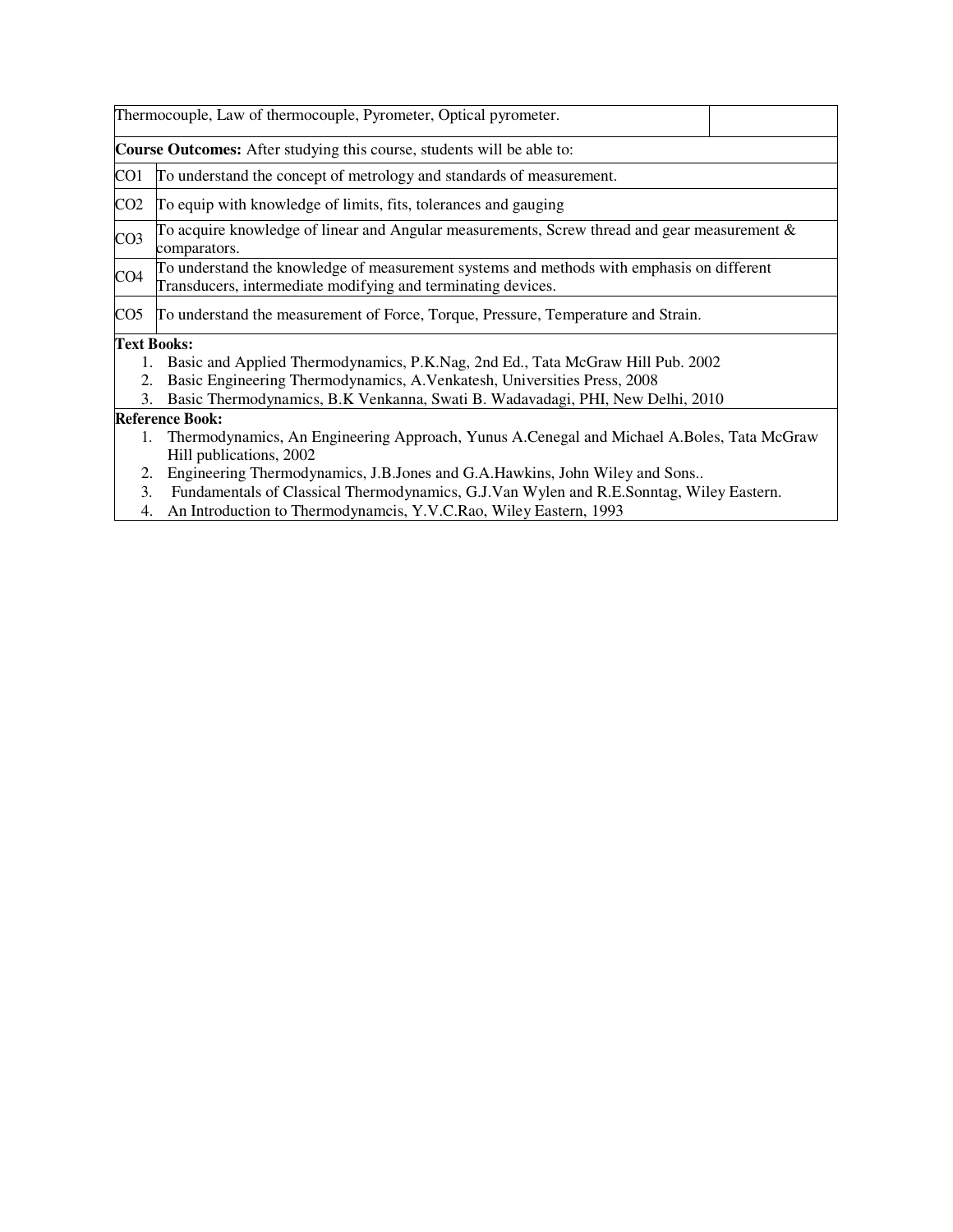| <b>B. E. MANUFACTURING SCIENCE AND ENGINEERING</b>                                                    |                                                                                     |                                   |                                                                                            |                        |  |  |  |  |
|-------------------------------------------------------------------------------------------------------|-------------------------------------------------------------------------------------|-----------------------------------|--------------------------------------------------------------------------------------------|------------------------|--|--|--|--|
| <b>Choice Based Credit System (CBCS) and Outcome Based Education (OBE)</b>                            |                                                                                     |                                   |                                                                                            |                        |  |  |  |  |
|                                                                                                       | <b>SEMESTER - IV</b>                                                                |                                   |                                                                                            |                        |  |  |  |  |
|                                                                                                       |                                                                                     | FLUID MECHANICS AND MACHINERY LAB |                                                                                            |                        |  |  |  |  |
| Course Code                                                                                           |                                                                                     | <b>18MAL47</b>                    | <b>CIE Marks</b>                                                                           | 40                     |  |  |  |  |
|                                                                                                       | Number of Hours/Week (L:T:P)                                                        | 0:2:2                             | <b>SEE Marks</b>                                                                           | 60                     |  |  |  |  |
| Total hours                                                                                           |                                                                                     | 40                                | <b>Exam Hours</b>                                                                          | 03                     |  |  |  |  |
|                                                                                                       |                                                                                     | No. of Credits: 2                 |                                                                                            |                        |  |  |  |  |
|                                                                                                       |                                                                                     | <b>Content</b>                    |                                                                                            | <b>Hours/RBT Level</b> |  |  |  |  |
|                                                                                                       |                                                                                     | $PART - \overline{A}$             |                                                                                            | 15 Hours               |  |  |  |  |
|                                                                                                       | 1. Lab layout, calibration of instruments and standards to be discussed             |                                   |                                                                                            |                        |  |  |  |  |
| 2.                                                                                                    | Determination of coefficient of friction of flow in a pipe.                         |                                   |                                                                                            | L1, L2, L3, L4         |  |  |  |  |
|                                                                                                       | 3. Determination of minor losses in flow through pipes.                             |                                   |                                                                                            |                        |  |  |  |  |
| 4.                                                                                                    |                                                                                     |                                   | Application of momentum equation for determination of coefficient of impact of jets on     |                        |  |  |  |  |
|                                                                                                       | flat and curved blades                                                              |                                   |                                                                                            |                        |  |  |  |  |
| 5.                                                                                                    |                                                                                     |                                   | Calibration of flow measuring devices. Orifice meter, Nozzle, Venturimeter, V-notch.       |                        |  |  |  |  |
|                                                                                                       |                                                                                     | <b>PART B</b>                     |                                                                                            | 25 Hours               |  |  |  |  |
|                                                                                                       |                                                                                     |                                   | 1. Performance on hydraulic Turbines a. Pelton wheel b. Francis Turbine c. Kaplan Turbines |                        |  |  |  |  |
|                                                                                                       | 2. Performance hydraulic Pumps d. Single stage and Multi stage centrifugal pumps e. |                                   |                                                                                            | L1, L2, L3, L4         |  |  |  |  |
|                                                                                                       | Reciprocating pump.                                                                 |                                   |                                                                                            |                        |  |  |  |  |
|                                                                                                       | 3. Performance test on a two stage Reciprocating Air Compressor.                    |                                   |                                                                                            |                        |  |  |  |  |
|                                                                                                       | 4. Performance test on an Air Blower                                                |                                   |                                                                                            |                        |  |  |  |  |
|                                                                                                       |                                                                                     |                                   |                                                                                            |                        |  |  |  |  |
| <b>Course Outcomes:</b>                                                                               |                                                                                     |                                   |                                                                                            |                        |  |  |  |  |
| $\overline{CO1}$                                                                                      |                                                                                     |                                   | Perform experiments to determine the coefficient of discharge of flow measuring devices.   |                        |  |  |  |  |
|                                                                                                       |                                                                                     |                                   |                                                                                            |                        |  |  |  |  |
| CO <sub>2</sub>                                                                                       |                                                                                     |                                   | Conduct experiments on hydraulic turbines and pumps to draw characteristics.               |                        |  |  |  |  |
| CO <sub>3</sub>                                                                                       |                                                                                     |                                   | Test basic performance parameters of hydraulic turbines and pumps and execute the          |                        |  |  |  |  |
|                                                                                                       | knowledge in real life situations                                                   |                                   |                                                                                            |                        |  |  |  |  |
| $\overline{\text{CO4}}$<br>Determine the energy flow pattern through the hydraulic turbines and pumps |                                                                                     |                                   |                                                                                            |                        |  |  |  |  |
| CO <sub>5</sub><br>Exhibit his competency towards preventive maintenance of hydraulic machines        |                                                                                     |                                   |                                                                                            |                        |  |  |  |  |
|                                                                                                       | <b>Scheme of Examination:</b>                                                       |                                   |                                                                                            |                        |  |  |  |  |
|                                                                                                       | ONE question from part-A:<br>30Marks                                                |                                   |                                                                                            |                        |  |  |  |  |
|                                                                                                       | ONE question from part-B:<br>50Marks                                                |                                   |                                                                                            |                        |  |  |  |  |
| Viva-Voice:                                                                                           | 20Marks                                                                             |                                   |                                                                                            |                        |  |  |  |  |
| Total:                                                                                                | 100Marks                                                                            |                                   |                                                                                            |                        |  |  |  |  |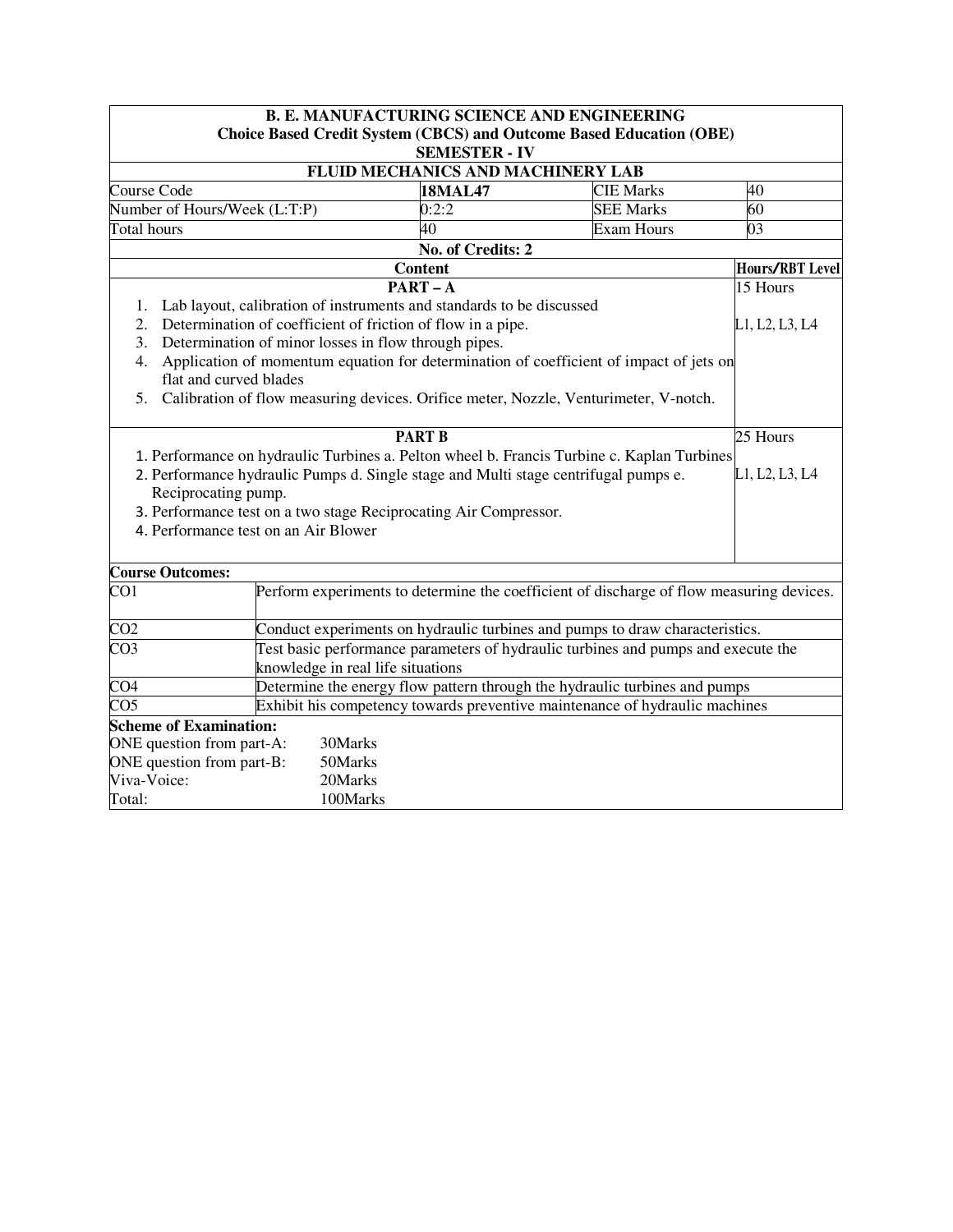| <b>B. E. MANUFACTURING SCIENCE AND ENGINEERING</b> |                                                                                                                                      |                   |                   |                 |  |  |  |
|----------------------------------------------------|--------------------------------------------------------------------------------------------------------------------------------------|-------------------|-------------------|-----------------|--|--|--|
|                                                    | <b>Choice Based Credit System (CBCS) and Outcome Based Education (OBE)</b><br><b>SEMESTER - IV</b>                                   |                   |                   |                 |  |  |  |
| MECHANICAL MEASUREMENTS AND METROLOGY              |                                                                                                                                      |                   |                   |                 |  |  |  |
| Course Code                                        |                                                                                                                                      | <b>18MAL48</b>    | <b>CIE Marks</b>  | 40              |  |  |  |
|                                                    | Number of Hours/Week (L:T:P)                                                                                                         | 0:2:2             | <b>SEE Marks</b>  | 60              |  |  |  |
| Total hours                                        |                                                                                                                                      | 40                | <b>Exam Hours</b> | $\overline{03}$ |  |  |  |
|                                                    |                                                                                                                                      | No. of Credits: 2 |                   |                 |  |  |  |
|                                                    | <b>Hours/RBT Level</b>                                                                                                               |                   |                   |                 |  |  |  |
| $PART - A$                                         |                                                                                                                                      |                   |                   | 15 Hours        |  |  |  |
|                                                    | MECHANICAL MEASUREMENTS                                                                                                              |                   |                   |                 |  |  |  |
|                                                    | 1) Calibration of Pressure Gauge                                                                                                     |                   |                   | L1, L2, L3, L4  |  |  |  |
|                                                    | 2) Calibration of Thermocouple                                                                                                       |                   |                   |                 |  |  |  |
|                                                    | 3) Calibration of LVDT                                                                                                               |                   |                   |                 |  |  |  |
|                                                    | 4) Calibration of Load cell                                                                                                          |                   |                   |                 |  |  |  |
|                                                    | 5) Determination of modulus of elasticity of a mild steel specimen using strain gauges.                                              |                   |                   |                 |  |  |  |
| <b>PART B</b>                                      |                                                                                                                                      |                   |                   | 25 Hours        |  |  |  |
|                                                    | <b>METROLOGY</b>                                                                                                                     |                   |                   |                 |  |  |  |
|                                                    | 6) Measurements using Optical Projector / Toolmakers' Microscope.                                                                    |                   |                   | L1, L2, L3, L4  |  |  |  |
|                                                    | 7) Measurement of angle using Sine Centre / Sine bar / bevel protractor                                                              |                   |                   |                 |  |  |  |
|                                                    | 8) Measurement of alignment using Autocollimator / Roller set.                                                                       |                   |                   |                 |  |  |  |
|                                                    | 9) Measurement of cutting tool forces using                                                                                          |                   |                   |                 |  |  |  |
|                                                    | a) Lathe tool Dynamometer                                                                                                            |                   |                   |                 |  |  |  |
|                                                    | b) Drill tool Dynamometer.                                                                                                           |                   |                   |                 |  |  |  |
|                                                    | 10) Measurements of Screw thread parameters using two wire or three-wire methods.                                                    |                   |                   |                 |  |  |  |
|                                                    | 11) Measurements of surface roughness using Tally Surf/Mechanical Comparator                                                         |                   |                   |                 |  |  |  |
|                                                    | 12) Measurement of gear tooth profile using gear tooth Vernier/Gear tooth micrometer                                                 |                   |                   |                 |  |  |  |
|                                                    | 13) Calibration of Micrometer using slip gauges                                                                                      |                   |                   |                 |  |  |  |
|                                                    | 14) Measurement using Optical Flats                                                                                                  |                   |                   |                 |  |  |  |
|                                                    | Course Outcomes: After learning the course, the student should be able                                                               |                   |                   |                 |  |  |  |
| CO <sub>1</sub>                                    | Calibrate pressure gauge, thermocouple, LVDT, load cell, micrometer.                                                                 |                   |                   |                 |  |  |  |
| CO <sub>2</sub>                                    | Measure angle using Sine Centre/ Sine Bar/ Bevel Protractor, alignment using Autocollimator/ Roller<br>set.                          |                   |                   |                 |  |  |  |
| CO <sub>3</sub>                                    | Demonstrate measurements using Optical Projector/Tool maker microscope, Optical flats.                                               |                   |                   |                 |  |  |  |
| CO <sub>4</sub>                                    | Measure cutting tool forces using Lathe/Drill tool dynamometer.                                                                      |                   |                   |                 |  |  |  |
| CO <sub>5</sub>                                    | Measure Screw thread parameters using 2-Wire or 3-Wire method, gear tooth profile using gear tooth<br>Vernier/Gear tooth micrometer. |                   |                   |                 |  |  |  |
| CO6                                                | Measure surface roughness using Tally Surf/ Mechanical Comparator.                                                                   |                   |                   |                 |  |  |  |
|                                                    | <b>Scheme of Examination:</b>                                                                                                        |                   |                   |                 |  |  |  |
|                                                    | ONE question from part-A:                                                                                                            | 30Marks           |                   |                 |  |  |  |
|                                                    | ONE question from part-B:                                                                                                            | 50Marks           |                   |                 |  |  |  |
| Viva-Voice:                                        |                                                                                                                                      | 20Marks           |                   |                 |  |  |  |
| Total:                                             |                                                                                                                                      | 100Marks          |                   |                 |  |  |  |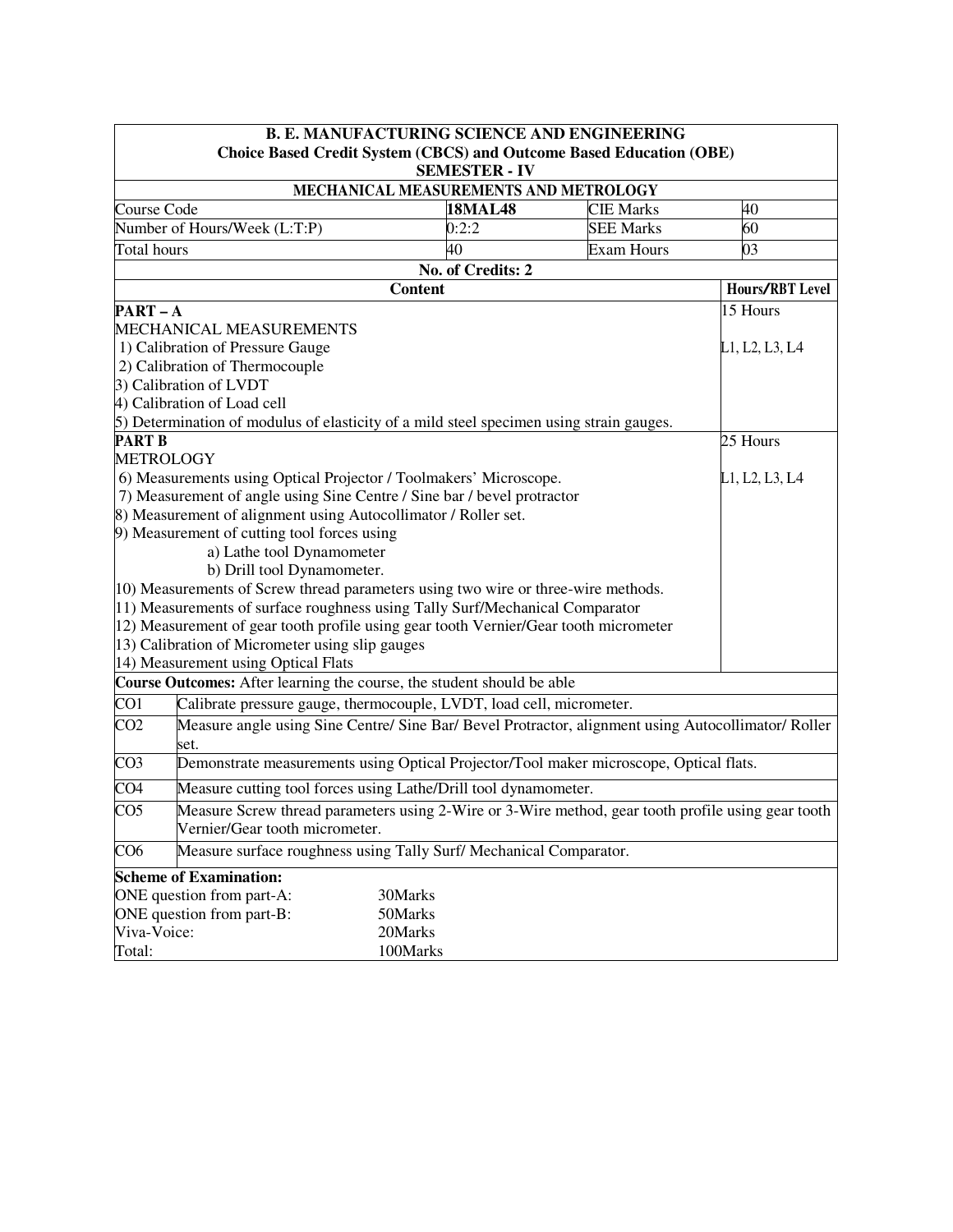| <b>B. E. MANUFACTURING SCIENCE AND ENGINEERING</b>                                                                                                                   |                                                     |                  |                       |
|----------------------------------------------------------------------------------------------------------------------------------------------------------------------|-----------------------------------------------------|------------------|-----------------------|
| <b>Choice Based Credit System (CBCS) and Outcome Based Education (OBE)</b>                                                                                           |                                                     |                  |                       |
|                                                                                                                                                                      | <b>SEMESTER - V</b>                                 |                  |                       |
| Course Code                                                                                                                                                          | MANAGEMENT AND ENTREPRENEURSHIP<br><b>CIE Marks</b> | 40               |                       |
| Number of Hours/Week (L:T:P)                                                                                                                                         | 18MA51<br>0:2:2                                     | <b>SEE Marks</b> | 60                    |
| <b>Total Hours</b>                                                                                                                                                   | 40                                                  | Exam Hours       | 03                    |
|                                                                                                                                                                      |                                                     |                  |                       |
|                                                                                                                                                                      | No. Of Credits:3<br><b>Content</b>                  |                  | Hours/RBT             |
|                                                                                                                                                                      |                                                     |                  | levels                |
|                                                                                                                                                                      | <b>Module 1</b>                                     |                  | 8 Hours               |
| MANAGEMENT & ENTERPRENEURSHIP: Introduction - Meaning                                                                                                                |                                                     |                  | L1, L2, L3            |
| nature and characteristics of Management, Scope and Functional areas of                                                                                              |                                                     |                  |                       |
| management – Management as a science, art of profession – Management $\&$                                                                                            |                                                     |                  |                       |
| Administration - Roles of Management, Levels of Management, Development of                                                                                           |                                                     |                  |                       |
| Management Thought – early management approaches – Modern management                                                                                                 |                                                     |                  |                       |
| approaches. Meaning of Entrepreneur; Evolution of the Concept, Functions of an                                                                                       |                                                     |                  |                       |
| Entrepreneur, Types of Entrepreneur, Entrepreneur - an emerging Class. Concept                                                                                       |                                                     |                  |                       |
| of Entrepreneurship - Evolution of Entrepreneurship, Development of                                                                                                  |                                                     |                  |                       |
| Entrepreneurship; Stages in entrepreneurial process; Role of entrepreneurs in                                                                                        |                                                     |                  |                       |
| Economic Development.                                                                                                                                                |                                                     |                  |                       |
|                                                                                                                                                                      | <b>Module 2</b>                                     |                  | 8 Hours               |
| <b>PLANNING &amp; ORGANIZING:</b> Nature, importance and purpose of planning                                                                                         |                                                     |                  | L1, L2, L3            |
| process – Objectives – Types of plans (Meaning only) – Decision making –                                                                                             |                                                     |                  |                       |
| Importance of planning – steps in planning $\&$ planning premises – Hierarchy of                                                                                     |                                                     |                  |                       |
| plans. Nature and purpose of organization - Principles of organization - Types of                                                                                    |                                                     |                  |                       |
| organization - Departmentation - Committees- Centralization Vs Decentralization                                                                                      |                                                     |                  |                       |
| of authority and responsibility – Span of control.                                                                                                                   |                                                     |                  |                       |
|                                                                                                                                                                      | <b>Module 3</b>                                     |                  | 8 Hours               |
| STAFFING, DIRECTING & CONTROLLING: MBO and MBE (Meaning                                                                                                              |                                                     |                  | L1, L2, L3            |
| Only) Nature and importance of staffing–Process of Selection & Recruitment (in                                                                                       |                                                     |                  |                       |
| brief). Meaning and nature of directing - Leadership styles, Motivation Theories,                                                                                    |                                                     |                  |                       |
| Communication - Meaning and importance - coordination, meaning and                                                                                                   |                                                     |                  |                       |
| importance and Techniques of Co-Ordination. Meaning and steps in controlling -<br>Essentials of a sound control system - Methods of establishing control (in brief). |                                                     |                  |                       |
|                                                                                                                                                                      | <b>Module 4</b>                                     |                  |                       |
| <b>SMALL SCALE INDUSTRIES &amp; INSTITUTIONAL SUPPORT: Definition;</b>                                                                                               |                                                     |                  | 8 Hours<br>L1, L2, L3 |
| Characteristics; Need and rationale; Objectives; Scope; role of SSI in Economic                                                                                      |                                                     |                  |                       |
| Development. Advantages of SSI Steps to start and SSI – Government policy                                                                                            |                                                     |                  |                       |
| towards SSI; Different Policies of SSI; Government Support for SSI during 5 year                                                                                     |                                                     |                  |                       |
| plans. Impact of Liberalization, Privatization, Globalization on SSI Effect of                                                                                       |                                                     |                  |                       |
| WTO/GATT Supporting Agencies of Government for SSI, Meaning, Nature of                                                                                               |                                                     |                  |                       |
| support; Objectives; Functions; Types of Help; Ancillary Industry and Tiny                                                                                           |                                                     |                  |                       |
| Industry (Definition Only) Different Schemes; TECKSOK; KIADB; KSSIDC;                                                                                                |                                                     |                  |                       |
| KSIMC; DIC Single Window Agency; SISI; NSIC; SIDBI; KSFC.                                                                                                            |                                                     |                  |                       |
|                                                                                                                                                                      | <b>Module 5</b>                                     |                  | 8 Hours               |
| PREPARATION OF PROJECT: Meaning of Project; Project Identification;                                                                                                  |                                                     |                  | L1, L2, L3, L4        |
| Project Selection; Project Report; Need and Significance of Report; Contents;                                                                                        |                                                     |                  |                       |
| Formulation; Guidelines by Planning Commission for Project report; Network                                                                                           |                                                     |                  |                       |
| Analysis; Errors of Project Report; Project Appraisal. Identification of business                                                                                    |                                                     |                  |                       |
| opportunities: Market Feasibility Study; Technical Feasibility Study; Financial                                                                                      |                                                     |                  |                       |
| Feasibility Study & Social Feasibility Study.                                                                                                                        |                                                     |                  |                       |
| Course Outcomes: After studying this course, students will be able to:                                                                                               |                                                     |                  |                       |
| Explain need, functions, roles, scope and evolution of Management, purpose of Planning and<br>CO <sub>1</sub>                                                        |                                                     |                  |                       |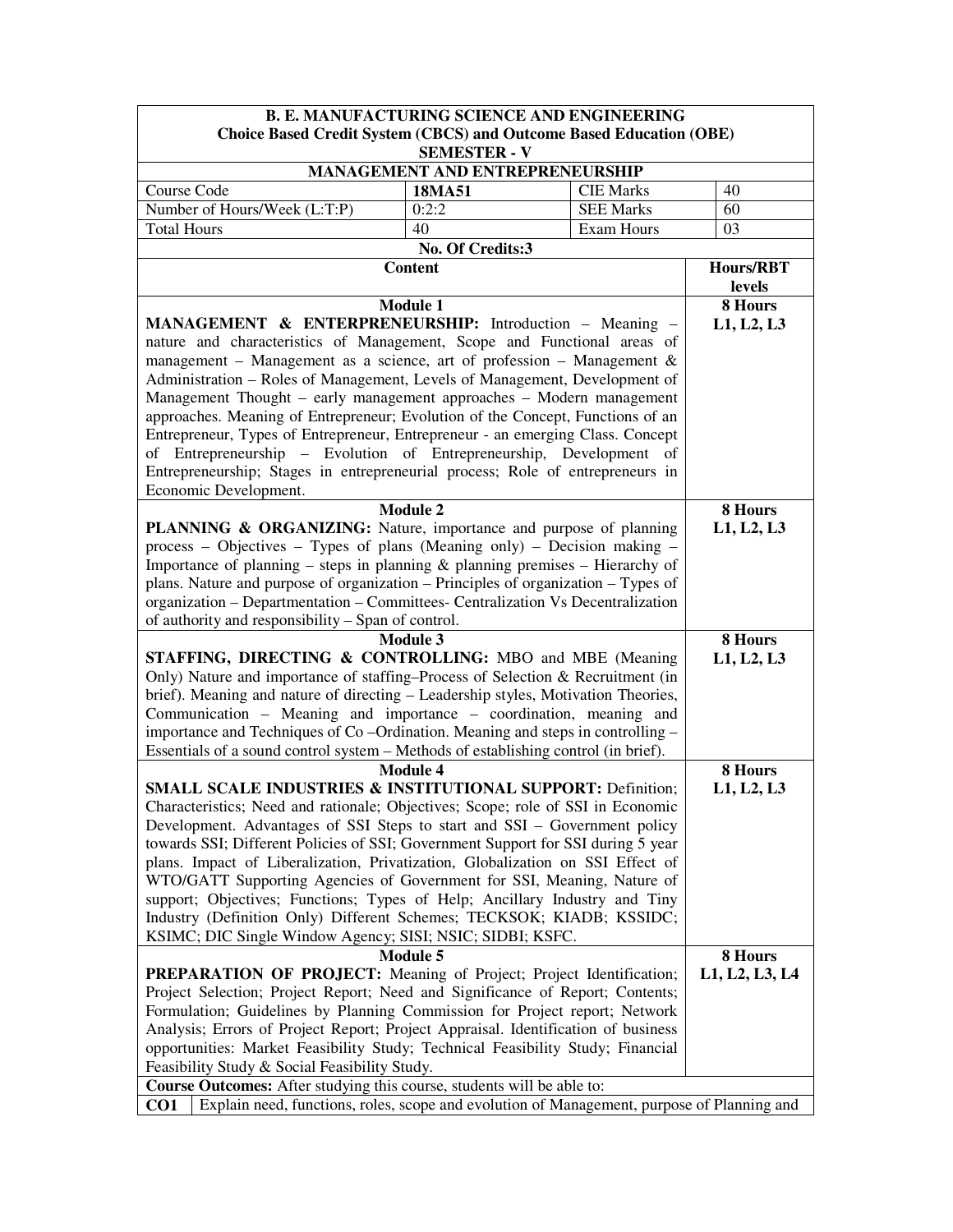|                 | hierarchy of planning and also analyze its types.                                          |
|-----------------|--------------------------------------------------------------------------------------------|
| CO <sub>2</sub> | Discuss Decision making, Organizing, Staffing, Directing and Controlling.                  |
| CO <sub>3</sub> | Understand and small scale industries and compare the different schemes in India for       |
|                 | entrepreneurship.                                                                          |
| CO <sub>4</sub> | Understand the market feasibility, technical feasibility, financial feasibility and social |
|                 | feasibility.                                                                               |
|                 | <b>TEXT BOOKS:</b>                                                                         |
|                 | Principles of Management – P.C.Tripathi, P.N.Reddy – Tata McGraw Hill,                     |
|                 | 2. Dynamics of Entrepreneurial Development & Management – Vasant Desai – Himalaya          |
|                 | Publishing House                                                                           |
|                 | 3. Entrepreneurship Development – Poornima.M.Charantimath – Small Business Enterprises –   |
|                 | Pearson Education – 2006 (2 & 4).                                                          |
|                 | <b>REFERENCE BOOKS:</b>                                                                    |
| 1.              | Management Fundamentals – Concepts, Application, Skill Development – Robers Lusier –       |
|                 | Thomson                                                                                    |
| 2.              | Entrepreneurship Development $-$ S.S.Khanka $-$ S.Chand & Co.                              |
| 3.              | Management – Stephen Robbins – Pearson Education/PHI – 17th Edition, 2003.                 |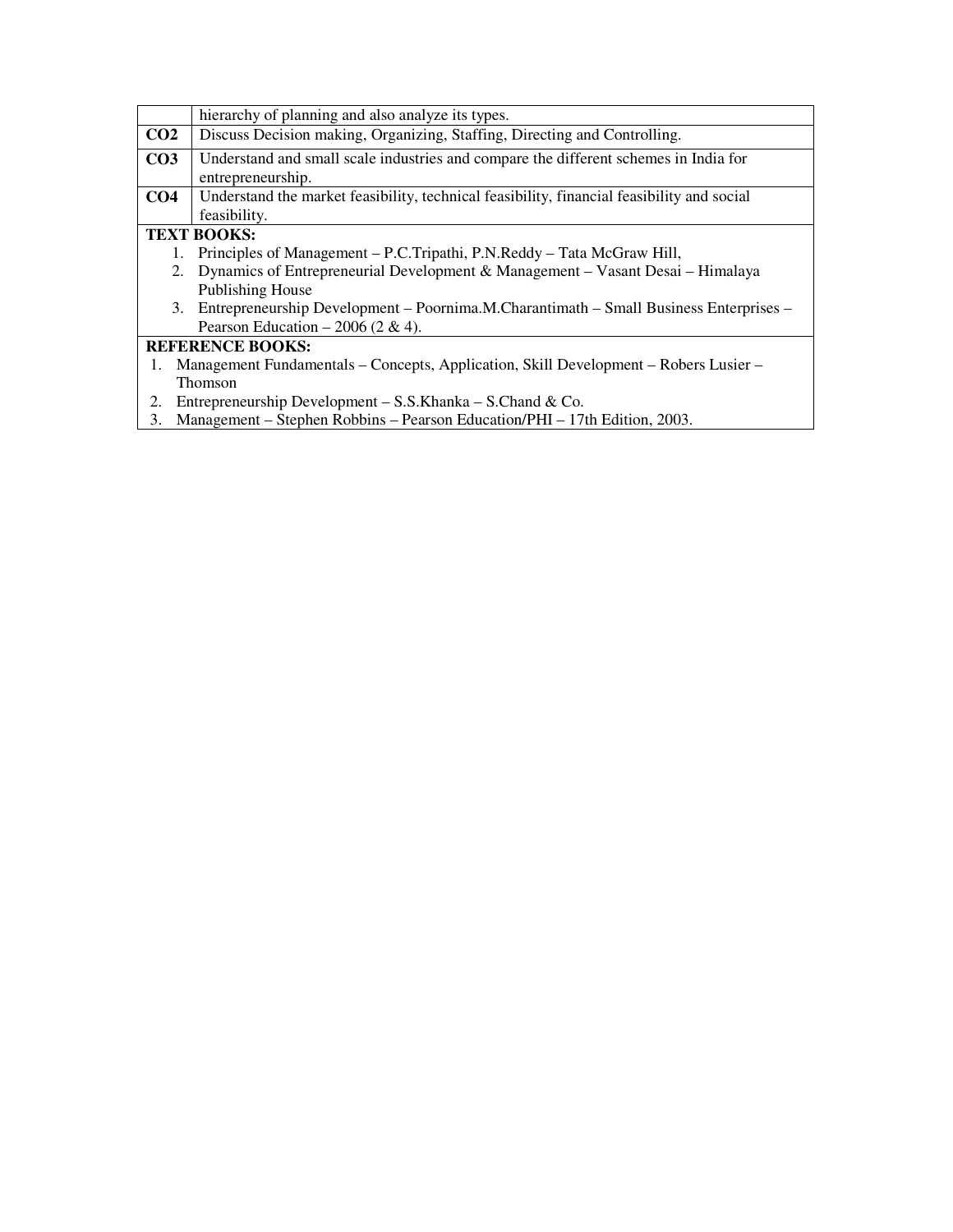|                                | <b>B. E. MANUFACTURING SCIENCE AND ENGINEERING</b>                                                                                                                                                            |                             |                  |                       |  |
|--------------------------------|---------------------------------------------------------------------------------------------------------------------------------------------------------------------------------------------------------------|-----------------------------|------------------|-----------------------|--|
|                                | <b>Choice Based Credit System (CBCS) and Outcome Based Education (OBE)</b>                                                                                                                                    |                             |                  |                       |  |
|                                |                                                                                                                                                                                                               | <b>SEMESTER - V</b>         |                  |                       |  |
|                                | COMPUTER AIDED DESIGN AND MANUFACTURING                                                                                                                                                                       |                             |                  |                       |  |
| Course Code                    |                                                                                                                                                                                                               | 18MA52                      | <b>CIE Marks</b> | 40                    |  |
| <b>Total Number of Hours</b>   | Number of Hours/Week (L:T:P)                                                                                                                                                                                  | 3:0:0<br>40                 | <b>SEE Marks</b> | 60<br>03              |  |
|                                |                                                                                                                                                                                                               | <b>Number of Credits: 3</b> | Exam. Hours      |                       |  |
|                                | <b>Content</b>                                                                                                                                                                                                |                             |                  | Hours/RBT Level       |  |
|                                |                                                                                                                                                                                                               |                             |                  |                       |  |
|                                | <b>Module 1</b><br><b>INTRODUCTION:</b> Role of computers in design and manufacturing. Influence of                                                                                                           |                             |                  | 8 Hours<br>L1, L2     |  |
|                                | computers in manufacturing environment. Product cycle in conventional and computerized<br>manufacturing environment. Introduction to CAD, Introduction to CAM. Advantages and<br>disadvantages of CAD and CAM |                             |                  |                       |  |
|                                | <b>Module 2</b>                                                                                                                                                                                               |                             |                  | 8 Hours               |  |
|                                | HARDWARE FOR CAD & COMPUTER GRAPHICS: Basic Hardware structure.                                                                                                                                               |                             |                  | L1,L2                 |  |
|                                | Working principles, usage and types of hardware for CAD - Input devices, output devices,                                                                                                                      |                             |                  |                       |  |
|                                | memory, CPU, hardcopy and storage devices. Software configuration of graphic system,                                                                                                                          |                             |                  |                       |  |
|                                | function of graphics package, construction of geometry, wire frame and solid modeling,                                                                                                                        |                             |                  |                       |  |
|                                | CAD/CAM integration. Desirable modeling facilities. Introduction to exchange of modeling                                                                                                                      |                             |                  |                       |  |
|                                | data - Basic features of IGES, STEP, DXF, DMIS.                                                                                                                                                               |                             |                  |                       |  |
|                                | Module 3<br><b>INTRODUCTION TO FINITE ELEMENT ANALYSIS:</b> Introduction, basic concepts,                                                                                                                     |                             |                  | 8 Hours<br>L1, L2, L3 |  |
|                                | discretization, element types, nodes and degrees of freedom mesh generation, constraints,                                                                                                                     |                             |                  |                       |  |
|                                | loads, preprocessing, application to static analysis                                                                                                                                                          |                             |                  |                       |  |
|                                | NC. CNC, DNC Technologies NC, CNC, DNC, modes, NC elements, advantages and                                                                                                                                    |                             |                  |                       |  |
|                                | limitations of NC, CNC. Functions of computer in DNC.                                                                                                                                                         |                             |                  |                       |  |
|                                | <b>CNC TOOLING:</b> Turning tool geometry, milling tooling system, tool presenting, ATC,                                                                                                                      |                             |                  |                       |  |
| work holding.                  |                                                                                                                                                                                                               |                             |                  |                       |  |
|                                | <b>Module 4</b>                                                                                                                                                                                               |                             |                  | 8 Hours               |  |
|                                | <b>CAM PROGRAMMING:</b> Overview of different CNC machining centers, CNC turning                                                                                                                              |                             |                  | L1, L2, L3            |  |
|                                | centers, high speed machine tools, MCE.                                                                                                                                                                       |                             |                  |                       |  |
|                                | <b>CNC PROGRAMMING</b> : Part program fundamentals-steps involved in development of                                                                                                                           |                             |                  |                       |  |
|                                | part program. Manual part programming, milling, turning, turning center programming.                                                                                                                          |                             |                  |                       |  |
|                                | <b>Module 5</b>                                                                                                                                                                                               |                             |                  | 8 Hours L1, L2, L3    |  |
|                                | <b>INTRODUCTION TO ROBOTICS:</b> Introduction, robot configuration, robot motion,<br>programming of robots, end effectors, control, robot applications.                                                       |                             |                  |                       |  |
|                                | Course Outcomes: After studying this course, students will be able to:                                                                                                                                        |                             |                  |                       |  |
| CO <sub>1</sub>                | To gain the knowledge of Role of computers in design and manufacturing, Product cycle and<br>the different types Input devices, output devices                                                                |                             |                  |                       |  |
| CO <sub>2</sub>                | Understanding basic concepts of finite element analysis, concepts of robotics, Machining Centers                                                                                                              |                             |                  |                       |  |
| CO <sub>3</sub>                | To Compare the NC and CNC tooling and NC, CAM and CNC programming                                                                                                                                             |                             |                  |                       |  |
| <b>Text Books:</b><br>1.<br>2. | CAD/CAM Principles and Application - P.N. Rao, Tata McGraw Hill.<br>CAD/CAM - Groover & Zimmers, PHI, 2003                                                                                                    |                             |                  |                       |  |
| <b>Reference Book:</b>         |                                                                                                                                                                                                               |                             |                  |                       |  |
| 1.                             | NC Machine Programming and software Design - ChnoHwachang, Michel. A. Melkanoff, Prentice<br>Hall, 1989.                                                                                                      |                             |                  |                       |  |
| 2.                             | CAD/CAM - Ibrahim Zeid, Tata McGraw Hill, 2014.                                                                                                                                                               |                             |                  |                       |  |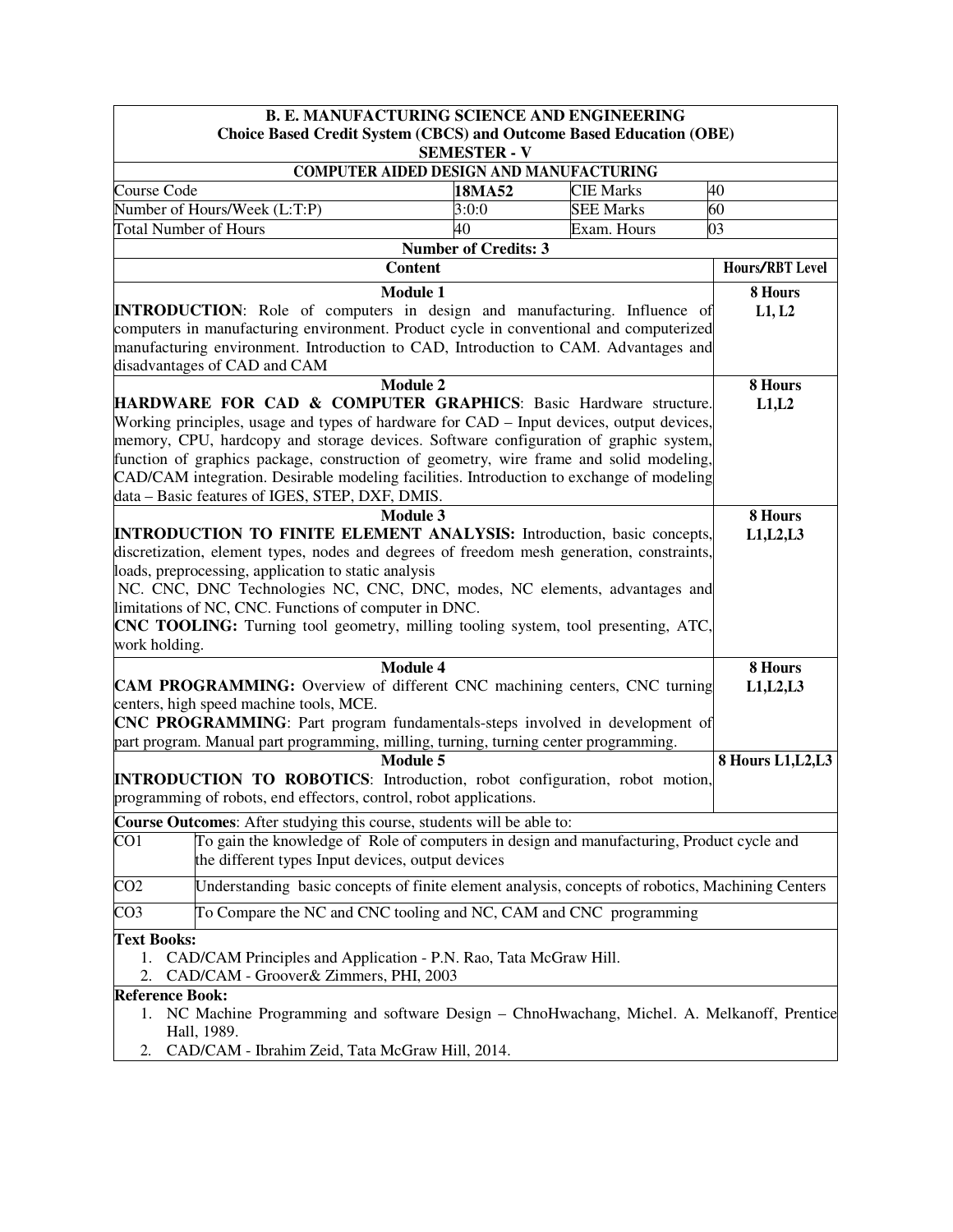|                                                                                                                                                                                                                                                                                                                                                                                                                                                                                                                                                                                                                                                                                                                        | <b>B. E. MANUFACTURING SCIENCE AND ENGINEERING</b>                                     |                  |                                  |  |  |  |
|------------------------------------------------------------------------------------------------------------------------------------------------------------------------------------------------------------------------------------------------------------------------------------------------------------------------------------------------------------------------------------------------------------------------------------------------------------------------------------------------------------------------------------------------------------------------------------------------------------------------------------------------------------------------------------------------------------------------|----------------------------------------------------------------------------------------|------------------|----------------------------------|--|--|--|
|                                                                                                                                                                                                                                                                                                                                                                                                                                                                                                                                                                                                                                                                                                                        | <b>Choice Based Credit System (CBCS) and Outcome Based Education (OBE)</b>             |                  |                                  |  |  |  |
|                                                                                                                                                                                                                                                                                                                                                                                                                                                                                                                                                                                                                                                                                                                        | <b>SEMESTER - V</b><br><b>METAL FORMING</b>                                            |                  |                                  |  |  |  |
|                                                                                                                                                                                                                                                                                                                                                                                                                                                                                                                                                                                                                                                                                                                        |                                                                                        |                  |                                  |  |  |  |
| Course Code                                                                                                                                                                                                                                                                                                                                                                                                                                                                                                                                                                                                                                                                                                            | <b>CIE Marks</b>                                                                       | 40               |                                  |  |  |  |
| Number of Hours/Week (L:T:P)                                                                                                                                                                                                                                                                                                                                                                                                                                                                                                                                                                                                                                                                                           | 3:0:0                                                                                  | <b>SEE Marks</b> | 60                               |  |  |  |
| <b>Total Number of Hours</b>                                                                                                                                                                                                                                                                                                                                                                                                                                                                                                                                                                                                                                                                                           | 40                                                                                     | Exam. Hours      | 03                               |  |  |  |
|                                                                                                                                                                                                                                                                                                                                                                                                                                                                                                                                                                                                                                                                                                                        | <b>Number of Credits: 3</b>                                                            |                  |                                  |  |  |  |
|                                                                                                                                                                                                                                                                                                                                                                                                                                                                                                                                                                                                                                                                                                                        | <b>Content</b>                                                                         |                  | Hours/RBT Level                  |  |  |  |
|                                                                                                                                                                                                                                                                                                                                                                                                                                                                                                                                                                                                                                                                                                                        | Module 1                                                                               |                  | 8 Hours                          |  |  |  |
| <b>INTRODUCTION:</b> Classification of metal working processes, characteristics of wrought<br>products, Advantages and limitations of metal working processes.<br>CONCEPTS OF TRUE STRESS & TRUE STRAIN: Triaxial & biaxial stresses. Principal<br>stresses, Tresca & vonmises yield criteria.                                                                                                                                                                                                                                                                                                                                                                                                                         |                                                                                        |                  | L1, L2                           |  |  |  |
| <b>CONCEPTS OF PLANE STRESS &amp; PLANE STRAIN:</b> Brief description of methods of                                                                                                                                                                                                                                                                                                                                                                                                                                                                                                                                                                                                                                    |                                                                                        |                  |                                  |  |  |  |
| metal deformation analysis. Effects of temperature, strain rate, friction and lubrication,                                                                                                                                                                                                                                                                                                                                                                                                                                                                                                                                                                                                                             |                                                                                        |                  |                                  |  |  |  |
| hydrostatic pressure in metal working, Deformation zone geometry, workability of materials.                                                                                                                                                                                                                                                                                                                                                                                                                                                                                                                                                                                                                            |                                                                                        |                  |                                  |  |  |  |
| FORGING: Classification of forging processes. Forging machines and equipment.<br>Expressions for forging pressures $\&$ load in open die forging and closed die forging by slab<br>analysis, concepts of friction hill and factors affecting it, Die-design parameters. Material flow<br>lines in forging. Forging defects, Residual stresses in forging.<br><b>ROLLING:</b><br>Classification of Rolling processes. Types of rolling mills, expression for Rolling load. Roll<br>separating force. Frictional losses in bearing etc, power required rolling, Effects of front &<br>back tensions, frictions, Roll diameter on rolling load, friction hill. Maximum possible<br>reduction. Defects in rolled products. | <b>Module 2</b><br>Module 3                                                            |                  | 8 Hours<br>L1, L2, L3<br>8 Hours |  |  |  |
| <b>DRAWING &amp; EXTRUSION:</b> Drawing equipment & dies expression for drawing loads by                                                                                                                                                                                                                                                                                                                                                                                                                                                                                                                                                                                                                               |                                                                                        |                  | L1, L2, L3                       |  |  |  |
| slab analysis power requirement. Redundant work and its estimation, optimal cone angle $\&$<br>dead zone formation. Types of extrusion processes, extrusion equipment & dies, deformation,<br>lubrication & defects in extrusion, extrusion of seamless pipes & tube.                                                                                                                                                                                                                                                                                                                                                                                                                                                  |                                                                                        |                  |                                  |  |  |  |
|                                                                                                                                                                                                                                                                                                                                                                                                                                                                                                                                                                                                                                                                                                                        | <b>Module 4</b>                                                                        |                  | 8 Hours                          |  |  |  |
| <b>SHEET METAL FORMING &amp; DEEP DRAWING:</b> Forming methods dies & punches<br>progressive die, compound die, combination die. Rubber forming, Open back inclinable press<br>(OBI press), piercing & blanking, bending, stretch forming, Roll bending & contouring.<br>Principles, stresses & deformation in drawn up. Die & punch design parameters. Total punch<br>load, limiting drawing ratio. Effect of anisotropy on LDR, forming limit criteria & diagrams.<br>Defects in deep drawn products.                                                                                                                                                                                                                |                                                                                        |                  | L1, L2, L3                       |  |  |  |
|                                                                                                                                                                                                                                                                                                                                                                                                                                                                                                                                                                                                                                                                                                                        | <b>Module 5</b>                                                                        |                  | 8 Hours                          |  |  |  |
| <b>POWDER METALLURGY &amp; HIGH ENERGY RATE FORMING METHODS: Basic</b><br>steps in powder metallurgy, Brief description of methods of production of metal powders,<br>conditioning $\&$ blending of powders, compaction $\&$ sintering applications of powder<br>metallurgy components. Principles, advantages & applications. Explosive forming, Electro<br>hydraulic forming, electromagnetic forming.                                                                                                                                                                                                                                                                                                               |                                                                                        |                  | L1,L2                            |  |  |  |
| Course Outcomes: After studying this course, students will be able to:                                                                                                                                                                                                                                                                                                                                                                                                                                                                                                                                                                                                                                                 |                                                                                        |                  |                                  |  |  |  |
| CO <sub>1</sub>                                                                                                                                                                                                                                                                                                                                                                                                                                                                                                                                                                                                                                                                                                        | Classify the different processes in metal forming.                                     |                  |                                  |  |  |  |
| CO <sub>2</sub>                                                                                                                                                                                                                                                                                                                                                                                                                                                                                                                                                                                                                                                                                                        | Describe the different types of metal forming process and its parameter.               |                  |                                  |  |  |  |
| CO <sub>3</sub>                                                                                                                                                                                                                                                                                                                                                                                                                                                                                                                                                                                                                                                                                                        | Adapt to make use of suitable stresses to cause plastic deformation in different metal |                  |                                  |  |  |  |
|                                                                                                                                                                                                                                                                                                                                                                                                                                                                                                                                                                                                                                                                                                                        |                                                                                        |                  |                                  |  |  |  |
| <b>TEXT BOOKS:</b>                                                                                                                                                                                                                                                                                                                                                                                                                                                                                                                                                                                                                                                                                                     | forming processes like forging, rolling, drawing, extrusion, sheet metal, PM & HERF.   |                  |                                  |  |  |  |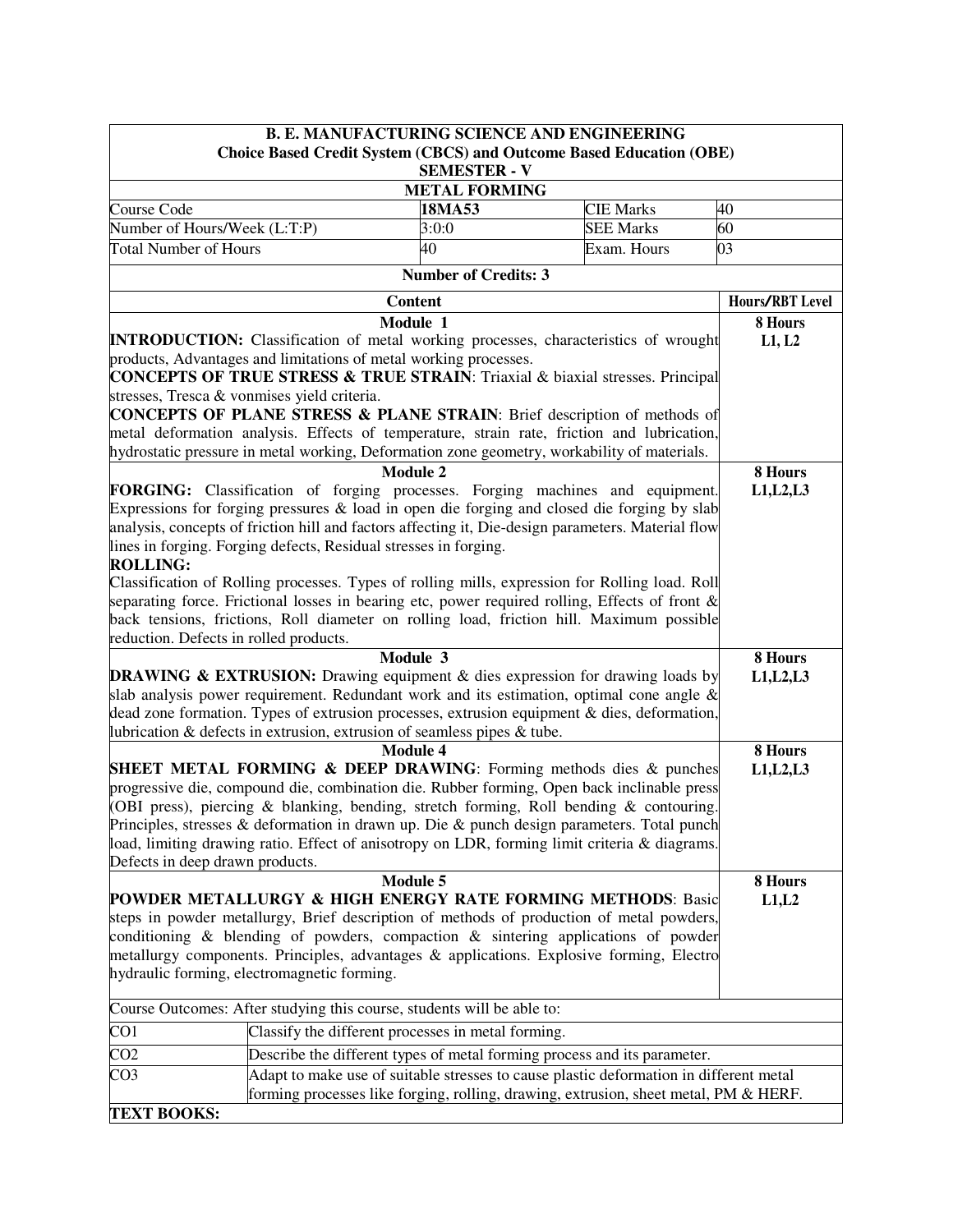- 1. Materials and Processes in Manufacturing E.Paul, Degramo, J.T.Black, Ronald, A.K. Prentice-Hall of India 2002
- 2. Manufacturing Engg., & Technology Serope Kalpakjain and Stevan.R.Schmid, Pearson Education Asia, 4th Edi. 2002.

## **REFERENCE BOOKS:**

- 1. 1 Deformation processing W.A.Backofen, Addissen Weslay, 1973
- 2. Principles of Industrial Metal working process G.W.Rowe, CBS Pub 2002.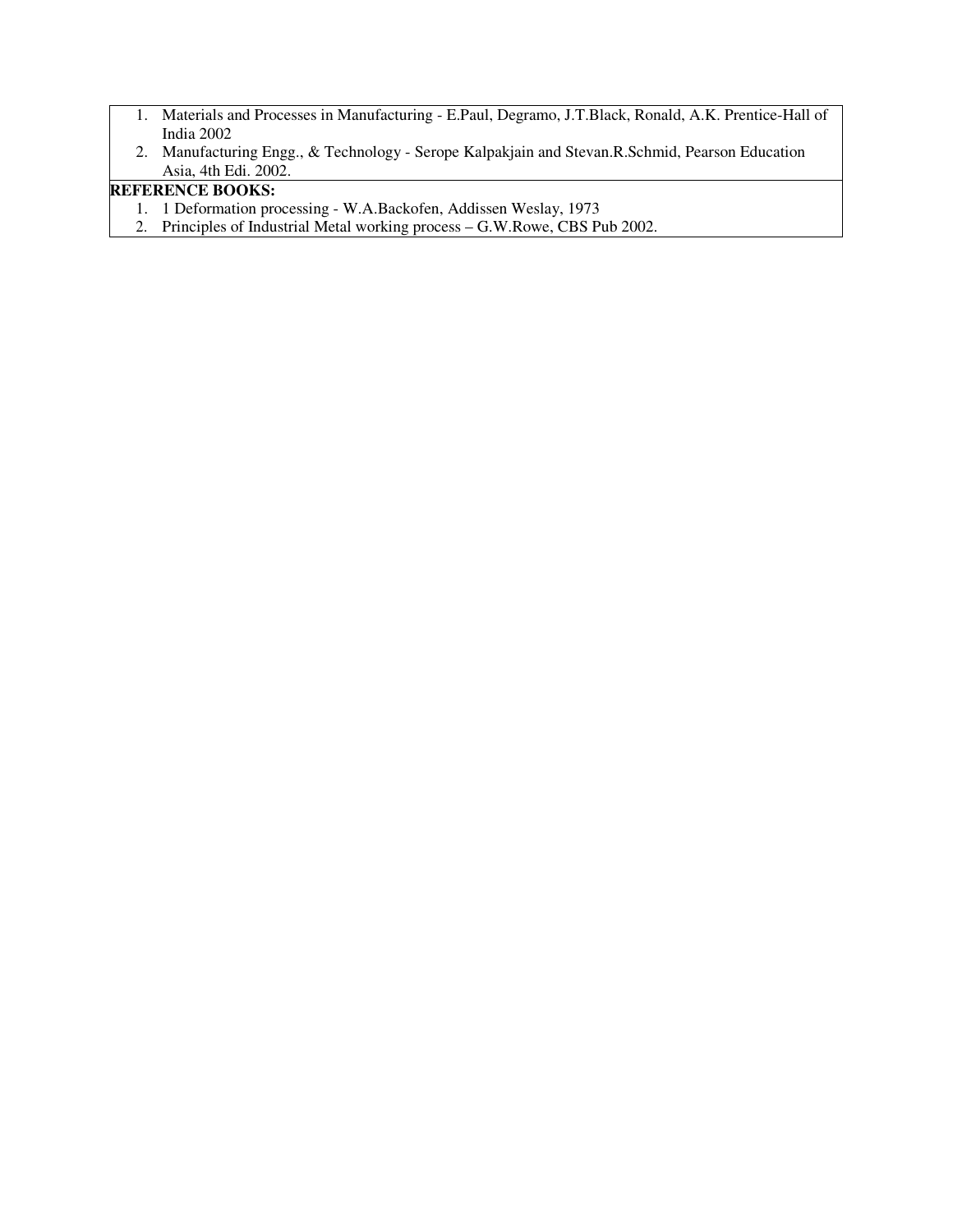| <b>B. E. MANUFACTURING SCIENCE AND ENGINEERING</b> |                                                                                                                   |                                   |                  |                 |  |
|----------------------------------------------------|-------------------------------------------------------------------------------------------------------------------|-----------------------------------|------------------|-----------------|--|
|                                                    | <b>Choice Based Credit System (CBCS) and Outcome Based Education (OBE)</b>                                        | <b>SEMESTER - V</b>               |                  |                 |  |
|                                                    |                                                                                                                   | <b>ELEMENTS OF MACHINE DESIGN</b> |                  |                 |  |
| Course Code<br>18MA54<br><b>CIE Marks</b>          |                                                                                                                   |                                   |                  |                 |  |
|                                                    | Number of Hours/Week (L:T:P)                                                                                      | 3:2:0                             | <b>SEE Marks</b> | 40<br>60        |  |
|                                                    | <b>Total Number of Hours</b>                                                                                      | 50                                | Exam. Hours      | 03              |  |
|                                                    |                                                                                                                   | <b>Number of Credits: 4</b>       |                  |                 |  |
|                                                    | <b>Content</b>                                                                                                    |                                   |                  | Hours/RBT Level |  |
|                                                    | <b>Module 1</b>                                                                                                   |                                   |                  | 10 Hours        |  |
|                                                    | <b>DESIGN FOR STATIC STRENGTH &amp; IMPACT LOADING:</b>                                                           |                                   |                  |                 |  |
|                                                    | Design consideration: codes and Standards, Static strength; Static loads and factor of safety; [1, L2, L3         |                                   |                  |                 |  |
|                                                    | Theories of failure – Maximum normal stress theory, maximum shear stress theory, Distortion                       |                                   |                  |                 |  |
|                                                    | energy theory; Failure of brittle materials, failure of ductile materials. Stress concentration,                  |                                   |                  |                 |  |
|                                                    | Determination of Stress concentration factor. Combined Stress concentration factor.                               |                                   |                  |                 |  |
|                                                    | Derivation of instantaneous stress due to axial, bending loading, effect of inertia.                              |                                   |                  |                 |  |
|                                                    | <b>Module 2</b>                                                                                                   |                                   |                  | 10 Hours        |  |
|                                                    | <b>DESIGN FOR FATIGUE STRENGTH &amp; DESIGN OF SHAFTS</b>                                                         |                                   |                  |                 |  |
|                                                    | Introduction, S – N diagram, Low cycle fatigue, High cycle fatigue, Endurance limit. L1, L2, L3, L4               |                                   |                  |                 |  |
|                                                    | Modifying factors -size effect, surface effect, Stress concentration effects; fluctuating stresses,               |                                   |                  |                 |  |
|                                                    | Fatigue Strength under fluctuating stresses, Goodman and Soderberg relationship; Stress due to                    |                                   |                  |                 |  |
|                                                    | combined loading, cumulative fatigue damage.                                                                      |                                   |                  |                 |  |
|                                                    | Torsion of shafts, design for strength & rigidity, with steady loading, ASME & BIS codes for                      |                                   |                  |                 |  |
|                                                    | design of transmission shafting, shafts under fluctuating loads and combined loads.                               |                                   |                  |                 |  |
|                                                    | <b>Module 3</b>                                                                                                   |                                   |                  | 10 Hours        |  |
|                                                    | <b>DESIGN OF GEARS:</b>                                                                                           |                                   |                  |                 |  |
|                                                    | Spur Gears: Definitions, stresses in gear tooth, Lewis equation, form factor, Design for strength, L1, L2, L3, L4 |                                   |                  |                 |  |
|                                                    | dynamic and wear load.                                                                                            |                                   |                  |                 |  |
|                                                    | Bevel Gears: Definitions, formative number of teeth, design for strength, dynamic and wear load.                  |                                   |                  |                 |  |
|                                                    | <b>Module 4</b>                                                                                                   |                                   |                  | 10 Hours        |  |
|                                                    | COTTER JOINT & KNUCKLE JOINTS, KEYS AND COUPLINGS:                                                                |                                   |                  |                 |  |
|                                                    | Design for cotter and knuckle joints, Keys: types of keys, design of keys.                                        |                                   |                  | L1, L2, L3, L4  |  |
|                                                    | Design of coupling: Design of rigid flange coupling & bushed pin type flexible coupling Rigid                     |                                   |                  |                 |  |
|                                                    | and Flexible couplings: Flange coupling, Bush and pin type coupling.                                              |                                   |                  |                 |  |
|                                                    | <b>Module 5</b>                                                                                                   |                                   |                  | 10 Hours        |  |
|                                                    | <b>LUBRICATION AND BEARINGS:</b>                                                                                  |                                   |                  |                 |  |
|                                                    | Mechanisms of Lubrication – Viscosity, bearing modulus, coefficient of friction, minimum oil[1,1,12,13,14         |                                   |                  |                 |  |
|                                                    | film thickness-Heat Generated, Heat dissipated, bearing materials, lubricants and properties.                     |                                   |                  |                 |  |
|                                                    | Examples of journal bearing and thrust bearing design, Ball and Roller Bearings: Bearing life,                    |                                   |                  |                 |  |
|                                                    | equivalent bearing load, selection of bearings of different types.                                                |                                   |                  |                 |  |
|                                                    | Course Outcomes: After studying this course, students will be able to:                                            |                                   |                  |                 |  |
| $\overline{CO1}$                                   | Understand basic of Mechanical Design procedure, material properties and selection of material, codes             |                                   |                  |                 |  |
|                                                    | and standards, able to understand theories of failure, able to understand stress concentration factor, study      |                                   |                  |                 |  |
|                                                    | about lubrication and bearings                                                                                    |                                   |                  |                 |  |
| CO <sub>2</sub>                                    | Design machine components with and without geometric discontinuities Courseed to static, impact and               |                                   |                  |                 |  |
|                                                    | fatigue load, a component having.                                                                                 |                                   |                  |                 |  |
| CO <sub>3</sub>                                    | Analyze the stress level and deformation in the different parts of the machine components.                        |                                   |                  |                 |  |
|                                                    |                                                                                                                   |                                   |                  |                 |  |
| CO <sub>4</sub>                                    | Determine the life of components Courseed to various loads.                                                       |                                   |                  |                 |  |
| <b>Text Books:</b>                                 |                                                                                                                   |                                   |                  |                 |  |
|                                                    |                                                                                                                   |                                   |                  |                 |  |
| 1.                                                 | Mechanical Engineering design-Joseph Edward Shigley, Tata McGraw Hill, New Delhi 1986                             |                                   |                  |                 |  |
| 2.                                                 | Design of Machine Elements - V.B. Bhandri, - Tata McGraw Hill Publishing Co. Ltd., New- Delhi.                    |                                   |                  |                 |  |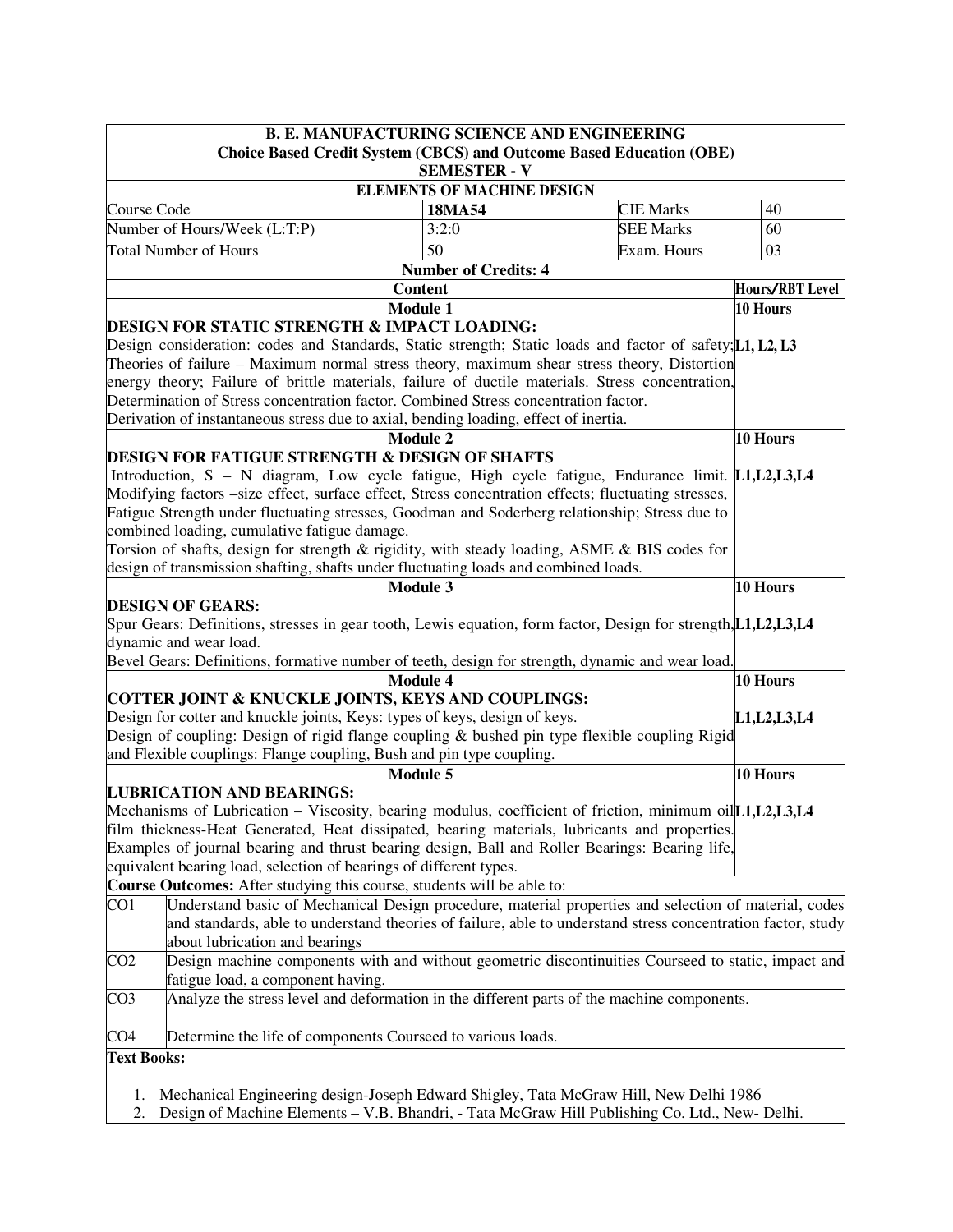## **Reference Book:**

- **1.** Machine Design R. K. Jain, Khanna Publications, New Delhi.
- **2.** Elements of Machine Design, H G Patil et. al, IK International, 2019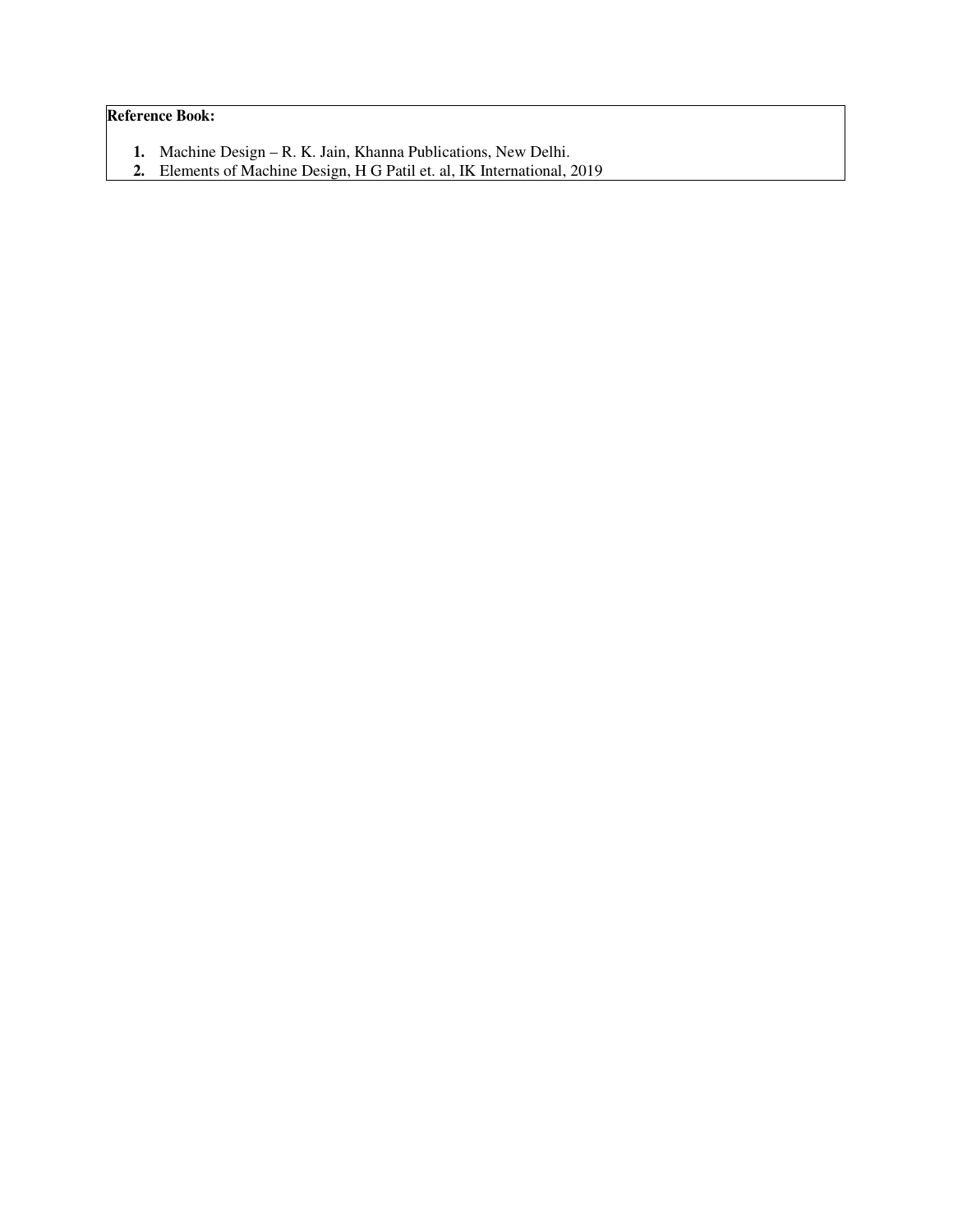| <b>B. E. MANUFACTURING SCIENCE AND ENGINEERING</b> |                                                                                                                                                                                                                                                                          |                                                                               |                  |                        |  |  |  |
|----------------------------------------------------|--------------------------------------------------------------------------------------------------------------------------------------------------------------------------------------------------------------------------------------------------------------------------|-------------------------------------------------------------------------------|------------------|------------------------|--|--|--|
|                                                    | <b>Choice Based Credit System (CBCS) and Outcome Based Education (OBE)</b>                                                                                                                                                                                               |                                                                               |                  |                        |  |  |  |
|                                                    | <b>SEMESTER - V</b>                                                                                                                                                                                                                                                      |                                                                               |                  |                        |  |  |  |
|                                                    |                                                                                                                                                                                                                                                                          | STATISTICAL QUALITY CONTROL                                                   |                  |                        |  |  |  |
| Course Code                                        |                                                                                                                                                                                                                                                                          | 18MA55                                                                        | <b>CIE Marks</b> | 40                     |  |  |  |
|                                                    | Number of Hours/Week (L:T:P)                                                                                                                                                                                                                                             | 3:0:0                                                                         | <b>SEE Marks</b> | 60                     |  |  |  |
| <b>Total Number of Hours</b>                       |                                                                                                                                                                                                                                                                          | 40                                                                            | Exam. Hours      | 03                     |  |  |  |
|                                                    |                                                                                                                                                                                                                                                                          | <b>Number of Credits: 3</b>                                                   |                  |                        |  |  |  |
|                                                    |                                                                                                                                                                                                                                                                          | <b>Content</b>                                                                |                  | <b>Hours/RBT Level</b> |  |  |  |
| Quality loss function.                             | <b>INTRODUCTION:</b> Definition of Quality, Quality Dimensions, Inspection and Quality L1, L2, L3<br>control, Quality Assurance - Quality planning, Quality costs - Economics of quality,                                                                                | Module 1                                                                      |                  | <b>8 Hours</b>         |  |  |  |
| charts - p, n np, c and u charts.                  | Introduction to Control charts, Construction and application. Chance and assignable causes [1, L2, L3, L4<br>of process variation, Statistical basis of the control chart for variable, Attribute control                                                                | <b>Module 2</b>                                                               |                  | <b>8 Hours</b>         |  |  |  |
|                                                    | Warning and Modified Control Limits. Control Chart for Individual Measurements, Multi-L1,L2,L3,L4<br>Variable Chart, $X$ – Chart with a Linear Trend, Charts for moving average and ranges,<br>Cumulative-Sum and Exponentially, Weighted Moving Average Control Charts. | <b>Module 3</b>                                                               |                  | <b>8 Hours</b>         |  |  |  |
|                                                    | Process Stability. Analysis using a Histogram, Probability Plots and control Chart, GaugeL1,L2,L3,L4<br>capability studies, Process Capability.                                                                                                                          | <b>Module 4</b>                                                               |                  | <b>8 Hours</b>         |  |  |  |
|                                                    | <b>Module 5</b><br>8 Hours<br>Acceptance Sampling Fundamental, OC Curves, Sampling Plans for Attributes, Signal and L1, L2, L3, L4<br>double sampling plans, Multiple and Sequential sampling plans, Sampling plans for<br>variables- MIL-STD-105D standards.            |                                                                               |                  |                        |  |  |  |
|                                                    | <b>Course Outcomes:</b> After studying this course, students will be able to                                                                                                                                                                                             |                                                                               |                  |                        |  |  |  |
| CO1                                                |                                                                                                                                                                                                                                                                          | Explains the basic concept of Quality, Control Charts and Acceptance Sampling |                  |                        |  |  |  |
| CO <sub>2</sub>                                    |                                                                                                                                                                                                                                                                          | Construct control charts and evaluate revised control limits                  |                  |                        |  |  |  |
| CO <sub>3</sub>                                    |                                                                                                                                                                                                                                                                          | Analyze process capability and operating characteristic curves                |                  |                        |  |  |  |
| <b>Text Books:</b><br>1.<br>2012.                  | 1. Douglas C Montgomery, Introduction to Statistical Quality Control, John Wiley, Seventh Edition,                                                                                                                                                                       |                                                                               |                  |                        |  |  |  |
| <b>Reference Book:</b>                             | 1. Grant E.L. and Leavenworth, Statistical Quality Control, TMH, 2000. IS 2500 Standard sampling plan                                                                                                                                                                    |                                                                               |                  |                        |  |  |  |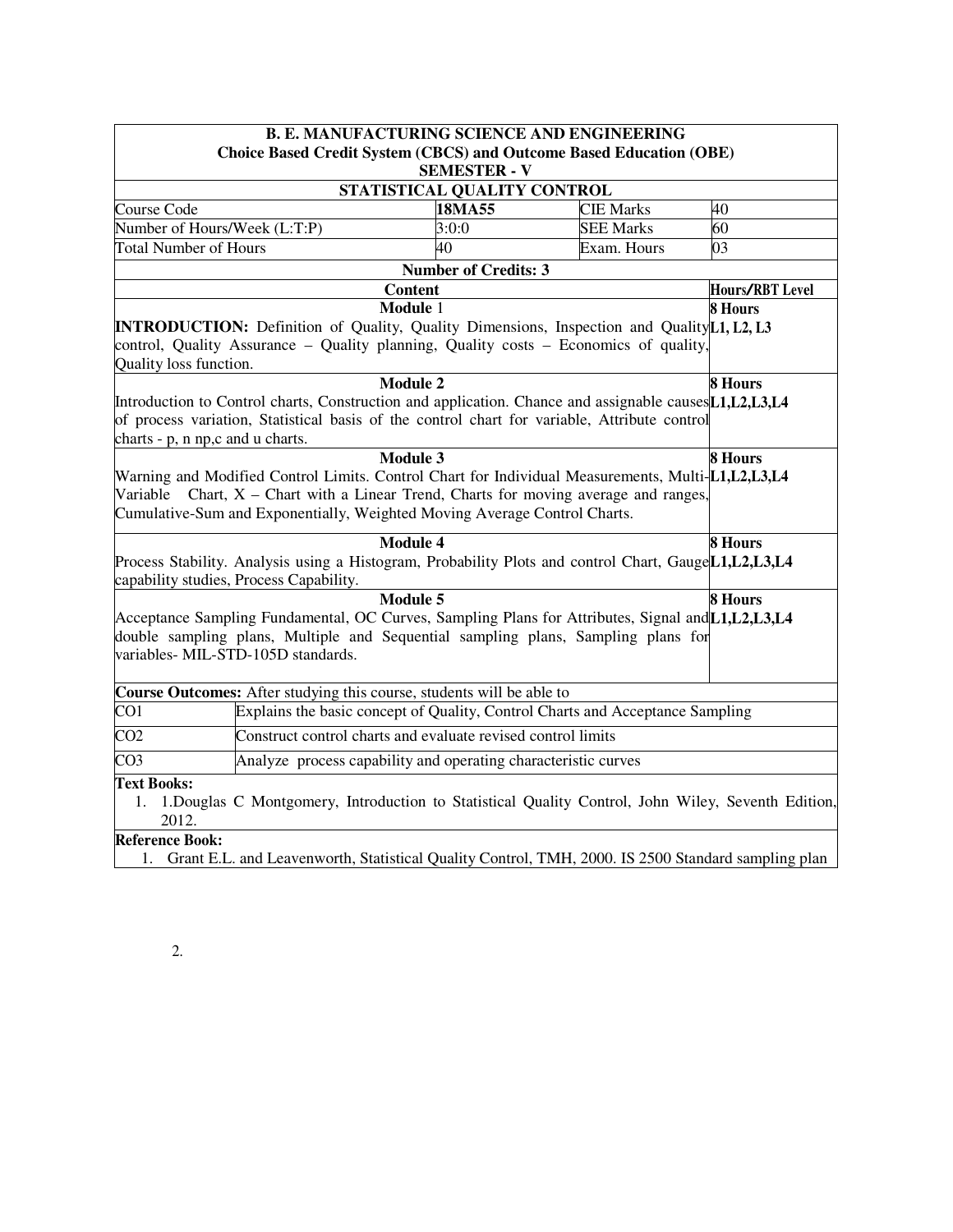| <b>B. E. MANUFACTURING SCIENCE AND ENGINEERING</b>                                                       |                             |                  |                |  |
|----------------------------------------------------------------------------------------------------------|-----------------------------|------------------|----------------|--|
| <b>Choice Based Credit System (CBCS) and Outcome Based Education (OBE)</b>                               | <b>SEMESTER - V</b>         |                  |                |  |
|                                                                                                          | <b>Operations Research</b>  |                  |                |  |
| Course Code                                                                                              | 18MA56                      | <b>CIE Marks</b> | 40             |  |
| Number of Hours/Week (L:T:P)<br>4:0:0                                                                    | <b>SEE Marks</b>            | 60               |                |  |
| <b>Total Number of Hours</b>                                                                             | 50                          | Exam. Hours      | 03             |  |
|                                                                                                          | <b>Number of Credits: 4</b> |                  |                |  |
| <b>Content</b>                                                                                           |                             |                  | Hours/RBTLevel |  |
| <b>Module 1</b>                                                                                          |                             |                  | 10 Hours       |  |
| Introduction: Evolution of OR, Definitions of OR, Scope of OR, Applications of OR, Phases in             |                             |                  | L1, L2, L3     |  |
| OR study. Characteristics and limitations of OR, models used in OR, Linear Programming                   |                             |                  |                |  |
| Problem (LPP), Generalized LPP- Formulation of problems as L.P.P. Solutions to LPP by                    |                             |                  |                |  |
| graphical method (Two Variables).                                                                        |                             |                  |                |  |
| <b>Module 2</b>                                                                                          |                             |                  | 10 Hours       |  |
| LPP: Simplex method, Canonical and Standard form of LP problem, slack, surplus and artificial            |                             |                  | L1, L2, L3, L4 |  |
| variables, Solutions to LPP by Simplex method, Big-M Method and Two Phase Simplex Method,                |                             |                  |                |  |
| Degeneracy in LPP. Concept of Duality, writing Dual of given LPP. Solutions to L.P.P by Dual             |                             |                  |                |  |
| Simplex Method.                                                                                          |                             |                  |                |  |
| Module 3                                                                                                 |                             |                  | 10 Hours       |  |
| Transportation Problem: Formulation of transportation problem, types, initial basic feasible             |                             |                  | L1, L2, L3, L4 |  |
| solution using North-West Corner rule, Vogel's Approximation method. Optimality in                       |                             |                  |                |  |
| Transportation problem by Modified Distribution (MODI)                                                   | method.                     | Unbalanced T.P.  |                |  |
| Maximization T.P. Degeneracy in transportation problems, application of transportation problem.          |                             |                  |                |  |
| <b>Assignment Problem</b> : Formulation, Solutions to assignment problems by Hungarian method,           |                             |                  |                |  |
| Special cases in assignment problems, unbalanced, Maximization assignment problems.                      |                             |                  |                |  |
| Travelling Salesman Problem (TSP). Difference between assignment and T.S.P, Numerical                    |                             |                  |                |  |
| Problems.<br><b>Module 4</b>                                                                             |                             |                  | 10 Hours       |  |
| Network analysis: Introduction, Construction of networks, Fulkerson's rule for numbering the             |                             |                  | L1, L2, L3, L4 |  |
| nodes, AON and AOA diagrams; Critical path method to find the expected completion time of a              |                             |                  |                |  |
| project, determination of floats in networks, PERT networks, determining the probability of              |                             |                  |                |  |
| completing a project, predicting the completion time of project; Cost analysis in networks.              |                             |                  |                |  |
| Crashing of networks- Problems.                                                                          |                             |                  |                |  |
| <b>Queuing Theory:</b> Queuing systems and their characteristics, Pure-birth and Pure-death models       |                             |                  |                |  |
| (only equations), Kendall & Lee's notation of Queuing, empirical queuing models $-$ Numerical            |                             |                  |                |  |
| on M/M/1 and M/M/C Queuing models.                                                                       |                             |                  |                |  |
| Module 5                                                                                                 |                             |                  | 10 Hours       |  |
| Game Theory: Definition, Pure Strategy problems, Saddle point, Max-Min and Min-Max[L1,L2,L3,L4           |                             |                  |                |  |
| criteria, Principle of Dominance, Solution of games with Saddle point. Mixed Strategy problems.          |                             |                  |                |  |
| Solution of 2X2 games by Arithmetic method, Solution of 2Xn m and mX2 games by graphical                 |                             |                  |                |  |
| method. Formulation of games. Sequencing: Basic assumptions, Johnson's algorithm,                        |                             |                  |                |  |
| sequencing 'n' jobs on single machine using priority rules, sequencing using Johnson's rule-'n'          |                             |                  |                |  |
| jobs on 2 machines, 'n' jobs on 3 machines, 'n' jobs on 'm' machines. Sequencing of 2 jobs on            |                             |                  |                |  |
| 'm' machines using graphical method.                                                                     |                             |                  |                |  |
| Course Outcome: After studying this course, students will be able to:                                    |                             |                  |                |  |
| $CO-1$<br>Define terminologies and procedures associated with different Operations Research techniques.  |                             |                  |                |  |
| $CO-2$<br>Describe the importance, Characteristics and limitations of OR techniques.                     |                             |                  |                |  |
| $\overline{CO}$ -3<br>Apply OR technique/strategies to solve industrial and managerial related problems. |                             |                  |                |  |
| $CO-4$<br>Allocate and schedule the resources and optimum cost and time.                                 |                             |                  |                |  |
| $CO-5$<br>Enables to review and evaluate project duration and Critical path.                             |                             |                  |                |  |
| <b>Text Books:</b>                                                                                       |                             |                  |                |  |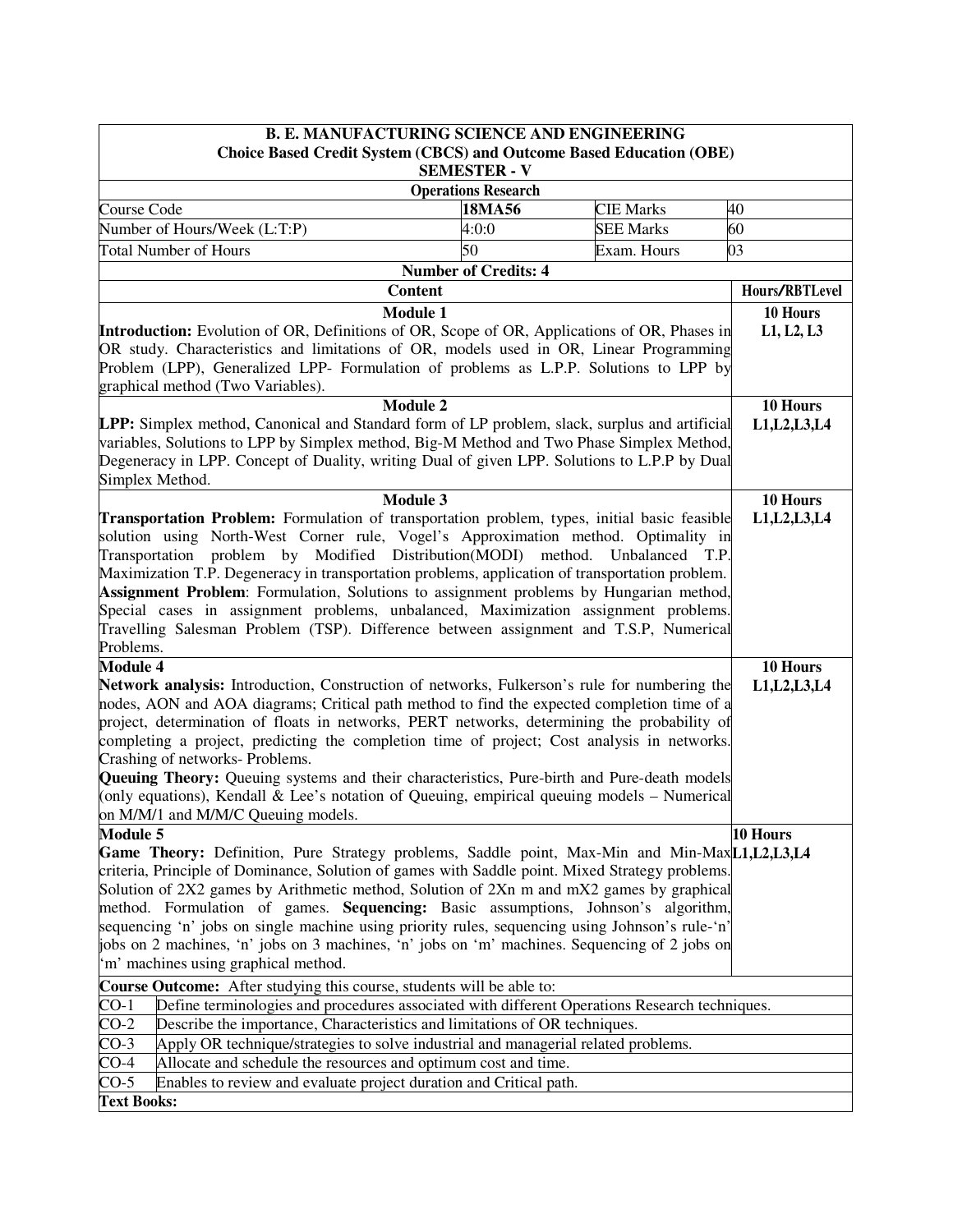- 1. Operations Research, P K Gupta and D S Hira, S. Chand and Company LTD. Publications, New Delhi 2007
- 2. Operations Research, An Introduction, Seventh Edition, Hamdy A. Taha, PHI Private Limited, 2006.

## **Reference Books:**

- 1. Operations Research, Theory and Applications, Sixth Edition, J K Sharma, Trinity Press, Laxmi Publications
- Pvt.Ltd. 2016. 2. Operations Research, Paneerselvan, PHI.
- 3. Operations Research, A M Natarajan, P Balasubramani, Pearson Education, 2005
- 4. Introduction to Operations Research, Hillier and Lieberman, 8<sup>th</sup>Ed., McGraw Hill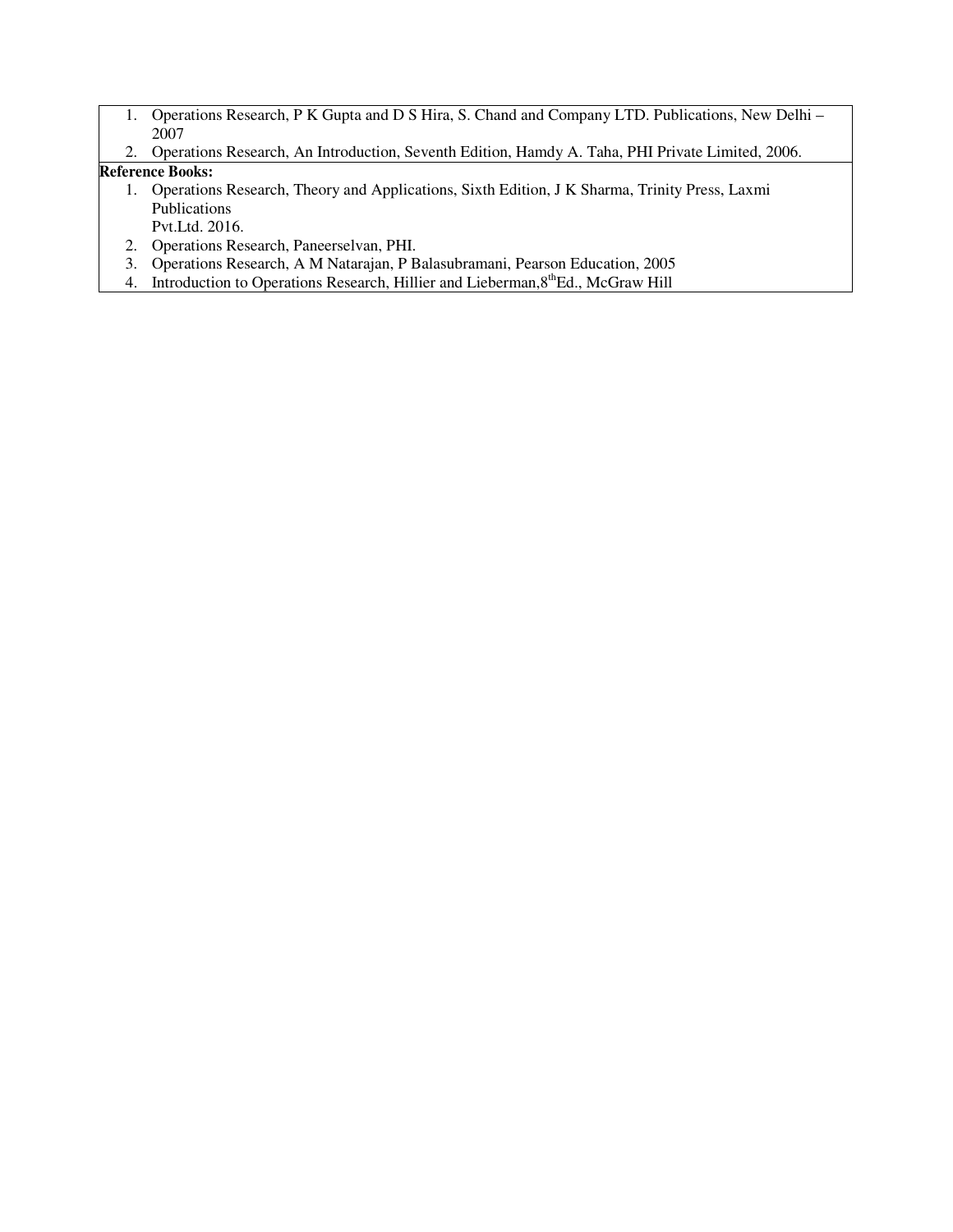|                                                                        |                                                         |                | <b>B. E. MANUFACTURING SCIENCE AND ENGINEERING</b>                                                       |                        |  |
|------------------------------------------------------------------------|---------------------------------------------------------|----------------|----------------------------------------------------------------------------------------------------------|------------------------|--|
|                                                                        |                                                         |                | <b>Choice Based Credit System (CBCS) and Outcome Based Education (OBE)</b>                               |                        |  |
|                                                                        |                                                         |                | <b>SEMESTER - V</b>                                                                                      |                        |  |
|                                                                        |                                                         |                | <b>COMPUTER AIDED DESIGN AND MANUFACTURING LAB</b>                                                       |                        |  |
| Course Code                                                            |                                                         | <b>18MAL57</b> | <b>CIE Marks</b>                                                                                         | 40                     |  |
|                                                                        | Number of Hours/Week (L:T:P)                            | 0:2:2          | <b>SEE Marks</b>                                                                                         | 60                     |  |
|                                                                        | Total hours/Week                                        | 40             | Exam Hours                                                                                               | 03                     |  |
|                                                                        |                                                         |                | No. of Credits: 2                                                                                        |                        |  |
|                                                                        |                                                         | <b>Content</b> |                                                                                                          | <b>Hours/RBT Level</b> |  |
|                                                                        |                                                         | $PART - A$     |                                                                                                          | 20                     |  |
|                                                                        |                                                         |                | Modelling and simulation of Machining process of simple machine parts using CAM packa                    | L1, L2, L3             |  |
| models.                                                                |                                                         |                |                                                                                                          |                        |  |
|                                                                        |                                                         | $PART - B$     |                                                                                                          | 20                     |  |
|                                                                        |                                                         |                | Using finite element package analyse bar, tapered bar, truss, beams with concentrated and                | L1, L2, L3             |  |
|                                                                        | distributed loads for deformation strains and stresses. |                |                                                                                                          |                        |  |
|                                                                        |                                                         |                | Course Outcomes: On completion of this Course students will be able to:                                  |                        |  |
| CO1                                                                    |                                                         |                | Understand the codes for CAM packages, and FEM package for analysis                                      |                        |  |
| C <sub>02</sub>                                                        | Simulate the machining operation using CAM package      |                |                                                                                                          |                        |  |
| CO <sub>3</sub>                                                        |                                                         |                | Analyse the structural members for deformations, strains and stresses                                    |                        |  |
| <b>Text Books:</b>                                                     |                                                         |                |                                                                                                          |                        |  |
|                                                                        |                                                         |                | 1. CAD/CAM Principles and Application - P.N. Rao, Tata McGraw Hill.                                      |                        |  |
|                                                                        | 2. CAD/CAM - Groover& Zimmers, PHI, 2003                |                |                                                                                                          |                        |  |
|                                                                        | <b>Reference Book:</b>                                  |                |                                                                                                          |                        |  |
|                                                                        | 1. CAD/CAM Ibrahim Zeid, Tata McGraw Hill, 2014.        |                |                                                                                                          |                        |  |
|                                                                        |                                                         |                | 2. NC Machine Programming and software Design - ChnoHwachang, Michel. A. Melkanoff, Prentice Hall, 1989. |                        |  |
| 3. Numetical control and CAM - Pressman RS and Williams JE, Johnwiley. |                                                         |                |                                                                                                          |                        |  |
| <b>Scheme of Examination:</b>                                          |                                                         |                |                                                                                                          |                        |  |
|                                                                        | One Model from Part $- A : 40$ Marks                    |                |                                                                                                          |                        |  |
|                                                                        | One Model from Part $- B : 40$ Marks                    |                |                                                                                                          |                        |  |
|                                                                        | Viva - Voce                                             | :20 Marks      |                                                                                                          |                        |  |
|                                                                        | Total                                                   | : 100 Mark     |                                                                                                          |                        |  |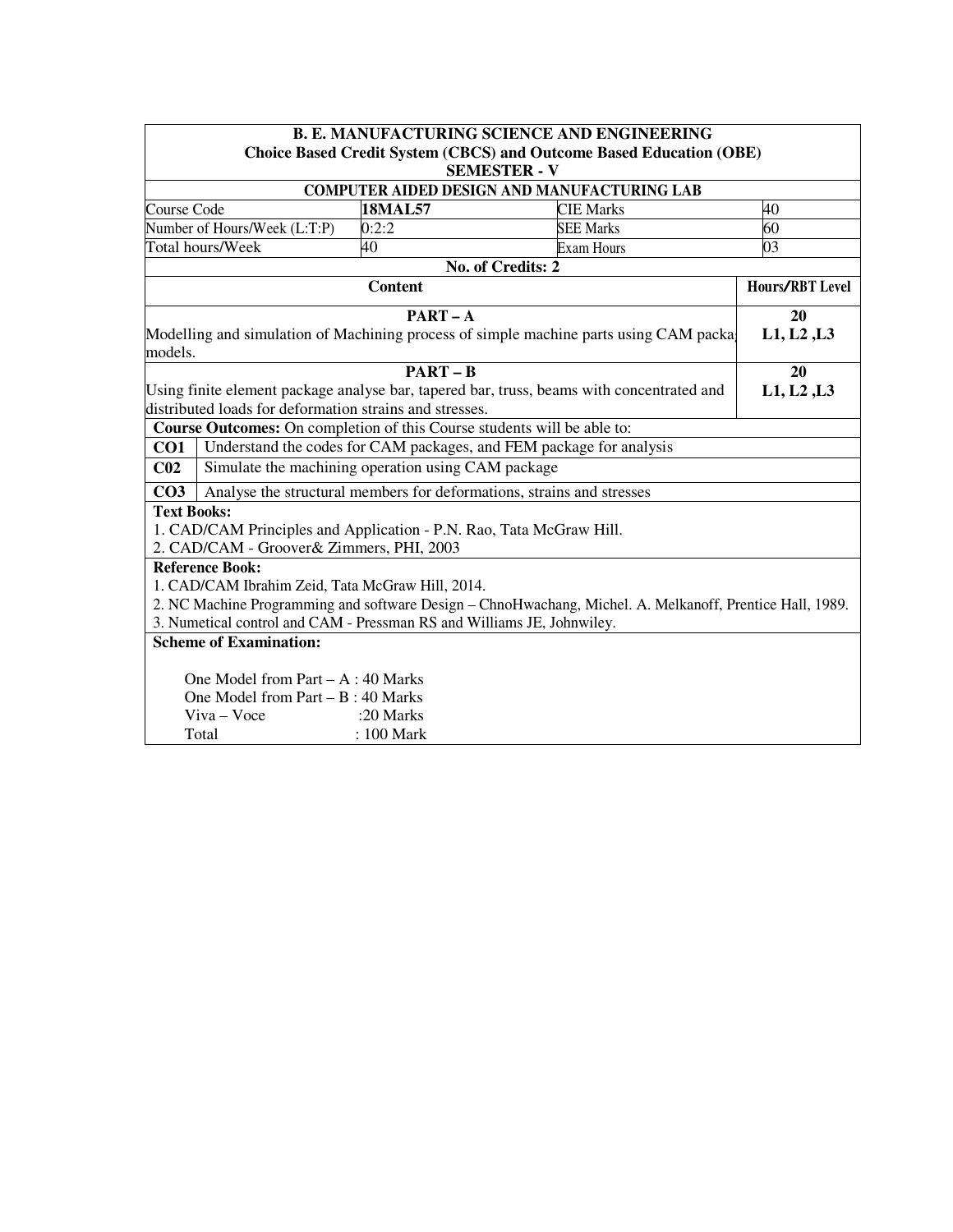|                                                                                        |                                                                                                   | <b>B. E. MANUFACTURING SCIENCE AND ENGINEERING</b> |  |                   |                |                  |
|----------------------------------------------------------------------------------------|---------------------------------------------------------------------------------------------------|----------------------------------------------------|--|-------------------|----------------|------------------|
|                                                                                        | <b>Choice Based Credit System (CBCS) and Outcome Based Education (OBE)</b>                        |                                                    |  |                   |                |                  |
|                                                                                        |                                                                                                   | <b>SEMESTER - V</b>                                |  |                   |                |                  |
|                                                                                        |                                                                                                   | WORKSHOP AND MACHINE SHOP PRACTICE                 |  |                   |                |                  |
| Course Code                                                                            |                                                                                                   | <b>18MAL58</b>                                     |  | <b>CIE Marks</b>  |                | 40               |
|                                                                                        | Number of Hours / Week (L:T:P)                                                                    | 04                                                 |  | <b>SEE Marks</b>  |                | 60               |
| <b>Total Number of hours</b>                                                           |                                                                                                   | 40                                                 |  | <b>Exam Hours</b> |                | 03               |
|                                                                                        |                                                                                                   | No. of Credits: 2                                  |  |                   |                |                  |
|                                                                                        |                                                                                                   | <b>Content</b>                                     |  |                   |                | No. of Hours/RBT |
|                                                                                        | Preparation of at least two fitting joint models                                                  | Part A                                             |  |                   | 10 Hours       |                  |
|                                                                                        |                                                                                                   | Part B                                             |  |                   | 15 Hours       | L1, L2, L3, L4   |
|                                                                                        | Preparation of three models on lathe involving - Plain turning, Taper turning, Step               |                                                    |  |                   |                |                  |
|                                                                                        | turning, Thread cutting, Facing, Knurling, Drilling, Boring, Internal Thread cutting              |                                                    |  |                   | L1, L2, L3,    |                  |
| and Eccentric turning.                                                                 |                                                                                                   |                                                    |  |                   | L <sub>4</sub> |                  |
|                                                                                        | Exercises should include selection of cutting parameters and cutting time estimation.             |                                                    |  |                   |                |                  |
|                                                                                        |                                                                                                   | Part C                                             |  |                   | 15 Hours       |                  |
|                                                                                        | Welding: Study of electric arc welding tools & equipments, Models: Butt Joint, Lap                |                                                    |  |                   |                |                  |
| Joint                                                                                  |                                                                                                   |                                                    |  |                   | L1, L2, L3,    |                  |
|                                                                                        | Sheet Metal & Soldering Work: Development & Soldering of the models: Frustum of                   |                                                    |  |                   | L4             |                  |
|                                                                                        | cone, Truncated Square Pyramid                                                                    |                                                    |  |                   |                |                  |
|                                                                                        | Course Outcomes: On completion of this Course students will be able to:                           |                                                    |  |                   |                |                  |
| CO1                                                                                    | To read working drawings, understand operational symbols and execute machining operations.        |                                                    |  |                   |                |                  |
| CO <sub>2</sub>                                                                        | Prepare fitting models according to drawings using hand tools- V-block, marking gauge, files,     |                                                    |  |                   |                |                  |
|                                                                                        | hack saw, drills etc.                                                                             |                                                    |  |                   |                |                  |
| CO <sub>3</sub>                                                                        | Understand integral parts of lathe, shaping and milling machines and various accessories and      |                                                    |  |                   |                |                  |
|                                                                                        | attachments used thereof.                                                                         |                                                    |  |                   |                |                  |
| C <sub>04</sub>                                                                        | Select cutting parameters like cutting speed, feed, depth of cut, and tooling for various         |                                                    |  |                   |                |                  |
|                                                                                        | machining operations.                                                                             |                                                    |  |                   |                |                  |
| CO <sub>5</sub>                                                                        | Perform cylindrical turning operations such as plain turning, taper turning, step turning, thread |                                                    |  |                   |                |                  |
|                                                                                        | Cutting, facing, knurling, internal thread cutting, eccentric turning and estimate cutting time.  |                                                    |  |                   |                |                  |
|                                                                                        | <b>REFERENCE TEXT BOOKS:</b>                                                                      |                                                    |  |                   |                |                  |
|                                                                                        | 1. Elements of Workshop Technology: Volume I:Manufacturing Processes, S K Hajra. Choudhury, A     |                                                    |  |                   |                |                  |
|                                                                                        | K. Hajra Choudhury, 15th Edition Reprinted 2013, Media Promoters & Publishers Pvt Ltd., Mumbai.   |                                                    |  |                   |                |                  |
|                                                                                        | 2. Strength of Materials, Rajput R. K., 2007 Edition.                                             |                                                    |  |                   |                |                  |
| 3. Callister's Materials Science and Engineering, R. Balasubhramanaim, 2 Edition, 2014 |                                                                                                   |                                                    |  |                   |                |                  |
|                                                                                        | <b>Scheme of Examination:</b>                                                                     |                                                    |  |                   |                |                  |
|                                                                                        |                                                                                                   |                                                    |  |                   |                |                  |
| One Model from Part-B                                                                  | One Model from Part-A or Part-C                                                                   | 30 Marks<br>50 Marks                               |  |                   |                |                  |
| Viva - Voce                                                                            |                                                                                                   | 20 Marks                                           |  |                   |                |                  |
|                                                                                        |                                                                                                   |                                                    |  |                   |                |                  |
| <b>TOTAL</b>                                                                           |                                                                                                   | 100 Marks                                          |  |                   |                |                  |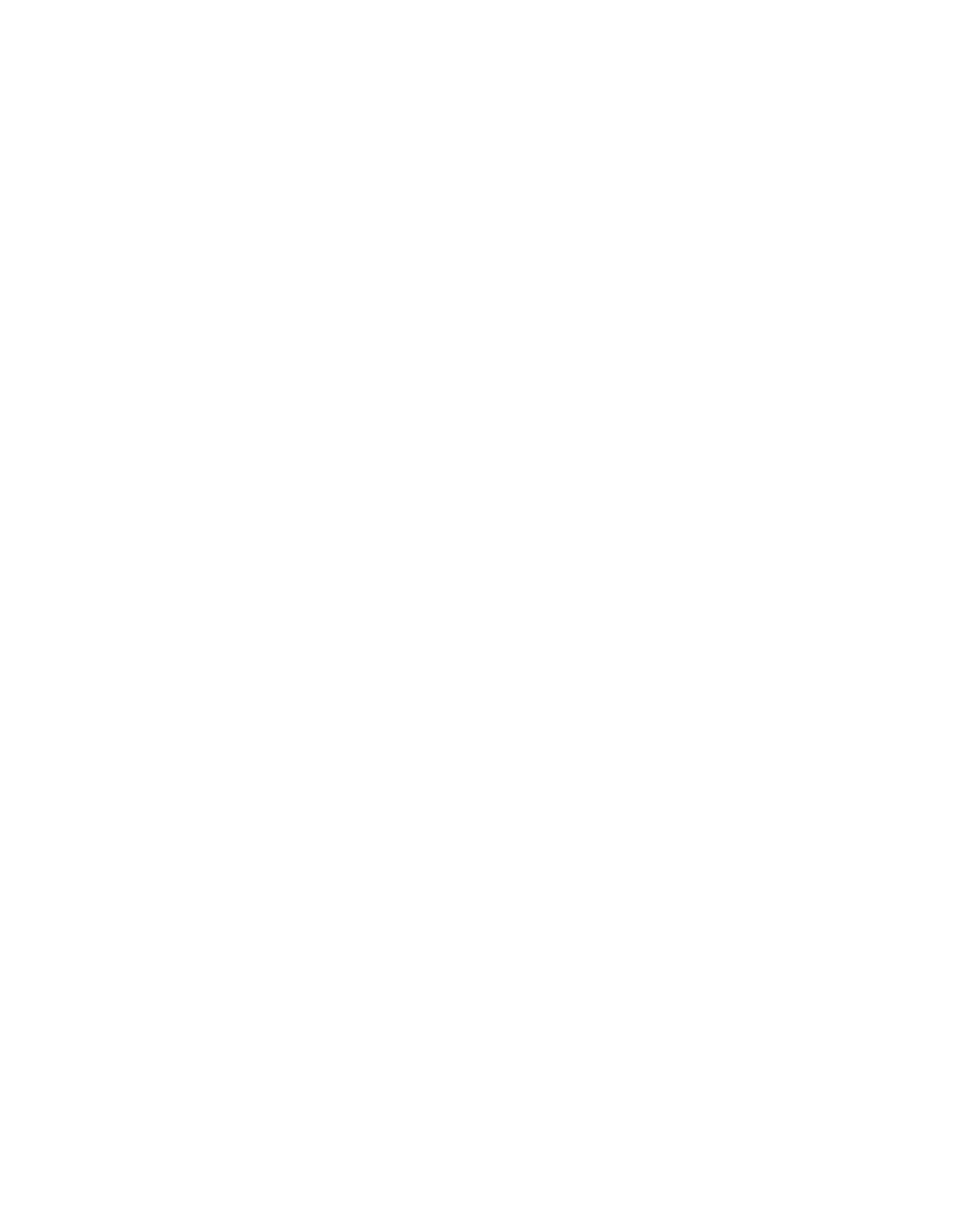|                                                                                                                                                                                                                                                                    | <b>B. E. COMMON TO ALL PROGRAMMES</b><br><b>Choice Based Credit System (CBCS) and Outcome Based Education (OBE)</b><br><b>SEMESTER - V</b>                                                                                                                                                                                                                                                                                                                                                                                                                                                 |                                |           |                              |                               |  |  |
|--------------------------------------------------------------------------------------------------------------------------------------------------------------------------------------------------------------------------------------------------------------------|--------------------------------------------------------------------------------------------------------------------------------------------------------------------------------------------------------------------------------------------------------------------------------------------------------------------------------------------------------------------------------------------------------------------------------------------------------------------------------------------------------------------------------------------------------------------------------------------|--------------------------------|-----------|------------------------------|-------------------------------|--|--|
|                                                                                                                                                                                                                                                                    | <b>ENVIRONMENTAL STUDIES</b>                                                                                                                                                                                                                                                                                                                                                                                                                                                                                                                                                               |                                |           |                              |                               |  |  |
| Course Code                                                                                                                                                                                                                                                        |                                                                                                                                                                                                                                                                                                                                                                                                                                                                                                                                                                                            | <b>18CIV59</b>                 |           | <b>CIE Marks</b>             | 40                            |  |  |
|                                                                                                                                                                                                                                                                    | Teaching Hours / Week (L:T:P)                                                                                                                                                                                                                                                                                                                                                                                                                                                                                                                                                              | (1:0:0)                        |           | <b>SEE Marks</b>             | 60                            |  |  |
| Credits                                                                                                                                                                                                                                                            |                                                                                                                                                                                                                                                                                                                                                                                                                                                                                                                                                                                            | 01                             |           | Exam Hours                   | 02                            |  |  |
| Module - 1                                                                                                                                                                                                                                                         |                                                                                                                                                                                                                                                                                                                                                                                                                                                                                                                                                                                            |                                |           |                              |                               |  |  |
| Deforestation.                                                                                                                                                                                                                                                     | Ecosystems (Structure and Function): Forest, Desert, Wetlands, Riverine, Oceanic and Lake.<br>Biodiversity: Types, Value; Hot-spots; Threats and Conservation of biodiversity, Forest Wealth, and                                                                                                                                                                                                                                                                                                                                                                                          |                                |           |                              |                               |  |  |
| Module - 2                                                                                                                                                                                                                                                         |                                                                                                                                                                                                                                                                                                                                                                                                                                                                                                                                                                                            |                                |           |                              |                               |  |  |
|                                                                                                                                                                                                                                                                    | Advances in Energy Systems (Merits, Demerits, Global Status and Applications): Hydrogen, Solar, OTEC,                                                                                                                                                                                                                                                                                                                                                                                                                                                                                      |                                |           |                              |                               |  |  |
| Tidal and Wind.                                                                                                                                                                                                                                                    |                                                                                                                                                                                                                                                                                                                                                                                                                                                                                                                                                                                            |                                |           |                              |                               |  |  |
|                                                                                                                                                                                                                                                                    | Natural Resource Management (Concept and case-studies): Disaster Management, Sustainable Mining, Cloud                                                                                                                                                                                                                                                                                                                                                                                                                                                                                     |                                |           |                              |                               |  |  |
|                                                                                                                                                                                                                                                                    | Seeding, and Carbon Trading.                                                                                                                                                                                                                                                                                                                                                                                                                                                                                                                                                               |                                |           |                              |                               |  |  |
| Module - 3                                                                                                                                                                                                                                                         |                                                                                                                                                                                                                                                                                                                                                                                                                                                                                                                                                                                            |                                |           |                              |                               |  |  |
| Module - 4                                                                                                                                                                                                                                                         | Environmental Pollution (Sources, Impacts, Corrective and Preventive measures, Relevant Environmental<br>Acts, Case-studies): Surface and Ground Water Pollution; Noise pollution; Soil Pollution and Air Pollution.<br>Waste Management & Public Health Aspects: Bio-medical Wastes; Solid waste; Hazardous wastes; E-wastes;<br>Industrial and Municipal Sludge.<br>Global Environmental Concerns (Concept, policies and case-studies): Ground water depletion/recharging,<br>Climate Change; Acid Rain; Ozone Depletion; Radon and Fluoride problem in drinking water; Resettlement and |                                |           |                              |                               |  |  |
|                                                                                                                                                                                                                                                                    | rehabilitation of people, Environmental Toxicology.                                                                                                                                                                                                                                                                                                                                                                                                                                                                                                                                        |                                |           |                              |                               |  |  |
| Module - 5                                                                                                                                                                                                                                                         |                                                                                                                                                                                                                                                                                                                                                                                                                                                                                                                                                                                            |                                |           |                              |                               |  |  |
|                                                                                                                                                                                                                                                                    | Latest Developments in Environmental Pollution Mitigation Tools (Concept and Applications): G.I.S. &<br>Remote Sensing, Environment Impact Assessment, Environmental Management Systems, ISO14001;<br>Environmental Stewardship-NGOs.<br>Field work: Visit to an Environmental Engineering Laboratory or Green Building or Water Treatment Plant or<br>Waste water treatment Plant; ought to be Followed by understanding of process and its brief documentation.                                                                                                                          |                                |           |                              |                               |  |  |
|                                                                                                                                                                                                                                                                    | Course Outcomes: At the end of the course, students will be able to:                                                                                                                                                                                                                                                                                                                                                                                                                                                                                                                       |                                |           |                              |                               |  |  |
| $\bullet$                                                                                                                                                                                                                                                          | CO1: Understand the principles of ecology and environmental issues that apply to air, land, and water<br>issues on a global scale,                                                                                                                                                                                                                                                                                                                                                                                                                                                         |                                |           |                              |                               |  |  |
| $\bullet$                                                                                                                                                                                                                                                          | CO2: Develop critical thinking and/or observation skills, and apply them to the                                                                                                                                                                                                                                                                                                                                                                                                                                                                                                            |                                |           |                              | analysis of a problem         |  |  |
|                                                                                                                                                                                                                                                                    | or question related to the environment.                                                                                                                                                                                                                                                                                                                                                                                                                                                                                                                                                    |                                |           |                              |                               |  |  |
| ٠                                                                                                                                                                                                                                                                  | CO3: Demonstrate ecology knowledge of a complex relationship between biotic and abiotic components.                                                                                                                                                                                                                                                                                                                                                                                                                                                                                        |                                |           |                              |                               |  |  |
| $\bullet$                                                                                                                                                                                                                                                          | CO4: Apply their ecological knowledge to illustrate and graph a problem and describe the realities that                                                                                                                                                                                                                                                                                                                                                                                                                                                                                    |                                |           |                              |                               |  |  |
|                                                                                                                                                                                                                                                                    | managers face when dealing with complex issues.                                                                                                                                                                                                                                                                                                                                                                                                                                                                                                                                            |                                |           |                              |                               |  |  |
| <b>Question paper pattern:</b><br>The Question paper will have 100 objective questions.<br>Each question will be for 01 marks<br>$\bullet$<br>Student will have to answer all the questions in an OMR Sheet.<br>$\bullet$<br>The Duration of Exam will be 2 hours. |                                                                                                                                                                                                                                                                                                                                                                                                                                                                                                                                                                                            |                                |           |                              |                               |  |  |
| Sl. No.                                                                                                                                                                                                                                                            | <b>Title of the Book</b>                                                                                                                                                                                                                                                                                                                                                                                                                                                                                                                                                                   | Name of the<br><b>Author/s</b> |           | <b>Name of the Publisher</b> | <b>Edition and</b><br>Year    |  |  |
|                                                                                                                                                                                                                                                                    | Textbook/s                                                                                                                                                                                                                                                                                                                                                                                                                                                                                                                                                                                 |                                |           |                              |                               |  |  |
| 1                                                                                                                                                                                                                                                                  | <b>Environmental Studies</b>                                                                                                                                                                                                                                                                                                                                                                                                                                                                                                                                                               | Benny Joseph                   |           | Tata Mc Graw - Hill.         | $2nd$ Edition, 2012           |  |  |
| 2.                                                                                                                                                                                                                                                                 | <b>Environmental Studies</b>                                                                                                                                                                                                                                                                                                                                                                                                                                                                                                                                                               | S M Prakash                    | Mangalore | Pristine Publishing House,   | $3^{\text{rd}}$ Edition' 2018 |  |  |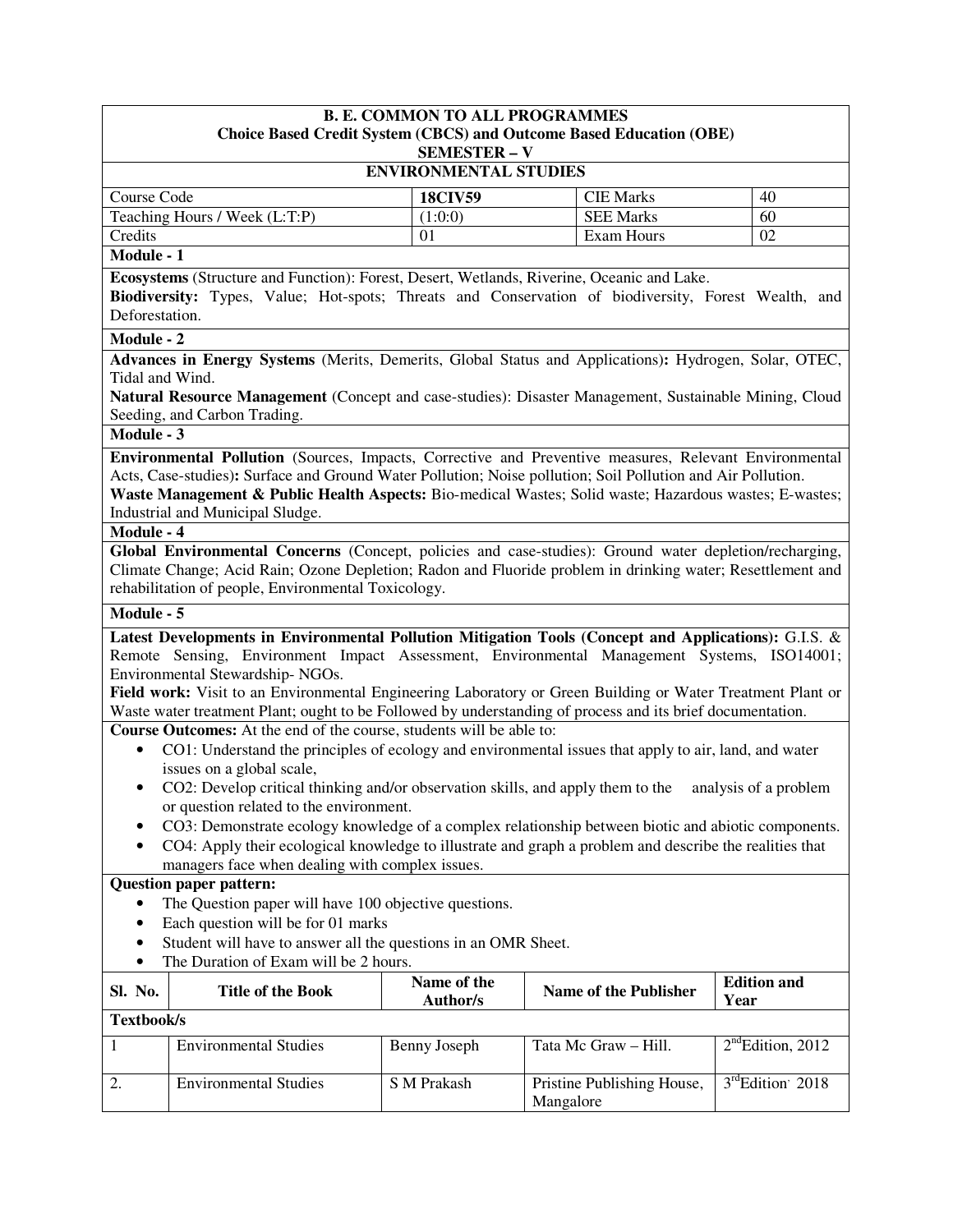| 3                      | Environmental Studies -           | R Rajagopalan      | Oxford Publisher        | 2005                 |
|------------------------|-----------------------------------|--------------------|-------------------------|----------------------|
|                        | From Crisis to Cure               |                    |                         |                      |
| <b>Reference Books</b> |                                   |                    |                         |                      |
|                        | Principals of Environmental       | Raman Sivakumar    | Cengage learning,       | $2nd$ Edition, 2005  |
|                        | Science and Engineering           |                    | Singapur.               |                      |
|                        | Environmental Science –           | G.Tyler Miller Jr. | Thomson Brooks /Cole,   | $11th$ Edition, 2006 |
|                        | working with the Earth            |                    |                         |                      |
|                        | <b>Text Book of Environmental</b> | Pratiba Sing,      | Acme Learning Pvt. Ltd. | $1st$ Edition        |
|                        | and Ecology                       | Anoop Singh&       | New Delhi.              |                      |
|                        |                                   | Piyush Malaviya    |                         |                      |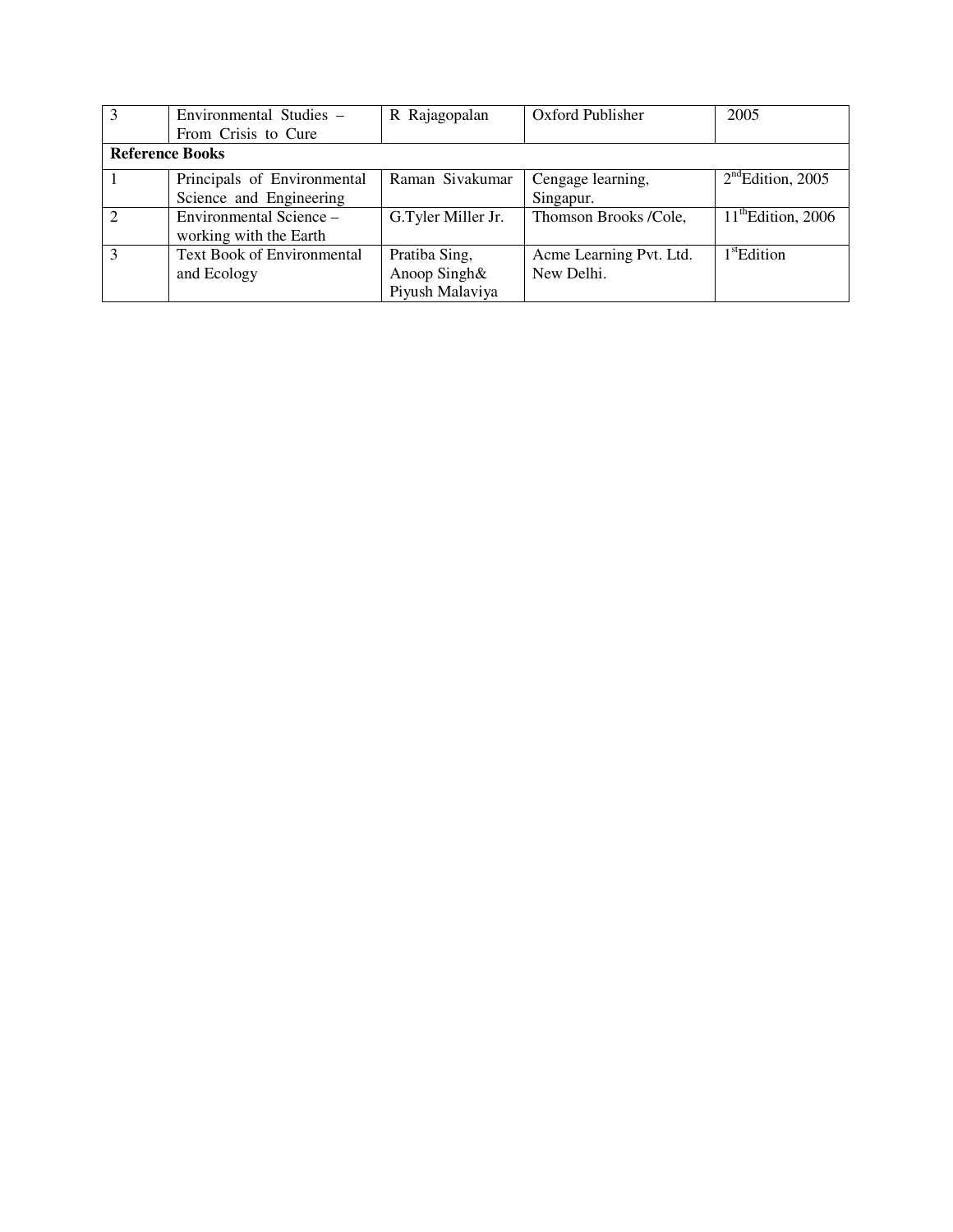|                                                                                                                                                                                                                                                                                                                                                                                                                                                                             |                                                                        |                             | <b>B. E. MANUFACTURING SCIENCE AND ENGINEERING</b>                                                                                                                                                                                                                                                                                                                                                                                                                                                                               |                           |  |
|-----------------------------------------------------------------------------------------------------------------------------------------------------------------------------------------------------------------------------------------------------------------------------------------------------------------------------------------------------------------------------------------------------------------------------------------------------------------------------|------------------------------------------------------------------------|-----------------------------|----------------------------------------------------------------------------------------------------------------------------------------------------------------------------------------------------------------------------------------------------------------------------------------------------------------------------------------------------------------------------------------------------------------------------------------------------------------------------------------------------------------------------------|---------------------------|--|
|                                                                                                                                                                                                                                                                                                                                                                                                                                                                             |                                                                        | <b>SEMESTER - VI</b>        | <b>Choice Based Credit System (CBCS) and Outcome Based Education (OBE)</b>                                                                                                                                                                                                                                                                                                                                                                                                                                                       |                           |  |
| NON DESTRUCTIVE TESTING                                                                                                                                                                                                                                                                                                                                                                                                                                                     |                                                                        |                             |                                                                                                                                                                                                                                                                                                                                                                                                                                                                                                                                  |                           |  |
| Course Code                                                                                                                                                                                                                                                                                                                                                                                                                                                                 |                                                                        | 18MA61                      | <b>CIE Marks</b>                                                                                                                                                                                                                                                                                                                                                                                                                                                                                                                 | 40                        |  |
|                                                                                                                                                                                                                                                                                                                                                                                                                                                                             | Number of Hours/Week (L:T:P)                                           | 4:0:0                       | <b>SEE Marks</b>                                                                                                                                                                                                                                                                                                                                                                                                                                                                                                                 | 60                        |  |
|                                                                                                                                                                                                                                                                                                                                                                                                                                                                             | <b>Total Number of Hours</b>                                           | 50                          | Exam. Hours                                                                                                                                                                                                                                                                                                                                                                                                                                                                                                                      | 03                        |  |
|                                                                                                                                                                                                                                                                                                                                                                                                                                                                             |                                                                        | <b>Number of Credits: 4</b> |                                                                                                                                                                                                                                                                                                                                                                                                                                                                                                                                  |                           |  |
|                                                                                                                                                                                                                                                                                                                                                                                                                                                                             |                                                                        | <b>Content</b>              |                                                                                                                                                                                                                                                                                                                                                                                                                                                                                                                                  | Hours/RBT<br><b>Level</b> |  |
|                                                                                                                                                                                                                                                                                                                                                                                                                                                                             | inspection - Unaided and aided.                                        | <b>Module 1</b>             | <b>OVERVIEW OF NDT:</b> NDT Versus Mechanical testing, Overview of the Non Destructive Testing[L1, L2, L3<br>Methods for the detection of manufacturing defects as well as material characterisation. Relative merits<br>and limitations, Various physical characteristics of materials and their applications in NDT., Visual                                                                                                                                                                                                   | 10 Hours                  |  |
|                                                                                                                                                                                                                                                                                                                                                                                                                                                                             | Residual magnetism.                                                    | <b>Module 2</b>             | <b>SURFACE NDE METHODS:</b> Liquid Penetrant Testing – Principles, types and properties of liquid L1, L2, L3<br>penetrants, developers, advantages and limitations of various methods, Testing Procedure, Interpretation<br>of results. Magnetic Particle Testing- Theory of magnetism, inspection materials, magnetization<br>methods, Interpretation and evaluation of test indications, Principles and methods of demagnetization,                                                                                            | 10 Hours                  |  |
|                                                                                                                                                                                                                                                                                                                                                                                                                                                                             |                                                                        | Module 3                    | THERMOGRAPHY AND EDDY CURRENT TESTING (ET): Thermography- Principles, ContactL1,L2,L3<br>and non-contact inspection methods, Techniques for applying liquid crystals, Advantages and limitation<br>- infrared radiation and infrared detectors, Instrumentations and methods, applications. Eddy Current<br>Testing-Generation of eddy currents, Properties of eddy currents, Eddy current sensing elements, Probes,<br>Instrumentation, Types of arrangement, Applications, advantages, Limitations, Interpretation/Evaluation. | 10 Hours                  |  |
|                                                                                                                                                                                                                                                                                                                                                                                                                                                                             | Emission Technique – Principle, AE parameters, Applications.           | <b>Module 4</b>             | ULTRASONIC TESTING (UT) AND ACOUSTIC EMISSION (AE): Ultrasonic Testing-Principle, L1, L2, L3<br>Transducers, transmission and pulse-echo method, straight beam and angle beam, instrumentation, data<br>representation, A/Scan, B-scan, C-scan. Phased Array Ultrasound, Time of Flight Diffraction. Acoustic                                                                                                                                                                                                                    | 10 Hours                  |  |
| <b>Module 5</b><br>10 Hours<br><b>RADIOGRAPHY (RT):</b> Principle, interaction of X-Ray with matter, imaging, film and film less[L1,L2,L3<br>techniques, types and use of filters and screens, geometric factors, Inverse square, law, characteristics of<br>films - graininess, density, speed, contrast, characteristic curves, Penetrameters, Exposure charts,<br>Radiographic equivalence. Fluoroscopy- Xero-Radiography, Computed Radiography, Computed<br>Tomography. |                                                                        |                             |                                                                                                                                                                                                                                                                                                                                                                                                                                                                                                                                  |                           |  |
|                                                                                                                                                                                                                                                                                                                                                                                                                                                                             | Course Outcomes: After studying this course, students will be able to: |                             |                                                                                                                                                                                                                                                                                                                                                                                                                                                                                                                                  |                           |  |
| CO <sub>1</sub>                                                                                                                                                                                                                                                                                                                                                                                                                                                             | Classify various nondestructive testing methods.                       |                             |                                                                                                                                                                                                                                                                                                                                                                                                                                                                                                                                  |                           |  |
| CO <sub>2</sub>                                                                                                                                                                                                                                                                                                                                                                                                                                                             | Check different metals and alloys by visual inspection method.         |                             |                                                                                                                                                                                                                                                                                                                                                                                                                                                                                                                                  |                           |  |
| CO <sub>3</sub>                                                                                                                                                                                                                                                                                                                                                                                                                                                             | X-ray and Gamma ray radiography, Leak Test, Eddy current test.         |                             | Explain and perform non-destructive tests like: Liquid penetrant test, Magnetic particle test, Ultrasonic test,                                                                                                                                                                                                                                                                                                                                                                                                                  |                           |  |
| CO <sub>4</sub>                                                                                                                                                                                                                                                                                                                                                                                                                                                             | Identify defects using relevant NDT methods.                           |                             |                                                                                                                                                                                                                                                                                                                                                                                                                                                                                                                                  |                           |  |
| CO <sub>5</sub>                                                                                                                                                                                                                                                                                                                                                                                                                                                             |                                                                        |                             | Differentiate various defect types and select the appropriate NDT methods for better evaluation.                                                                                                                                                                                                                                                                                                                                                                                                                                 |                           |  |
| CO6                                                                                                                                                                                                                                                                                                                                                                                                                                                                         | Document the testing and evaluation of the results.                    |                             |                                                                                                                                                                                                                                                                                                                                                                                                                                                                                                                                  |                           |  |
| <b>Text Books:</b><br>1.<br>2.                                                                                                                                                                                                                                                                                                                                                                                                                                              | 2009.                                                                  |                             | "Practical Non-Destructive Testing", Baldev Raj, T.Jayakumar, M.Thavasimuthu Narosa Publishing House,<br>"Non-Destructive Testing Techniques", Ravi Prakash, 1st revised edition, New Age International                                                                                                                                                                                                                                                                                                                          |                           |  |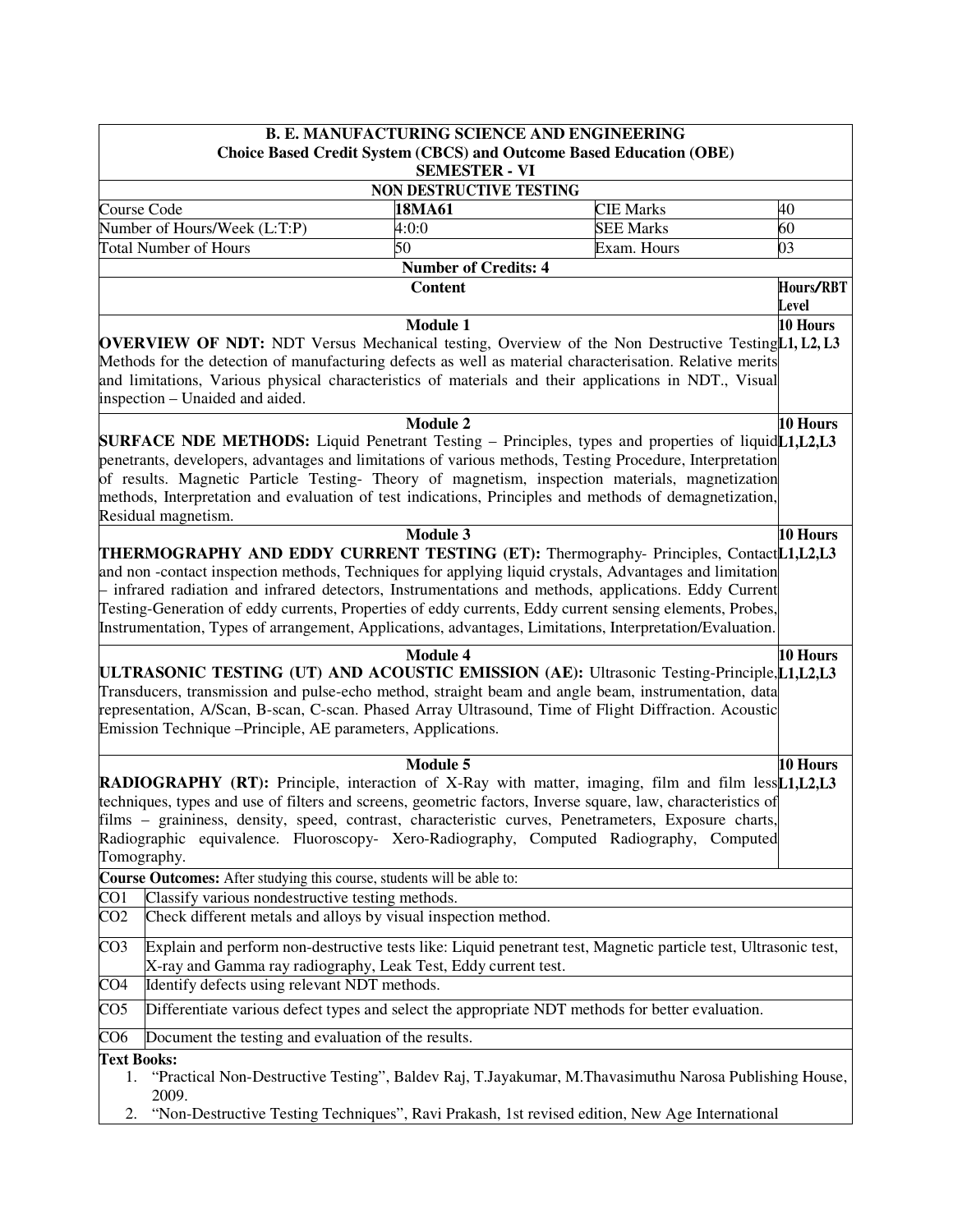|    | Publishers,<br>2010                                                                                                                            |
|----|------------------------------------------------------------------------------------------------------------------------------------------------|
|    | <b>Reference Book:</b>                                                                                                                         |
|    | 1. "Non-Destructive Evaluation and Quality Control", ASM Metals HandbookAmerican Society of Metals,<br>Metals Park, Ohio, USA, 200, Volume-17. |
|    | 2. "Introduction to Non-destructive testing: a training guide", Paul E Mix, Wiley, 2nd Edition New Jersey,<br>2005                             |
|    | 3. "Handbook of Nondestructive evaluation", Charles, J. Hellier McGraw Hill, New York 2001                                                     |
| 4. | ASNT, American Society for Non Destructive Testing, Columbus, Ohio, NDT Handbook, Vol. 1, Leak                                                 |
|    | Testing, Vol. 2, Liquid Penetrant Testing, Vol. 3, Infrared and Thermal Testing Vol. 4, Radiographic                                           |
|    | Testing, Vol. 5, Electromagnetic Testing, Vol. 6, Acoustic Emission Testing, Vol. 7, Ultrasonic Testing                                        |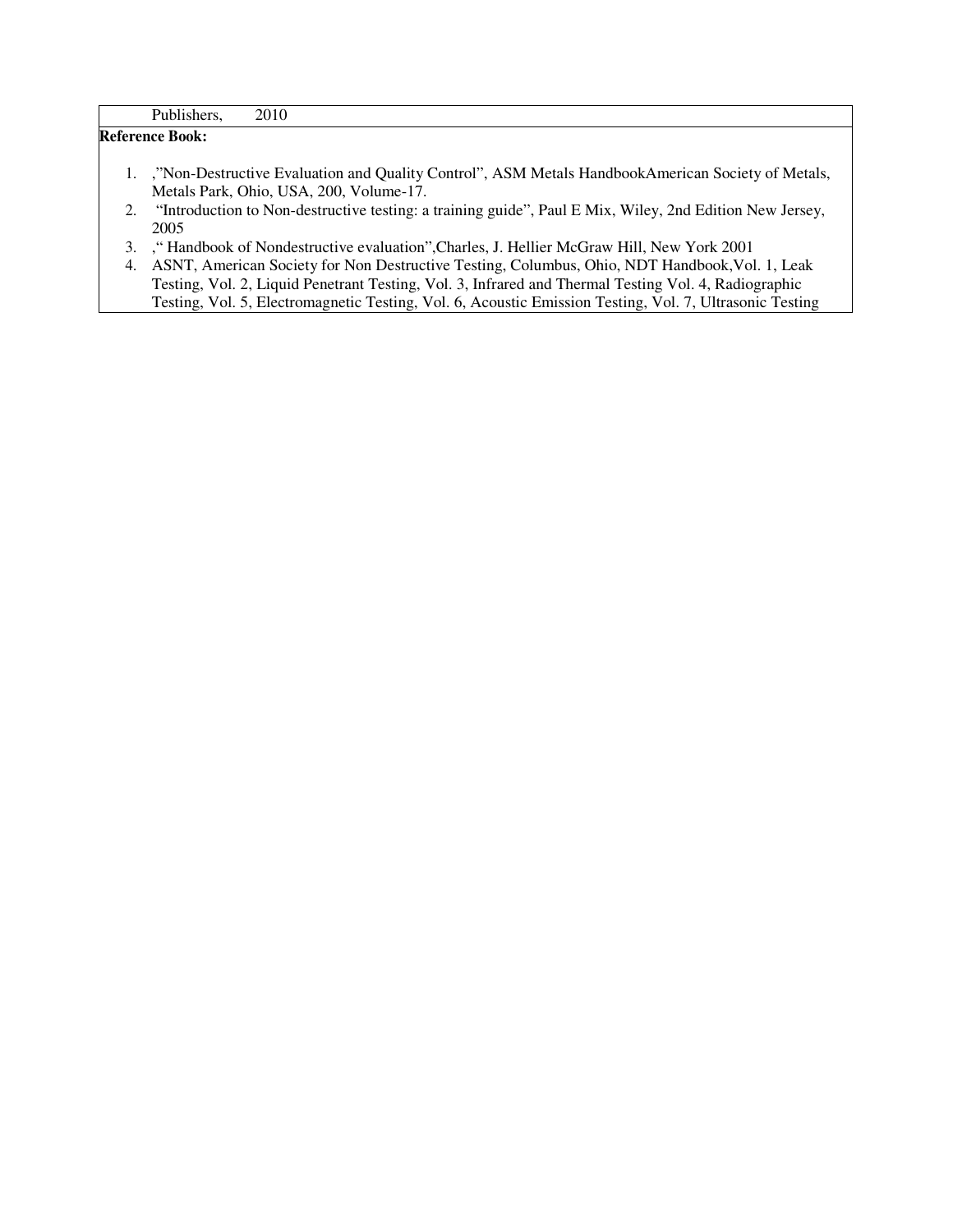| <b>B. E. MANUFACTURING SCIENCE AND ENGINEERING</b>                                                                                    |                                                                                                                                                                         |                      |                                          |    |                                                  |  |  |
|---------------------------------------------------------------------------------------------------------------------------------------|-------------------------------------------------------------------------------------------------------------------------------------------------------------------------|----------------------|------------------------------------------|----|--------------------------------------------------|--|--|
|                                                                                                                                       | <b>Choice Based Credit System (CBCS) and Outcome Based Education (OBE)</b>                                                                                              |                      |                                          |    |                                                  |  |  |
|                                                                                                                                       |                                                                                                                                                                         | <b>SEMESTER - VI</b> | <b>COMPUTER INTEGRATED MANUFACTURING</b> |    |                                                  |  |  |
| Course Code                                                                                                                           | 18MA62<br><b>CIE Marks</b><br>40                                                                                                                                        |                      |                                          |    |                                                  |  |  |
|                                                                                                                                       | Number of Hours/Week (L:T:P)                                                                                                                                            | 4:0:0                | <b>SEE Marks</b>                         | 60 |                                                  |  |  |
| <b>Total Hours</b>                                                                                                                    |                                                                                                                                                                         | 50                   | Exam Hours                               | 03 |                                                  |  |  |
|                                                                                                                                       |                                                                                                                                                                         | No. Of Credits:4     |                                          |    |                                                  |  |  |
|                                                                                                                                       |                                                                                                                                                                         | <b>Content</b>       |                                          |    | Hours/RBT                                        |  |  |
|                                                                                                                                       |                                                                                                                                                                         |                      |                                          |    | Level                                            |  |  |
|                                                                                                                                       |                                                                                                                                                                         | <b>Module 1</b>      |                                          |    | 10 Hours                                         |  |  |
|                                                                                                                                       | <b>INTRODUCTION:</b> brief introduction to CAD and CAM – manufacturing planning,                                                                                        |                      |                                          |    | L1, L2, L3                                       |  |  |
|                                                                                                                                       | manufacturing control-introduction to CAD/CAM - concurrent engineering- CIM                                                                                             |                      |                                          |    |                                                  |  |  |
|                                                                                                                                       | concepts – computerized elements of CIM system –types of production – manufacturing                                                                                     |                      |                                          |    |                                                  |  |  |
|                                                                                                                                       | models and metrics – mathematical models of production performance – simple problems                                                                                    |                      |                                          |    |                                                  |  |  |
|                                                                                                                                       | - manufacturing control - simple problems - basic elements of an automated system -                                                                                     |                      |                                          |    |                                                  |  |  |
|                                                                                                                                       | levels of automation – lean production and just-in-time production.                                                                                                     |                      |                                          |    |                                                  |  |  |
|                                                                                                                                       |                                                                                                                                                                         | <b>Module 2</b>      |                                          |    | 10 Hours                                         |  |  |
|                                                                                                                                       | PRODUCTION PLANNING AND CONTROL AND COMPUTERISED PROCESS                                                                                                                |                      |                                          |    | L <sub>2</sub> , L <sub>3</sub> , L <sub>4</sub> |  |  |
|                                                                                                                                       | <b>PLANNING:</b> Process planning – computer aided process planning (CAPP) – logical steps                                                                              |                      |                                          |    |                                                  |  |  |
|                                                                                                                                       | in computer aided process planning – aggregate production planning and the master                                                                                       |                      |                                          |    |                                                  |  |  |
|                                                                                                                                       | production schedule – material requirement planning – capacity planning- control systems-                                                                               |                      |                                          |    |                                                  |  |  |
|                                                                                                                                       | shop floor control-inventory control – brief on manufacturing resource planning-ii (MRP2)                                                                               |                      |                                          |    |                                                  |  |  |
|                                                                                                                                       | & enterprise resource planning $(ERP)$ – simple problems.                                                                                                               |                      |                                          |    |                                                  |  |  |
|                                                                                                                                       |                                                                                                                                                                         | <b>Module 3</b>      |                                          |    | 10 Hours                                         |  |  |
|                                                                                                                                       | <b>CELLULAR MANUFACTURING:</b> Group technology(GT), part families - parts<br>classification and coding – simple problems in Opitz part coding system – production flow |                      |                                          |    | L1, L2, L3, L4                                   |  |  |
|                                                                                                                                       | analysis – cellular manufacturing – composite part concept – machine cell design and                                                                                    |                      |                                          |    |                                                  |  |  |
|                                                                                                                                       | layout – quantitative analysis in cellular manufacturing – rank order clustering method –                                                                               |                      |                                          |    |                                                  |  |  |
|                                                                                                                                       | arranging machines in a GT cell - Hollier method - simple problems.                                                                                                     |                      |                                          |    |                                                  |  |  |
|                                                                                                                                       |                                                                                                                                                                         | <b>Module 4</b>      |                                          |    | 10 Hours                                         |  |  |
|                                                                                                                                       | FLEXIBLE MANUFACTURING SYSTEM (FMS) AND AUTOMATED GUIDED                                                                                                                |                      |                                          |    | L <sub>2</sub> , L <sub>3</sub> , L <sub>4</sub> |  |  |
|                                                                                                                                       | <b>VEHICLE SYSTEM (AGVS):</b> Types of flexibility – FMS – FMS components – FMS                                                                                         |                      |                                          |    |                                                  |  |  |
|                                                                                                                                       | application & benefits – FMS planning and control-quantitative analysis in $FMS -$ simple                                                                               |                      |                                          |    |                                                  |  |  |
|                                                                                                                                       | problems. Automated guided vehicle system (AGVs) – AGVs application – vehicle                                                                                           |                      |                                          |    |                                                  |  |  |
|                                                                                                                                       | guidance technology - vehicle management & safety.                                                                                                                      |                      |                                          |    |                                                  |  |  |
|                                                                                                                                       |                                                                                                                                                                         |                      |                                          |    |                                                  |  |  |
|                                                                                                                                       |                                                                                                                                                                         | Module 5             |                                          |    | 10 Hours                                         |  |  |
|                                                                                                                                       | <b>INDUSTRIAL ROBOTICS:</b> Robot anatomy and related attributes – classification of                                                                                    |                      |                                          |    | L2, L3, L4                                       |  |  |
|                                                                                                                                       | robots- robot control systems - end effectors - sensors in robotics - robot accuracy and                                                                                |                      |                                          |    |                                                  |  |  |
|                                                                                                                                       | repeatability – industrial robot applications – robot part programming – robot accuracy and                                                                             |                      |                                          |    |                                                  |  |  |
| repeatability                                                                                                                         |                                                                                                                                                                         |                      |                                          |    |                                                  |  |  |
|                                                                                                                                       | Course Outcomes: After studying this course, students will be able to:<br>Define Automation, CIM, CAD, CAM and explain the differences between these concepts.          |                      |                                          |    |                                                  |  |  |
| CO <sub>1</sub>                                                                                                                       | Solve simple problems of transformations of entities on computer screen.                                                                                                |                      |                                          |    |                                                  |  |  |
| CO <sub>2</sub>                                                                                                                       | Explain the basics of automated manufacturing industries through mathematical models and                                                                                |                      |                                          |    |                                                  |  |  |
|                                                                                                                                       |                                                                                                                                                                         |                      |                                          |    |                                                  |  |  |
| CO <sub>3</sub>                                                                                                                       | analyze different types of automated flow lines.<br>Able to apply mathematical models and metrics for automated manufacturing industries.                               |                      |                                          |    |                                                  |  |  |
| <b>TEXT BOOKS:</b>                                                                                                                    |                                                                                                                                                                         |                      |                                          |    |                                                  |  |  |
|                                                                                                                                       | 1. Automation, Production Systems and Computer-Integrated Manufacturing, by Mikell P                                                                                    |                      |                                          |    |                                                  |  |  |
|                                                                                                                                       | Groover, 4th Edition, 2015, Pearson Learning.                                                                                                                           |                      |                                          |    |                                                  |  |  |
|                                                                                                                                       | 2. CAD / CAM Principles and Applications by P N Rao, 3rd Edition, 2015, Tata McGraw-Hill.                                                                               |                      |                                          |    |                                                  |  |  |
|                                                                                                                                       |                                                                                                                                                                         |                      |                                          |    |                                                  |  |  |
| 3. "Introduction to Robotics: Mechanics And Control", Craig, J. J., 2nd Ed., Addison-Wesley<br>Publishing Company, Readong, MA, 1989. |                                                                                                                                                                         |                      |                                          |    |                                                  |  |  |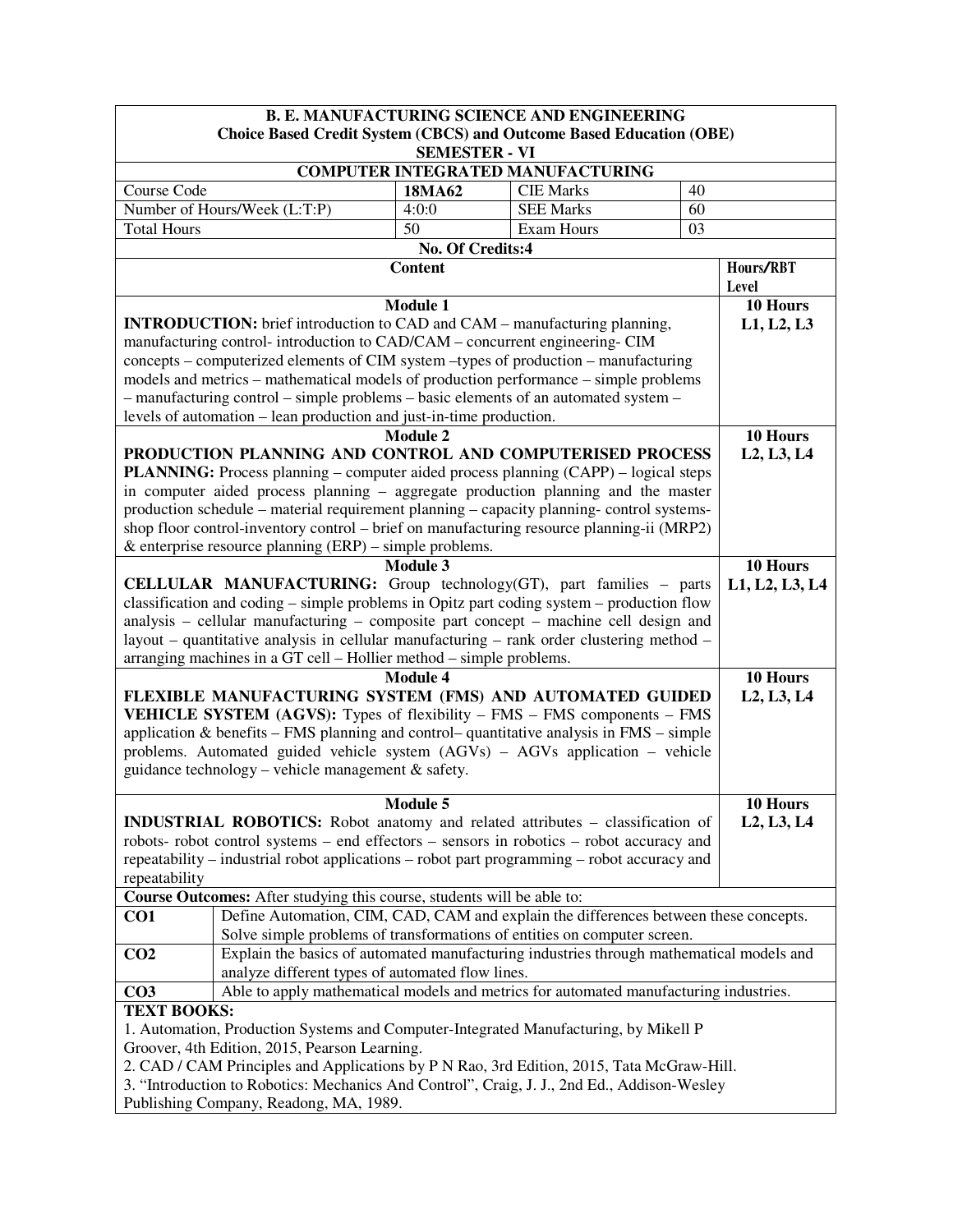# **REFERENCE BOOKS:**

1. "CAD/CAM" by Ibrahim Zeid, Tata McGraw Hill, 2014.

2. "Computer Automation in Manufacturing", Boucher, T. O., Chapman & Hall, London, UK, 1996.

3. CAD/CAM/CIM, Dr. P. Radhakrishnan, 3rd edition, New Age International Publishers, New Delhi.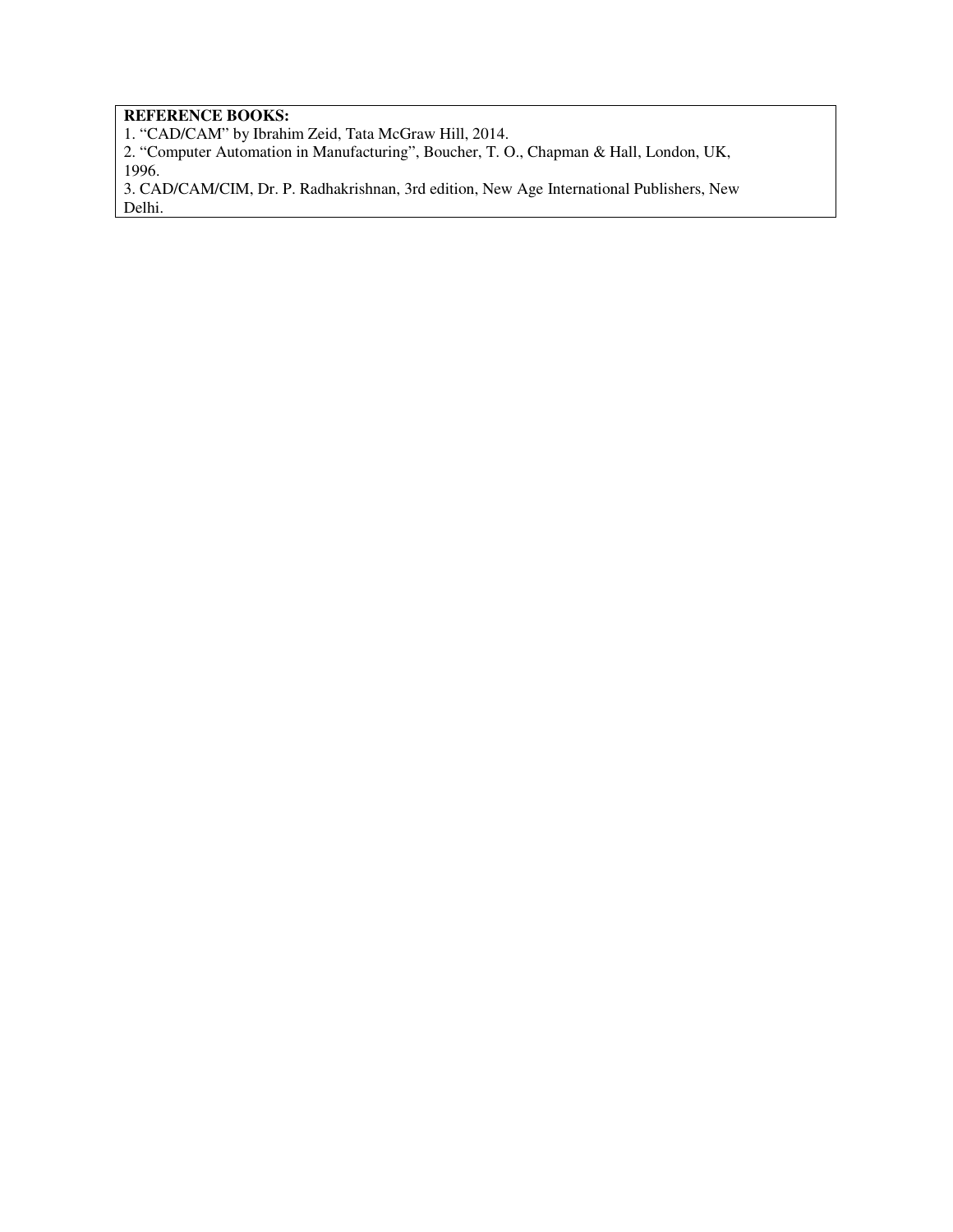|                                                                                                                                                                               | <b>B. E. MANUFACTURING SCIENCE AND ENGINEERING</b>                                |                  |                        |  |  |  |
|-------------------------------------------------------------------------------------------------------------------------------------------------------------------------------|-----------------------------------------------------------------------------------|------------------|------------------------|--|--|--|
|                                                                                                                                                                               | <b>Choice Based Credit System (CBCS) and Outcome Based Education (OBE)</b>        |                  |                        |  |  |  |
|                                                                                                                                                                               | <b>SEMESTER - VI</b>                                                              |                  |                        |  |  |  |
|                                                                                                                                                                               | <b>ADDITIVE MANUFACTURING</b>                                                     |                  |                        |  |  |  |
| Course Code                                                                                                                                                                   | 18MA63                                                                            | <b>CIE Marks</b> | 20                     |  |  |  |
| Number of Hours/Week (L:T:P)                                                                                                                                                  | 4:0:0                                                                             | <b>SEE Marks</b> | 80                     |  |  |  |
| <b>Total Number of Hours</b>                                                                                                                                                  | 50                                                                                | Exam. Hours      | 03                     |  |  |  |
|                                                                                                                                                                               | <b>Number of Credits: 4</b>                                                       |                  |                        |  |  |  |
|                                                                                                                                                                               | <b>Content</b>                                                                    |                  | <b>Hours/RBT</b> Level |  |  |  |
|                                                                                                                                                                               | <b>Module 1</b>                                                                   |                  | 10 Hours               |  |  |  |
| <b>INTRODUCTION TO ADDITIVE MANUFACTURING &amp; CLASSIFICATION OF AM L1, L2</b>                                                                                               |                                                                                   |                  |                        |  |  |  |
| PROCESSES: Introduction to AM, AM evolution, Distinction between AM & CNC                                                                                                     |                                                                                   |                  |                        |  |  |  |
| machining, Advantages of AM. Liquid polymer system, discrete particle system, molten<br>material systems, solid sheet system                                                  |                                                                                   |                  |                        |  |  |  |
|                                                                                                                                                                               | <b>Module 2</b>                                                                   |                  | 10 Hours               |  |  |  |
| AM PROCESS CHAIN: Conceptualization, CAD, conversion to STL, Transfer to AM, STL                                                                                              |                                                                                   |                  | L1,L2                  |  |  |  |
| file manipulation, Machine setup, build, removal and clean up, post processing.                                                                                               |                                                                                   |                  |                        |  |  |  |
|                                                                                                                                                                               |                                                                                   |                  |                        |  |  |  |
|                                                                                                                                                                               | <b>Module 3</b>                                                                   |                  | 10 Hours               |  |  |  |
| <b>DESIGN FOR AM:</b> Motivation, DFMA concepts and objectives, AM unique capabilities,                                                                                       |                                                                                   |                  | L1,L2                  |  |  |  |
| Exploring design freedoms, Design tools for AM, Part Orientation, Removal of Supports,                                                                                        |                                                                                   |                  |                        |  |  |  |
| Hollowing out parts, Inclusion of Undercuts and Other Manufacturing Constraining Features,                                                                                    |                                                                                   |                  |                        |  |  |  |
| Interlocking Features, Reduction of Part Count in an Assembly, Identification of markings/                                                                                    |                                                                                   |                  |                        |  |  |  |
| numbers etc.                                                                                                                                                                  |                                                                                   |                  |                        |  |  |  |
|                                                                                                                                                                               | <b>Module 4</b>                                                                   |                  | 10 Hours               |  |  |  |
| GUIDELINES FOR PROCESS SELECTION&INTRODUCTION: selection methods for aL1,L2,L3                                                                                                |                                                                                   |                  |                        |  |  |  |
| part, challenges of selection, example system for preliminary selection, production planning                                                                                  |                                                                                   |                  |                        |  |  |  |
| and control.                                                                                                                                                                  |                                                                                   |                  |                        |  |  |  |
| POST PROCESSING OF AM PARTS: Support material removal, surface texture                                                                                                        |                                                                                   |                  |                        |  |  |  |
| improvement, accuracy improvement, aesthetic improvement, preparation for use as a pattern,                                                                                   |                                                                                   |                  |                        |  |  |  |
| property enhancements using non-thermal and thermal techniques.                                                                                                               |                                                                                   |                  |                        |  |  |  |
|                                                                                                                                                                               | <b>Module 5</b>                                                                   |                  | 10 Hours               |  |  |  |
| AM APPLICATIONS: Functional models, Pattern for investment and vacuum casting, [1], L2, L3, L4                                                                                |                                                                                   |                  |                        |  |  |  |
| Medical models, art models, Engineering analysis models, Rapid tooling, new materials<br>development, Bi-metallic parts, Remanufacturing. Application examples for Aerospace, |                                                                                   |                  |                        |  |  |  |
| defense, automobile, Bio-medical and general engineering industries.                                                                                                          |                                                                                   |                  |                        |  |  |  |
|                                                                                                                                                                               |                                                                                   |                  |                        |  |  |  |
| Course Outcomes: After studying this course, students will be able to:                                                                                                        |                                                                                   |                  |                        |  |  |  |
| CO <sub>1</sub>                                                                                                                                                               | Identify the additive manufacturing techniques and processes.                     |                  |                        |  |  |  |
| CO <sub>2</sub>                                                                                                                                                               | Summarize the AM process chain and guidelines for process selection.              |                  |                        |  |  |  |
| CO <sub>3</sub>                                                                                                                                                               | Describe the post processing of AM parts, design for AM and AM applications.      |                  |                        |  |  |  |
| <b>Text Books:</b>                                                                                                                                                            |                                                                                   |                  |                        |  |  |  |
| 1.                                                                                                                                                                            | Stereo lithography and other RP & M Technologies - Paul F. Jacobs - SME, NY 1996. |                  |                        |  |  |  |
| 2.                                                                                                                                                                            | Rapid Manufacturing - Flham D.T & Dinjoy S.S - Verlog London 2001.                |                  |                        |  |  |  |
| 3.                                                                                                                                                                            | Rapid automated - Lament wood - Indus press New York.                             |                  |                        |  |  |  |
| <b>Reference Book:</b>                                                                                                                                                        |                                                                                   |                  |                        |  |  |  |
| 1. Wohler's Report 2000 - Terry Wohlers - Wohler's Association -2000                                                                                                          |                                                                                   |                  |                        |  |  |  |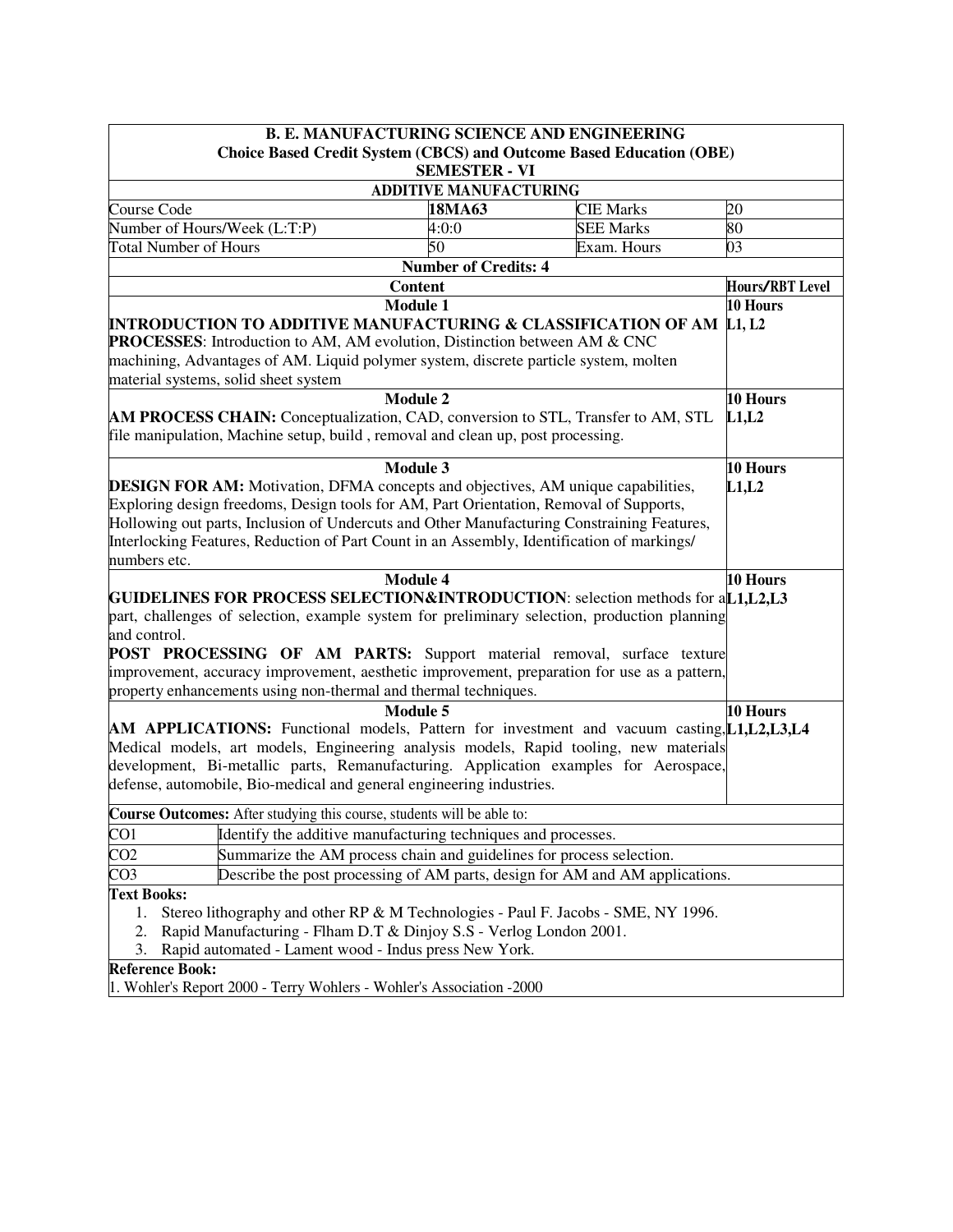| <b>B. E. MANUFACTURING SCIENCE AND ENGINEERING</b>                                                       |                         |                   |                |  |  |
|----------------------------------------------------------------------------------------------------------|-------------------------|-------------------|----------------|--|--|
| <b>Choice Based Credit System (CBCS) and Outcome Based Education (OBE)</b>                               |                         |                   |                |  |  |
|                                                                                                          | <b>SEMESTER - VI</b>    |                   |                |  |  |
|                                                                                                          | <b>TOOL ENGINEERING</b> |                   |                |  |  |
| Course Code                                                                                              | 18MA641                 | <b>CIE Marks</b>  | 40             |  |  |
| Number of Hours/Week (L:T:P)                                                                             | 3:0:0                   | <b>SEE Marks</b>  | 60             |  |  |
| <b>Total Hours</b>                                                                                       | 40                      | <b>Exam Hours</b> | 03             |  |  |
| No. of Credits: 3                                                                                        |                         |                   |                |  |  |
| <b>Content</b>                                                                                           |                         |                   | Hours/RBTLevel |  |  |
| <b>Module 1</b>                                                                                          |                         |                   | 8 Hours        |  |  |
| Introduction to tool design: Tooling, requirements of a tool designer, general tool design               |                         |                   | L1, L2, L3     |  |  |
| procedure, tool engineering functions and its importance to enhance productivity and quality.            |                         |                   |                |  |  |
| Review of cutting tool materials. Tool angles and signature, Carbide inserts grades - ISO                |                         |                   |                |  |  |
| designation and applications, tool holders for turning-ISO designation. Solid type tool, brazed          |                         |                   |                |  |  |
| tip tool, throwaway indexable insert types, coated carbides and chip breakers.                           |                         |                   |                |  |  |
| Design of single point cutting tools: Design of shank dimensions using strength and rigidity             |                         |                   |                |  |  |
| considerations for rectangular, square and round cross section and selection of tool geometry.           |                         |                   |                |  |  |
| <b>Module 2</b>                                                                                          |                         |                   | 8 Hours        |  |  |
| Design of Multi Point Cutting Tools: Types of drills, Drillbit design-elements like back                 |                         |                   | L2, L3, L4     |  |  |
| taper, web thickness, land width, margin, flute length and cross section and selection of tool           |                         |                   |                |  |  |
| geometry. Re-sharpening of drillbit.                                                                     |                         |                   |                |  |  |
| Tool holders for milling, different tapers used for mounting tool holders in milling, ISO                |                         |                   |                |  |  |
| designation. Tool mounting systems.                                                                      |                         |                   |                |  |  |
| Design of milling cutters: Design of elements like number of teeth and height, circular pitch,           |                         |                   |                |  |  |
| body thickness, chamfer width, fillet radius and selection of tool geometry. Profile sharpened           |                         |                   |                |  |  |
| and form relieved milling cutters. Re-sharpening of side and face milling cutter and end mill.           |                         |                   |                |  |  |
| Module 3                                                                                                 | 8 Hours L2, L3,         |                   |                |  |  |
| <b>Jigs and Fixtures:</b> Functions and differences between jigs and fixtures, advantages in mass        | L4                      |                   |                |  |  |
| production, design principles, economics of jigs and fixtures.                                           |                         |                   |                |  |  |
| <b>Location:</b> 3-2-1 Principle of location, different types of locating elements. Clamping: Principles |                         |                   |                |  |  |
| of clamping, types of clamping devices, and power clamping.                                              |                         |                   |                |  |  |
| Drill bushes; Drill jigs: different types, exercises of designing jigs for simple components.            |                         |                   |                |  |  |
| Fixture Design: Turning fixtures, milling fixtures, grinding fixtures, fixturing for CNC                 |                         |                   |                |  |  |
| machining centers, and modular fixtures. Design exercises on fixtures for turning and milling for        |                         |                   |                |  |  |
| simple components.<br>Module 4                                                                           |                         |                   | 8 Hours        |  |  |
| Press tools: Classification and working of power presses. Concept and calculations of press L2, L3, L4   |                         |                   |                |  |  |
| tonnage and shut height of a press, components of a simple die, press tool operation, die                |                         |                   |                |  |  |
| accessories, shearing action in punch & die, clearance, shear on punch and die, Centre of                |                         |                   |                |  |  |
| pressure, and strip layout.                                                                              |                         |                   |                |  |  |
| Simple, progressive, compound, combination and inverted dies. Design problems on blanking                |                         |                   |                |  |  |
| and piercing dies for simple components.                                                                 |                         |                   |                |  |  |
| Bending dies - Introduction, bend allowance, spring back, edge bending die design.                       |                         |                   |                |  |  |
| <b>Module 5</b>                                                                                          | 8 Hours                 |                   |                |  |  |
| <b>Drawing dies –</b> Single action, double action and triple action dies, factors affecting drawing     |                         |                   | L2, L3, L4     |  |  |
| and drawing die design. Design of drawing dies for simple components.                                    |                         |                   |                |  |  |
| Die casting: Die casting alloys, terminology- core, cavity, sprue, slug, fixed and movable               |                         |                   |                |  |  |
| cores, finger cams, draft, ejector pins and plates, gate, goose nozzle, over- flow, platten,             |                         |                   |                |  |  |
| plunger, runner, vent, water-line etc.                                                                   |                         |                   |                |  |  |
| Types of Dies: Single cavity, multi cavity dies, combination dies, unit dies, advantages and             |                         |                   |                |  |  |
| disadvantages of types of dies; finishing, trimming and inspection of die casting components,            |                         |                   |                |  |  |
| safety, and modern trends in die casting dies.                                                           |                         |                   |                |  |  |
| Course Outcomes: After learning the course the students should be able to:                               |                         |                   |                |  |  |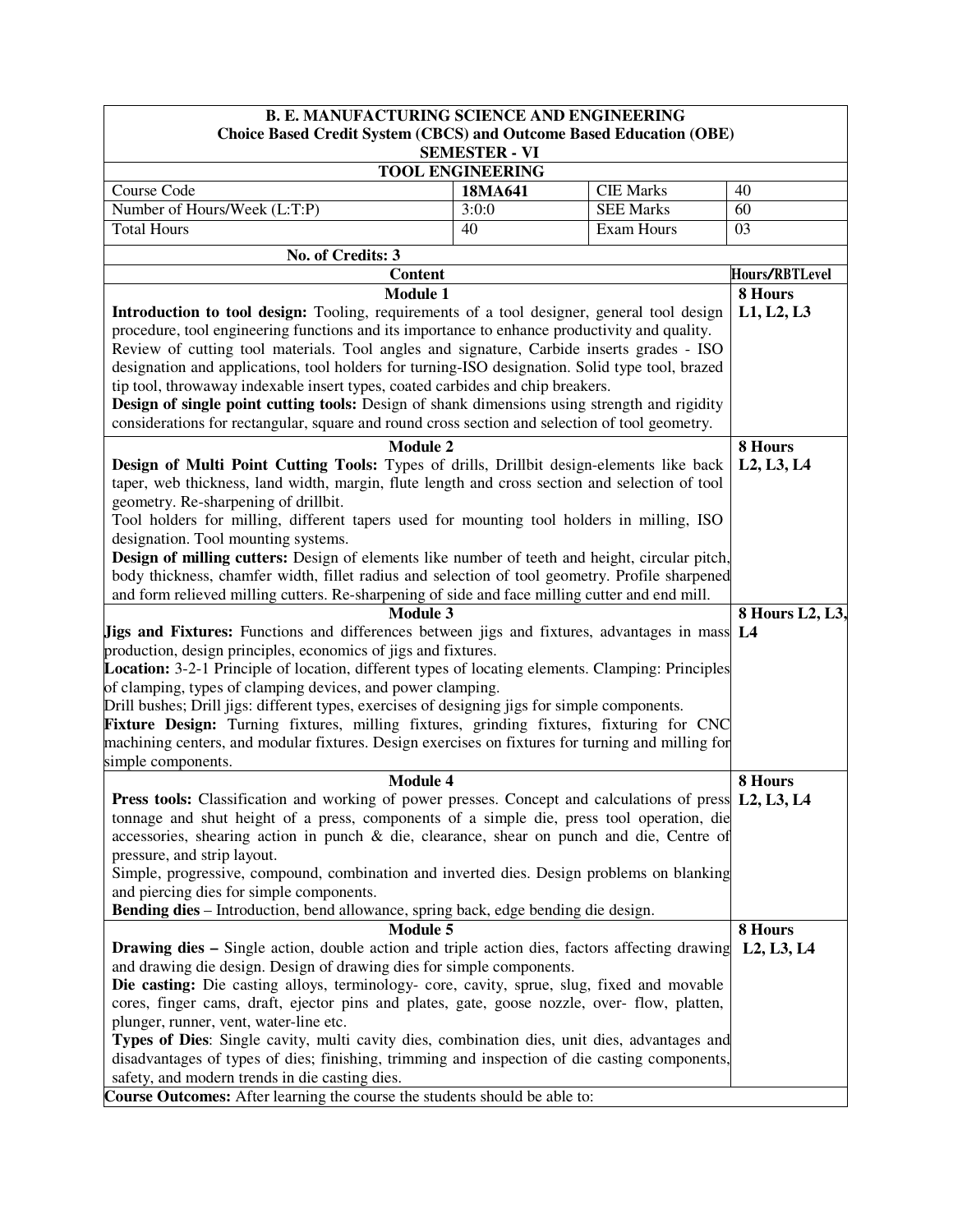| CO <sub>1</sub>   | Understand various press tools and press tool operations.                                                               |  |  |
|-------------------|-------------------------------------------------------------------------------------------------------------------------|--|--|
| CO <sub>2</sub>   | Understand cutting tool and tool holder designation systems.                                                            |  |  |
| CO <sub>3</sub>   | Select appropriate cutting tools required for producing a component.                                                    |  |  |
| CO <sub>4</sub>   | Select suitable locating and clamping devices for a given component for various operations.                             |  |  |
| CO <sub>5</sub>   | Classify and explain various die casting and injection moulding dies.                                                   |  |  |
| CO <sub>6</sub>   | Analyze and design a jig/fixture for a given simple component.                                                          |  |  |
| <b>Textbooks:</b> |                                                                                                                         |  |  |
|                   | 1. Cyril Donaldson, George H. Lecain, V.C. Goold, "Tool Design", Mc Graw Hill Education, 5 <sup>th</sup> edition, 2017. |  |  |

2. P.N. Rao, "Manufacturing technology", Mc Graw Hill Education, 4<sup>th</sup> edition, 2013

### **References:**

- 1. P.H. Joshi, "Jigs and Fixtures", Mc Graw Hill Education,  $3<sup>rd</sup>$  edition, 2010.
- 2. John.G. Nee, William Dufraine, John W. Evans, Mark Hill, "Fundamentals of Tool Design", Society of Manufacturing Engineers, 2010.
- 3. Kempester M.H.A., "An introduction to Jig and Tool design", VIVA Books Pvt. Ltd.,2004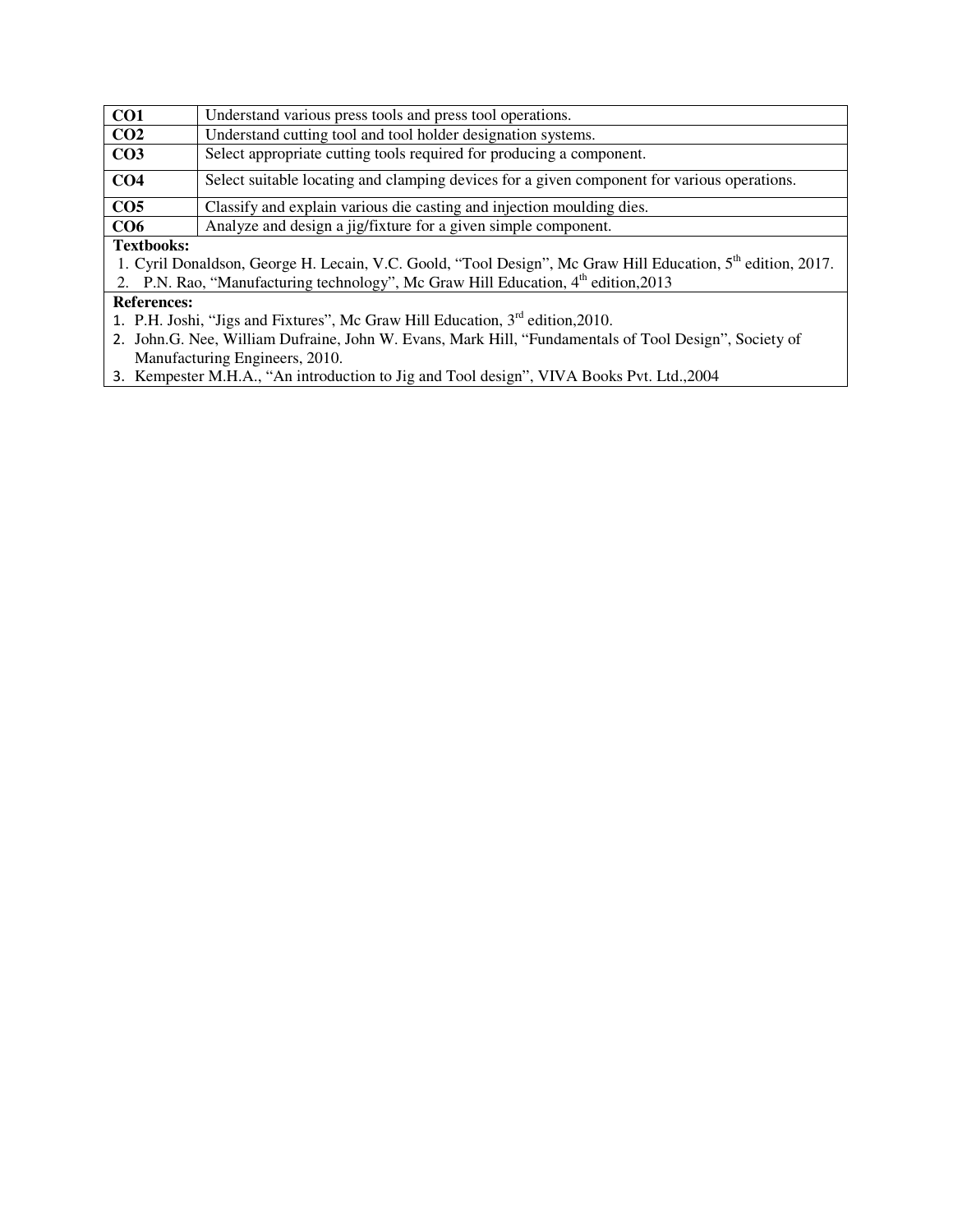| <b>B. E. MANUFACTURING SCIENCE AND ENGINEERING</b>                                                                                                              |                                       |                  |    |                        |  |  |
|-----------------------------------------------------------------------------------------------------------------------------------------------------------------|---------------------------------------|------------------|----|------------------------|--|--|
| Choice Based Credit System (CBCS) and Outcome Based Education (OBE)                                                                                             |                                       |                  |    |                        |  |  |
|                                                                                                                                                                 | <b>SEMESTER - VI</b>                  |                  |    |                        |  |  |
| Course Code                                                                                                                                                     | <b>Machine Tool Design</b><br>18MA642 | <b>CIE Marks</b> | 40 |                        |  |  |
| Number of Hours/Week (L:T:P)                                                                                                                                    | 3:0:0                                 | <b>SEE Marks</b> | 60 |                        |  |  |
| <b>Total Number of Hours</b>                                                                                                                                    | 40                                    | Exam. Hours      | 03 |                        |  |  |
|                                                                                                                                                                 | <b>Number of Credits: 3</b>           |                  |    |                        |  |  |
|                                                                                                                                                                 | <b>Content</b>                        |                  |    | <b>Hours/RBT</b> level |  |  |
|                                                                                                                                                                 | <b>Module 1</b>                       |                  |    | 10Hrs                  |  |  |
| PRINCIPLES OF MACHINE TOOL DESIGN, DRIVES and MECHANISMS:                                                                                                       |                                       |                  |    | L1, L2, L3             |  |  |
| General requirements of machine tool design - design process machine tool layout, Drives:                                                                       |                                       |                  |    |                        |  |  |
| Electric drives, Hydraulic drives structure, Regulation of speed and feeds, stepped                                                                             |                                       |                  |    |                        |  |  |
| regulation, standardization of speed and feed, step less regulation of speeds and feeds.                                                                        |                                       |                  |    |                        |  |  |
|                                                                                                                                                                 | Module 2                              |                  |    | 06Hrs                  |  |  |
| <b>CUTTING FORCE ANALYSIS AND POWER REQUIREMENT:</b> In Turning, Milling,                                                                                       |                                       |                  |    | L1,L2                  |  |  |
| Drilling, Shaping and Broaching operation with simple problems. General requirements of                                                                         |                                       |                  |    |                        |  |  |
| machine tools - Centre lathe, Milling machine.                                                                                                                  |                                       |                  |    |                        |  |  |
|                                                                                                                                                                 | Module 3                              |                  |    | 08Hrs                  |  |  |
| DESIGN OF MACHINE TOOL STRUCTURES, GUIDE WAYS AND POWER                                                                                                         |                                       |                  |    |                        |  |  |
| <b>SCREWS:</b> Functions-Requirements-Design criteria Material used – static and dynamic                                                                        |                                       |                  |    | L2, L3                 |  |  |
| stiffness – Profile and basic design procedure for machine tool structures. Design of beds,                                                                     |                                       |                  |    |                        |  |  |
| columns, housing, bases, tables cross-rails, arms saddle, carriages.                                                                                            |                                       |                  |    |                        |  |  |
| Module 4                                                                                                                                                        |                                       | 08Hrs            |    |                        |  |  |
| DESIGN OF SPINDLE AND SPINDLE BEARINGS: Functions-Requirements and<br>materials for spindle compliance and machining accuracy. Design of spindles, antifriction |                                       |                  |    |                        |  |  |
| bearing, Hydrodynamic and Hydrostatic bearing, Air lubricated bearing.                                                                                          |                                       |                  |    | L2, L3                 |  |  |
|                                                                                                                                                                 | Module 5                              |                  |    | 08Hrs.                 |  |  |
| <b>DYNAMICS OF MACHINE TOOLS:</b> Concept of dynamic cutting process, Physical                                                                                  |                                       |                  |    |                        |  |  |
| causes of chatter and vibrations, Types of Chatter. Stability chart, chatter vibration in Lathe,                                                                |                                       |                  |    | L2, L3                 |  |  |
| Drilling machine, Grinding machine and Milling machine. Different methods for avoiding                                                                          |                                       |                  |    |                        |  |  |
| machine tool chatter and vibration.                                                                                                                             |                                       |                  |    |                        |  |  |
| Course Outcomes: The student on completion of the course will be able to:                                                                                       |                                       |                  |    |                        |  |  |
| Understand the structure of machine tools, and drives therein.<br>CO1                                                                                           |                                       |                  |    |                        |  |  |
| Estimate the cutting forces in machining.<br>CO <sub>2</sub>                                                                                                    |                                       |                  |    |                        |  |  |
| Design the static structure of the machine tool.<br>CO <sub>3</sub>                                                                                             |                                       |                  |    |                        |  |  |
| Design the spindles and choose supporting elements.<br>CO <sub>4</sub>                                                                                          |                                       |                  |    |                        |  |  |
| CO <sub>5</sub><br>Identify the dynamic signature of the machine tool in operation.                                                                             |                                       |                  |    |                        |  |  |
| <b>Text Books:</b>                                                                                                                                              |                                       |                  |    |                        |  |  |
| 1. Machine Tool Design, N.K. Mehta, 2nd Ed., Tata McGraw Hill 2001.                                                                                             |                                       |                  |    |                        |  |  |
| 2. Principles of Machine Tools, Sen and Bhattacharaya Oxford IBM, Publishing 2000                                                                               |                                       |                  |    |                        |  |  |
| <b>Reference Books:</b>                                                                                                                                         |                                       |                  |    |                        |  |  |
| 1. Machine Tool Design Volume – II and III, N. Acharkan MIR Publications 2000.                                                                                  |                                       |                  |    |                        |  |  |
|                                                                                                                                                                 |                                       |                  |    |                        |  |  |
| 2. Design of Machine Tools, S. K. Basu and D. K. Pal 2000.<br>3. Principles of Machine Tool Design, Koensberger 1993.                                           |                                       |                  |    |                        |  |  |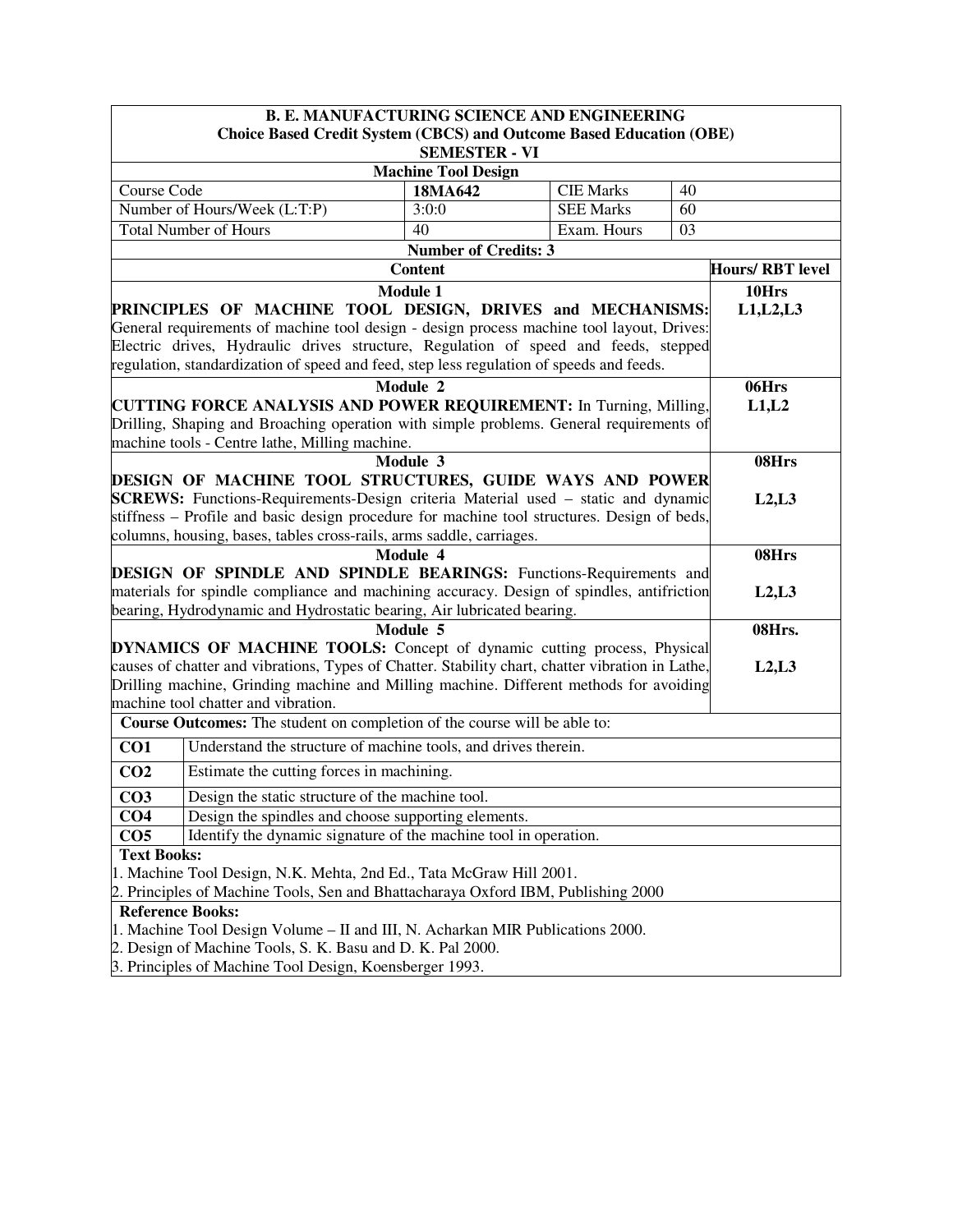|                                                                                            | <b>B. E. MANUFACTURING SCIENCE AND ENGINEERING</b>                                                                                               |                                |                  |            |  |  |
|--------------------------------------------------------------------------------------------|--------------------------------------------------------------------------------------------------------------------------------------------------|--------------------------------|------------------|------------|--|--|
|                                                                                            | <b>Choice Based Credit System (CBCS) and Outcome Based Education (OBE)</b>                                                                       |                                |                  |            |  |  |
|                                                                                            | <b>SEMESTER - VI</b>                                                                                                                             |                                |                  |            |  |  |
|                                                                                            |                                                                                                                                                  | <b>MAINTENANCE ENGINEERING</b> |                  |            |  |  |
| Course Code                                                                                |                                                                                                                                                  | 18MA643                        | <b>CIE Marks</b> | 40         |  |  |
| Number of Hours/Week (L:T:P)                                                               |                                                                                                                                                  | 3:0:0                          | <b>SEE Marks</b> | 60         |  |  |
| <b>Total Number of Hours</b>                                                               |                                                                                                                                                  | 40                             | Exam. Hours      | 03         |  |  |
|                                                                                            |                                                                                                                                                  | <b>Number of Credits: 3</b>    |                  |            |  |  |
|                                                                                            |                                                                                                                                                  | Hours/RBTLevel                 |                  |            |  |  |
|                                                                                            |                                                                                                                                                  | 8 Hours                        |                  |            |  |  |
|                                                                                            | <b>INTRODUCTION TO MAINTENANCE SYSTEM:</b> Definition, Scope, Objective,                                                                         |                                |                  | L1, L2     |  |  |
|                                                                                            | functions and Importance of maintenance system, Type of maintenance system, Break down                                                           |                                |                  |            |  |  |
| maintenance                                                                                | system, Preventive maintenance, Predictive maintenance, design out                                                                               |                                |                  |            |  |  |
|                                                                                            | maintenance, corrective maintenance, planned maintenance, total productive maintenance,                                                          |                                |                  |            |  |  |
| maintenance.                                                                               | condition monitoring. Problems on selection of methods like preventive or breakdown                                                              |                                |                  |            |  |  |
|                                                                                            | <b>Module 2</b>                                                                                                                                  |                                |                  | 8 Hours    |  |  |
|                                                                                            | <b>ECONOMICS IN MAINTENANCE:</b> Repair, replacement, Repair complexity, Finding out                                                             |                                |                  | L1, L2, L3 |  |  |
|                                                                                            | most optimal preventive maintenance frequency. Numerical treatment required.                                                                     |                                |                  |            |  |  |
|                                                                                            | <b>Module 3</b>                                                                                                                                  |                                |                  | 8 Hours    |  |  |
|                                                                                            | MAINTENANCE OF MACHINERY: Causes of machine failure, performance evaluation,                                                                     |                                |                  | L1, L2, L3 |  |  |
|                                                                                            | complete overhauling of Machines tools. Maintenance planning and scheduling. Repair order                                                        |                                |                  |            |  |  |
|                                                                                            | control manpower requirement, Maintenance job analysis spare parts control.                                                                      |                                |                  |            |  |  |
|                                                                                            | <b>MAINTENANCE PLANNING:</b> Planning of maintenance junctures manpower allocation,                                                              |                                |                  |            |  |  |
|                                                                                            | Long range planning, short range planning. Planning techniques and procedures. Estimation                                                        |                                |                  |            |  |  |
|                                                                                            | of maintenance work. Maintenance control.                                                                                                        |                                |                  |            |  |  |
|                                                                                            | 8 Hours                                                                                                                                          |                                |                  |            |  |  |
| <b>INDUSTRIAL SAFETY:</b> Economic importance of accidents, Types of safety organizations, | L1, L2,                                                                                                                                          |                                |                  |            |  |  |
|                                                                                            | Analysis of accident records, accident investigations, Analysis of accident Safety standards                                                     |                                |                  |            |  |  |
| for Mechanical equipment.                                                                  |                                                                                                                                                  |                                |                  |            |  |  |
|                                                                                            | <b>SAFETY STANDARDS:</b> Safety standards for Electrical equipment and systems. Chemical                                                         |                                |                  |            |  |  |
|                                                                                            | hazards, material handling, exhaust systems, welding, Plant housekeeping-building, Aisles,<br>passages, floors, tool cribs, washrooms, canteens. |                                |                  |            |  |  |
|                                                                                            | <b>Module 5</b>                                                                                                                                  |                                |                  | 8 Hours    |  |  |
|                                                                                            | <b>COMPUTERS IN MAINTENANCE:</b> Features and benefits of Computer                                                                               |                                | aided            | L1, L2,    |  |  |
|                                                                                            | maintenance. Application of computers to maintenance work.                                                                                       |                                |                  |            |  |  |
|                                                                                            | <b>INDUSTRIAL POLLUTION CONTROL:</b> Dust control –Fiber collectors, mechanical dust                                                             |                                |                  |            |  |  |
|                                                                                            | collectors, wet type collectors, Electro static precipitators, Noise pollution Control – Noise                                                   |                                |                  |            |  |  |
|                                                                                            | measurement and control. Industrial vibration and its control.                                                                                   |                                |                  |            |  |  |
|                                                                                            | Course Outcomes: After studying this course, students will be able to:                                                                           |                                |                  |            |  |  |
| CO <sub>1</sub>                                                                            | Understand the concept s and types of maintenance engineering.                                                                                   |                                |                  |            |  |  |
| CO <sub>2</sub>                                                                            | Analyze the economics of maintenance activities.                                                                                                 |                                |                  |            |  |  |
| CO <sub>3</sub>                                                                            | Identify the causes of machine failure and estimate the maintenance work.                                                                        |                                |                  |            |  |  |
| CO <sub>4</sub><br>Outline the industrial safety, safety standards and pollution control.  |                                                                                                                                                  |                                |                  |            |  |  |
| CO <sub>5</sub><br>Make use of computers in maintenance.                                   |                                                                                                                                                  |                                |                  |            |  |  |
| <b>Text Books:</b>                                                                         |                                                                                                                                                  |                                |                  |            |  |  |
| 1.                                                                                         | Maintenance Engineering and Management - R.C.Mishra and K.Pathak, Prentice Hall of India, 2002                                                   |                                |                  |            |  |  |
| 2.                                                                                         | Maintenance Engineering Hand book - Morrow.                                                                                                      |                                |                  |            |  |  |
| <b>Reference Book:</b>                                                                     |                                                                                                                                                  |                                |                  |            |  |  |
| 1.                                                                                         | Industrial Pollution Control Handbook - LUND                                                                                                     |                                |                  |            |  |  |
| 2.                                                                                         | Industrial Maintenance - H P Garg                                                                                                                |                                |                  |            |  |  |
| 3.                                                                                         | Maintenance Engineering Hand book - Lindrey Higgins, McGraw Hill, 6th edition, 2003                                                              |                                |                  |            |  |  |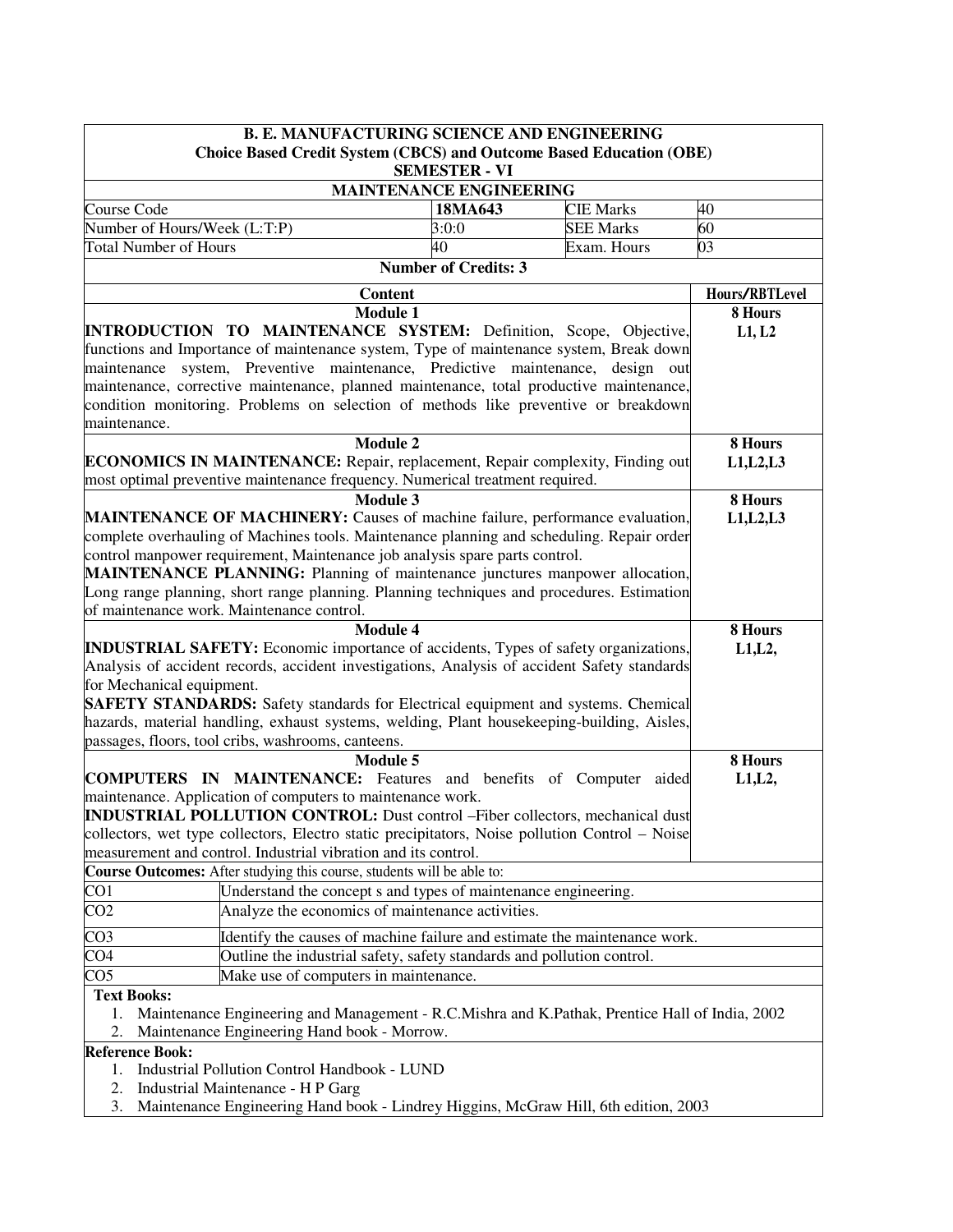|                                                                                                                                                                                                                                                                                                                                                                                                           |                                                                                                    | <b>B. E. MANUFACTURING SCIENCE AND ENGINEERING</b>                                                                                                                                                                                                                                                                                                                                                                                                              |                             |  |  |  |
|-----------------------------------------------------------------------------------------------------------------------------------------------------------------------------------------------------------------------------------------------------------------------------------------------------------------------------------------------------------------------------------------------------------|----------------------------------------------------------------------------------------------------|-----------------------------------------------------------------------------------------------------------------------------------------------------------------------------------------------------------------------------------------------------------------------------------------------------------------------------------------------------------------------------------------------------------------------------------------------------------------|-----------------------------|--|--|--|
|                                                                                                                                                                                                                                                                                                                                                                                                           | <b>Choice Based Credit System (CBCS) and Outcome Based Education (OBE)</b><br><b>SEMESTER - VI</b> |                                                                                                                                                                                                                                                                                                                                                                                                                                                                 |                             |  |  |  |
|                                                                                                                                                                                                                                                                                                                                                                                                           |                                                                                                    |                                                                                                                                                                                                                                                                                                                                                                                                                                                                 |                             |  |  |  |
| Course Code                                                                                                                                                                                                                                                                                                                                                                                               | 18MA651                                                                                            | <b>AUTOMATION AND ROBOTICS</b><br><b>CIE Marks</b>                                                                                                                                                                                                                                                                                                                                                                                                              | 40                          |  |  |  |
| Number of Hours/Week (L:T:P)                                                                                                                                                                                                                                                                                                                                                                              | 3L                                                                                                 | <b>SEE Marks</b>                                                                                                                                                                                                                                                                                                                                                                                                                                                | 60                          |  |  |  |
| <b>Total Number of Hours</b>                                                                                                                                                                                                                                                                                                                                                                              | 40                                                                                                 | Exam. Hours                                                                                                                                                                                                                                                                                                                                                                                                                                                     | 03                          |  |  |  |
|                                                                                                                                                                                                                                                                                                                                                                                                           |                                                                                                    | <b>Number of Credits: 3</b>                                                                                                                                                                                                                                                                                                                                                                                                                                     |                             |  |  |  |
|                                                                                                                                                                                                                                                                                                                                                                                                           | <b>Content</b>                                                                                     |                                                                                                                                                                                                                                                                                                                                                                                                                                                                 | Hours/RBTLevel              |  |  |  |
|                                                                                                                                                                                                                                                                                                                                                                                                           | <b>Module 1</b>                                                                                    |                                                                                                                                                                                                                                                                                                                                                                                                                                                                 |                             |  |  |  |
| Automation:<br>identification.<br>and benefits of FMS.                                                                                                                                                                                                                                                                                                                                                    |                                                                                                    | History of automation, Advantages and disadvantages of automation. Types of automation –<br>fixed, programmable and flexible automation, Automation strategies, Automated production<br>lines and its applications. Automatic identification – barcode technology and radio frequency<br>Automated manufacturing systems: Components, Classification and overview of<br>manufacturing systems, Flexible Manufacturing Systems (FMS), Types of FMS, Applications | 8 Hours<br>(L1, L2, L3)     |  |  |  |
|                                                                                                                                                                                                                                                                                                                                                                                                           |                                                                                                    |                                                                                                                                                                                                                                                                                                                                                                                                                                                                 |                             |  |  |  |
| <b>INTRODUCTION TO ROBOTICS:</b> Definition of robot, History of robotics, Robot<br>robotics.<br><b>Spatial descriptions:</b> Positions, orientations and frames, Changing descriptions from frame to<br>frame, Operators: translations, rotations and transformations.                                                                                                                                   | <b>Module 2</b><br><b>Module 3</b>                                                                 | anatomy, Robot configurations: polar, cartesian, cylindrical and jointed-arm configuration,<br>Robot motions, joints, and work volume, Robot drive systems, Precision of movement -<br>spatial resolution, accuracy, repeatability, end effectors – tools and grippers, Asimov's laws of $(L1, L2, L3, L4)$                                                                                                                                                     | 8 Hours                     |  |  |  |
| Characteristic equation, Types of controllers: on-off, proportional, integral, differential, P-I, P-<br>D, P-I-D controllers.<br>Robot actuation and feedback components: Position sensors – potentiometers, resolvers, $(L1, L2, L3, L4)$<br>encoders, and velocity sensors, Actuators – pneumatic and hydraulic actuators, electric<br>motors, stepper motors, servomotors, power transmission systems. |                                                                                                    | <b>Controllers:</b> Basic control system concepts and models, Transfer functions, Block diagrams,                                                                                                                                                                                                                                                                                                                                                               | 8 Hours                     |  |  |  |
|                                                                                                                                                                                                                                                                                                                                                                                                           | <b>Module 4</b>                                                                                    |                                                                                                                                                                                                                                                                                                                                                                                                                                                                 |                             |  |  |  |
| Sensors: Tactile sensors, Proximity and range sensors, Use of sensors in robotics.<br><b>Machine vision system:</b> Introduction to machine vision, Sensing and digitizing function in $(L1, L2, L3, L4)$<br>machine vision, Image processing and analysis, Training and vision systems.                                                                                                                  |                                                                                                    |                                                                                                                                                                                                                                                                                                                                                                                                                                                                 | 8 Hours                     |  |  |  |
| Robotic technology of the future: Robot Intelligence, Advanced sensor capabilities,<br>hand<br>robot programming language, LISP programming.                                                                                                                                                                                                                                                              | <b>Module 5</b>                                                                                    | Telepresence, Mechanical design features, Mobility, Locomotion and navigation, Universal<br>Artificial Intelligence: Goals of AI research, AI techniques – Knowledge representation,<br>problem representation and problem solving, Levels of robot programming, Requirements of                                                                                                                                                                                | 8 Hours<br>(L1, L2, L3, L4) |  |  |  |
| Course outcomes: After studying this course, students will be able to:                                                                                                                                                                                                                                                                                                                                    |                                                                                                    |                                                                                                                                                                                                                                                                                                                                                                                                                                                                 |                             |  |  |  |
| CO <sub>1</sub>                                                                                                                                                                                                                                                                                                                                                                                           |                                                                                                    | Understand the role of automation and Flexible Manufacturing Systems (FMS) in manufacturing.                                                                                                                                                                                                                                                                                                                                                                    |                             |  |  |  |
| CO <sub>2</sub>                                                                                                                                                                                                                                                                                                                                                                                           |                                                                                                    | Explain robotic configurations and controllers and actuation systems for robotic drive systems.                                                                                                                                                                                                                                                                                                                                                                 |                             |  |  |  |
| CO <sub>3</sub>                                                                                                                                                                                                                                                                                                                                                                                           | Explain different sensors and control systems.                                                     |                                                                                                                                                                                                                                                                                                                                                                                                                                                                 |                             |  |  |  |
| CO <sub>4</sub>                                                                                                                                                                                                                                                                                                                                                                                           | Understand robotic technologies and robotic programming using AI.                                  |                                                                                                                                                                                                                                                                                                                                                                                                                                                                 |                             |  |  |  |
| <b>Textbooks:</b>                                                                                                                                                                                                                                                                                                                                                                                         |                                                                                                    |                                                                                                                                                                                                                                                                                                                                                                                                                                                                 |                             |  |  |  |
| 1.<br>2.                                                                                                                                                                                                                                                                                                                                                                                                  |                                                                                                    | Robotics for Engineers - Yoram Koren, McGraw Hill International, 1st Edition, 1985.<br>Introduction to Robotics Mechanics and Control - John J. Craig, 3rd Edition, Pearson, 2009.                                                                                                                                                                                                                                                                              |                             |  |  |  |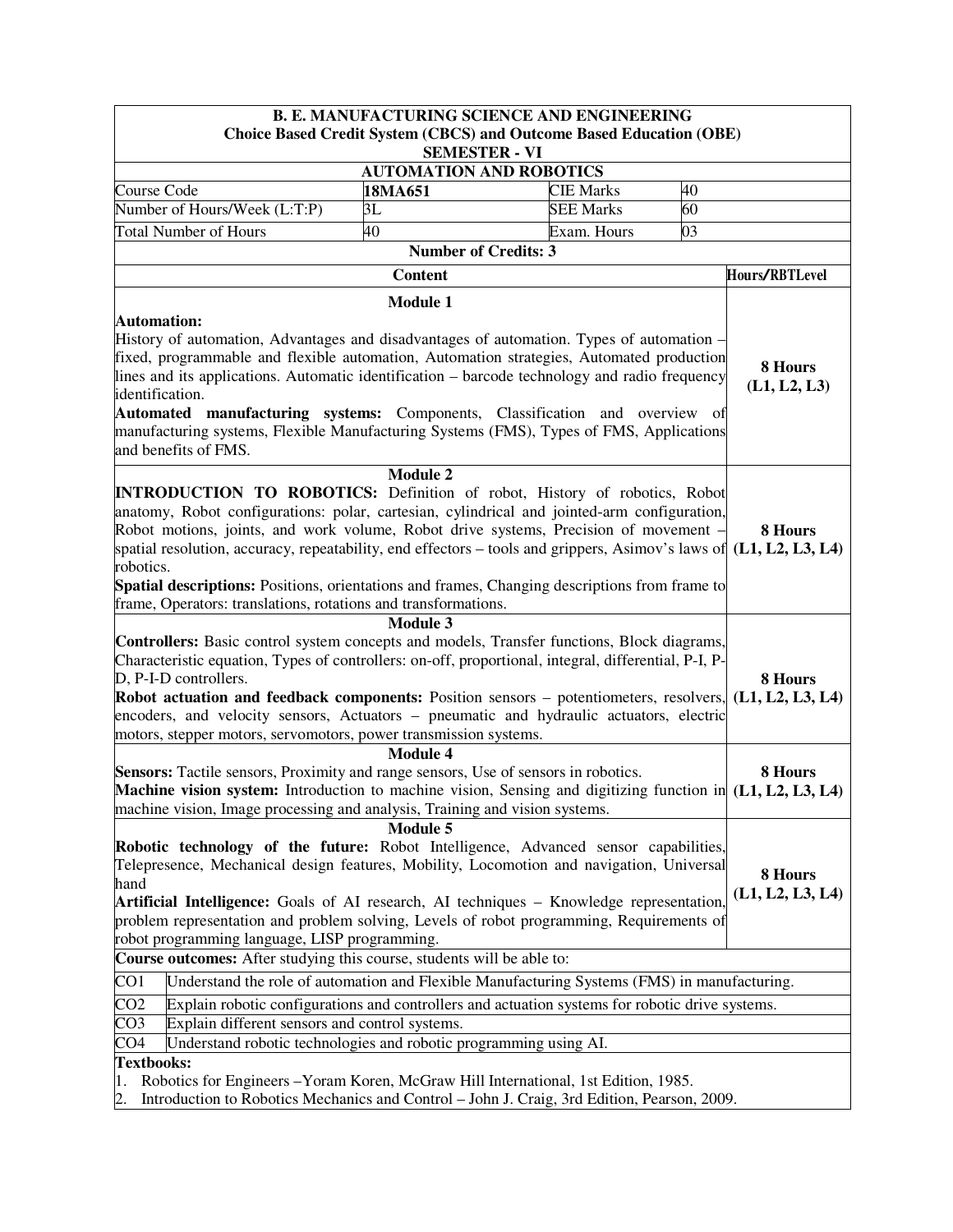# **Reference books:**

- 1. Industrial Robotics Groover, Weiss, Nagel, McGraw Hill International, 2nd Edition, 2012.
- 2. Robotic Engineering An Integrated Approach, Klafter, Chmielewski and Negin, Phi, 1st Edition, 2009.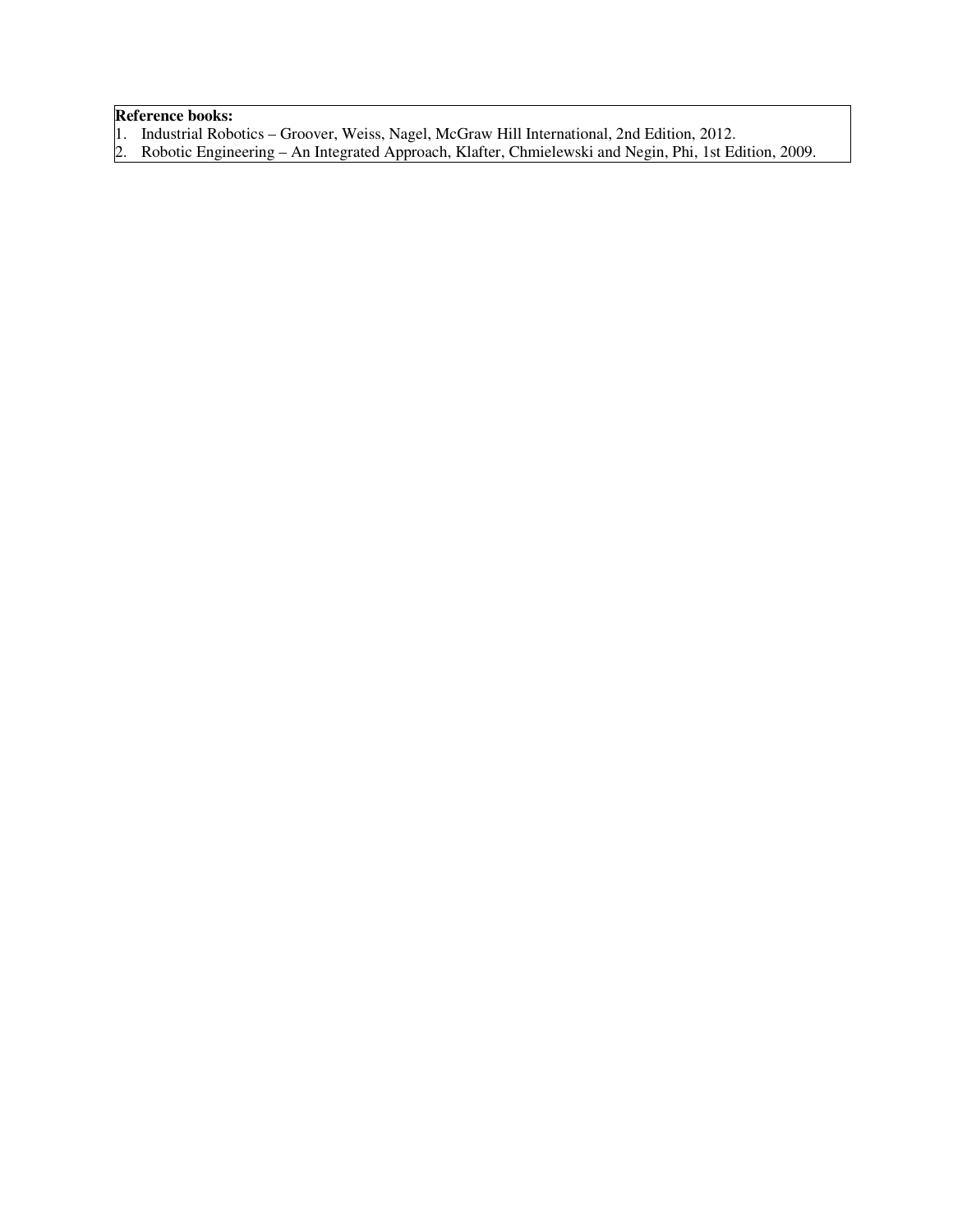|                                                                                                                                    | <b>B. E. MANUFACTURING SCIENCE AND ENGINEERING</b>                                                          |                                                     |                  |            |                |
|------------------------------------------------------------------------------------------------------------------------------------|-------------------------------------------------------------------------------------------------------------|-----------------------------------------------------|------------------|------------|----------------|
|                                                                                                                                    | <b>Choice Based Credit System (CBCS) and Outcome Based Education (OBE)</b>                                  |                                                     |                  |            |                |
|                                                                                                                                    |                                                                                                             | <b>SEMESTER - VI</b><br><b>Knowledge Management</b> |                  |            |                |
| Course Code                                                                                                                        |                                                                                                             | 18MA652                                             | <b>CIE Marks</b> |            | 40             |
|                                                                                                                                    | Number of Hours/Week (L:T:P)                                                                                | 3:0:0                                               | <b>SEE Marks</b> |            | 60             |
|                                                                                                                                    | <b>Total Number of Hours</b>                                                                                | 40                                                  | Exam. Hours      |            | 03             |
|                                                                                                                                    | <b>Number of Credits:3</b>                                                                                  |                                                     |                  |            |                |
| <b>Content</b>                                                                                                                     |                                                                                                             |                                                     |                  |            | Hours/RBTLevel |
| Module 1                                                                                                                           |                                                                                                             |                                                     |                  | 8Hrs       |                |
|                                                                                                                                    | <b>KNOWLEDGE INFLUENCES: INTRODUCTION:</b> External influences on organizations,                            |                                                     |                  | L1,L2      |                |
|                                                                                                                                    | Changing nature of management, Types of organizations, Strategic management in                              |                                                     |                  |            |                |
|                                                                                                                                    | organizations, Knowledge management, Knowledge management an emerging concept,                              |                                                     |                  |            |                |
|                                                                                                                                    | Model of strategic knowledge management.                                                                    |                                                     |                  |            |                |
|                                                                                                                                    | <b>INTRODUCTION TO KEY CONCEPTS:</b> What is Management? Knowledge Management                               |                                                     |                  |            |                |
|                                                                                                                                    | and business strategies, Knowledge intensive firms and Knowledge workers, Learning and                      |                                                     |                  |            |                |
|                                                                                                                                    | Knowledge Management.                                                                                       |                                                     |                  |            |                |
|                                                                                                                                    | Module 2                                                                                                    |                                                     |                  | 10Hrs      |                |
|                                                                                                                                    | KNOWLEDGE CREATION AND LOSS: Innovation dynamics and knowledge processes,                                   |                                                     |                  | L1, L2, L3 |                |
|                                                                                                                                    | characterizing innovation processes, innovation as an interactive process, knowledge creation               |                                                     |                  |            |                |
|                                                                                                                                    | and Nonaka, the social dynamics of innovation networking processes, forgetting and<br>unlearning knowledge. |                                                     |                  |            |                |
|                                                                                                                                    | DEVELOPING AND MANAGING KNOWLEDGE REPOSITORIES:                                                             |                                                     |                  |            |                |
|                                                                                                                                    |                                                                                                             |                                                     |                  |            |                |
| Effective knowledge repositories, mapping the content structure, repository quality control,<br>case studies (not for examination) |                                                                                                             |                                                     |                  |            |                |
| <b>Module 3</b>                                                                                                                    |                                                                                                             |                                                     |                  |            | 10Hrs          |
| <b>DESIGN KNOWLEDGE MANAGEMENT SYSTEM:</b> Introduction, Structure preserving                                                      |                                                                                                             |                                                     |                  |            |                |
| design, Step 1: design system architecture, Step 2: identify target implementation platform,                                       |                                                                                                             |                                                     |                  |            | L2, L3         |
| Step 3: specify architectural components, Step 4: specify application within architecture,                                         |                                                                                                             |                                                     |                  |            |                |
|                                                                                                                                    | design of prototypes, distributed architecture.                                                             |                                                     |                  |            |                |
|                                                                                                                                    | <b>SOCIO-CULTURAL ISSUES:</b> Introduction, significance of cross community knowledge                       |                                                     |                  |            |                |
|                                                                                                                                    | processes, characterizing cross community knowledge processes, identity, knowledge, trust                   |                                                     |                  |            |                |
|                                                                                                                                    | and social relations, classification of boundary types, facilitating/managing knowledge                     |                                                     |                  |            |                |
|                                                                                                                                    | between communities.                                                                                        |                                                     |                  |            |                |
|                                                                                                                                    | Module 4                                                                                                    |                                                     |                  |            | 06Hrs          |
|                                                                                                                                    | <b>KNOWLEDGE LEADERSHIP:</b> Introduction, contributions of disciplines to Knowledge                        |                                                     |                  |            |                |
|                                                                                                                                    | Leadership, the generic attributes of knowledge leader, specific knowledge leadership roles,                |                                                     |                  |            | L2, L3         |
|                                                                                                                                    | leading knowledge teams, leading a knowledge network, recruiting and selecting knowledge                    |                                                     |                  |            |                |
| leaders.                                                                                                                           | Module 5                                                                                                    |                                                     |                  |            | 06 Hrs.        |
|                                                                                                                                    | INFORMATION AND COMMUNICATION TECHNOLOGIES ANDKNOWLEDGE                                                     |                                                     |                  |            |                |
|                                                                                                                                    | MANAGEMENT: Introduction, linking knowledge management and ICTs, objectivist                                |                                                     |                  |            | L2             |
|                                                                                                                                    | perspectives on ICT - enabled knowledge management, practice based perspectives on ICT                      |                                                     |                  |            |                |
|                                                                                                                                    | enabled KM, the importance of accounting for socio cultural factors in ICT enabled KM,                      |                                                     |                  |            |                |
|                                                                                                                                    | debates regarding the role of ICTs in KM processes.                                                         |                                                     |                  |            |                |
|                                                                                                                                    | Course Outcomes: The student on completion of the course will be able to:                                   |                                                     |                  |            |                |
| CO <sub>1</sub>                                                                                                                    | Understand the links between Knowledge Management, organizational learning, innovation and                  |                                                     |                  |            |                |
|                                                                                                                                    | creativity.                                                                                                 |                                                     |                  |            |                |
| CO <sub>2</sub>                                                                                                                    | Analyse the fundamental elements of Knowledge Management.                                                   |                                                     |                  |            |                |
| CO <sub>3</sub>                                                                                                                    | Examine and evaluate how leadership can be used to facilitate a human infrastructure to diffuse             |                                                     |                  |            |                |
|                                                                                                                                    | knowledge and enable best practice.                                                                         |                                                     |                  |            |                |
| CO <sub>4</sub>                                                                                                                    | Apply Knowledge Management objectives in projects across diverse fields.                                    |                                                     |                  |            |                |
|                                                                                                                                    |                                                                                                             |                                                     |                  |            |                |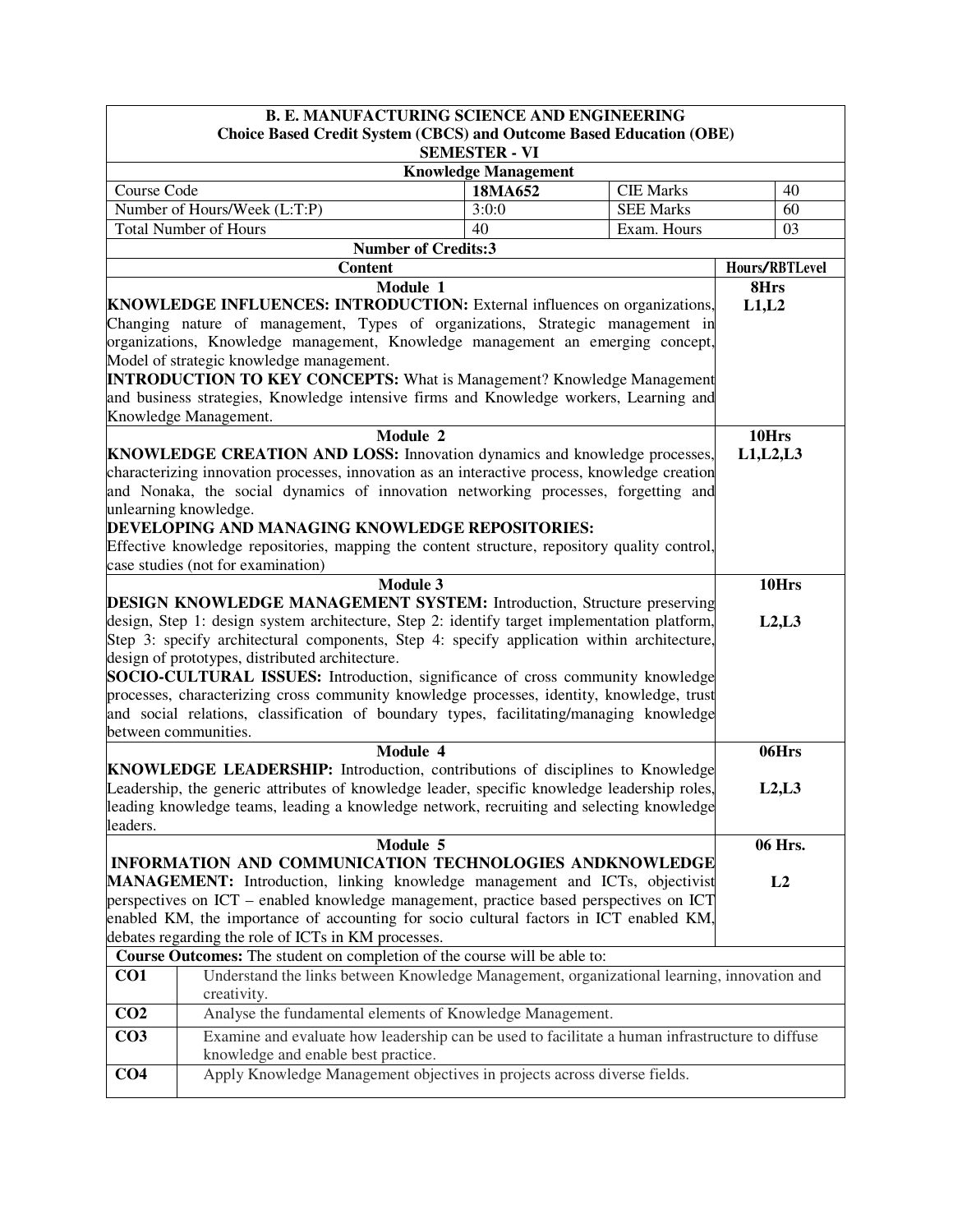| CO <sub>5</sub> | I Identify the drivers and inhibitors of effective Knowledge Management practices to promote |  |  |  |
|-----------------|----------------------------------------------------------------------------------------------|--|--|--|
|                 | innovation.                                                                                  |  |  |  |
| Text Books:     |                                                                                              |  |  |  |

1. Knowledge Management, Shelda Debowski, Wiley India, 2007.

2. Knowledge Management in Organizations, Donald Hislop, 2<sup>nd</sup> Ed., Oxford Universities Press, 2009 **Reference Books:** 

1. Knowledge Engineering and Management, Guus Schreiber, et al, Universities Press India Pvt. Ltd., 2003

2. Knowledge Management - Classic and contemporary works, Daryl Morey, et. al., 2007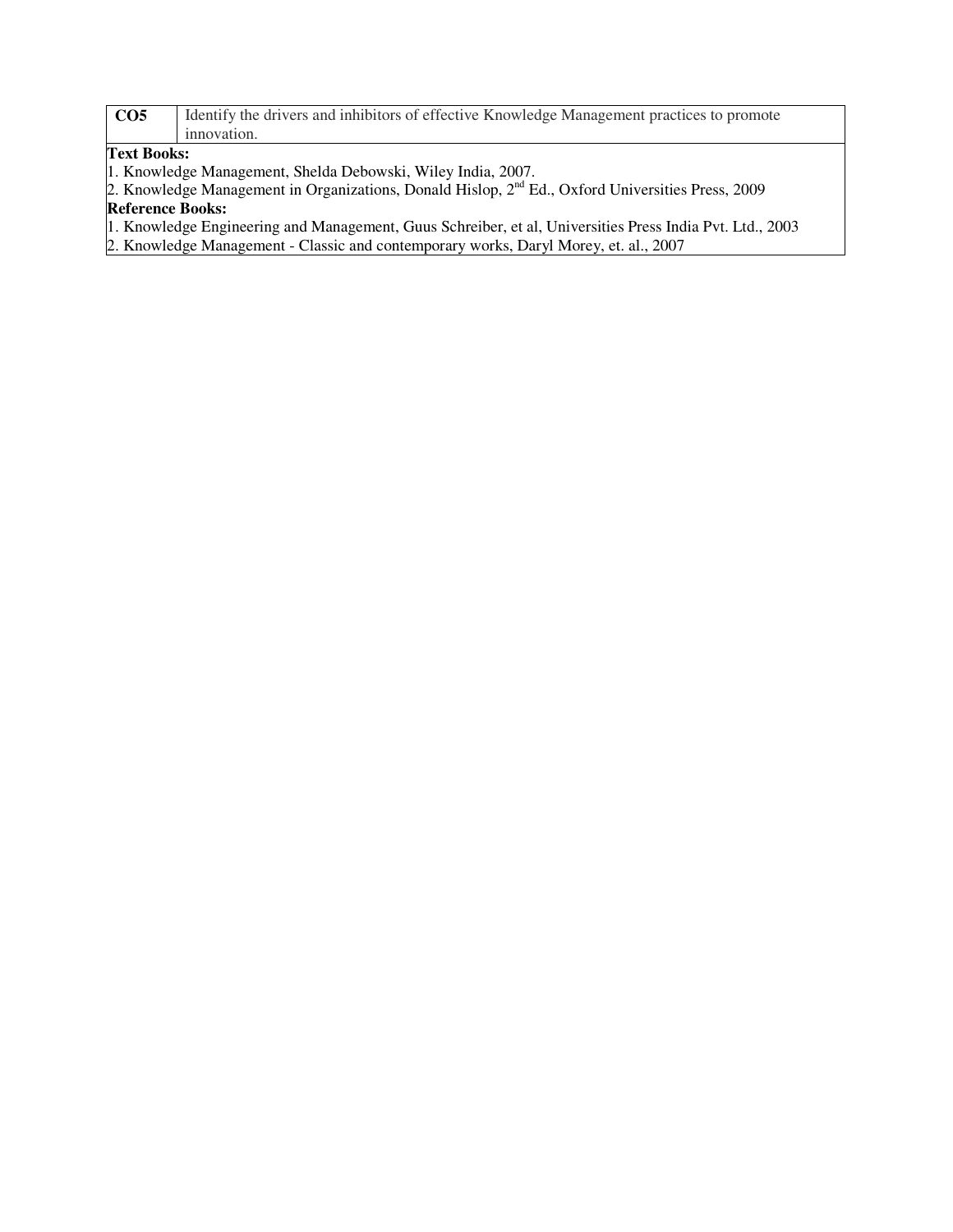| <b>B. E. MANUFACTURING SCIENCE AND ENGINEERING</b>                                                                                       |                                                                                                                                                                                                           |                   |                   |                                                                                                               |
|------------------------------------------------------------------------------------------------------------------------------------------|-----------------------------------------------------------------------------------------------------------------------------------------------------------------------------------------------------------|-------------------|-------------------|---------------------------------------------------------------------------------------------------------------|
| <b>Choice Based Credit System (CBCS) and Outcome Based Education (OBE)</b>                                                               |                                                                                                                                                                                                           |                   |                   |                                                                                                               |
| <b>SEMESTER - VI</b><br>NON DESTRUCTIVE TESTING LABORATORY                                                                               |                                                                                                                                                                                                           |                   |                   |                                                                                                               |
| Course Code                                                                                                                              |                                                                                                                                                                                                           | <b>18MAL66</b>    | <b>CIE Marks</b>  | 40                                                                                                            |
|                                                                                                                                          | Number of Hours/Week (L:T:P)                                                                                                                                                                              | 0:2:2             | <b>SEE Marks</b>  | 60                                                                                                            |
| Total hours                                                                                                                              |                                                                                                                                                                                                           | 40                | <b>Exam Hours</b> | 03                                                                                                            |
|                                                                                                                                          |                                                                                                                                                                                                           | No. of Credits: 2 |                   |                                                                                                               |
|                                                                                                                                          | <b>Course Learning Objective:</b>                                                                                                                                                                         |                   |                   |                                                                                                               |
|                                                                                                                                          |                                                                                                                                                                                                           |                   |                   | To provide the knowledge on types, working principles and advantages of NDT. To enable the students to choose |
|                                                                                                                                          | the NDT procedure for a given part.                                                                                                                                                                       |                   |                   |                                                                                                               |
|                                                                                                                                          |                                                                                                                                                                                                           | <b>Content</b>    |                   | Hours/RBT Level                                                                                               |
|                                                                                                                                          | 1. Visual inspection.                                                                                                                                                                                     |                   |                   | 40                                                                                                            |
|                                                                                                                                          | 2. Radiography.<br>3. Liquid (Dye) penetrant method.                                                                                                                                                      |                   |                   | L1, L2, L3                                                                                                    |
|                                                                                                                                          | 4. Magnetic particles.                                                                                                                                                                                    |                   |                   |                                                                                                               |
|                                                                                                                                          | 5. Eddy current testing.                                                                                                                                                                                  |                   |                   |                                                                                                               |
|                                                                                                                                          | 6. Ultrasonic Inspection.                                                                                                                                                                                 |                   |                   |                                                                                                               |
|                                                                                                                                          | 7. Acoustic Method.                                                                                                                                                                                       |                   |                   |                                                                                                               |
|                                                                                                                                          | Course Outcomes After studying this course, students will be able to:                                                                                                                                     |                   |                   |                                                                                                               |
| CO1                                                                                                                                      | Understand the non-destructive testing method to be used based on testing material                                                                                                                        |                   |                   |                                                                                                               |
| CO <sub>2</sub>                                                                                                                          | Conduct the NDT by various methods                                                                                                                                                                        |                   |                   |                                                                                                               |
| CO <sub>3</sub>                                                                                                                          | Identify the defects on the surface and core.                                                                                                                                                             |                   |                   |                                                                                                               |
| <b>Text Books:</b>                                                                                                                       |                                                                                                                                                                                                           |                   |                   |                                                                                                               |
|                                                                                                                                          | 1. Practical Non-Destructive Testing, Baldev Raj, T. Jayakumar, M. Thavasimuthu Narosa Publishing                                                                                                         |                   |                   |                                                                                                               |
|                                                                                                                                          | House, 2009.                                                                                                                                                                                              |                   |                   |                                                                                                               |
|                                                                                                                                          | 2. Non-Destructive Testing Techniques, Ravi Prakash, 1st revised edition, New Age International                                                                                                           |                   |                   |                                                                                                               |
|                                                                                                                                          | Publishers,<br>2010                                                                                                                                                                                       |                   |                   |                                                                                                               |
|                                                                                                                                          | <b>Reference Book:</b>                                                                                                                                                                                    |                   |                   |                                                                                                               |
| 1.                                                                                                                                       | Handbook of Nondestructive evaluation Charles, J. Hellier, McGraw Hill, New York 2001                                                                                                                     |                   |                   |                                                                                                               |
|                                                                                                                                          | 2. ASNT, American Society for Non Destructive Testing, Columbus, Ohio, NDT Handbook, Vol. 1, Leak<br>Testing, Vol. 2, Liquid Penetrant Testing, Vol. 3, Infrared and Thermal Testing Vol. 4, Radiographic |                   |                   |                                                                                                               |
|                                                                                                                                          |                                                                                                                                                                                                           |                   |                   |                                                                                                               |
| Testing, Vol. 5, Electromagnetic Testing, Vol. 6, Acoustic Emission Testing, Vol. 7, Ultrasonic Testing<br><b>Scheme of Examination:</b> |                                                                                                                                                                                                           |                   |                   |                                                                                                               |
|                                                                                                                                          |                                                                                                                                                                                                           |                   |                   |                                                                                                               |
| One Model from Part $- A : 50$ Marks                                                                                                     |                                                                                                                                                                                                           |                   |                   |                                                                                                               |
| One Model from Part $- B : 30$ Marks                                                                                                     |                                                                                                                                                                                                           |                   |                   |                                                                                                               |
|                                                                                                                                          | Viva - Voce<br>:20 Marks                                                                                                                                                                                  |                   |                   |                                                                                                               |
|                                                                                                                                          | : 100 Marks<br>Total                                                                                                                                                                                      |                   |                   |                                                                                                               |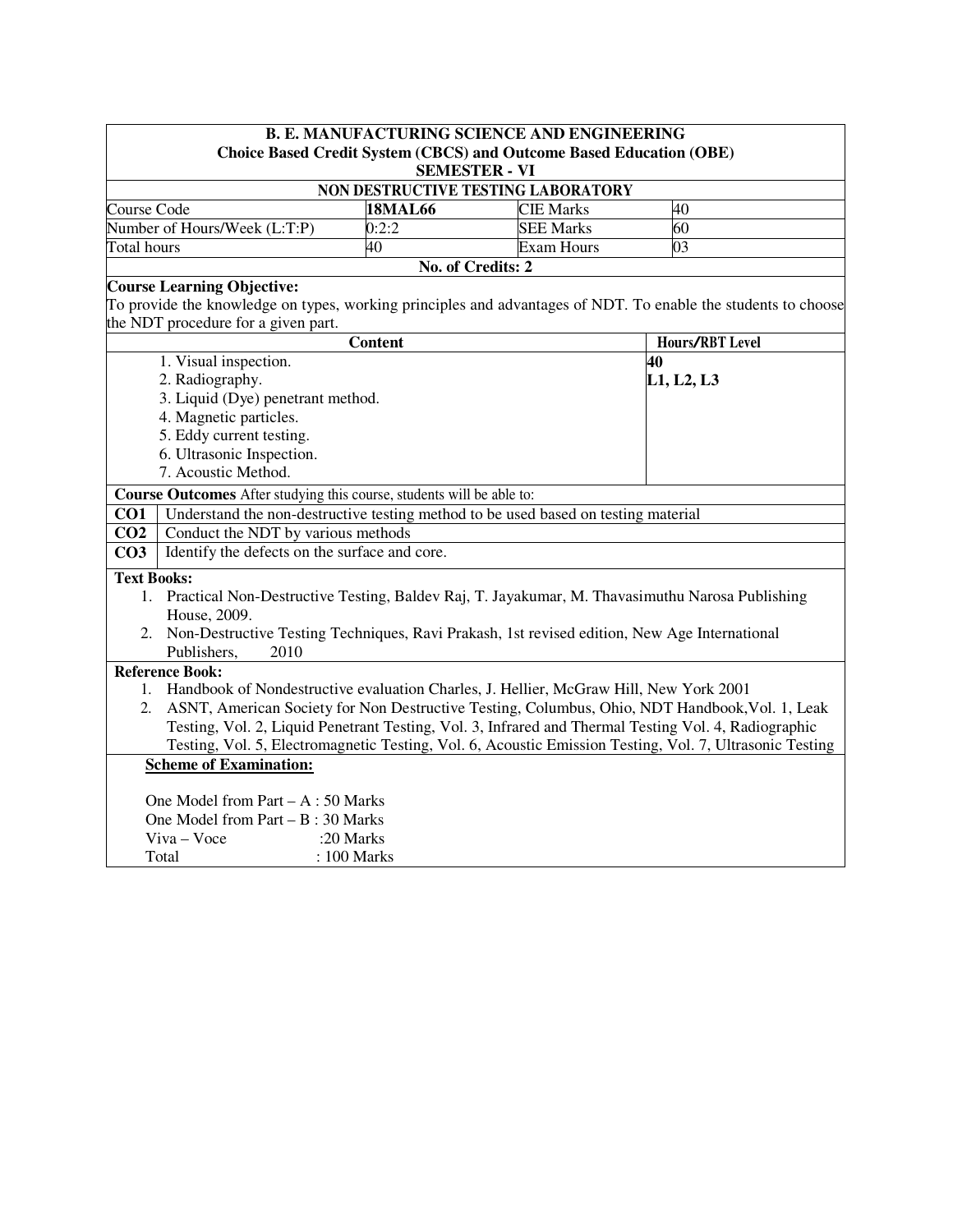| <b>B. E. MANUFACTURING SCIENCE AND ENGINEERING</b>                                                          |                                                                                              |                   |                |
|-------------------------------------------------------------------------------------------------------------|----------------------------------------------------------------------------------------------|-------------------|----------------|
|                                                                                                             | <b>Choice Based Credit System (CBCS) and Outcome Based Education (OBE)</b>                   |                   |                |
|                                                                                                             | <b>SEMESTER - VI</b>                                                                         |                   |                |
|                                                                                                             | ADDITIVE MANUFACTURING LABORATORY                                                            |                   |                |
| Course Code                                                                                                 | <b>18MAL67</b>                                                                               | <b>CIE Marks</b>  | 40             |
| Number of Hours/Week (L:T:P)                                                                                | 0:2:2                                                                                        | <b>SEE Marks</b>  | 60             |
| Total hours                                                                                                 | 40                                                                                           | <b>Exam Hours</b> | 03             |
|                                                                                                             | No. of Credits: 2                                                                            |                   |                |
|                                                                                                             | <b>Content</b>                                                                               |                   | Hours/RBTLevel |
|                                                                                                             | $PART - A$                                                                                   |                   | 20             |
|                                                                                                             | Create part models using CAD packages and then export the models onto the                    |                   | L1, L2, L3     |
| 3D Printing machine and create the prototype.                                                               |                                                                                              |                   |                |
|                                                                                                             | For example model individual parts of a Plummer block and assemble it once the all parts are |                   |                |
| completed.                                                                                                  |                                                                                              |                   |                |
| Create following parts:                                                                                     |                                                                                              |                   |                |
| 1. Block Base                                                                                               |                                                                                              |                   |                |
| 2. Hexagonal Nut                                                                                            |                                                                                              |                   |                |
| 3. Bolts                                                                                                    |                                                                                              |                   |                |
| 4. Cap                                                                                                      |                                                                                              |                   |                |
| 5. Bearing top half                                                                                         |                                                                                              |                   |                |
| 6. Bearing bottom half.                                                                                     |                                                                                              |                   |                |
| Creation of Screw jack all part drawings                                                                    |                                                                                              |                   |                |
| Creation of Bench vice with all part drawings                                                               |                                                                                              |                   |                |
|                                                                                                             | Creation of their own Product from requirement gathering to final product involves           |                   |                |
| Creation of 3D Part Drawings                                                                                |                                                                                              |                   |                |
|                                                                                                             | <b>PARTB</b>                                                                                 |                   | 10             |
| Conversion of 3D Part drawings to steriolithograhy (stl) format.                                            |                                                                                              |                   | L1, L2, L3     |
| <b>PARTC</b>                                                                                                |                                                                                              |                   | 10             |
| Generation of Additive Manufacturing Machine specific Code.                                                 |                                                                                              |                   | L1, L2, L3     |
|                                                                                                             | Fabrication of model using Rapid Prototyping Machine.                                        |                   |                |
|                                                                                                             | Course Outcomes: After studying this course, students will be able to:                       |                   |                |
| CO <sub>1</sub>                                                                                             | Gain knowledge about the all Rapid Prototyping Process.                                      |                   |                |
| CO <sub>2</sub>                                                                                             | Understand the Material choice according to the application.                                 |                   |                |
| Fabricate the final physical model using Rapid Prototyping Machine.<br>CO <sub>3</sub>                      |                                                                                              |                   |                |
| <b>Reference Text Books:</b>                                                                                |                                                                                              |                   |                |
| "Rapid Prototyping: Principles & Applications", Chua Chee Kai, Leong Kah Fai, World Scientific, 2003.<br>1. |                                                                                              |                   |                |
| Computer Aided Manufacturing - P.N. Rao, N.K. Tewari and T.K. Kundra Tata McGraw Hill 1999.<br>2.           |                                                                                              |                   |                |
| <b>Scheme of Examination:</b>                                                                               |                                                                                              |                   |                |
| One Model from Part $- A : 50$ Marks                                                                        |                                                                                              |                   |                |
| One Model from Part $- B : 30$ Marks                                                                        |                                                                                              |                   |                |
| Viva - Voce<br>:20 Marks                                                                                    |                                                                                              |                   |                |
| : 100 Marks<br>Total                                                                                        |                                                                                              |                   |                |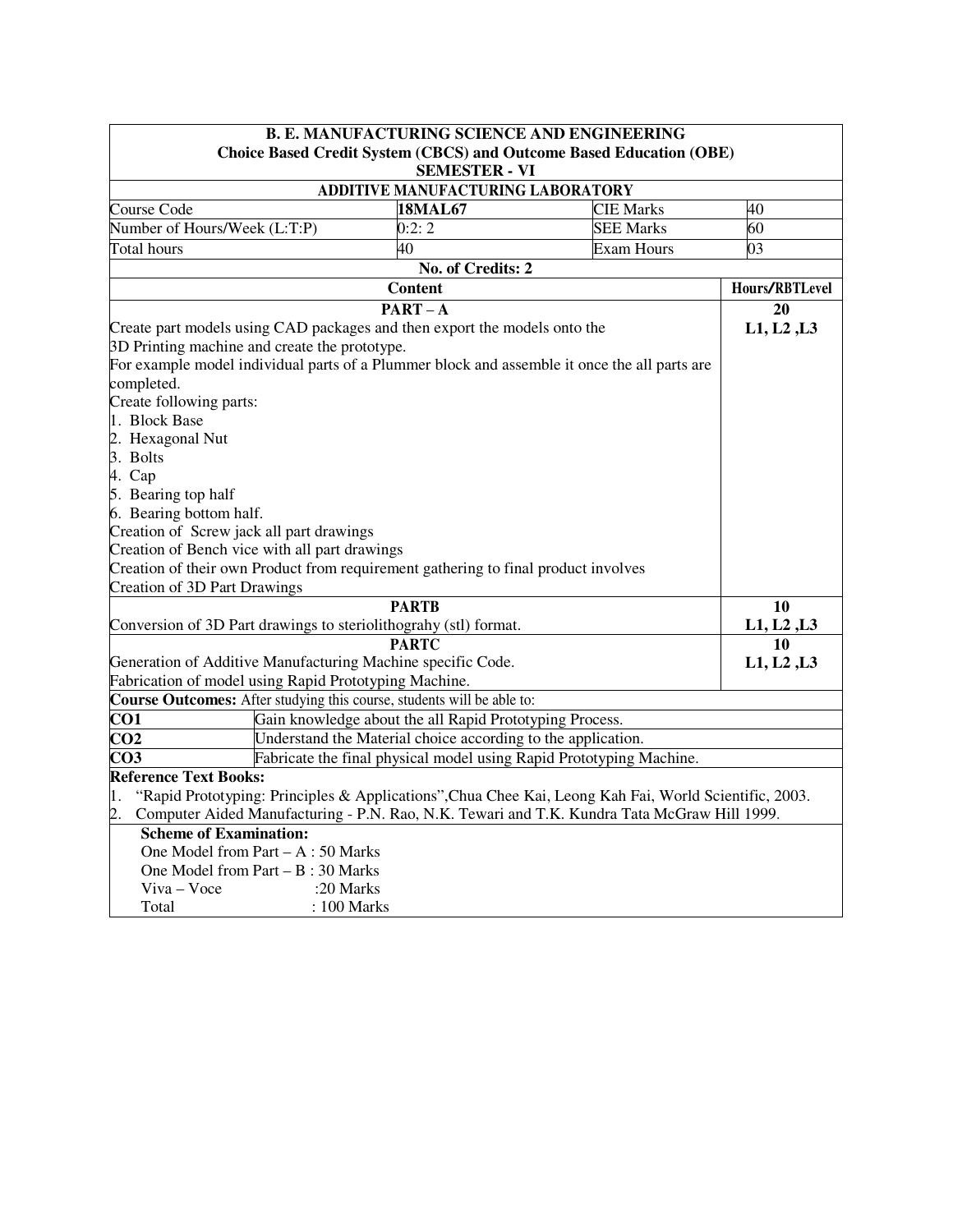| <b>B. E. MANUFACTURING SCIENCE AND ENGINEERING</b>                                                                                                                   |                                                                                                                      |                            |                                      |        |                 |  |
|----------------------------------------------------------------------------------------------------------------------------------------------------------------------|----------------------------------------------------------------------------------------------------------------------|----------------------------|--------------------------------------|--------|-----------------|--|
| <b>Choice Based Credit System (CBCS) and Outcome Based Education (OBE)</b>                                                                                           |                                                                                                                      |                            |                                      |        |                 |  |
| <b>SEMESTER - VII</b>                                                                                                                                                |                                                                                                                      |                            |                                      |        |                 |  |
|                                                                                                                                                                      |                                                                                                                      | <b>CONTROL ENGINEERING</b> |                                      |        |                 |  |
| Course Code                                                                                                                                                          |                                                                                                                      | 18MA71<br>2:2:0            | <b>CIE Marks</b><br><b>SEE Marks</b> | 40     |                 |  |
| Credits                                                                                                                                                              | Number of Hours/Week (L:T:P)                                                                                         | 03                         | Exam. Hours                          | 60     |                 |  |
|                                                                                                                                                                      |                                                                                                                      | <b>Content</b>             |                                      | 03     | Hours/RBT Level |  |
|                                                                                                                                                                      |                                                                                                                      | <b>Module 1</b>            |                                      |        | 10Hrs           |  |
|                                                                                                                                                                      | <b>Introduction:</b> Components of a control system, Open loop and closed loop systems.                              |                            |                                      |        | L1, L2, L3      |  |
|                                                                                                                                                                      | Types of controllers: Proportional, Integral, Differential, Proportional-Integral, and                               |                            |                                      |        |                 |  |
|                                                                                                                                                                      | Proportional- Integral-Differential controllers.                                                                     |                            |                                      |        |                 |  |
|                                                                                                                                                                      | Modeling of Physical Systems: Mathematical Models of Mechanical, Electrical, Thermal,                                |                            |                                      |        |                 |  |
|                                                                                                                                                                      | Hydraulic Systems.                                                                                                   |                            |                                      |        |                 |  |
|                                                                                                                                                                      |                                                                                                                      | <b>Module 2</b>            |                                      |        | 10Hrs           |  |
|                                                                                                                                                                      | Time domain performance of control systems: Typical test signal, Unit step response and                              |                            |                                      |        | L1,L2           |  |
|                                                                                                                                                                      | time domain specifications of first order, second order system. steady state error, error                            |                            |                                      |        |                 |  |
| constants.                                                                                                                                                           |                                                                                                                      |                            |                                      |        |                 |  |
|                                                                                                                                                                      |                                                                                                                      | <b>Module 3</b>            |                                      |        | 10Hrs           |  |
|                                                                                                                                                                      | Block diagram algebra, Reduction of block diagram, Signal flow graphs, Gain formula for                              |                            |                                      |        | L2, L3          |  |
|                                                                                                                                                                      | signal flow graphs, State diagram from differential equations.                                                       |                            |                                      |        |                 |  |
|                                                                                                                                                                      |                                                                                                                      | <b>Module 4</b>            |                                      |        | 10 Hrs          |  |
|                                                                                                                                                                      | Stability of linear control systems: Rouths criterion, Root locus, Determination of phase                            |                            |                                      |        | L2, L3          |  |
|                                                                                                                                                                      | margin and gain margin using root locus.                                                                             |                            |                                      |        |                 |  |
|                                                                                                                                                                      |                                                                                                                      | Module 5                   |                                      |        | <b>10 Hrs.</b>  |  |
| Frequency domain analysis: Stability analysis using Polar plot, Nyquist plot, Bode plot,                                                                             |                                                                                                                      |                            |                                      | L2, L3 |                 |  |
|                                                                                                                                                                      | Determination of phase margin and gain margin using Bode plot.                                                       |                            |                                      |        |                 |  |
|                                                                                                                                                                      | Course Outcomes: The student on completion of the course will be able to:                                            |                            |                                      |        |                 |  |
| CO <sub>1</sub>                                                                                                                                                      | Identify the type of control and control actions.                                                                    |                            |                                      |        |                 |  |
| CO <sub>2</sub>                                                                                                                                                      | Develop the mathematical model of the physical systems.                                                              |                            |                                      |        |                 |  |
| CO <sub>3</sub>                                                                                                                                                      |                                                                                                                      |                            |                                      |        |                 |  |
|                                                                                                                                                                      | Estimate the response and error in response of first and second order systems Courseed to<br>standard input signals. |                            |                                      |        |                 |  |
| CO <sub>4</sub>                                                                                                                                                      | Represent the complex physical system using block diagram and signal flow graph and obtain                           |                            |                                      |        |                 |  |
|                                                                                                                                                                      | transfer function.                                                                                                   |                            |                                      |        |                 |  |
| CO <sub>5</sub>                                                                                                                                                      | Analyse a linear feedback control system for stability using Hurwitz criterion, Routh's                              |                            |                                      |        |                 |  |
|                                                                                                                                                                      | criterion and root Locus technique in complex domain.                                                                |                            |                                      |        |                 |  |
| CO6                                                                                                                                                                  | Analyse the stability of linear feedback control systems in frequency domain using polar plots,                      |                            |                                      |        |                 |  |
|                                                                                                                                                                      | Nyquist and Bode plots.                                                                                              |                            |                                      |        |                 |  |
| <b>Text Books:</b>                                                                                                                                                   |                                                                                                                      |                            |                                      |        |                 |  |
| Automatic Control Systems, Farid G., Kuo B. C., McGraw Hill Education, 10th Edition, 2018<br>1.<br>Modern control Engineering, K. Ogeta, Pearson, 5th Edition, 2010. |                                                                                                                      |                            |                                      |        |                 |  |
| 2.                                                                                                                                                                   |                                                                                                                      |                            |                                      |        |                 |  |
|                                                                                                                                                                      | <b>Reference Books:</b>                                                                                              |                            |                                      |        |                 |  |

- 1. Control Systems Engineering, Norman S Nice, Fourth Edition, Wiley StudentEdition,2007.
- 2. Control systems, Manik D. N., Cengage,2017,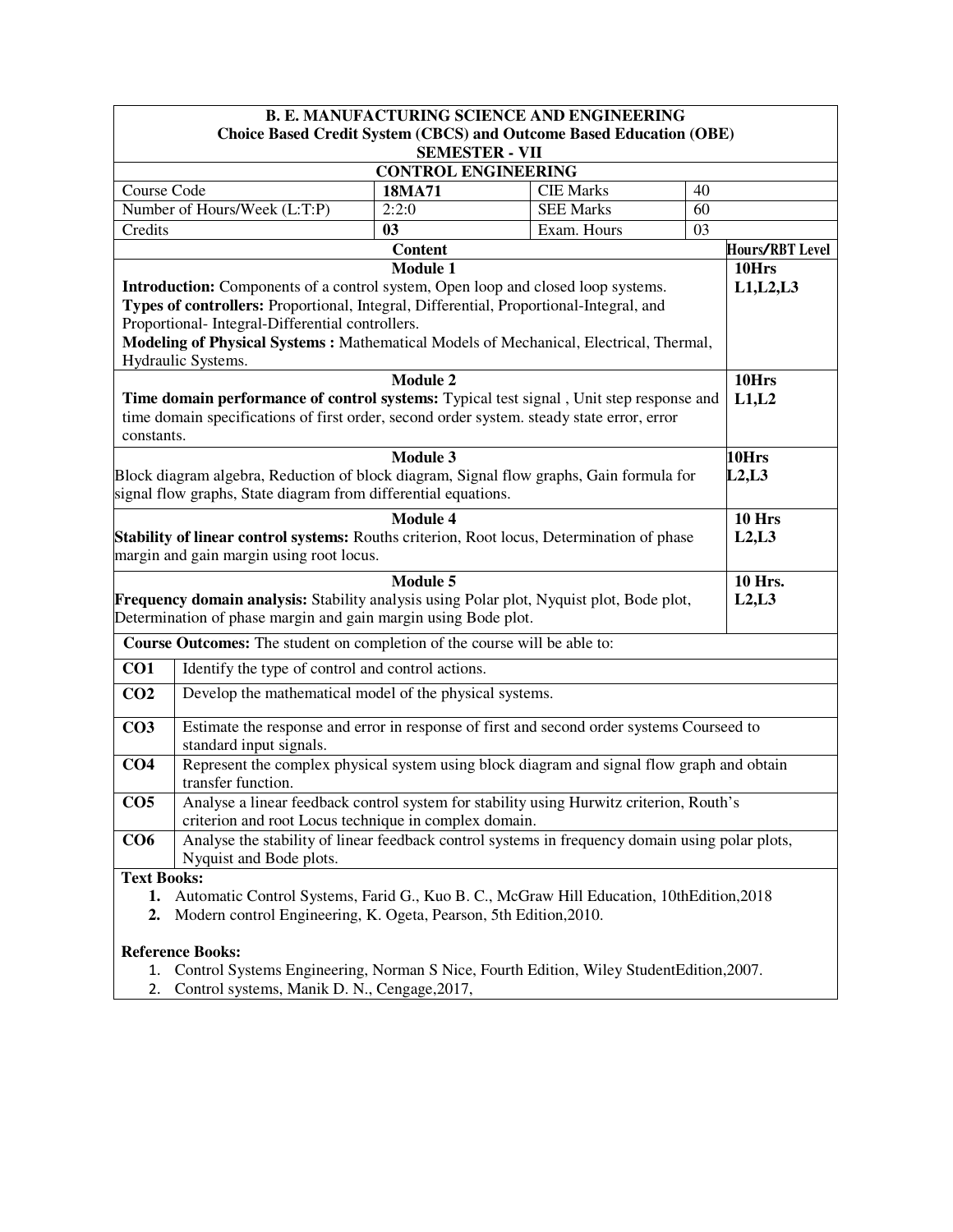| <b>B. E. MANUFACTURING SCIENCE AND ENGINEERING</b>                                                                                                                                                                                                                                                                                                                                                                                                                                                                                                                                                                                                                                                                                                                                                                                                                                                |                                                                            |                        |                              |  |  |
|---------------------------------------------------------------------------------------------------------------------------------------------------------------------------------------------------------------------------------------------------------------------------------------------------------------------------------------------------------------------------------------------------------------------------------------------------------------------------------------------------------------------------------------------------------------------------------------------------------------------------------------------------------------------------------------------------------------------------------------------------------------------------------------------------------------------------------------------------------------------------------------------------|----------------------------------------------------------------------------|------------------------|------------------------------|--|--|
|                                                                                                                                                                                                                                                                                                                                                                                                                                                                                                                                                                                                                                                                                                                                                                                                                                                                                                   | <b>Choice Based Credit System (CBCS) and Outcome Based Education (OBE)</b> |                        |                              |  |  |
| <b>SEMESTER - VII</b><br>HYDRAULIC CIRCUITS AND PROGRAMMABLE LOGIC CONTROLLERS (PLC)                                                                                                                                                                                                                                                                                                                                                                                                                                                                                                                                                                                                                                                                                                                                                                                                              |                                                                            |                        |                              |  |  |
| Course Code                                                                                                                                                                                                                                                                                                                                                                                                                                                                                                                                                                                                                                                                                                                                                                                                                                                                                       | 18MA72                                                                     | <b>CIE Marks</b><br>40 |                              |  |  |
| Number of Hours/Week (L:T:P)                                                                                                                                                                                                                                                                                                                                                                                                                                                                                                                                                                                                                                                                                                                                                                                                                                                                      | 3:0:0                                                                      | <b>SEE Marks</b><br>60 |                              |  |  |
| <b>Total Number of Hours</b>                                                                                                                                                                                                                                                                                                                                                                                                                                                                                                                                                                                                                                                                                                                                                                                                                                                                      | 40                                                                         | Exam. Hours<br>03      |                              |  |  |
|                                                                                                                                                                                                                                                                                                                                                                                                                                                                                                                                                                                                                                                                                                                                                                                                                                                                                                   | <b>Number of Credits: 3</b>                                                |                        |                              |  |  |
| <b>Content</b>                                                                                                                                                                                                                                                                                                                                                                                                                                                                                                                                                                                                                                                                                                                                                                                                                                                                                    |                                                                            |                        | <b>Hours/RBT Level</b>       |  |  |
| <b>Module 1</b><br><b>INTRODUCTION TO FLUID POWER:</b> Components, advantages and applications, Pascal's<br>law and its applications, Fluids for hydraulic system: types, properties, and selection, Additives,<br>effect of temperature and pressure on hydraulic fluid, Seals, sealing materials, compatibility of<br>seal with fluids, Types of pipes, hoses, and quick acting couplings, Pressure drop in hoses/pipes,<br>Fluid conditioning through filters, strainers, Sources of contamination and contamination control.                                                                                                                                                                                                                                                                                                                                                                  |                                                                            |                        | 10 Hours<br>(L1, L2, L3)     |  |  |
| <b>Module 2</b><br><b>PUMPS AND ACTUATORS:</b> Classification of hydraulic pumps, Pumping theory Construction<br>and working of gear, vane, piston, fixed and variable displacement pumps., Pump performance,<br>Selection factors, Numerical problems on pumps, Classification of cylinders – single and double<br>acting cylinder, Symbolic representation of hydraulic actuators, Mounting arrangements.<br>cushioning, special types of cylinders, problems on cylinders, Classification of hydraulic motors,<br>Construction and working of gear, vane, and piston motors, Theoretical torque, power, flow rate,<br>and hydraulic motor performance.                                                                                                                                                                                                                                         |                                                                            |                        | 10 Hours<br>(L1, L2, L3)     |  |  |
| Module 3<br>CONTROL COMPONENTS AND CIRCUIT DESIGN OF HYDRAULIC SYSTEMS:<br>Classification of control valves, Directional Control Valves (DCV): symbolic representation,<br>constructional features of poppet, sliding spool, rotary type valves, solenoid and pilot operated<br>DCV, shuttle valve, and check valves, Pressure Control Valves (PCV): types, direct operated<br>types and pilot operated types, Flow Control Valves: compensated and non-compensated FCV,<br>needle valve, temperature compensated, pressure compensated, pressure and temperature<br>compensated FCV, Symbolic representation of DCV, PCV, and FCV. Hydraulic circuit design:<br>Control of single-acting hydraulic cylinder, Control of double-acting hydraulic cylinder,<br>Regenerative circuit, Pump unloading circuit, Counterbalance valve application, Metering-in,<br>metering-out and bleed-off circuits |                                                                            |                        | 10 Hours<br>(L1, L2, L3)     |  |  |
| <b>Module 4</b><br><b>INTRODUCTION TO PNEUMATIC SYSTEMS:</b> Advantages and limitations, Applications,<br>Choice of working medium, Characteristics of compressed air, Structure of pneumatic control<br>system, Fluid conditioners - dryers and FRL unit, Pneumatic actuators: Linear cylinder – types,<br>working, construction and applications, Rotary cylinders – types, working, construction and<br>applications, End position cushioning, seals, and mounting arrangements, symbols, Use of<br>memory valve, Quick exhaust valve, Time delay valve, Shuttle valve.                                                                                                                                                                                                                                                                                                                        |                                                                            |                        | 10 Hours<br>(L1, L2, L3)     |  |  |
| Module 5<br>FUNDAMENTALS OF PROGRAMMABLE LOGIC CONTROLLER (PLC): Definition,<br>Advantages, Functions of PLC, Evolution of the modern PLC, Types of PLC, Block diagram of<br>PLC, PLC timers and counters, Data handling, Communication in PLCs, Introduction to logic,<br>ladder design, and switches, Data Acquisition (SCADA) System.                                                                                                                                                                                                                                                                                                                                                                                                                                                                                                                                                          |                                                                            |                        | 10 Hours<br>(L1, L2, L3, L4) |  |  |
| Course Outcomes: After studying this course, students will be able to:                                                                                                                                                                                                                                                                                                                                                                                                                                                                                                                                                                                                                                                                                                                                                                                                                            |                                                                            |                        |                              |  |  |
| Explain fluid power systems.<br>CO <sub>1</sub>                                                                                                                                                                                                                                                                                                                                                                                                                                                                                                                                                                                                                                                                                                                                                                                                                                                   |                                                                            |                        |                              |  |  |
| CO <sub>2</sub><br>Understand hydraulic pumps and motors.<br>CO <sub>3</sub>                                                                                                                                                                                                                                                                                                                                                                                                                                                                                                                                                                                                                                                                                                                                                                                                                      |                                                                            |                        |                              |  |  |
| Apply hydraulics concept to design hydraulic circuits using different valves.<br>CO <sub>4</sub>                                                                                                                                                                                                                                                                                                                                                                                                                                                                                                                                                                                                                                                                                                                                                                                                  |                                                                            |                        |                              |  |  |
| Understand PLC and automation based on different applications.<br><b>Textbooks:</b>                                                                                                                                                                                                                                                                                                                                                                                                                                                                                                                                                                                                                                                                                                                                                                                                               |                                                                            |                        |                              |  |  |
| "Fluid Power with Applications", Anthony Esposito, Pearson Edition, 2000.<br>1.<br>John Pippenger, Tyler Hicks, "Industrial Hydraulics", McGraw Hill International Edition, 1980.<br>2.                                                                                                                                                                                                                                                                                                                                                                                                                                                                                                                                                                                                                                                                                                           |                                                                            |                        |                              |  |  |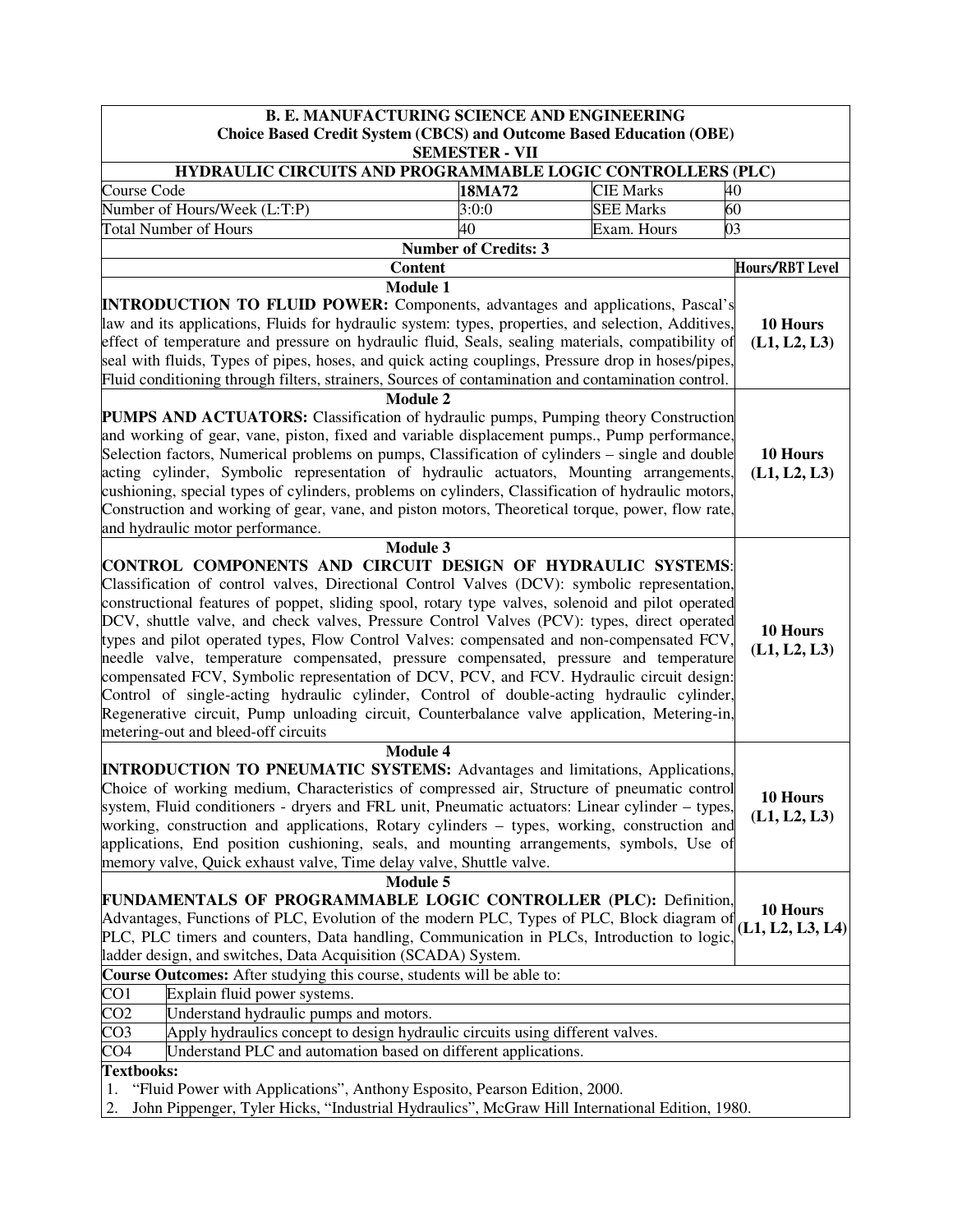3. "PLC and Industrial Automation", Madhuchhanda Gupta and Samarjit Sen Gupta, Penram International Pub. (Indian) Pvt. Ltd., 2011.

# **Reference books:**

- 1. Majumdar S.R., "Oil Hydraulics", Tata McGraw Hill, 2002.
- 2. John W Webb, Ronald A Reis, "Programmable Logic Controllers: Principles and Application", PHI Learning, New Delhi, 5th Edition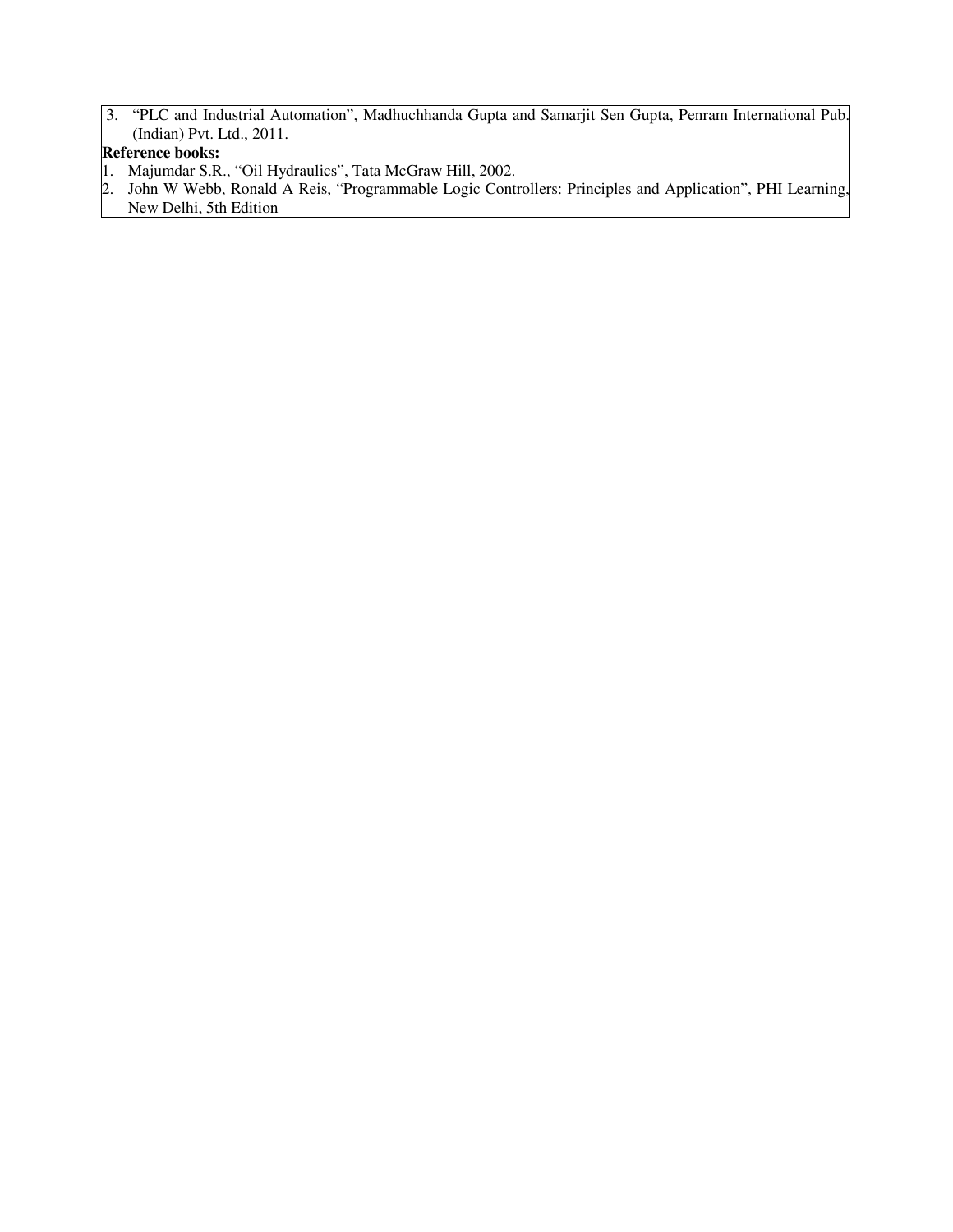| <b>B. E. MANUFACTURING SCIENCE AND ENGINEERING</b>                                                                                                                                                                                                                                                                                                                                                              |                             |                                                                                              |                        |  |
|-----------------------------------------------------------------------------------------------------------------------------------------------------------------------------------------------------------------------------------------------------------------------------------------------------------------------------------------------------------------------------------------------------------------|-----------------------------|----------------------------------------------------------------------------------------------|------------------------|--|
| <b>Choice Based Credit System (CBCS) and Outcome Based Education (OBE)</b>                                                                                                                                                                                                                                                                                                                                      |                             |                                                                                              |                        |  |
|                                                                                                                                                                                                                                                                                                                                                                                                                 | <b>SEMESTER - VII</b>       |                                                                                              |                        |  |
|                                                                                                                                                                                                                                                                                                                                                                                                                 | <b>SURFACE ENGINEERING</b>  | <b>CIE Marks</b>                                                                             | 40                     |  |
| Course Code<br>Number of Hours/Week (L:T:P)                                                                                                                                                                                                                                                                                                                                                                     | 18MA731<br>3:0:0            | <b>SEE Marks</b>                                                                             | 60                     |  |
| <b>Total Number of Hours</b>                                                                                                                                                                                                                                                                                                                                                                                    | 40                          | Exam. Hours                                                                                  | 03                     |  |
|                                                                                                                                                                                                                                                                                                                                                                                                                 | <b>Number of Credits: 3</b> |                                                                                              |                        |  |
|                                                                                                                                                                                                                                                                                                                                                                                                                 |                             |                                                                                              |                        |  |
|                                                                                                                                                                                                                                                                                                                                                                                                                 | <b>Content</b>              |                                                                                              | Hours/RBTLevel         |  |
| <b>FRICTION:</b> Topography of Surfaces – Surface features – Properties and measurement –<br>Surface interaction -Adhesive Theory of Sliding Friction - Rolling Friction - Friction<br>properties of metallic and nonmetallic materials – Friction in extreme conditions – Thermal<br>considerations in sliding contact.                                                                                        | Module - 1                  |                                                                                              | 08 Hours<br>L1, L2, L3 |  |
|                                                                                                                                                                                                                                                                                                                                                                                                                 | <b>Module -2</b>            |                                                                                              | 08 Hours               |  |
| WEAR: Introduction – Abrasive wear, Erosive, Cavitation, Adhesion, Fatigue wear and                                                                                                                                                                                                                                                                                                                             |                             |                                                                                              | L1, L2, L3             |  |
| Fretting Wear- Laws of wear – Theoretical wear models – Wear of metals and nonmetals –                                                                                                                                                                                                                                                                                                                          |                             |                                                                                              |                        |  |
| International standards in friction and wear measurements.                                                                                                                                                                                                                                                                                                                                                      |                             |                                                                                              |                        |  |
|                                                                                                                                                                                                                                                                                                                                                                                                                 | Module - 3                  |                                                                                              | 08 Hours               |  |
| <b>CORROSION:</b> Introduction – Principle of corrosion – Classification of corrosion – Types of<br>corrosion – Factors influencing corrosion – Testing of corrosion – In-service monitoring,<br>Simulated service, Laboratory testing – Evaluation of corrosion – Prevention of Corrosion –<br>Material selection, Alteration of environment, Design, Cathodic and Anodic Protection,<br>Corrosion inhibitors. |                             |                                                                                              | L1, L2, L3             |  |
|                                                                                                                                                                                                                                                                                                                                                                                                                 | Module - 4                  |                                                                                              | 08 Hours               |  |
| SURFACE TREATMENTS: Introduction - Surface properties, Superficial layer -                                                                                                                                                                                                                                                                                                                                      |                             |                                                                                              | L1, L2, L3             |  |
| Changing surface metallurgy – Wear resistant coatings and Surface treatments – Techniques –                                                                                                                                                                                                                                                                                                                     |                             |                                                                                              |                        |  |
| $PVD - CVD - Physical CVD - Ion implantation - Surface welding - Thermal spring -$                                                                                                                                                                                                                                                                                                                              |                             |                                                                                              |                        |  |
| Laser surface hardening and alloying, Applications of coatings and surface treatments in wear                                                                                                                                                                                                                                                                                                                   |                             |                                                                                              |                        |  |
| and friction control – Characteristics of Wear resistant coatings – New trends in coating                                                                                                                                                                                                                                                                                                                       |                             |                                                                                              |                        |  |
| $\text{technology} - \text{DLC} - \text{CNC} - \text{Thick coatings} - \text{Nano-engineered coatings} - \text{Other coatings},$                                                                                                                                                                                                                                                                                |                             |                                                                                              |                        |  |
| Corrosion resistant coatings.                                                                                                                                                                                                                                                                                                                                                                                   |                             |                                                                                              |                        |  |
| ENGINEERING MATERIALS: Introduction - Advanced alloys - Super alloys, Titanium<br>alloys, Magnesium alloys, Aluminium alloys, and Nickel based alloys - Ceramics - Polymers -<br>Biomaterials – Applications – Bio Tribology Nano Tribology.                                                                                                                                                                    | Module - 5                  |                                                                                              | 08 Hours<br>1, L2, L3  |  |
| Course outcomes: After studying this course, students will be able to:                                                                                                                                                                                                                                                                                                                                          |                             |                                                                                              |                        |  |
| CO1                                                                                                                                                                                                                                                                                                                                                                                                             |                             | Understand the basic concept of friction, wear and corrosion of materials and their types    |                        |  |
| CO <sub>2</sub><br>applications                                                                                                                                                                                                                                                                                                                                                                                 |                             | Understand the principle of different Surface treatments and coating techniques based on the |                        |  |
| CO <sub>3</sub><br>Apply the techniques Surface treatments and coating techniques                                                                                                                                                                                                                                                                                                                               |                             |                                                                                              |                        |  |
| CO <sub>4</sub><br>Differentiate the application of engineering materials based on the properties                                                                                                                                                                                                                                                                                                               |                             |                                                                                              |                        |  |
| <b>Text Books:</b><br>1. Rabinowicz. E, "Frictionand Wear of materials", John Willey&Sons, UK, 1995                                                                                                                                                                                                                                                                                                             |                             |                                                                                              |                        |  |
| G.W. Stachowiak & A.W. Batchelor, "Engineering Tribology", Butterworth-Heinemann, UK, 2005<br>2.                                                                                                                                                                                                                                                                                                                |                             |                                                                                              |                        |  |
| <b>Reference Book:</b><br>1. Halling, J. (Editor) – "Principles of Tribology", Macmillian –1984.<br>2. Williams J.A. "Engineering Tribology", Oxford Univ. Press, 1994.<br>3. S.K.Basu, S.N.Sengupta & B.B.Ahuja ,"Fundamentals of Tribology", Prentice -Hall of India Pvt<br>Ltd, New Delhi, 2005                                                                                                              |                             |                                                                                              |                        |  |
| 4. Fontana G., "Corrosion Engineering", McGraw Hill, 1985                                                                                                                                                                                                                                                                                                                                                       |                             |                                                                                              |                        |  |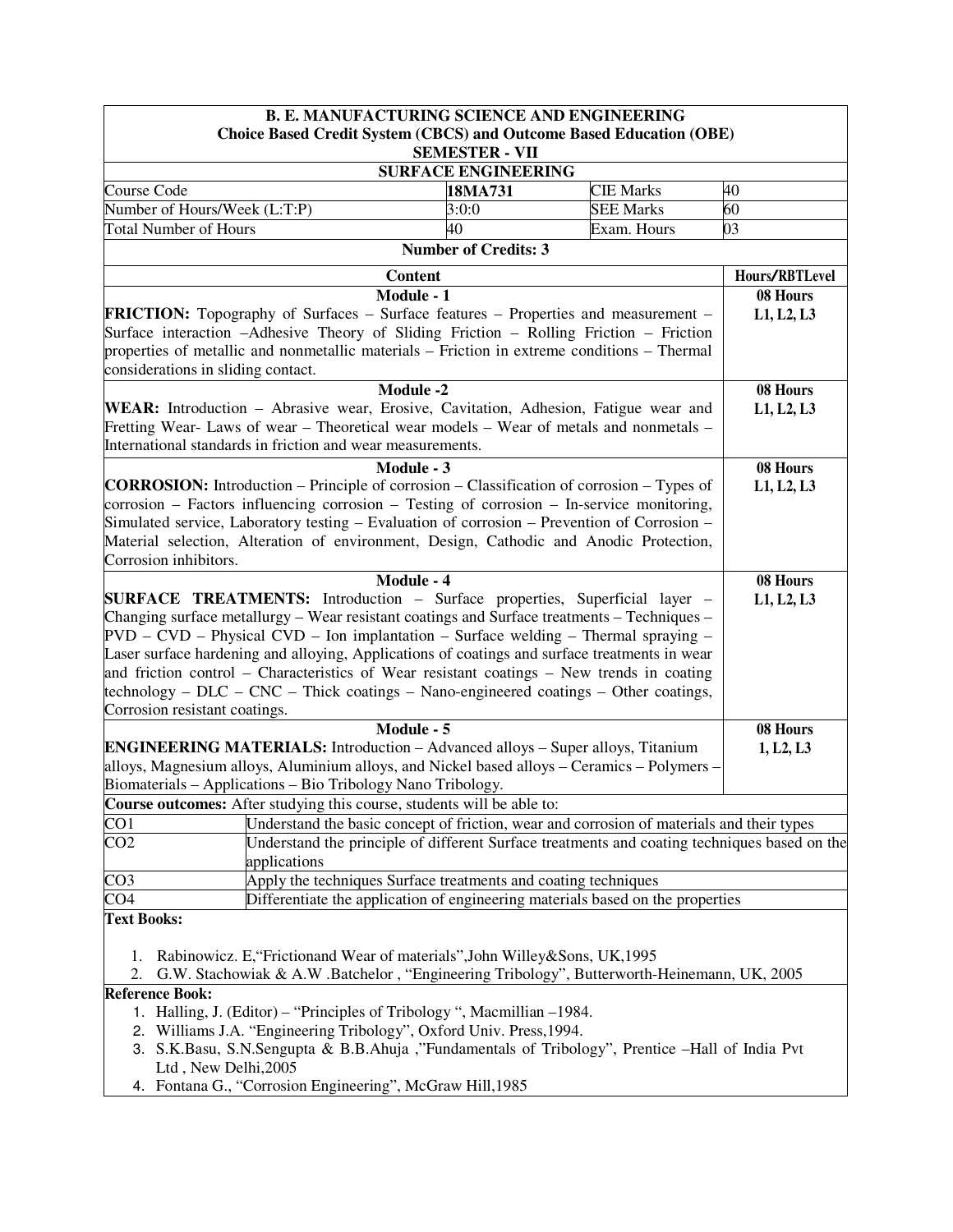|                                                                                                                                | <b>B. E. MANUFACTURING SCIENCE AND ENGINEERING</b>                                                 |                                                                                      |                                                                                                                                                                           |                |  |
|--------------------------------------------------------------------------------------------------------------------------------|----------------------------------------------------------------------------------------------------|--------------------------------------------------------------------------------------|---------------------------------------------------------------------------------------------------------------------------------------------------------------------------|----------------|--|
|                                                                                                                                |                                                                                                    |                                                                                      | <b>Choice Based Credit System (CBCS) and Outcome Based Education (OBE)</b>                                                                                                |                |  |
|                                                                                                                                |                                                                                                    | <b>SEMESTER - VII</b>                                                                |                                                                                                                                                                           |                |  |
|                                                                                                                                |                                                                                                    | <b>QUALITY ASSURANCE</b>                                                             |                                                                                                                                                                           | 40             |  |
| Course Code                                                                                                                    | 18MA732<br><b>CIE Marks</b>                                                                        |                                                                                      |                                                                                                                                                                           |                |  |
| Number of Hours/Week (L:T:P)                                                                                                   |                                                                                                    | 3:0:0                                                                                | <b>SEE Marks</b>                                                                                                                                                          | 60             |  |
| <b>Total Number of Hours</b>                                                                                                   |                                                                                                    | 40                                                                                   | Exam. Hours                                                                                                                                                               | 03             |  |
| <b>Number of Credits: 3</b>                                                                                                    |                                                                                                    |                                                                                      |                                                                                                                                                                           |                |  |
|                                                                                                                                |                                                                                                    | <b>Content</b>                                                                       |                                                                                                                                                                           | Hours/RBTLevel |  |
|                                                                                                                                |                                                                                                    | <b>Module 1</b>                                                                      |                                                                                                                                                                           | 08Hours        |  |
|                                                                                                                                |                                                                                                    |                                                                                      | <b>INTRODUCTION TO QUALITY:</b> Definition of Quality, Quality function, Dimensions of                                                                                    | L1, L2,        |  |
|                                                                                                                                |                                                                                                    |                                                                                      | quality, Quality engineering terminology, Brief history of quality methodology, Statistical                                                                               |                |  |
|                                                                                                                                |                                                                                                    |                                                                                      | methods for quality improvement, Quality Costs - Four categories costs and hidden cost.                                                                                   |                |  |
| Introduction to Quality Function Deployment.                                                                                   |                                                                                                    |                                                                                      | QUALITY ASSURANCE: Definition and concept of quality assurance, departmental                                                                                              |                |  |
|                                                                                                                                |                                                                                                    |                                                                                      |                                                                                                                                                                           |                |  |
|                                                                                                                                |                                                                                                    | assurance activities. Quality audit concept, audit approach etc.<br><b>Module 2</b>  |                                                                                                                                                                           |                |  |
|                                                                                                                                |                                                                                                    |                                                                                      |                                                                                                                                                                           | 08 Hours       |  |
|                                                                                                                                |                                                                                                    |                                                                                      | <b>STATISTICAL PROCESS CONTROL - Chance and Assignable causes of variation.</b><br>Basic principles of control charts, choice of control limits, sample size and sampling | L1, L2, L3,    |  |
|                                                                                                                                |                                                                                                    |                                                                                      | frequency, rational subgroups. Analysis of patterns of control charts Frequency distribution                                                                              |                |  |
|                                                                                                                                |                                                                                                    |                                                                                      |                                                                                                                                                                           |                |  |
|                                                                                                                                | and Histogram.<br>PROCESS CAPABILITY: Basic definitions, standardized formula, relation to product |                                                                                      |                                                                                                                                                                           |                |  |
| tolerance and Six-Sigma concept of process capability.                                                                         |                                                                                                    |                                                                                      |                                                                                                                                                                           |                |  |
|                                                                                                                                |                                                                                                    | <b>Module 3</b>                                                                      |                                                                                                                                                                           | 08 Hours       |  |
|                                                                                                                                |                                                                                                    |                                                                                      | Control charts for $X$ - bar and Range $(R)$ , Statistical basis of the charts, development and sue                                                                       | L1, L2, L3     |  |
|                                                                                                                                |                                                                                                    |                                                                                      | of X- bar and r charts, interpretation of charts Control charts for X-bar and standard deviation                                                                          |                |  |
| (S), development and use of X-bar and S Charts.                                                                                |                                                                                                    |                                                                                      |                                                                                                                                                                           |                |  |
|                                                                                                                                |                                                                                                    | <b>Module 4</b>                                                                      |                                                                                                                                                                           | 08 Hours       |  |
|                                                                                                                                |                                                                                                    |                                                                                      | Control chart for fraction non - conforming (defectives) - development of control chart,                                                                                  | L1, L2, L3     |  |
|                                                                                                                                |                                                                                                    |                                                                                      | brief discussion on variable sample size. Control chart for non-conformities (defects) -                                                                                  |                |  |
|                                                                                                                                |                                                                                                    |                                                                                      | development and operation of control chart for constant sample size and variable sample size.                                                                             |                |  |
| Choice between variables and attributes control charts.                                                                        |                                                                                                    |                                                                                      |                                                                                                                                                                           |                |  |
|                                                                                                                                |                                                                                                    | Module 5                                                                             |                                                                                                                                                                           | 08 Hours       |  |
|                                                                                                                                |                                                                                                    |                                                                                      | <b>OPERATING CHARACTERISTIC CURVES:</b> Construction and use. Acceptance plans -                                                                                          | L1, L2, L3,    |  |
|                                                                                                                                |                                                                                                    |                                                                                      | single, double and multiple sampling. Determinations of average outgoing quality, average                                                                                 |                |  |
|                                                                                                                                |                                                                                                    | outgoing quality level, average total inspection, production risk and consumer risk. |                                                                                                                                                                           |                |  |
| ISO QUALITY SYSTEM: ISO/QS9000 Quality Systems - History of ISO9000 standards,                                                 |                                                                                                    |                                                                                      |                                                                                                                                                                           |                |  |
| QS9000 quality standards, goals and their standards.                                                                           |                                                                                                    |                                                                                      |                                                                                                                                                                           |                |  |
| Course Outcomes: After studying this course, students will be able to:                                                         |                                                                                                    |                                                                                      |                                                                                                                                                                           |                |  |
| CO1                                                                                                                            |                                                                                                    |                                                                                      | Explains the basic concept of Quality, Control Charts and Acceptance Sampling                                                                                             |                |  |
| $\overline{CO2}$                                                                                                               |                                                                                                    | Construct control charts and evaluate revised control limits                         |                                                                                                                                                                           |                |  |
| CO <sub>3</sub>                                                                                                                | Analyze process capability and operating characteristic curves                                     |                                                                                      |                                                                                                                                                                           |                |  |
|                                                                                                                                |                                                                                                    |                                                                                      |                                                                                                                                                                           |                |  |
| <b>Text Books:</b><br>1. Douglas C Montgomery, Introduction to Statistical Quality Control, John Wiley, Seventh Edition, 2012. |                                                                                                    |                                                                                      |                                                                                                                                                                           |                |  |
| <b>Reference Book:</b>                                                                                                         |                                                                                                    |                                                                                      |                                                                                                                                                                           |                |  |
|                                                                                                                                |                                                                                                    | 1. Grant E.L. and Leavenworth, Statistical Quality Control, TMH, 2000.               |                                                                                                                                                                           |                |  |
|                                                                                                                                | 2. IS 2500 Standard sampling plan.                                                                 |                                                                                      |                                                                                                                                                                           |                |  |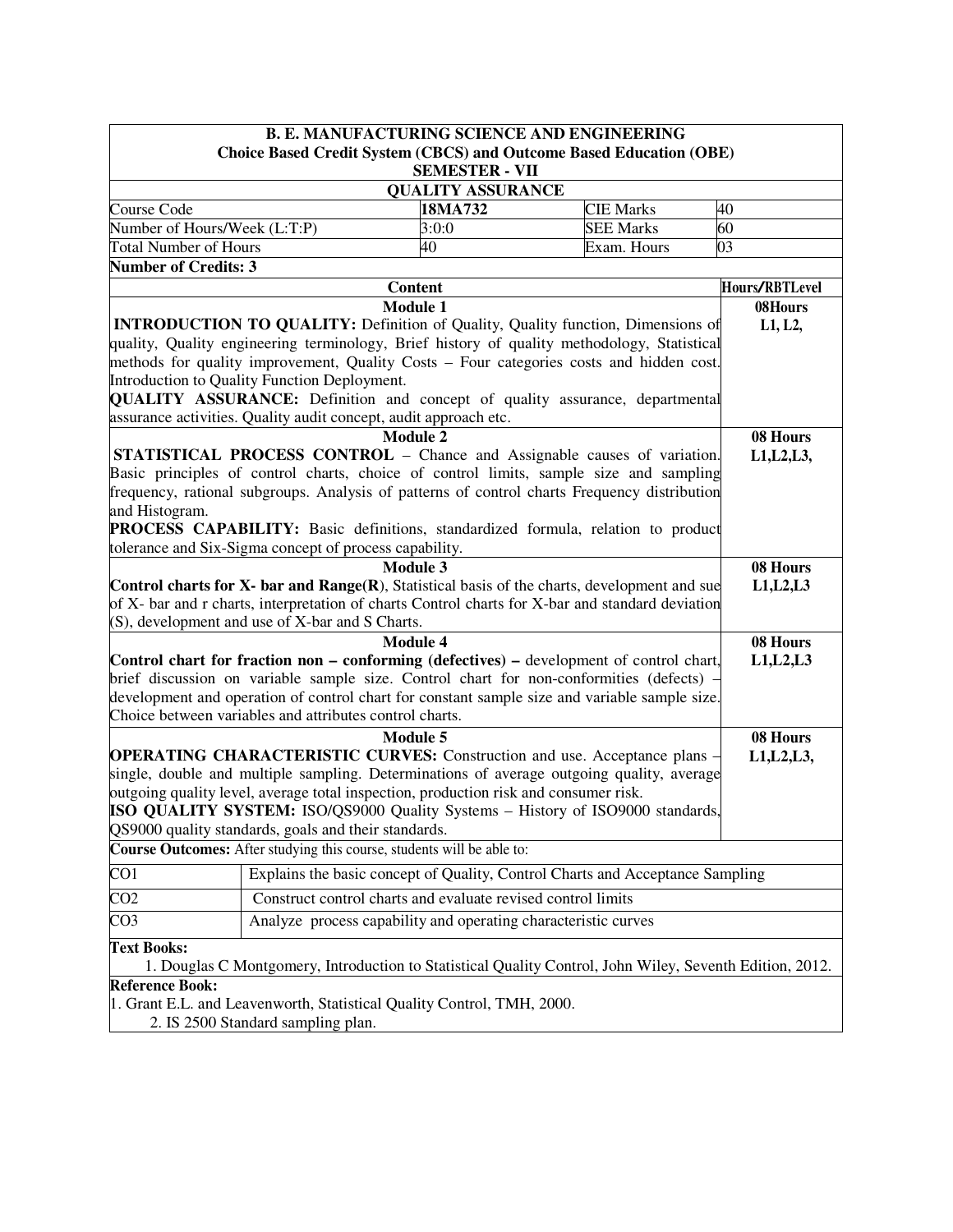|                                                                                                                                                                                              | <b>B. E. MANUFACTURING SCIENCE AND ENGINEERING</b>                                                                   |                             |                                                                            |                |
|----------------------------------------------------------------------------------------------------------------------------------------------------------------------------------------------|----------------------------------------------------------------------------------------------------------------------|-----------------------------|----------------------------------------------------------------------------|----------------|
|                                                                                                                                                                                              |                                                                                                                      |                             | <b>Choice Based Credit System (CBCS) and Outcome Based Education (OBE)</b> |                |
|                                                                                                                                                                                              |                                                                                                                      | <b>SEMESTER - VII</b>       |                                                                            |                |
|                                                                                                                                                                                              |                                                                                                                      | <b>JIGS AND FIXTURES</b>    |                                                                            |                |
| Course Code                                                                                                                                                                                  |                                                                                                                      | 18MA733                     | <b>CIE Marks</b>                                                           | 40             |
|                                                                                                                                                                                              | Number of Hours/Week (L:T:P)                                                                                         | 3:0:0                       | <b>SEE Marks</b>                                                           | 60             |
|                                                                                                                                                                                              | <b>Total Number of Hours</b>                                                                                         | 40                          | Exam. Hours                                                                | 03             |
|                                                                                                                                                                                              |                                                                                                                      | <b>Number of Credits: 3</b> |                                                                            |                |
|                                                                                                                                                                                              |                                                                                                                      | <b>Content</b>              |                                                                            | Hours/RBTLevel |
|                                                                                                                                                                                              |                                                                                                                      | Module 1                    |                                                                            | 8 Hours        |
|                                                                                                                                                                                              | <b>LOCATING AND CLAMPING PRINCIPLES:</b> Introduction, function and advantages of jigs                               |                             |                                                                            | L1, L2         |
|                                                                                                                                                                                              | and fixtures - basic elements - principles of location - locating methods and devices                                |                             |                                                                            |                |
|                                                                                                                                                                                              | redundant location – principles of clamping – types of clamp, mechanical actuation – pneumatic                       |                             |                                                                            |                |
|                                                                                                                                                                                              | and hydraulic actuation standard parts – drill bushes and special types of bushes– tolerances and<br>materials used. |                             |                                                                            |                |
|                                                                                                                                                                                              |                                                                                                                      | <b>Module 2</b>             |                                                                            | 8 Hours        |
|                                                                                                                                                                                              | <b>JIGS AND FIXTURES:</b> Elements of jig, Design consideration in jigs and fixtures, selection of                   |                             |                                                                            | L1, L2, L3     |
|                                                                                                                                                                                              | materials, types of jigs – post, turnover, channel, latch, box, pot, angular post jigs – indexing                    |                             |                                                                            |                |
|                                                                                                                                                                                              | itigs, jig feet and legs, chip control. Fixtures: general principles of milling, lathe, boring,                      |                             |                                                                            |                |
|                                                                                                                                                                                              | broaching and grinding fixtures, inspection and welding fixtures.                                                    |                             |                                                                            |                |
|                                                                                                                                                                                              |                                                                                                                      | Module 3                    |                                                                            | 8 Hours        |
|                                                                                                                                                                                              | PRESS WORKING TERMINOLOGIES AND ELEMENTS OF CUTTING DIES: Press                                                      |                             |                                                                            | L1, L2, L3     |
|                                                                                                                                                                                              | working terminologies, operations, types of presses, shearing action, clearances, press work                         |                             |                                                                            |                |
|                                                                                                                                                                                              | materials, Principles of die design: screws and dowels, components of dies, die block, Punch                         |                             |                                                                            |                |
|                                                                                                                                                                                              | and types of punch, punch support, punch shedders. Pilots, strippers, guiding stock, stops.                          |                             |                                                                            |                |
|                                                                                                                                                                                              |                                                                                                                      | <b>Module 4</b>             |                                                                            | 8 Hours        |
|                                                                                                                                                                                              | <b>BENDING AND DRAWING DIES:</b> Introduction, Difference between bending and drawing,                               |                             |                                                                            | L1, L2, L3     |
|                                                                                                                                                                                              | progressive die, compound die, combination die. Special methods of bending and drawing,                              |                             |                                                                            |                |
| types of bending dies, $-$ spring back $-$ knockouts $-$ direct and indirect $-$ pressure pads $-$ ejectors                                                                                  |                                                                                                                      |                             |                                                                            |                |
|                                                                                                                                                                                              | - variables affecting metal flow in drawing operations – draw die inserts – draw beads- ironing,                     |                             |                                                                            |                |
|                                                                                                                                                                                              | single and double action dies.                                                                                       |                             |                                                                            |                |
|                                                                                                                                                                                              | <b>OTHER FORMING TECHNIQUES:</b> Bulging, swaging, embossing, coining, curling, hole                                 | Module 5                    |                                                                            | 8 Hours        |
|                                                                                                                                                                                              | flanging, shaving and sizing, assembly, recent trends in forming, computer aids for sheet metal                      |                             |                                                                            | L1, L2, L3     |
|                                                                                                                                                                                              | forming analysis. Single minute exchange of dies: introduction, stages, implementation and                           |                             |                                                                            |                |
|                                                                                                                                                                                              | effects, reducing set-up cost and time. Poka yoke: objective, system for mistake proofing, 5                         |                             |                                                                            |                |
|                                                                                                                                                                                              | whys, six mistake proofing techniques, some examples of poke-yoke.                                                   |                             |                                                                            |                |
|                                                                                                                                                                                              | Course Outcomes: After studying this course, students will be able to:                                               |                             |                                                                            |                |
| CO1                                                                                                                                                                                          | Able to outline and define, classify of different clamp locating methods and devices, jigs, fixtures, press          |                             |                                                                            |                |
|                                                                                                                                                                                              | tools, dies and forming techniques.                                                                                  |                             |                                                                            |                |
| CO <sub>2</sub>                                                                                                                                                                              | Ability to describe the different types of metal forming process and its parameter with an example.                  |                             |                                                                            |                |
| CO <sub>3</sub>                                                                                                                                                                              | Adapt to make use of suitable variables of metal flow in forming technique and dies, principles of location          |                             |                                                                            |                |
|                                                                                                                                                                                              | and clamping, design and development of dies, jigs, fixtures and press tools.                                        |                             |                                                                            |                |
| <b>Text books:</b>                                                                                                                                                                           |                                                                                                                      |                             |                                                                            |                |
| 1.                                                                                                                                                                                           |                                                                                                                      |                             |                                                                            |                |
| "Jigs and Fixtures", Joshi, P.H. Second Edition, Tata McGraw Hill Publishing Co., Ltd., New Delhi, 2004.<br>2.<br>"Press tools – Design and Construction Joshi P.H", wheels publishing, 1996 |                                                                                                                      |                             |                                                                            |                |
|                                                                                                                                                                                              | <b>Reference books:</b>                                                                                              |                             |                                                                            |                |
| 1.                                                                                                                                                                                           | "Design of Jigs Fixtures & Press Tools", Venkataraman. K., Tata McGraw Hill, New Delhi, 2005.                        |                             |                                                                            |                |
| 2.                                                                                                                                                                                           | "Tool Design", Donaldson, Lecain and Goold 3rd Edition, Tata McGraw Hill, 2000.                                      |                             |                                                                            |                |
| 3.                                                                                                                                                                                           | "Jigs and Fixture Design", Hoffman Thomson Delmar Learning, Singapore, 2004.                                         |                             |                                                                            |                |
| 4.                                                                                                                                                                                           | ASTME Fundamentals of Tool Design Prentice Hall of India.                                                            |                             |                                                                            |                |
| 5.                                                                                                                                                                                           | Design Data Hand Book, PSG College of Technology, Coimbatore                                                         |                             |                                                                            |                |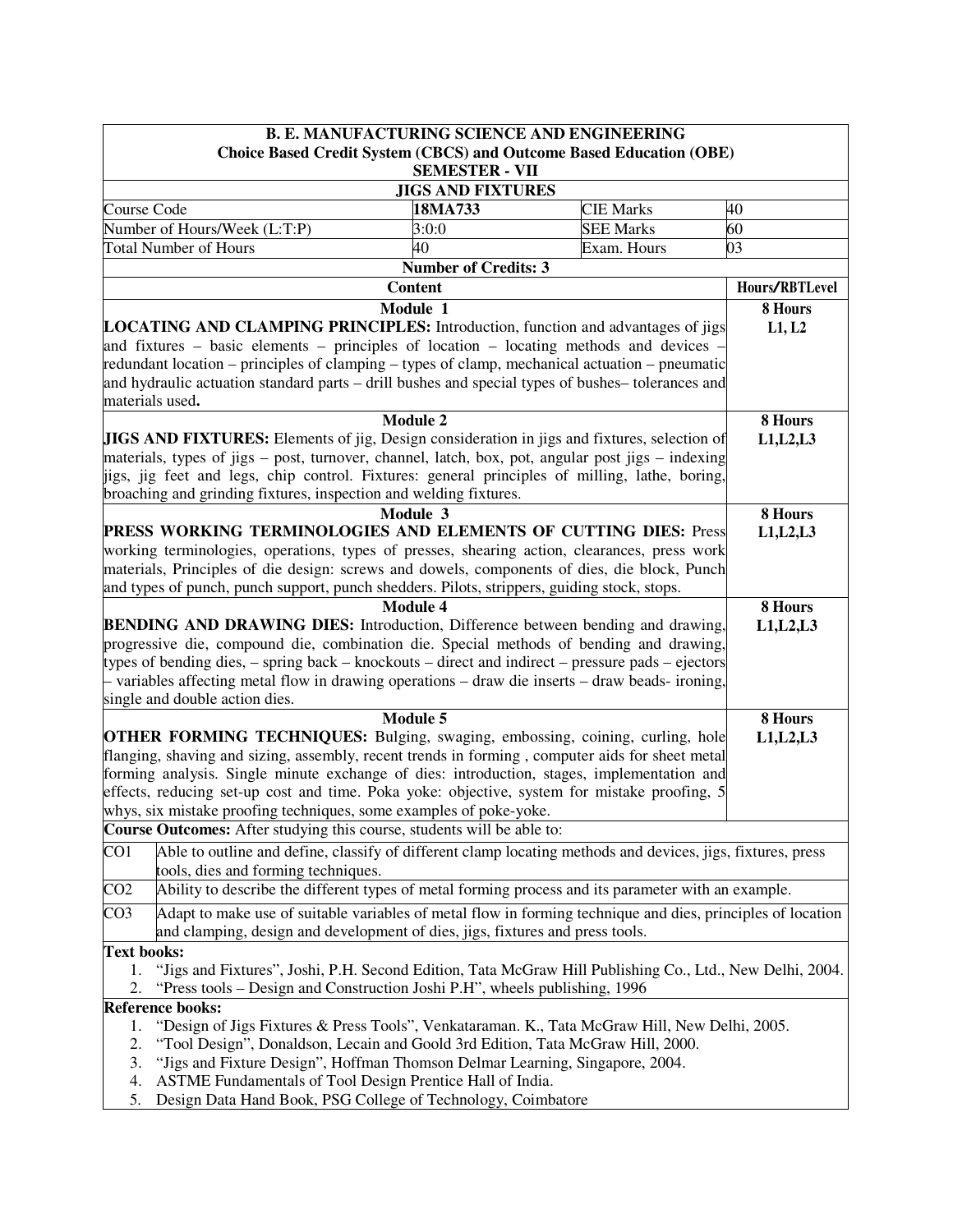|                                                                                                                                                                              | <b>B. E. MANUFACTURING SCIENCE AND ENGINEERING</b>                                    |                  |                   |  |  |
|------------------------------------------------------------------------------------------------------------------------------------------------------------------------------|---------------------------------------------------------------------------------------|------------------|-------------------|--|--|
|                                                                                                                                                                              | <b>Choice Based Credit System (CBCS) and Outcome Based Education (OBE)</b>            |                  |                   |  |  |
|                                                                                                                                                                              | <b>SEMESTER - VII</b>                                                                 |                  |                   |  |  |
|                                                                                                                                                                              | <b>FACILITY PLANNING AND DESIGN</b>                                                   |                  |                   |  |  |
| Course Code                                                                                                                                                                  | 18MA741                                                                               | <b>CIE Marks</b> | 40                |  |  |
| Number of Hours/Week (L:T:P)                                                                                                                                                 | 3:0:0                                                                                 | <b>SEE Marks</b> | 60                |  |  |
| <b>Total Number of Hours</b>                                                                                                                                                 | 40                                                                                    | Exam. Hours      | 03                |  |  |
|                                                                                                                                                                              | <b>Number of Credits: 3</b>                                                           |                  |                   |  |  |
|                                                                                                                                                                              | <b>Content</b>                                                                        |                  | Hours/RBTLevel    |  |  |
|                                                                                                                                                                              | <b>Module 1</b>                                                                       |                  | 8 Hours L1, L2    |  |  |
| PLANT LOCATION AND LAYOUT: Factors influencing plant location, Theories of plant<br>location and location economics. PLANT LAYOUT: Objectives of plant layout, Principles of |                                                                                       |                  |                   |  |  |
| plant layout, types of plant layout, their merits and demerits.                                                                                                              |                                                                                       |                  |                   |  |  |
| MATERIAL HANDLING: Definition, principles, system design and selection of                                                                                                    |                                                                                       |                  |                   |  |  |
| equipment, UNIT load concepts, basic layout types – immer, Nadler, Muther, Apple James and                                                                                   |                                                                                       |                  |                   |  |  |
| Ree's approaches to plant layout, Modular design concept, Production Line balancing.                                                                                         |                                                                                       |                  |                   |  |  |
|                                                                                                                                                                              | <b>Module 2</b>                                                                       |                  | 8Hours L1, L2, L3 |  |  |
| COMPUTER AIDED LAYOUT: CRAFT, COFAD, PLANET, CORELAP, ALDEP.                                                                                                                 |                                                                                       |                  |                   |  |  |
| <b>CONSTRUCTION OF THE LAYOUT:</b> Methods of constructing the layout, evaluation of                                                                                         |                                                                                       |                  |                   |  |  |
| layout, efficiency indices, presenting layout to management, implementing layout.                                                                                            |                                                                                       |                  |                   |  |  |
|                                                                                                                                                                              | <b>Module 3</b>                                                                       |                  | 8 Hours           |  |  |
| <b>SPACE DETERMINATION AND AREA ALLOCATION:</b> Factors for consideration in [1, [1, [1, [1, [2], [3]                                                                        |                                                                                       |                  |                   |  |  |
| space planning, receiving, storage, production, shipping, other auxiliary service actions,                                                                                   |                                                                                       |                  |                   |  |  |
| Establishing total space requirement, area allocation factors to be considered, expansion,                                                                                   |                                                                                       |                  |                   |  |  |
| flexibility, aisles column and area allocation procedure. Design of layout using Travel chart,                                                                               |                                                                                       |                  |                   |  |  |
| plot plan, block plan, Sequence demand straight line method and non-directional method.                                                                                      |                                                                                       |                  |                   |  |  |
|                                                                                                                                                                              | <b>Module 4</b>                                                                       |                  | 8 Hours L2,L3     |  |  |
| <b>QUANTITATIVE APPROACHES TO FACILITIES PLANNING:</b> Deterministic models -                                                                                                |                                                                                       |                  |                   |  |  |
| Single and multi facility location models, Location allocation problems.                                                                                                     |                                                                                       |                  |                   |  |  |
| <b>QUANTITATIVE APPROACHES TO FACILITIES PLANNING:</b> Quadratic assignment                                                                                                  |                                                                                       |                  |                   |  |  |
| problem, Warehouse layout models, plant location problems. Conveyor models. Storage                                                                                          |                                                                                       |                  |                   |  |  |
| models.                                                                                                                                                                      |                                                                                       |                  |                   |  |  |
|                                                                                                                                                                              | Module 5                                                                              |                  | 8 Hours L2,L3     |  |  |
| PROBABILISTIC MODELS: Conveyor models, waiting line models and simulation models.                                                                                            |                                                                                       |                  |                   |  |  |
| Evaluation, selection, implementation and maintenance of the facilities plan.                                                                                                |                                                                                       |                  |                   |  |  |
| Course Outcomes: After studying this course, students will be able to:                                                                                                       |                                                                                       |                  |                   |  |  |
| CO1                                                                                                                                                                          | Explain objectives, principles, merits, demerits and efficiency of plant layout       |                  |                   |  |  |
| CO <sub>2</sub><br>Understand the design procedure, establishment of facilities and models and maintenance of plant                                                          |                                                                                       |                  |                   |  |  |
| layout                                                                                                                                                                       |                                                                                       |                  |                   |  |  |
| CO3                                                                                                                                                                          | Analyze the plant location and space allocations for layout                           |                  |                   |  |  |
| Textbooks:                                                                                                                                                                   |                                                                                       |                  |                   |  |  |
| 1.                                                                                                                                                                           | Facilities Planning - Thompkins. J A and White, J. A.                                 |                  |                   |  |  |
| Facility layout and Location -Francies, R.L. and White, J.A.<br>2.                                                                                                           |                                                                                       |                  |                   |  |  |
| 3.                                                                                                                                                                           | Plant Layout and Material handling -James M Apple, 2nd Edition, John, Wiely and Sail. |                  |                   |  |  |
| <b>Reference Books:</b>                                                                                                                                                      |                                                                                       |                  |                   |  |  |
| 1.                                                                                                                                                                           | Practical plant layout -Muther Richard, - McGraw Hill-1955.                           |                  |                   |  |  |
| 2.                                                                                                                                                                           | Facilities Design -Sunderesh Heragu, , PWS Publishing Company, ISBN-0-534-95183.      |                  |                   |  |  |

3. Plant Layout Design -James M Moore., Mac Millon Co. 1962 LCCCN : 61-5204.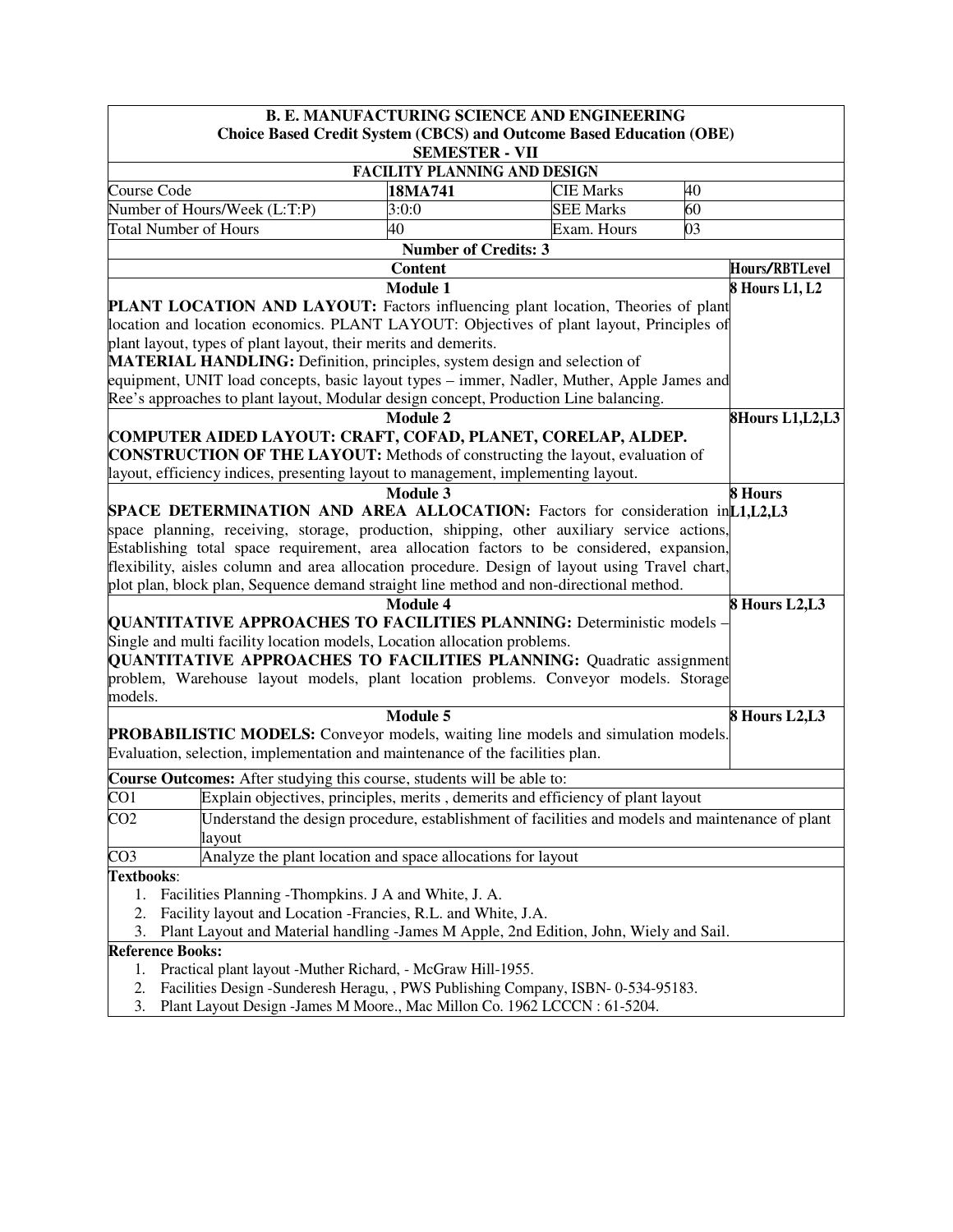|                                                                                                                                                                     | <b>B. E. MANUFACTURING SCIENCE AND ENGINEERING</b>                                                       |                                                            |  |                  |                    |  |
|---------------------------------------------------------------------------------------------------------------------------------------------------------------------|----------------------------------------------------------------------------------------------------------|------------------------------------------------------------|--|------------------|--------------------|--|
|                                                                                                                                                                     | <b>Choice Based Credit System (CBCS) and Outcome Based Education (OBE)</b>                               |                                                            |  |                  |                    |  |
|                                                                                                                                                                     | <b>SEMESTER - VII</b>                                                                                    |                                                            |  |                  |                    |  |
|                                                                                                                                                                     |                                                                                                          | PROCESS PLANNING                                           |  |                  |                    |  |
| Course Code                                                                                                                                                         |                                                                                                          | 18MA742                                                    |  | <b>CIE Marks</b> | 40                 |  |
|                                                                                                                                                                     | Number of Hours/Week (L:T:P)                                                                             | 3:0:0                                                      |  | <b>SEE Marks</b> | 60                 |  |
|                                                                                                                                                                     | <b>Total Number of Hours</b>                                                                             | 40                                                         |  | Exam. Hours      | 03                 |  |
|                                                                                                                                                                     |                                                                                                          | <b>Number of Credits: 3</b>                                |  |                  |                    |  |
|                                                                                                                                                                     | <b>Content</b>                                                                                           |                                                            |  |                  | Hours/RBTLevel     |  |
|                                                                                                                                                                     | <b>Module 1</b>                                                                                          |                                                            |  |                  | 8 Hours            |  |
|                                                                                                                                                                     | <b>INTRODUCTION TO PROCESS PLANNING</b>                                                                  |                                                            |  |                  | L1, L2, L3         |  |
|                                                                                                                                                                     | Introduction- methods of process planning-Drawing interpretation-Material                                |                                                            |  |                  |                    |  |
|                                                                                                                                                                     | evaluation – steps in process selection. Production equipment and tooling                                |                                                            |  |                  |                    |  |
| selection.                                                                                                                                                          |                                                                                                          |                                                            |  |                  |                    |  |
|                                                                                                                                                                     | <b>Module 2</b>                                                                                          |                                                            |  |                  | 8Hours             |  |
|                                                                                                                                                                     | PROCESS PLANNING ACTIVITIES                                                                              |                                                            |  |                  | L1, L2, L3         |  |
|                                                                                                                                                                     | Process parameters calculation for various production processes-Selection jigs and                       |                                                            |  |                  |                    |  |
|                                                                                                                                                                     | fixtures election of quality assurance methods - Set of documents for process                            |                                                            |  |                  |                    |  |
|                                                                                                                                                                     | planning-Economics of process planning- case studies.                                                    |                                                            |  |                  |                    |  |
|                                                                                                                                                                     | <b>Module 3</b>                                                                                          |                                                            |  |                  | 8 Hours            |  |
|                                                                                                                                                                     | <b>INTRODUCTION TO COST ESTIMATION</b>                                                                   |                                                            |  |                  | L1, L2, L3         |  |
|                                                                                                                                                                     | Importance of costing and estimation -methods of costing-elements of cost                                |                                                            |  |                  |                    |  |
| estimation – Types of estimates – Estimating procedure- Estimation labor cost,<br>material cost- allocation of over head charges- Calculation of depreciation cost. |                                                                                                          |                                                            |  |                  |                    |  |
|                                                                                                                                                                     |                                                                                                          |                                                            |  |                  |                    |  |
|                                                                                                                                                                     | <b>Module 4</b><br>PRODUCTION COST ESTIMATION                                                            |                                                            |  |                  | 8 Hours            |  |
|                                                                                                                                                                     | Estimation of Different Types of Jobs - Estimation of Forging Shop, Estimation of                        |                                                            |  |                  | L1, L2, L3         |  |
|                                                                                                                                                                     | Welding Shop, Estimation of Foundry Shop.                                                                |                                                            |  |                  |                    |  |
|                                                                                                                                                                     | <b>Module 5</b>                                                                                          |                                                            |  |                  | 8 Hours L1, L2, L3 |  |
|                                                                                                                                                                     | <b>MACHINING TIME CALCULATION</b>                                                                        |                                                            |  |                  |                    |  |
|                                                                                                                                                                     | Estimation of Machining Time - Importance of Machine Time Calculation-                                   |                                                            |  |                  |                    |  |
|                                                                                                                                                                     | Calculation of Machining Time for Different Lathe Operations ,Drilling and                               |                                                            |  |                  |                    |  |
|                                                                                                                                                                     | Boring - Machining Time Calculation for Milling, Shaping and Planning                                    |                                                            |  |                  |                    |  |
|                                                                                                                                                                     | Machining Time Calculation for Grinding.                                                                 |                                                            |  |                  |                    |  |
|                                                                                                                                                                     | Course Outcomes: After studying this course, students will be able to:                                   |                                                            |  |                  |                    |  |
| CO <sub>1</sub>                                                                                                                                                     | Explain process planning, quality assurance and costing $&$ estimation                                   |                                                            |  |                  |                    |  |
| CO <sub>2</sub>                                                                                                                                                     | Explain the location of jobs on machine tools                                                            |                                                            |  |                  |                    |  |
|                                                                                                                                                                     |                                                                                                          |                                                            |  |                  |                    |  |
| CO <sub>3</sub>                                                                                                                                                     | Select tools for operations on turning, milling and shaping operations                                   |                                                            |  |                  |                    |  |
| CO <sub>4</sub>                                                                                                                                                     | Estimate the cutting time and cost for turning, milling and shaping operations                           |                                                            |  |                  |                    |  |
| <b>Text Books:</b>                                                                                                                                                  |                                                                                                          |                                                            |  |                  |                    |  |
|                                                                                                                                                                     | "Process planning, Design/Manufacture Interface", Peter scalon, Elsevier science technology Books,<br>1. |                                                            |  |                  |                    |  |
|                                                                                                                                                                     | Dec 2002.                                                                                                |                                                            |  |                  |                    |  |
|                                                                                                                                                                     | <b>Reference Books:</b>                                                                                  |                                                            |  |                  |                    |  |
| 1.                                                                                                                                                                  | "Manufacturing Processes and systems", Ostwalal P.F. and Munez J., 9th Edition, John Wiley, 1998.        | $D_{\text{max}} = 11, D_{\text{max}} = 0.5$ and $T = 11$ . |  |                  |                    |  |

2. "Operations Management", Russell R.S and Tailor B.W, 4th Edition, PHI, 2003. 3. "Product Design and Manufacturing", Chitale A.V. and Gupta R.C., 2nd Edition, PHI, 2002.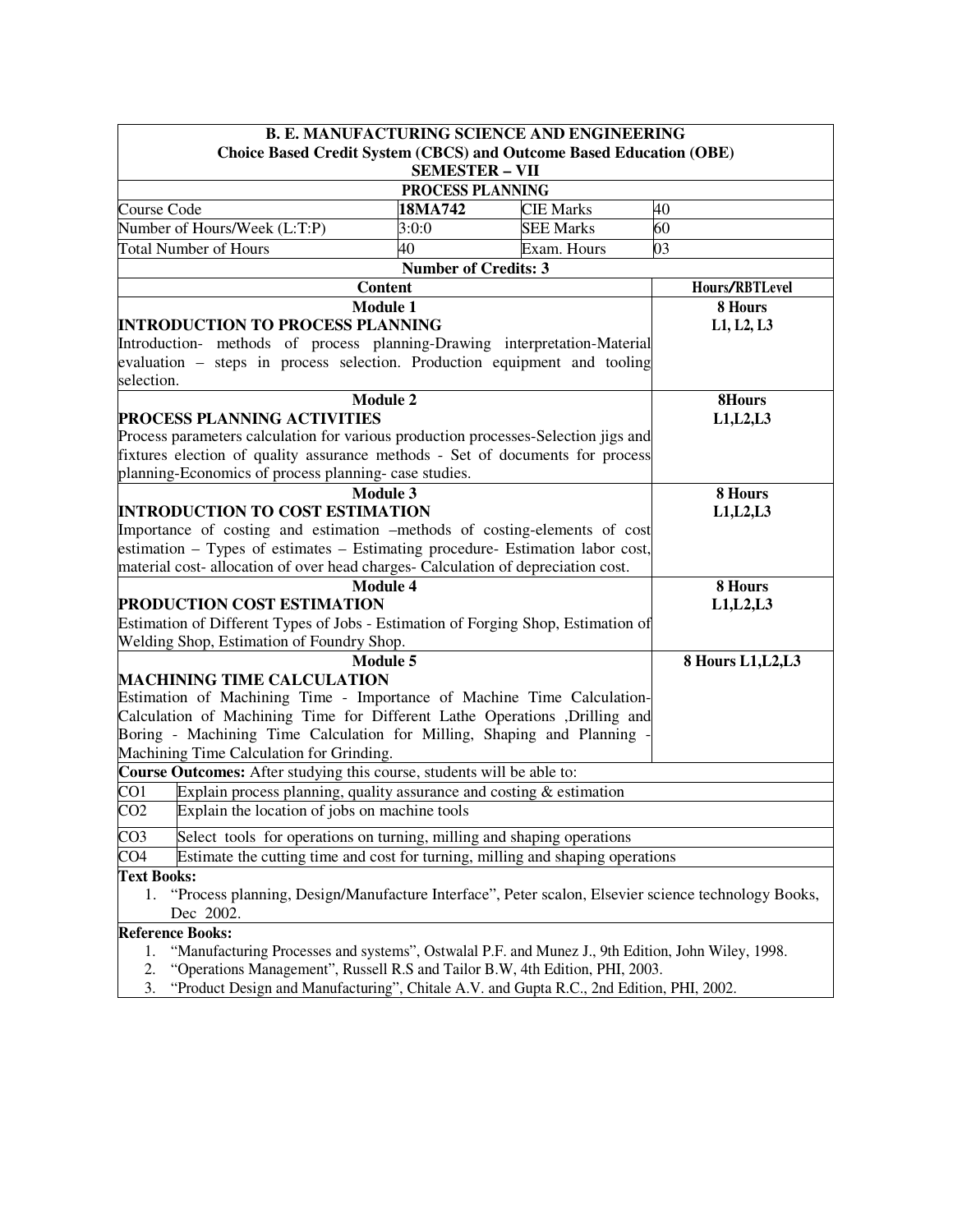|                                                                                                                                                                                                                                                                                                        | <b>B. E. MANUFACTURING SCIENCE AND ENGINEERING</b> |                                                                     |                        |  |
|--------------------------------------------------------------------------------------------------------------------------------------------------------------------------------------------------------------------------------------------------------------------------------------------------------|----------------------------------------------------|---------------------------------------------------------------------|------------------------|--|
|                                                                                                                                                                                                                                                                                                        | <b>SEMESTER - VII</b>                              | Choice Based Credit System (CBCS) and Outcome Based Education (OBE) |                        |  |
| PRECISION ENGINEERING                                                                                                                                                                                                                                                                                  |                                                    |                                                                     |                        |  |
| Course Code                                                                                                                                                                                                                                                                                            | 18MA743<br><b>CIE Marks</b>                        |                                                                     |                        |  |
| Number of Hours/Week (L:T:P)                                                                                                                                                                                                                                                                           | 3:0:0                                              | <b>SEE Marks</b>                                                    | 60                     |  |
| <b>Total Number of Hours</b>                                                                                                                                                                                                                                                                           | 40                                                 | Exam. Hours                                                         | 03                     |  |
| <b>Number of Credits: 4</b>                                                                                                                                                                                                                                                                            |                                                    |                                                                     |                        |  |
|                                                                                                                                                                                                                                                                                                        | <b>Content</b>                                     |                                                                     | <b>Hours/RBT Level</b> |  |
|                                                                                                                                                                                                                                                                                                        | <b>Module 1</b>                                    |                                                                     | 8 Hours                |  |
| <b>CONCEPTS OF ACCURACY AND MACHINE TOOLS: Part Accuracy - errors,</b><br>accuracy of machine tools – spindle accuracy – displacement accuracy – errors due to<br>numerical interpolation                                                                                                              |                                                    |                                                                     | L1, L2, L3             |  |
|                                                                                                                                                                                                                                                                                                        | <b>Module 2</b>                                    |                                                                     | 8 Hours                |  |
| STIFFNESS, THERMAL EFFECTS AND FINISH MACHINING: Overall                                                                                                                                                                                                                                               |                                                    |                                                                     | L1, L2, L3             |  |
| stiffness of Lathe – compliance of work piece – errors caused by cutting forces -                                                                                                                                                                                                                      |                                                    |                                                                     |                        |  |
| deformation in turning – heat sources – thermal effects – Finish Turning, Surface<br>roughness.                                                                                                                                                                                                        |                                                    |                                                                     |                        |  |
|                                                                                                                                                                                                                                                                                                        | <b>Module 3</b>                                    |                                                                     | 8 Hours                |  |
| <b>DIMENSIONING:</b> Definition of terms - Key dimension - Superfluous dimension -                                                                                                                                                                                                                     |                                                    |                                                                     | L1, L2, L3             |  |
| dimensional stepped shaft $-$ assigning tolerances in the constituent dimensions                                                                                                                                                                                                                       |                                                    |                                                                     |                        |  |
| dimensional chains.                                                                                                                                                                                                                                                                                    |                                                    |                                                                     |                        |  |
| <b>Module 4</b><br>MICRO-MACHINING MICRO-FABRICATION: Micro Machining - Photo<br>resist process – Lithography – LIGA Process – Optical, processing of materials -<br>micro forming, diamond turning – micro positioning devices – etching – physical<br>vapour deposition – Chemical vapour deposition |                                                    |                                                                     | 8 Hours<br>L1, L2, L3  |  |
|                                                                                                                                                                                                                                                                                                        | Module 5                                           |                                                                     | 8 Hours                |  |
| <b>SMART STRUCTURES AND MICRO ACTUATORS:</b> Smart structures and<br>applications – smart sensors – micro valves – MEMS – Micro motors – Micro pumps<br>- micro dynamometer- micro optics - micro nozzles.                                                                                             |                                                    |                                                                     | L1, L2, L3,            |  |
| Course Outcomes: After studying this course, students will be able to:                                                                                                                                                                                                                                 |                                                    |                                                                     |                        |  |
| Understand the technology and variables involved in precision engineering<br>CO <sub>1</sub>                                                                                                                                                                                                           |                                                    |                                                                     |                        |  |
| CO <sub>2</sub><br>Be able to select the type of microfabrication technique required for any specific product                                                                                                                                                                                          |                                                    |                                                                     |                        |  |
| CO <sub>3</sub><br>Have the basic knowledge for selecting the type of dimensioning and machine tools for the<br>fabrication process.                                                                                                                                                                   |                                                    |                                                                     |                        |  |
| CO <sub>4</sub><br>Know about the special microfabrication and gauging when their use is warranted.                                                                                                                                                                                                    |                                                    |                                                                     |                        |  |
| $\overline{CO5}$<br>Have a broad knowledge of micromachining and smart materials                                                                                                                                                                                                                       |                                                    |                                                                     |                        |  |
| <b>Text Books:</b>                                                                                                                                                                                                                                                                                     |                                                    |                                                                     |                        |  |
| 1. "Precision Engineering in Manufacturing", Murthy R.L., New Age International Pvt, 2005.<br>"Micro sensors, MEMS and Smart Devices", Juliar W.Gardner. Vijay K. Varadan, John Wiley and<br>2.<br>sons, 2001.                                                                                         |                                                    |                                                                     |                        |  |
| <b>Reference Book:</b>                                                                                                                                                                                                                                                                                 |                                                    |                                                                     |                        |  |
| "The Science and Engineering of Microelectronic Fabrication", Stephen A. Campbell, Oxford<br>1.<br>University Press, 1996.                                                                                                                                                                             |                                                    |                                                                     |                        |  |
| "Understanding Smart Sensors", Raady Frank, Artech. House, Boston, 1996.<br>2.                                                                                                                                                                                                                         |                                                    |                                                                     |                        |  |
| MEMS Hand Book, CRC Press, 2001<br>3.                                                                                                                                                                                                                                                                  |                                                    |                                                                     |                        |  |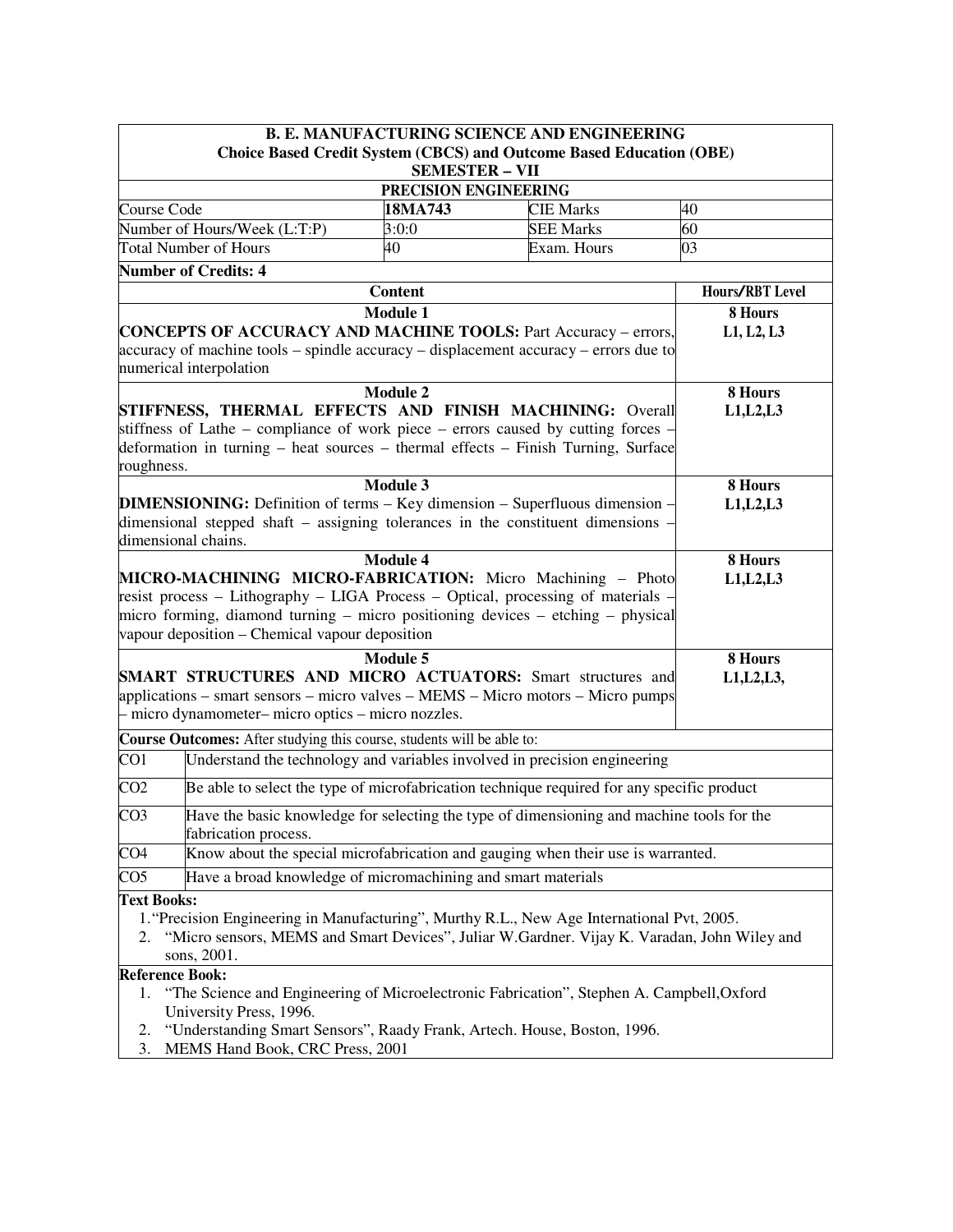|                                                                                                                         | <b>B. E. MANUFACTURING SCIENCE AND ENGINEERING</b>                                                                                                                                         |                       |                   |         |                  |
|-------------------------------------------------------------------------------------------------------------------------|--------------------------------------------------------------------------------------------------------------------------------------------------------------------------------------------|-----------------------|-------------------|---------|------------------|
|                                                                                                                         | <b>Choice Based Credit System (CBCS) and Outcome Based Education (OBE)</b>                                                                                                                 |                       |                   |         |                  |
|                                                                                                                         |                                                                                                                                                                                            | <b>SEMESTER - VII</b> |                   |         |                  |
|                                                                                                                         | SUPPLY CHAIN MANAGEMENT                                                                                                                                                                    |                       |                   |         |                  |
| Course Code                                                                                                             |                                                                                                                                                                                            | 18MA751               | <b>CIE Marks</b>  |         | 40               |
|                                                                                                                         | Number of Lecture Hours/Week (L:T:P)                                                                                                                                                       | 03                    | <b>SEE Marks</b>  |         | 60               |
| <b>Total Number of Lecture Hours</b>                                                                                    |                                                                                                                                                                                            | 40                    | <b>Exam Hours</b> |         | 03               |
|                                                                                                                         |                                                                                                                                                                                            | No. of Credits: 3     |                   |         |                  |
| <b>Course Learning Objectives:</b>                                                                                      |                                                                                                                                                                                            |                       |                   |         |                  |
| CLO <sub>1</sub>                                                                                                        | To acquaint with key drivers of supply chain performance and their inter-relationships with<br>strategy.                                                                                   |                       |                   |         |                  |
| CLO <sub>2</sub>                                                                                                        | To impart analytical and problem-solving skills necessary to develop solutions for a variety<br>of supply chain management & design problems.                                              |                       |                   |         |                  |
| CLO <sub>3</sub>                                                                                                        | To study the complexity of inter-firm and intra-firm coordination in implementing programs<br>such as e-collaboration, quick response, jointly managed inventories and strategicalliances. |                       |                   |         |                  |
|                                                                                                                         | <b>Content</b>                                                                                                                                                                             |                       |                   | No. of  |                  |
|                                                                                                                         |                                                                                                                                                                                            |                       |                   | levels  | <b>Hours/RBT</b> |
| <b>MODULE 1</b>                                                                                                         |                                                                                                                                                                                            |                       |                   |         | 8 Hours L1,      |
|                                                                                                                         | Introduction: Supply Chain – Fundamentals – Evolution- Role in Economy - Importance -                                                                                                      |                       |                   | L2, L3  |                  |
|                                                                                                                         | Decision Phases - Supplier Manufacturer-Customer chain. - Enablers/ Drivers of Supply                                                                                                      |                       |                   |         |                  |
|                                                                                                                         | Chain Performance. Supply chain strategy - Supply Chain Performance Measures.                                                                                                              |                       |                   |         |                  |
|                                                                                                                         |                                                                                                                                                                                            |                       |                   |         |                  |
| <b>MODULE 2</b>                                                                                                         |                                                                                                                                                                                            |                       |                   |         | 8 Hours L1,      |
|                                                                                                                         | Strategic Sourcing Outsourcing – Make Vs buy - Identifying core processes - Market Vs                                                                                                      |                       |                   | L2, L3  |                  |
|                                                                                                                         | Hierarchy - Make Vs buy continuum -Sourcing strategy - Supplier Selection and Contract                                                                                                     |                       |                   |         |                  |
|                                                                                                                         | Negotiation. Creating a world class supply base- Supplier Development - World Wide                                                                                                         |                       |                   |         |                  |
| Sourcing.                                                                                                               |                                                                                                                                                                                            |                       |                   |         |                  |
| <b>MODULE 3</b>                                                                                                         |                                                                                                                                                                                            |                       |                   | 8 Hours |                  |
|                                                                                                                         | Warehouse Management Stores management-stores systems and procedures- incoming                                                                                                             |                       |                   |         |                  |
|                                                                                                                         | materials control-stores accounting and stock verification Obsolete, surplus and scrap-                                                                                                    |                       |                   |         | L1, L2, L3, L4   |
|                                                                                                                         | value analysis-material handling-transportation and traffic management -operational                                                                                                        |                       |                   |         |                  |
|                                                                                                                         | efficiency-productivity-cost effectiveness-performance measurement.                                                                                                                        |                       |                   |         |                  |
|                                                                                                                         | Supply Chain Network Distribution Network Design - Role - Factors Influencing Options,                                                                                                     |                       |                   |         |                  |
|                                                                                                                         | Value Addition - Distribution Strategies - Models for Facility Location and Capacity                                                                                                       |                       |                   |         |                  |
|                                                                                                                         | allocation. Distribution Center Location Models.                                                                                                                                           |                       |                   |         |                  |
| <b>MODULE 4</b>                                                                                                         |                                                                                                                                                                                            |                       |                   |         | 8 Hours L2,      |
|                                                                                                                         | Supply Chain Network optimization models. Impact of uncertainty on Network Design -                                                                                                        |                       |                   | L3, L4  |                  |
|                                                                                                                         | Network Design decisions using Decision trees. Planning Demand, -multiple item -multiple                                                                                                   |                       |                   |         |                  |
| location inventory management. Pricing and Revenue Management.                                                          |                                                                                                                                                                                            |                       |                   |         |                  |
| <b>MODULE 5</b><br>8 Hours<br>Current Trends: Supply Chain Integration - Building partnership and trust in Supply chain |                                                                                                                                                                                            |                       |                   |         |                  |
|                                                                                                                         | Value of Information: Bullwhip Effect - Effective forecasting - Coordinating the supply<br>L1, L2, L3, L4                                                                                  |                       |                   |         |                  |
| chain. Supply Chain restructuring, Supply Chain Mapping - Supply Chain process                                          |                                                                                                                                                                                            |                       |                   |         |                  |
| restructuring, Postpone the point of differentiation - IT in Supply Chain - Agile Supply                                |                                                                                                                                                                                            |                       |                   |         |                  |
| Chains - Reverse Supply chain. Future of IT in supply chain- E- Business                                                |                                                                                                                                                                                            |                       |                   |         |                  |
| in supply chain.                                                                                                        |                                                                                                                                                                                            |                       |                   |         |                  |
|                                                                                                                         | Course Outcomes: After learning the course, the students should be able to:                                                                                                                |                       |                   |         |                  |
| CO <sub>1</sub>                                                                                                         | Understand the framework and scope of supply chain management.                                                                                                                             |                       |                   |         |                  |
|                                                                                                                         |                                                                                                                                                                                            |                       |                   |         |                  |
| CO <sub>2</sub>                                                                                                         | Build and manage a competitive supply chain using strategies, models, techniques and<br>Information technology.                                                                            |                       |                   |         |                  |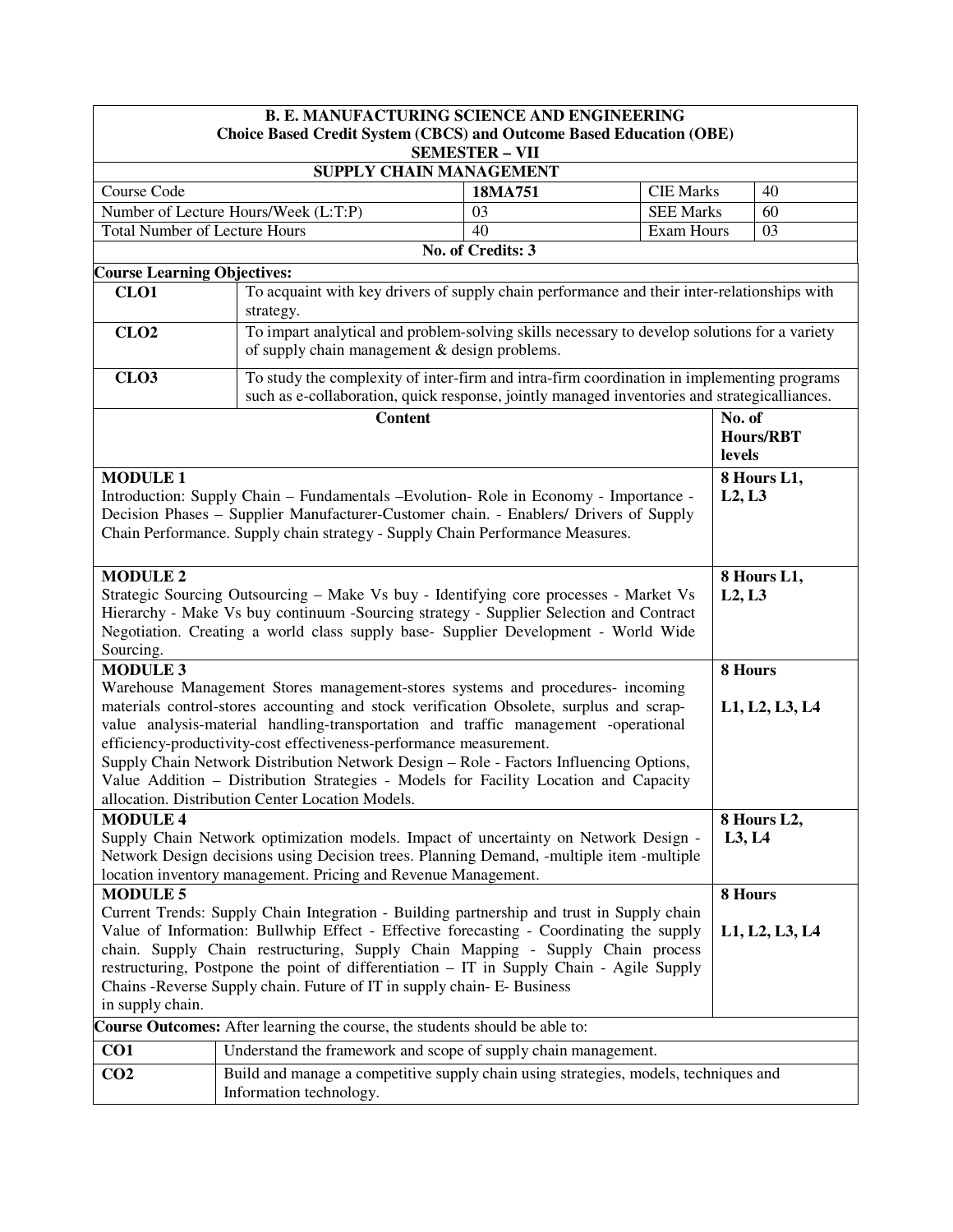| CO <sub>3</sub>    | Plan the demand, inventory and supply and optimize supply chain network.          |
|--------------------|-----------------------------------------------------------------------------------|
| CO <sub>4</sub>    | Understand the emerging trends and impact of IT on Supply chain.                  |
| <b>TEXT BOOKS:</b> |                                                                                   |
|                    | 1. Janat Shah, Supply Chain Management – Text and Cases, Pearson Education, 2009. |

2. Sunil Chopra and Peter Meindl, Supply Chain Management-Strategy Planning and Operation, PHILearning / Pearson Education, 2007.

## **REFERENCES:**

1. Ballou Ronald H, Business Logistics and Supply Chain Management, Pearson Education, 5 th Edition,2007.

2. David Simchi-Levi, Philip Kaminsky, Edith Simchi-Levi, Designing and Managing the Supply Chain: Concepts, Strategies, and Cases, Tata McGraw-Hill,2005.

3. Altekar Rahul V, Supply Chain Management-Concept and Cases, PHI,2005.

4. Shapiro Jeremy F, Modeling the Supply Chain, Thomson Learning, Second Reprint ,2002.

5. Joel D. Wisner, G. Keong Leong, Keah-Choon Tan, Principles of Supply Chain Management- A Balanced

Approach, South-Western, Cengage Learning2008.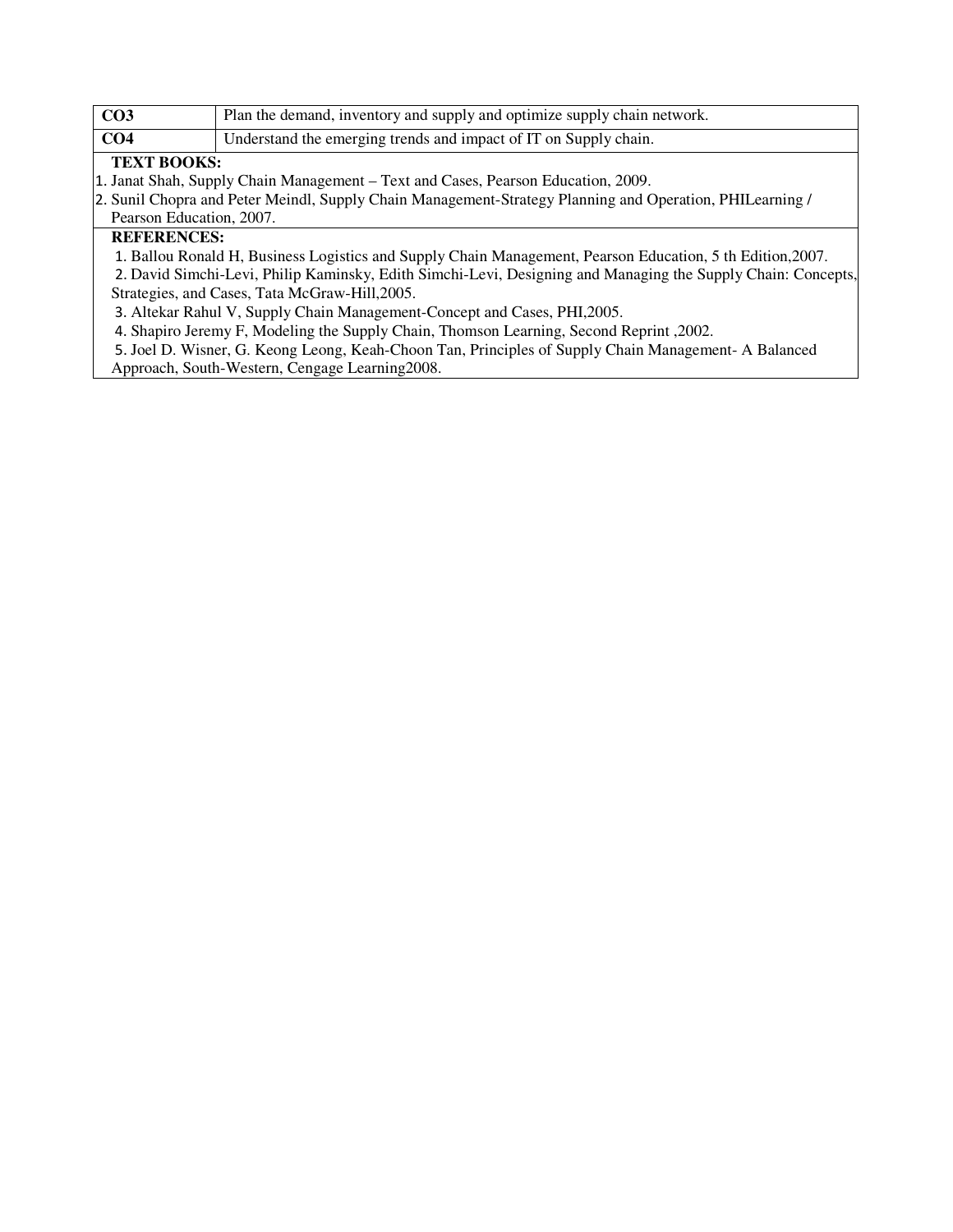| <b>B. E. MANUFACTURING SCIENCE AND ENGINEERING</b>                                                      |                                |                  |                         |
|---------------------------------------------------------------------------------------------------------|--------------------------------|------------------|-------------------------|
| <b>Choice Based Credit System (CBCS) and Outcome Based Education (OBE)</b>                              |                                |                  |                         |
|                                                                                                         | <b>SEMESTER - VII</b>          |                  |                         |
|                                                                                                         | <b>Optimization Techniques</b> |                  |                         |
| Course Code                                                                                             | 18MA752                        | <b>CIE Marks</b> | 40                      |
| Number of Hours/Week (L:T:P)                                                                            | 3L                             | <b>SEE Marks</b> | 60                      |
| <b>Total Number of Hours</b>                                                                            | 40                             | Exam. Hours      | 03                      |
|                                                                                                         | <b>Number of Credits: 3</b>    |                  |                         |
| <b>Contents</b>                                                                                         |                                |                  | <b>Hours/RBT Levels</b> |
| Module -I: Introduction: Statement of optimization problem, Design vector,                              |                                |                  | 10 Hours L2, L3,        |
| Design constraints, Objective function, Classification of optimization problems based                   |                                |                  | L4                      |
| on : constraints, nature of design variables, nature of the equations involved                          |                                |                  |                         |
| Single variable optimization: Necessary and sufficient conditions, Multivariable                        |                                |                  |                         |
| optimization with no constraints: Necessary and sufficient conditions, Semi definite                    |                                |                  |                         |
| case, Saddle point, Multivariable optimization with equality constraints, Solution by                   |                                |                  |                         |
| direct substitution, Lagrange Multipliers, Interpretation of Lagrange multipliers,                      |                                |                  |                         |
| optimization<br>with<br>Multivariable                                                                   | inequality<br>constraints:     | Khun<br>Tucker   |                         |
| conditions(concept only)                                                                                |                                |                  |                         |
| Module II: Nonlinear Programming: One-Dimensional Minimization Methods                                  |                                |                  | 12 Hours L2, L3,        |
| Introduction, Unimodal Function, Elimination methods: unrestricted search, fixed                        |                                |                  | L4                      |
| step size, accelerated step size, Exhaustive search: dichotomous search, interval                       |                                |                  |                         |
| halving method, Fibonacci method, golden section method, Interpolation methods:                         |                                |                  |                         |
| Quadratic and cubic interpolation method, direct root method, Newton method,                            |                                |                  |                         |
| Quasi-Newton method, secant method                                                                      |                                |                  |                         |
| Module III: Nonlinear Programming: Direct search methods: Classification of                             |                                |                  | <b>06 Hours L2, L3</b>  |
| unconstrained minimization methods, rate of convergence, scaling of design                              |                                |                  |                         |
| variables, random search methods, univariate method, pattern directions, Powell's                       |                                |                  |                         |
| method, Simplex method.                                                                                 |                                |                  |                         |
| Module IV: Nonlinear Programming: Indirect Search (Descent) Methods:                                    |                                |                  | <b>06 Hours L2, L3</b>  |
| Gradient of a function, Steepest decent method, Fletcher Reeves method, Newtons                         |                                |                  |                         |
| method, Davidon-Fletcher-Powell method.                                                                 |                                |                  |                         |
| Module V: Integer Programming: Introduction, Graphical representation,                                  |                                |                  | 06 Hours L2,L3          |
| Gomory's cutting plane method: concept of a cutting plane, Gomory's method for                          |                                |                  |                         |
| all-integer programming problems, Balas' algorithm for zero-one programming,                            |                                |                  |                         |
| Branch-and- Bound Method.                                                                               |                                |                  |                         |
| Course Outcomes: After studying this course, students will be able to:                                  |                                |                  |                         |
| Define and use optimization terminology, concepts, and understand how to classify an<br>CO <sub>1</sub> |                                |                  |                         |
| optimization problem.                                                                                   |                                |                  |                         |
| Understand how to classify an optimization problem.<br>CO <sub>2</sub>                                  |                                |                  |                         |
| Apply the mathematical concepts formulate the problem of the systems.<br>CO <sub>3</sub>                |                                |                  |                         |
| Analyse the problems for optimal solution using the algorithms.<br>CO <sub>4</sub>                      |                                |                  |                         |
| Interpret the optimum solution.<br>CO <sub>5</sub>                                                      |                                |                  |                         |
| <b>Text Books:</b>                                                                                      |                                |                  |                         |
| 1. S. S. Rao, Engineering Optimization Theory and Practice, Fourth Edition, John Wiley & Sons, 2009.    |                                |                  |                         |
| <b>Reference Books:</b>                                                                                 |                                |                  |                         |
| 1. A. D. Belegundu, T.R. Chanrupatla, Optimisation Concepts and Applications in Engineering,            |                                |                  |                         |
| Cambrige UniversityPress, 2011                                                                          |                                |                  |                         |
| 2. Ravindran, K. M. Ragsdell, and G. V. Reklaitis, Engineering Optimization: Methods and                |                                |                  |                         |
| Applications, 2nd ed., Wiley, New York, 2006.                                                           |                                |                  |                         |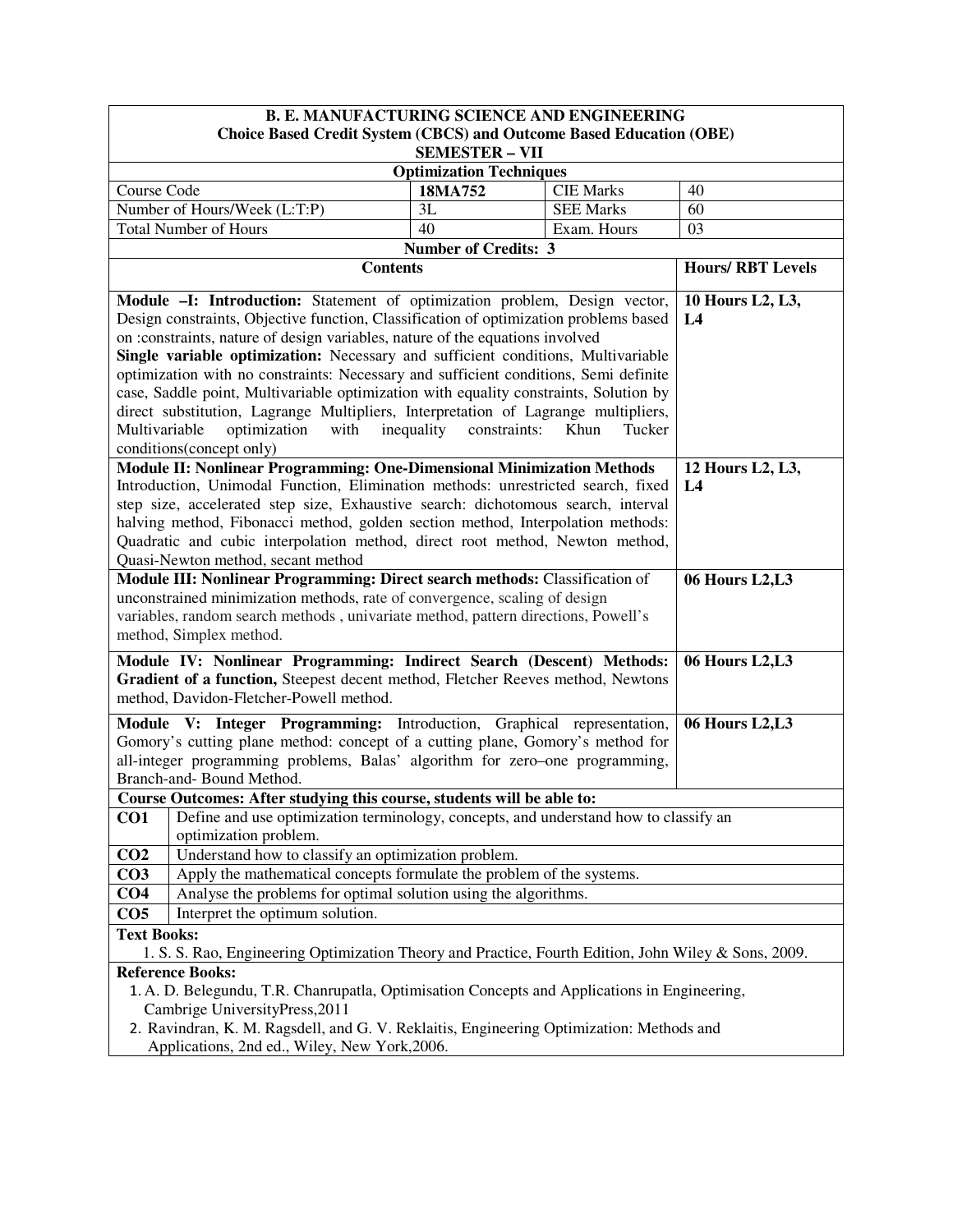|                                                                                                                     | <b>B. E. MANUFACTURING SCIENCE AND ENGINEERING</b>                                             |                       |                   |                 |
|---------------------------------------------------------------------------------------------------------------------|------------------------------------------------------------------------------------------------|-----------------------|-------------------|-----------------|
|                                                                                                                     | <b>Choice Based Credit System (CBCS) and Outcome Based Education (OBE)</b>                     |                       |                   |                 |
|                                                                                                                     |                                                                                                | <b>SEMESTER - VII</b> |                   |                 |
|                                                                                                                     | MODELING AND SIMULATION LABORATORY                                                             |                       |                   |                 |
| Course Code                                                                                                         |                                                                                                | <b>18MAL76</b>        | <b>CIE Marks</b>  | 40              |
| Hours/Week                                                                                                          |                                                                                                | 0:2:2                 | <b>SEE Marks</b>  | 60              |
| <b>Total Hours</b>                                                                                                  |                                                                                                | 40                    | <b>Exam Hours</b> | 03              |
|                                                                                                                     |                                                                                                | No of Credits: 2      |                   |                 |
|                                                                                                                     | <b>Content</b>                                                                                 |                       |                   | Hours/RBT Level |
|                                                                                                                     |                                                                                                | PART-A                |                   | 20 Hours        |
| 1.                                                                                                                  | Analysis of stepped bars and trusses (4 problems)                                              |                       |                   | L1, L2, L3, L4  |
| 2.                                                                                                                  | Analysis of stress concentration in machine component (L -bracket) and plate with hole         |                       |                   |                 |
| (2 Problems)                                                                                                        |                                                                                                |                       |                   |                 |
| 3.                                                                                                                  | Analysis of cantilever and simply supported beams carrying point and UDL (2 Problems)          |                       |                   |                 |
| 4.                                                                                                                  | Modalanalysis of beams and rectangular plate (2 Problems)                                      |                       |                   |                 |
| 5.                                                                                                                  | Thermal analysis of 2D component Courseing to heat transfer through convection and             |                       |                   |                 |
| conduction (2 Problems)                                                                                             |                                                                                                |                       |                   |                 |
|                                                                                                                     |                                                                                                |                       |                   |                 |
|                                                                                                                     | <b>PART-B</b>                                                                                  |                       |                   | 20 Hours        |
| 1.                                                                                                                  | Introduction to MAT LAB Commands                                                               |                       |                   | L1, L2, L3, L4  |
|                                                                                                                     | 2. Program for calculation of Invariants, principal stresses and directions from stress tensor |                       |                   |                 |
| 3.                                                                                                                  | MAT LAB Script for mohr' circle construction of from stress tensor                             |                       |                   |                 |
|                                                                                                                     | 4. Modelling and simulation of spring-mass-damper system through MATLAB.                       |                       |                   |                 |
|                                                                                                                     | <b>Course Outcomes:</b> At the end of course students able to                                  |                       |                   |                 |
| C <sub>01</sub>                                                                                                     | Understand basic principles of finite element modelling and solutions                          |                       |                   |                 |
|                                                                                                                     |                                                                                                |                       |                   |                 |
| Model and Analyze mechanical components for stress and deformation with the help of<br>CO <sub>2</sub><br>FEA tools |                                                                                                |                       |                   |                 |
| Develop program for numerical calculation and simulation of mechanical models<br>CO <sub>3</sub>                    |                                                                                                |                       |                   |                 |
| <b>Suggested Packages:</b>                                                                                          |                                                                                                |                       |                   |                 |
| ANSYS, NASTRAN, MAT LAB                                                                                             |                                                                                                |                       |                   |                 |
| <b>Scheme for Examination:</b>                                                                                      |                                                                                                |                       |                   |                 |
| One Question from Part A<br>40 Marks                                                                                |                                                                                                |                       |                   |                 |
| One Question from Part B                                                                                            | 40 Marks                                                                                       |                       |                   |                 |
| Viva-Voce                                                                                                           | 20 Marks                                                                                       |                       |                   |                 |
| 100 Marks<br><b>Total</b>                                                                                           |                                                                                                |                       |                   |                 |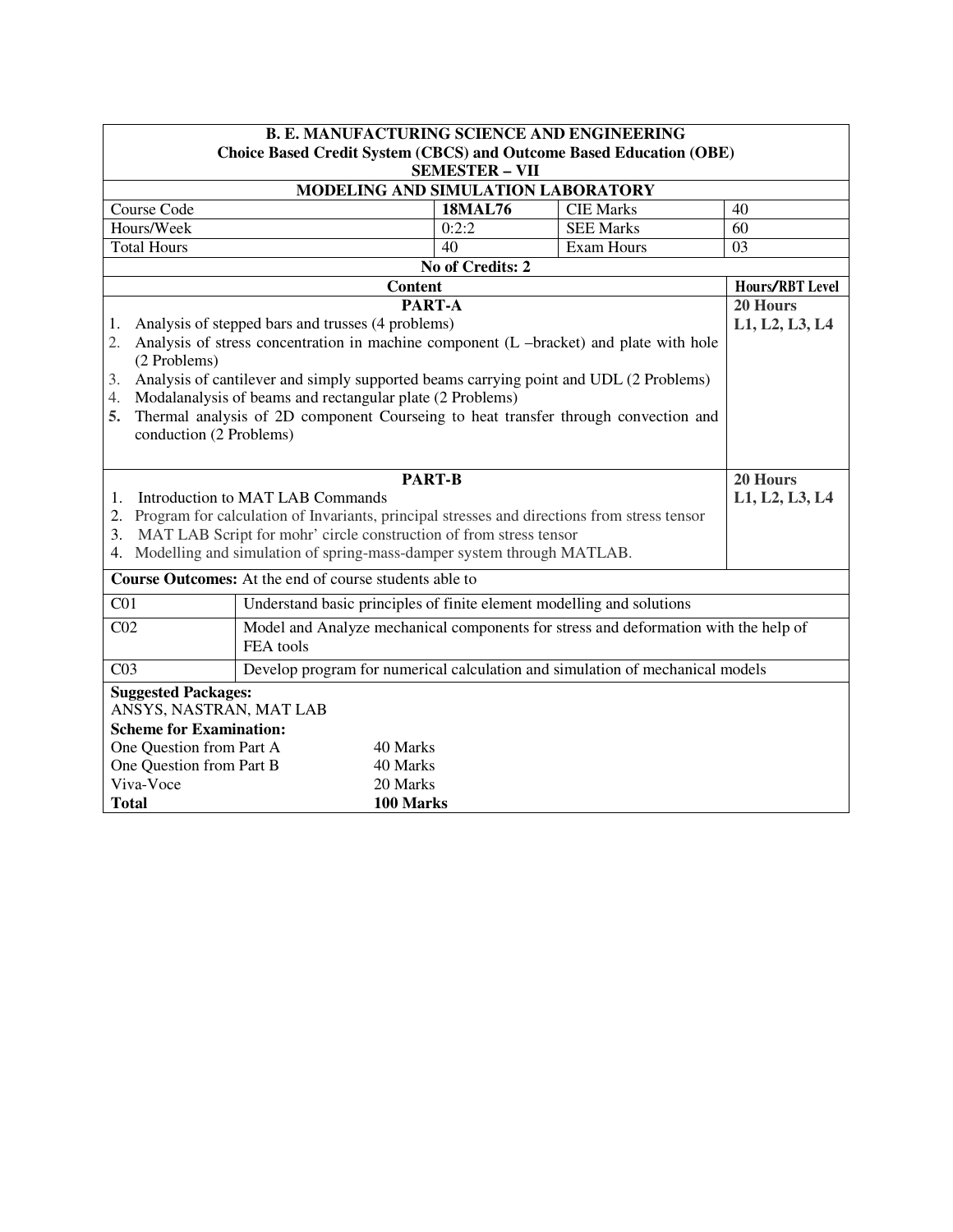| <b>B. E. MANUFACTURING SCIENCE AND ENGINEERING</b>                                                                                                                                                                                                                                                                                                                                                                                                                                                                                                                                                                                                                                                                                                                                                                                                                                                                                                                                                                            |                                                                                              |                                                                                                                  |                      |  |
|-------------------------------------------------------------------------------------------------------------------------------------------------------------------------------------------------------------------------------------------------------------------------------------------------------------------------------------------------------------------------------------------------------------------------------------------------------------------------------------------------------------------------------------------------------------------------------------------------------------------------------------------------------------------------------------------------------------------------------------------------------------------------------------------------------------------------------------------------------------------------------------------------------------------------------------------------------------------------------------------------------------------------------|----------------------------------------------------------------------------------------------|------------------------------------------------------------------------------------------------------------------|----------------------|--|
|                                                                                                                                                                                                                                                                                                                                                                                                                                                                                                                                                                                                                                                                                                                                                                                                                                                                                                                                                                                                                               | Choice Based Credit System (CBCS) and Outcome Based Education (OBE)<br><b>SEMESTER - VII</b> |                                                                                                                  |                      |  |
| HYDRAULIC CIRCUITS AND PROGRAMMABLE LOGIC CONTROLLERS (PLC)                                                                                                                                                                                                                                                                                                                                                                                                                                                                                                                                                                                                                                                                                                                                                                                                                                                                                                                                                                   | <b>LABORATORY</b>                                                                            |                                                                                                                  |                      |  |
| Course Code                                                                                                                                                                                                                                                                                                                                                                                                                                                                                                                                                                                                                                                                                                                                                                                                                                                                                                                                                                                                                   | <b>18MAL77</b>                                                                               | <b>CIE Marks</b>                                                                                                 | 40                   |  |
| Hours / Week                                                                                                                                                                                                                                                                                                                                                                                                                                                                                                                                                                                                                                                                                                                                                                                                                                                                                                                                                                                                                  | 1:0:2                                                                                        | <b>SEE Marks</b>                                                                                                 | 60                   |  |
| <b>Total Hours</b>                                                                                                                                                                                                                                                                                                                                                                                                                                                                                                                                                                                                                                                                                                                                                                                                                                                                                                                                                                                                            | 40                                                                                           | Exam Hours                                                                                                       | 03                   |  |
|                                                                                                                                                                                                                                                                                                                                                                                                                                                                                                                                                                                                                                                                                                                                                                                                                                                                                                                                                                                                                               | No. Of Credits:2                                                                             |                                                                                                                  |                      |  |
|                                                                                                                                                                                                                                                                                                                                                                                                                                                                                                                                                                                                                                                                                                                                                                                                                                                                                                                                                                                                                               | <b>Content</b>                                                                               |                                                                                                                  | Hours/RBT Level      |  |
|                                                                                                                                                                                                                                                                                                                                                                                                                                                                                                                                                                                                                                                                                                                                                                                                                                                                                                                                                                                                                               | Part A                                                                                       |                                                                                                                  |                      |  |
| 1. Meter-in and Meter-out in designing of Hydraulic Circuits using Single-rod cylinder<br>& 4/2 DCV/Manual lever operated valve.<br>Application of 4/3 position tandem centre configuration, DCV/Manually operated<br>2.<br>Valve to demonstrate application in forklifts.<br>Operation of Hydraulic motor using 4/3-way valve.<br>3.<br>Application of Hydraulic accumulator as stand by hydraulic energy source during<br>4.<br>power failures.<br>5. Design a hydraulic circuit and verify its operation over a hydraulic press.                                                                                                                                                                                                                                                                                                                                                                                                                                                                                           |                                                                                              |                                                                                                                  | 16 Hours<br>(L2, L3) |  |
|                                                                                                                                                                                                                                                                                                                                                                                                                                                                                                                                                                                                                                                                                                                                                                                                                                                                                                                                                                                                                               | Part B                                                                                       |                                                                                                                  |                      |  |
| <b>LOGIC GATES</b><br>1. To draw the ladder program for various logic gates using STEP 7 software and to<br>verify the correctness of the same using the PLC.<br><b>DEMORGAN LAW</b><br>2. To draw the ladder diagrams for De Morgan's laws and to verify the truth tables<br>of the same using the PLC.<br><b>ARITHMETIC OPERATIONS</b><br>24 Hours<br>3. To draw and verify the ladder diagram for arithmetic operations using the PLC.<br>(L2, L3)<br>TWO MOTOR SYSTEM (USE OF OFF DELAY TIMER)<br>4. To draw and verify the ladder diagram for the given problem using the PLC.<br>TWO MOTOR SYSTEM (USE OF ON DELAY TIMER)<br>5. To draw and verify the ladder diagram for the given problem using the PLC.<br><b>SELECTION COMMITTEE</b><br>6. To draw and verify the ladder diagram for the given problem using the PLC.<br>RAILWAY PLATFORM SIGNALLING<br>To draw and verify the ladder diagram for the given problem using the PLC.<br>7.<br>Course Outcomes: On completion of the course, students will be able to: |                                                                                              |                                                                                                                  |                      |  |
| CO <sub>1</sub><br>circuits.                                                                                                                                                                                                                                                                                                                                                                                                                                                                                                                                                                                                                                                                                                                                                                                                                                                                                                                                                                                                  | Understand the working of hydraulic valves, hydraulic motors, hydraulic packs and PLC        |                                                                                                                  |                      |  |
| CO <sub>2</sub>                                                                                                                                                                                                                                                                                                                                                                                                                                                                                                                                                                                                                                                                                                                                                                                                                                                                                                                                                                                                               | Design and verify the hydraulic circuits.                                                    |                                                                                                                  |                      |  |
| CO <sub>3</sub>                                                                                                                                                                                                                                                                                                                                                                                                                                                                                                                                                                                                                                                                                                                                                                                                                                                                                                                                                                                                               | Analyze PLC circuit diagrams by using basic electronic circuits.                             |                                                                                                                  |                      |  |
| <b>Books:</b><br>"Fluid Power with applications", Anthony Esposito, Pearson edition, 2000.<br>1.<br>"PLC and Industrial application", Madhuchhandan Gupta and SamarjitSen Gupta, Penram<br>2.<br>International Pub. (Indian) Pvt. Ltd., 2011.<br>2. FESTO, Fundamentals of Pneumatics, Vol I, II and III.<br>3.<br><b>Scheme of examination:</b>                                                                                                                                                                                                                                                                                                                                                                                                                                                                                                                                                                                                                                                                              |                                                                                              |                                                                                                                  |                      |  |
| One Question from Part A<br>One Question from Part B<br>Viva-voce                                                                                                                                                                                                                                                                                                                                                                                                                                                                                                                                                                                                                                                                                                                                                                                                                                                                                                                                                             | $=$<br>$=$<br>20 Marks<br>$=$                                                                | 40 Marks (10 marks for write $up + 30$ for conduction)<br>40 Marks (10 marks for write $up + 30$ for conduction) |                      |  |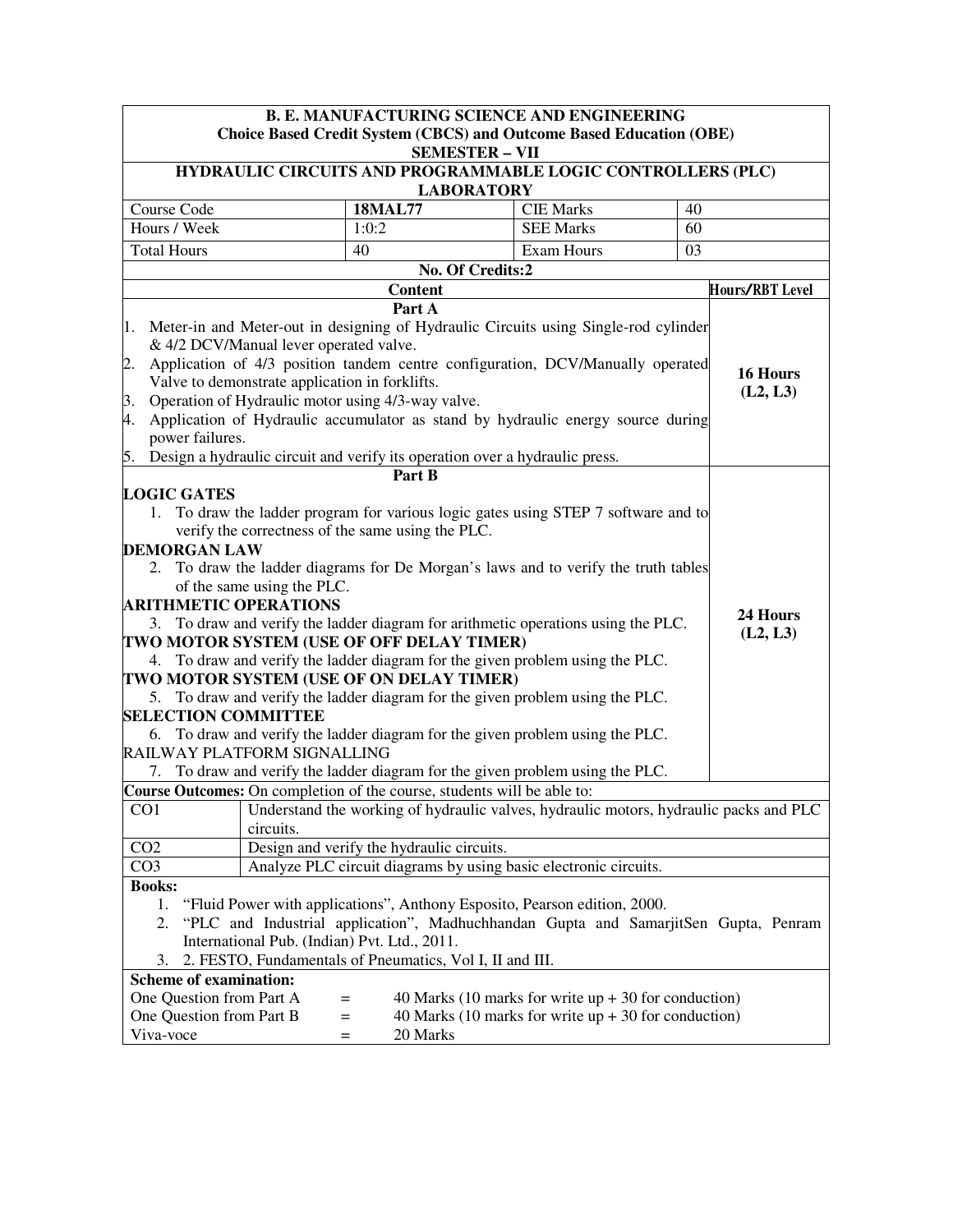| <b>B. E. MANUFACTURING SCIENCE AND ENGINEERING</b>                                                                                                                |                             |                  |                |  |
|-------------------------------------------------------------------------------------------------------------------------------------------------------------------|-----------------------------|------------------|----------------|--|
| <b>Choice Based Credit System (CBCS) and Outcome Based Education (OBE)</b>                                                                                        | <b>SEMESTER - VIII</b>      |                  |                |  |
|                                                                                                                                                                   | TOTAL QUALITY MANAGEMENT    |                  |                |  |
| Course Code                                                                                                                                                       | 18MA81                      | <b>CIE Marks</b> | 40             |  |
| Number of Hours/Week (L:T:P)                                                                                                                                      | 3:0:0                       | <b>SEE Marks</b> | 60             |  |
| <b>Total Number of Hours</b>                                                                                                                                      | 40                          | Exam. Hours      | 03             |  |
|                                                                                                                                                                   | <b>Number of Credits: 3</b> |                  |                |  |
| <b>Content</b>                                                                                                                                                    |                             |                  | Hours/RBTLevel |  |
| Module1                                                                                                                                                           |                             |                  | 08Hours        |  |
| Principles and Practice: Definition, basic approach, gurus of TQM, TQM                                                                                            |                             |                  | L1, L2, L3, L4 |  |
| Framework, awareness, defining quality, historical review, obstacles, benefits of TQM.                                                                            |                             |                  |                |  |
| Quality Management Systems: Introduction, benefits of ISO registration, ISO 9000                                                                                  |                             |                  |                |  |
| series of standards, ISO 9001 requirements.                                                                                                                       |                             |                  |                |  |
| Module2                                                                                                                                                           |                             |                  | 08 Hours       |  |
| <b>Leadership:</b> Definition, characteristics of quality leaders, leadership concept,                                                                            |                             |                  | L1, L2, L3, L4 |  |
| characteristics of effective people, ethics, the Deming philosophy, role of TQM                                                                                   |                             |                  |                |  |
| leaders, implementation, core values, concepts and framework, strategic planning                                                                                  |                             |                  |                |  |
| communication, decision making.                                                                                                                                   |                             |                  |                |  |
| <b>Module 3</b><br><b>Customer Satisfaction and Customer Involvement: Customer Satisfaction: customer</b>                                                         |                             |                  | 08 Hours       |  |
| and customer perception of quality, feedback, using customer complaints, service                                                                                  |                             |                  | L1, L2, L3, L4 |  |
| quality, translating needs into requirements, customer retention, case studies.                                                                                   |                             |                  |                |  |
| Employee Involvement - Motivation, employee surveys, empowerment, teams,                                                                                          |                             |                  |                |  |
| suggestion system, recognition and reward, gain sharing, performance appraisal,                                                                                   |                             |                  |                |  |
| unions and employee involvement, case studies.                                                                                                                    |                             |                  |                |  |
| <b>Module 4</b>                                                                                                                                                   |                             |                  | 08 Hours       |  |
| <b>Continuous Process Improvement:</b> process, the Juran trilogy, improvement<br>strategies, types of problems, the PDSA Cycle, problem-solving methods, Kaizen, |                             |                  | L1, L2, L3, L4 |  |
| reengineering, six sigma, case studies. Statistical Process Control : Pareto diagram,                                                                             |                             |                  |                |  |
| process flow diagram, cause and effect diagram, check sheets, histograms, statistical                                                                             |                             |                  |                |  |
| fundamentals, Control charts, state of control, out of control process, control charts for                                                                        |                             |                  |                |  |
| variables, control charts for attributes, scatter diagrams, case studies.                                                                                         |                             |                  |                |  |
| Module 5                                                                                                                                                          |                             |                  | 08 Hours       |  |
| Tools and Techniques: Benching marking, information technology, quality                                                                                           |                             |                  | L1, L2, L3, L4 |  |
| management systems, environmental management system, and quality function                                                                                         |                             |                  |                |  |
| deployment, quality by design, failure mode and effect analysis, product liability, total                                                                         |                             |                  |                |  |
| productive maintenance.                                                                                                                                           |                             |                  |                |  |
| Course Outcomes: After studying this course, students will be able to:                                                                                            |                             |                  |                |  |
| CO <sub>1</sub><br>Explain the various approaches of TQM.                                                                                                         |                             |                  |                |  |
| CO <sub>2</sub><br>Infer the customer perception of quality                                                                                                       |                             |                  |                |  |
| CO <sub>3</sub><br>Analyze customer needs and perceptions to design feedback systems.                                                                             |                             |                  |                |  |
| CO <sub>4</sub><br>Apply statistical tools for continuous improvement of systems                                                                                  |                             |                  |                |  |
| CO <sub>5</sub><br>Apply the tools and technique for effective implementation of TQM.                                                                             |                             |                  |                |  |
| <b>Text Books:</b>                                                                                                                                                |                             |                  |                |  |
| Total Quality Management: Dale H. Besterfield, Publisher -Pearson Education India, ISBN:<br>1.<br>8129702606, Edition 03.                                         |                             |                  |                |  |
| Total Quality Management for Engineers: M. Zairi, ISBN:1855730243, Publisher: Wood head<br>2.<br>Publishing                                                       |                             |                  |                |  |
| <b>Reference Books:</b>                                                                                                                                           |                             |                  |                |  |
| Managing for Quality and Performance Excellence by James R. Evans and William M Lindsay, 9th<br>1.<br>edition, Publisher Cengage Learning.                        |                             |                  |                |  |

2. A New American TQM, four revolutions in management, Shoji Shiba, Alan Graham, David Walden,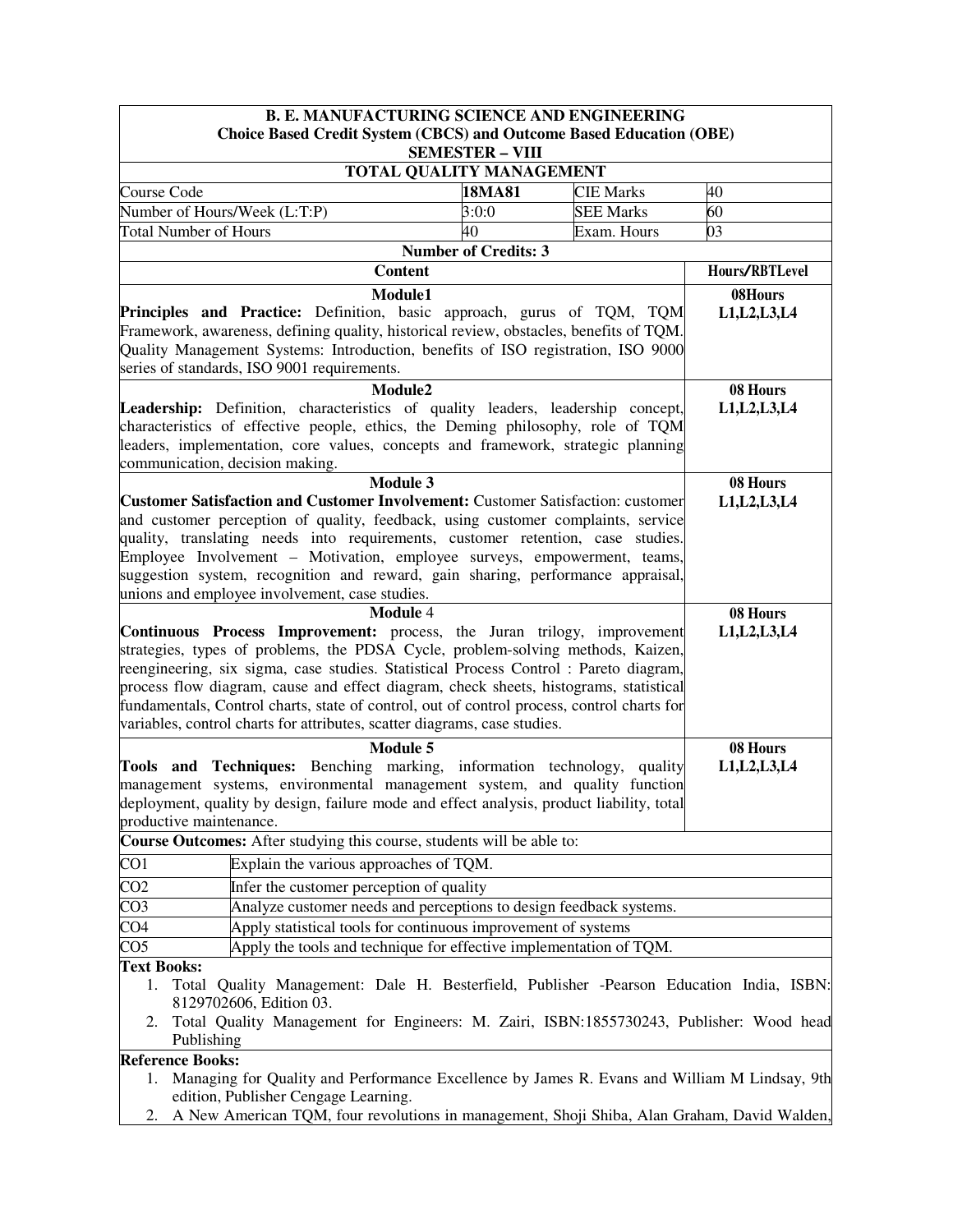Productivity press, Oregon, 1990

- 3. Organizational Excellence through TQM, H. Lal, New age Publications, 2008.
- 4. Engineering Optimization Methods and Applications, A Ravindran, K, M. Ragsdell, Willey India Private Limited,2nd Edition,2006.
- 5. Introduction to Operations Research- Concepts and Cases, F.S. Hillier. G.J. Lieberman, 9th Edition, Tata McGraw Hill. 2010.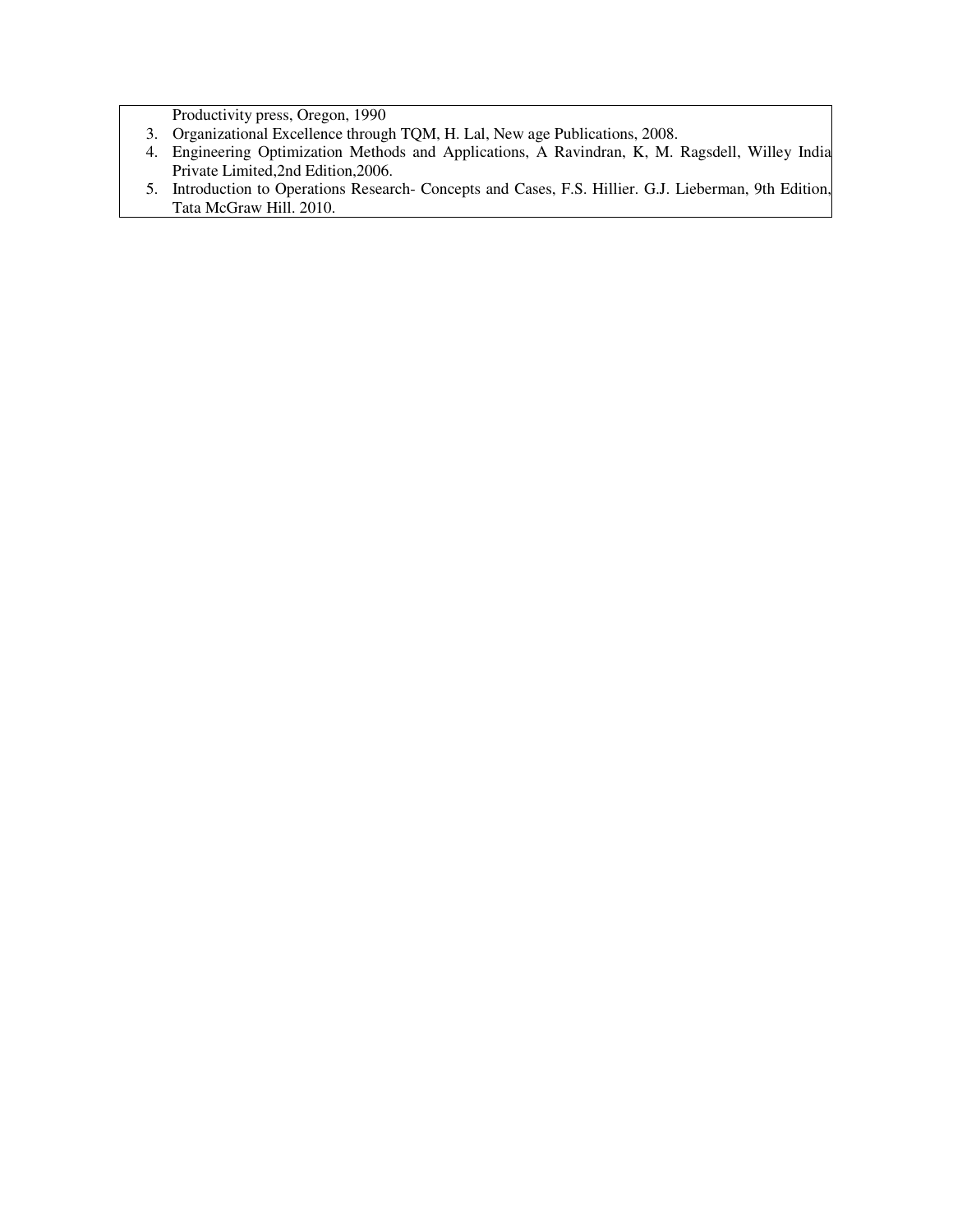|                                                                            |                                                                                                                                                                       |                             | <b>B. E. MANUFACTURING SCIENCE AND ENGINEERING</b> |                 |  |  |  |
|----------------------------------------------------------------------------|-----------------------------------------------------------------------------------------------------------------------------------------------------------------------|-----------------------------|----------------------------------------------------|-----------------|--|--|--|
| <b>Choice Based Credit System (CBCS) and Outcome Based Education (OBE)</b> |                                                                                                                                                                       |                             |                                                    |                 |  |  |  |
| <b>SEMESTER - VIII</b><br><b>FLEXIBLE MANUFACTURING SYSTEMS</b>            |                                                                                                                                                                       |                             |                                                    |                 |  |  |  |
|                                                                            | Course Code                                                                                                                                                           | 18MA821                     | <b>CIE Marks</b>                                   | 20              |  |  |  |
|                                                                            | Number of Hours/Week (L:T:P)                                                                                                                                          | 3:0:0                       | <b>SEE Marks</b>                                   | 80              |  |  |  |
|                                                                            | <b>Total Number of Hours</b>                                                                                                                                          | 40                          | Exam. Hours                                        | 03              |  |  |  |
|                                                                            |                                                                                                                                                                       | <b>Number of Credits: 3</b> |                                                    |                 |  |  |  |
|                                                                            | <b>Content</b>                                                                                                                                                        |                             |                                                    | Hours/RBT Level |  |  |  |
| <b>Module1</b>                                                             |                                                                                                                                                                       |                             |                                                    | 8 Hours         |  |  |  |
|                                                                            | PLANNING,<br><b>SCHEDULING</b><br><b>AND</b>                                                                                                                          | <b>CONTROL</b>              | OF<br><b>FLEXIBLE</b>                              | L1, L2, L3      |  |  |  |
|                                                                            | <b>MANUFACTURING SYSTEMS:</b> Introduction to FMS– development of manufacturing                                                                                       |                             |                                                    |                 |  |  |  |
|                                                                            | systems – benefits – major elements – types of flexibility – FMS application and                                                                                      |                             |                                                    |                 |  |  |  |
|                                                                            | flexibility -single product, single batch, n - batch scheduling                                                                                                       |                             |                                                    |                 |  |  |  |
| <b>Module 2</b>                                                            | <b>COMPUTER</b>                                                                                                                                                       |                             |                                                    | 8 Hours         |  |  |  |
|                                                                            | <b>CONTROL</b><br><b>AND</b><br><b>MANUFACTURING SYSTEMS:</b> Introduction – composition of FMS– hierarchy of                                                         | <b>SOFTWARE</b>             | <b>FOR</b><br><b>FLEXIBLE</b>                      | L1, L2, L3, L4  |  |  |  |
|                                                                            | computer control –computer control of work center and assembly lines – FMS supervisory                                                                                |                             |                                                    |                 |  |  |  |
|                                                                            | computer control                                                                                                                                                      |                             |                                                    |                 |  |  |  |
| <b>Module 3</b>                                                            |                                                                                                                                                                       |                             |                                                    | 8 Hours         |  |  |  |
|                                                                            | FMS SIMULATION AND DATA BASE: Application of simulation - model of FMS-                                                                                               |                             |                                                    | L1, L2, L3, L4  |  |  |  |
|                                                                            | simulation software – limitation – manufacturing data systems – data flow – FMS                                                                                       |                             |                                                    |                 |  |  |  |
|                                                                            | database systems - planning for FMS database                                                                                                                          |                             |                                                    |                 |  |  |  |
| <b>Module 4</b>                                                            |                                                                                                                                                                       |                             |                                                    | 8 Hours         |  |  |  |
|                                                                            | <b>GROUP TECHNOLOGY AND JUSTIFICATION OF FMS</b>                                                                                                                      |                             |                                                    | L1, L2, L3, L4  |  |  |  |
|                                                                            | Introduction - matrix formulation - mathematical programming formulation -graph                                                                                       |                             |                                                    |                 |  |  |  |
|                                                                            | formulation – knowledge based system for group technology – economic justification of                                                                                 |                             |                                                    |                 |  |  |  |
| <b>FMS</b>                                                                 |                                                                                                                                                                       |                             |                                                    |                 |  |  |  |
| <b>Module 5</b>                                                            |                                                                                                                                                                       |                             |                                                    | 8 Hours         |  |  |  |
|                                                                            | APPLICATIONS OF FMS AND FACTORY OF THE FUTURE FMS: Application<br>L1, L2, L3, L4<br>in machining, sheet metal fabrication, prismatic component production - aerospace |                             |                                                    |                 |  |  |  |
|                                                                            | application – FMS development towards factories of the future – artificial intelligence and                                                                           |                             |                                                    |                 |  |  |  |
|                                                                            | expert systems in FMS                                                                                                                                                 |                             |                                                    |                 |  |  |  |
|                                                                            | Course Outcomes: After studying this course, students will be able to:                                                                                                |                             |                                                    |                 |  |  |  |
| CO1                                                                        | Explain the concepts of Planning, Scheduling and control of Flexible Manufacturing systems                                                                            |                             |                                                    |                 |  |  |  |
| CO <sub>2</sub>                                                            |                                                                                                                                                                       |                             |                                                    |                 |  |  |  |
| CO <sub>3</sub>                                                            | Perform Planning, Scheduling and control of Flexible Manufacturing systems                                                                                            |                             |                                                    |                 |  |  |  |
|                                                                            | Apply flexible manufacturing system to perform simulation on software's use of group technology to<br>product classification                                          |                             |                                                    |                 |  |  |  |
| CO4                                                                        | Apply the concept of artificial intelligence and expert systems in FMS                                                                                                |                             |                                                    |                 |  |  |  |
|                                                                            | <b>TEXT BOOKS</b>                                                                                                                                                     |                             |                                                    |                 |  |  |  |
| 1.                                                                         | Jha, N.K. "Handbook of flexible manufacturing systems", Academic Press Inc., 1991.                                                                                    |                             |                                                    |                 |  |  |  |
|                                                                            | <b>REFERENCES:</b>                                                                                                                                                    |                             |                                                    |                 |  |  |  |
| 1.                                                                         | Radhakrishnan P. and Subramanyan S., "CAD/CAM/CIM", Wiley Eastern Ltd., New AgeInternational                                                                          |                             |                                                    |                 |  |  |  |
|                                                                            | Ltd., 1994.                                                                                                                                                           |                             |                                                    |                 |  |  |  |
| 2.                                                                         | Raouf, A. and Ben-Daya, M., Editors, "Flexible manufacturing systems: recent development", Elsevier<br>Science, 1995.                                                 |                             |                                                    |                 |  |  |  |
| 3.                                                                         | Groover M.P., "Automation, Production Systems and Computer Integrated Manufacturing", Prentice Hall<br>of India Pvt., New Delhi, 1996.                                |                             |                                                    |                 |  |  |  |
| 4.                                                                         | Kalpakjian, "Manufacturing Engineering and Technology", Addison-Wesley Publishing Co., 1995.                                                                          |                             |                                                    |                 |  |  |  |
| 5.                                                                         | Taiichi Ohno, "Toyota Production System: Beyond large-scale Production", Productivity Press (India) Pvt.                                                              |                             |                                                    |                 |  |  |  |
|                                                                            | Ltd. 1992                                                                                                                                                             |                             |                                                    |                 |  |  |  |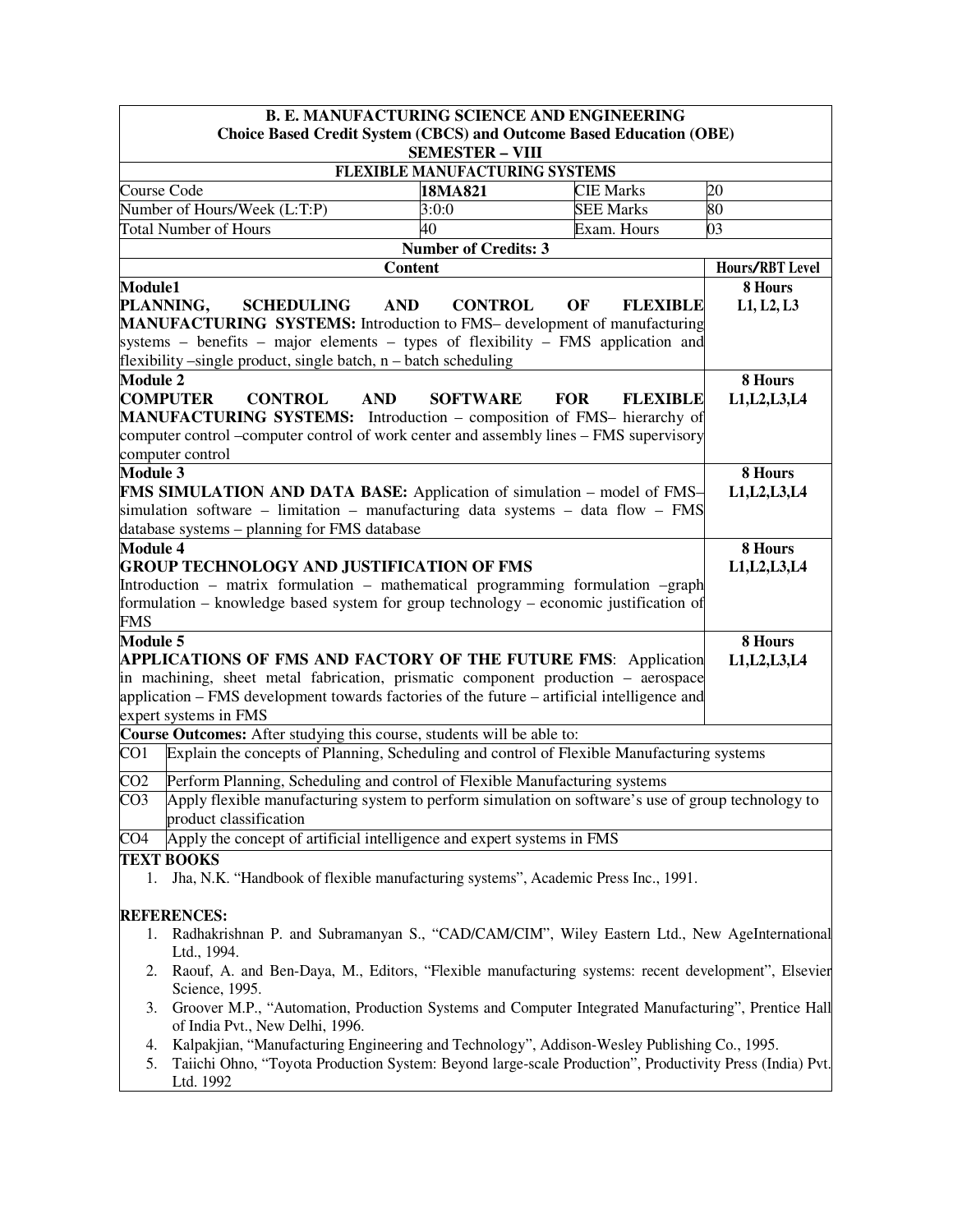| <b>B. E. MANUFACTURING SCIENCE AND ENGINEERING</b>                                                                                                                                                                                                                                                                                                                                                                                                                                 |                                                                                                                                                                                                                                                                                                                                                                                                                                                     |                             |                           |                           |  |  |
|------------------------------------------------------------------------------------------------------------------------------------------------------------------------------------------------------------------------------------------------------------------------------------------------------------------------------------------------------------------------------------------------------------------------------------------------------------------------------------|-----------------------------------------------------------------------------------------------------------------------------------------------------------------------------------------------------------------------------------------------------------------------------------------------------------------------------------------------------------------------------------------------------------------------------------------------------|-----------------------------|---------------------------|---------------------------|--|--|
|                                                                                                                                                                                                                                                                                                                                                                                                                                                                                    | <b>Choice Based Credit System (CBCS) and Outcome Based Education (OBE)</b>                                                                                                                                                                                                                                                                                                                                                                          |                             |                           |                           |  |  |
| <b>SEMESTER - VIII</b><br>PRODUCT LIFECYCLE MANAGEMENT                                                                                                                                                                                                                                                                                                                                                                                                                             |                                                                                                                                                                                                                                                                                                                                                                                                                                                     |                             |                           |                           |  |  |
| Course Code                                                                                                                                                                                                                                                                                                                                                                                                                                                                        |                                                                                                                                                                                                                                                                                                                                                                                                                                                     | 18MA822                     | <b>CIE Marks</b>          | 20                        |  |  |
|                                                                                                                                                                                                                                                                                                                                                                                                                                                                                    | Number of Hours/Week (L:T:P)                                                                                                                                                                                                                                                                                                                                                                                                                        | 3:0:0                       | <b>SEE Marks</b>          | 80                        |  |  |
|                                                                                                                                                                                                                                                                                                                                                                                                                                                                                    | <b>Total Number of Hours</b>                                                                                                                                                                                                                                                                                                                                                                                                                        | 40                          | Exam. Hours               | 03                        |  |  |
|                                                                                                                                                                                                                                                                                                                                                                                                                                                                                    |                                                                                                                                                                                                                                                                                                                                                                                                                                                     | <b>Number of Credits: 3</b> |                           |                           |  |  |
|                                                                                                                                                                                                                                                                                                                                                                                                                                                                                    | <b>Content</b>                                                                                                                                                                                                                                                                                                                                                                                                                                      |                             |                           | Hours/RBT Level           |  |  |
|                                                                                                                                                                                                                                                                                                                                                                                                                                                                                    | Module - 1                                                                                                                                                                                                                                                                                                                                                                                                                                          |                             |                           | 8 Hours                   |  |  |
| INTRODUCTION TO PLM AND PDM: Introduction to PLM, Need forPLM,<br>Opportunities and benefits of PLM, different views of PLM, components of PLM, phases<br>of PLM, PLM feasibility study. PLM Strategies, strategy elements, its identification,<br>selection and implementation. Product Data Management, implementation of PDM<br>systems.                                                                                                                                        |                                                                                                                                                                                                                                                                                                                                                                                                                                                     |                             |                           | L1, L2, L3                |  |  |
|                                                                                                                                                                                                                                                                                                                                                                                                                                                                                    | $Module - 2$                                                                                                                                                                                                                                                                                                                                                                                                                                        |                             |                           | 8 Hours                   |  |  |
| <b>PRODUCT DESIGN:</b> Engineering design, organization and decomposition in product<br>design, product design process, methodical evolution in product design, concurrent<br>engineering, design for 'X' and design central development model. Strategies for recovery<br>at end of life, recycling, human factors in product design. Modeling and simulation in<br>product.                                                                                                      |                                                                                                                                                                                                                                                                                                                                                                                                                                                     |                             | L1, L2, L3, L4            |                           |  |  |
|                                                                                                                                                                                                                                                                                                                                                                                                                                                                                    | $Module - 3$                                                                                                                                                                                                                                                                                                                                                                                                                                        |                             |                           | 8 Hours                   |  |  |
| product.                                                                                                                                                                                                                                                                                                                                                                                                                                                                           | PRODUCT DEVELOPMENT: New Product Development, Structuring new product<br>development, building decision support system, Estimating market opportunities for new<br>product, new product financial control, implementing new product development, market<br>entry decision, launching and tracking new product program. Concept of redesign of                                                                                                       |                             |                           | L1, L2, L3, L4            |  |  |
| Module - 4<br><b>TECHNOLOGY FORECASTING:</b> Technological change, methods of technology<br>forecasting, relevance trees, morphological methods, flow diagram and combining<br>forecast of technologies Integration of technological product innovation and product<br>development in business processes within enterprises, methods and tools in the innovation<br>process according to the situation, methods and tools in the innovation process according<br>to the situation. |                                                                                                                                                                                                                                                                                                                                                                                                                                                     |                             | 8 Hours<br>L1, L2, L3, L4 |                           |  |  |
| of items.                                                                                                                                                                                                                                                                                                                                                                                                                                                                          | $Module - 5$<br>PRODUCT BUILDING AND STRUCTURES: Virtual product development tools for<br>components, machines, and manufacturing plants: 3D CAD systems, digital mock-up,<br>model building, model analysis, production (process) planning, and product data<br>technology, Product structures: Variant management, product configuration, material<br>master data, product description data, Data models, Life cycles of individual items, status |                             |                           | 8 Hours<br>L1, L2, L3, L4 |  |  |
|                                                                                                                                                                                                                                                                                                                                                                                                                                                                                    | Course Outcomes: After studying this course, students will be able to:                                                                                                                                                                                                                                                                                                                                                                              |                             |                           |                           |  |  |
| CO1                                                                                                                                                                                                                                                                                                                                                                                                                                                                                | Explain the various strategies of PLM and Product Data Management.                                                                                                                                                                                                                                                                                                                                                                                  |                             |                           |                           |  |  |
| CO <sub>2</sub>                                                                                                                                                                                                                                                                                                                                                                                                                                                                    | Describe decomposition of product design and model simulation.                                                                                                                                                                                                                                                                                                                                                                                      |                             |                           |                           |  |  |
| CO <sub>3</sub>                                                                                                                                                                                                                                                                                                                                                                                                                                                                    | Apply the concept of New Product Development and its structuring.                                                                                                                                                                                                                                                                                                                                                                                   |                             |                           |                           |  |  |
| CO <sub>4</sub>                                                                                                                                                                                                                                                                                                                                                                                                                                                                    | Analyze the technological forecasting and the tools in the innovation.                                                                                                                                                                                                                                                                                                                                                                              |                             |                           |                           |  |  |
| CO <sub>5</sub>                                                                                                                                                                                                                                                                                                                                                                                                                                                                    | Apply the virtual product development and model analysis.                                                                                                                                                                                                                                                                                                                                                                                           |                             |                           |                           |  |  |
| <b>Text Books:</b>                                                                                                                                                                                                                                                                                                                                                                                                                                                                 |                                                                                                                                                                                                                                                                                                                                                                                                                                                     |                             |                           |                           |  |  |
| 1.<br>6.                                                                                                                                                                                                                                                                                                                                                                                                                                                                           | Product Lifecycle Management: Paradigm for 21st Century Product Realization, Stark, John.<br>Springer-Verlag, 2004. ISBN 1852338105<br>Fabio Giudice, Guido La Rosa, Product Design for the environment-A life cycle approach, Taylor &                                                                                                                                                                                                             |                             |                           |                           |  |  |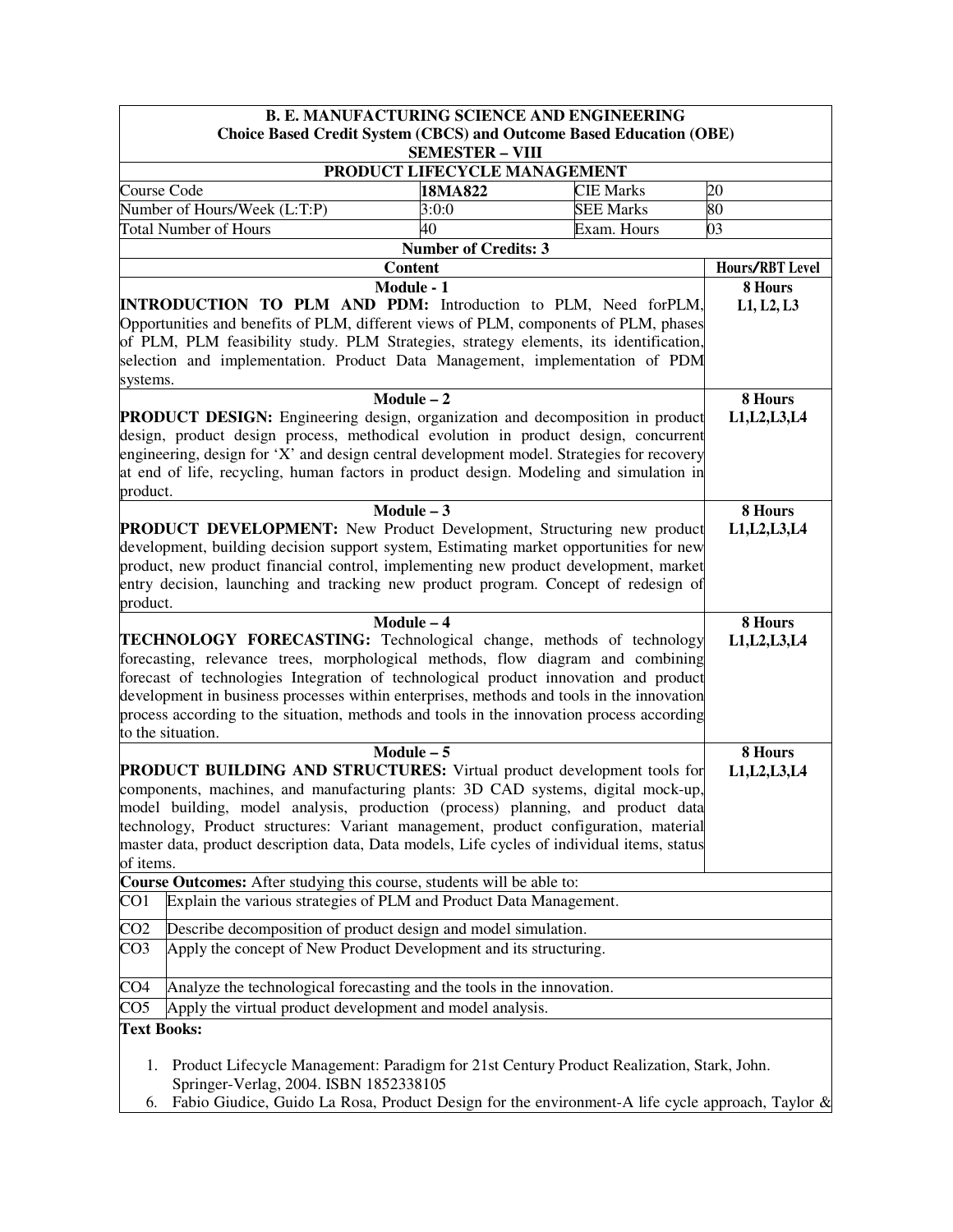Francis 2006

**Reference Books:** 

- **1.** Saaksvuori Antti/ Immonen Anselmie, Product Life Cycle Management Springer, Dreamtech, 3-540- 25731-4
- **2.** Product Lifecycle Management, Michael Grieves, Tata McGraw Hill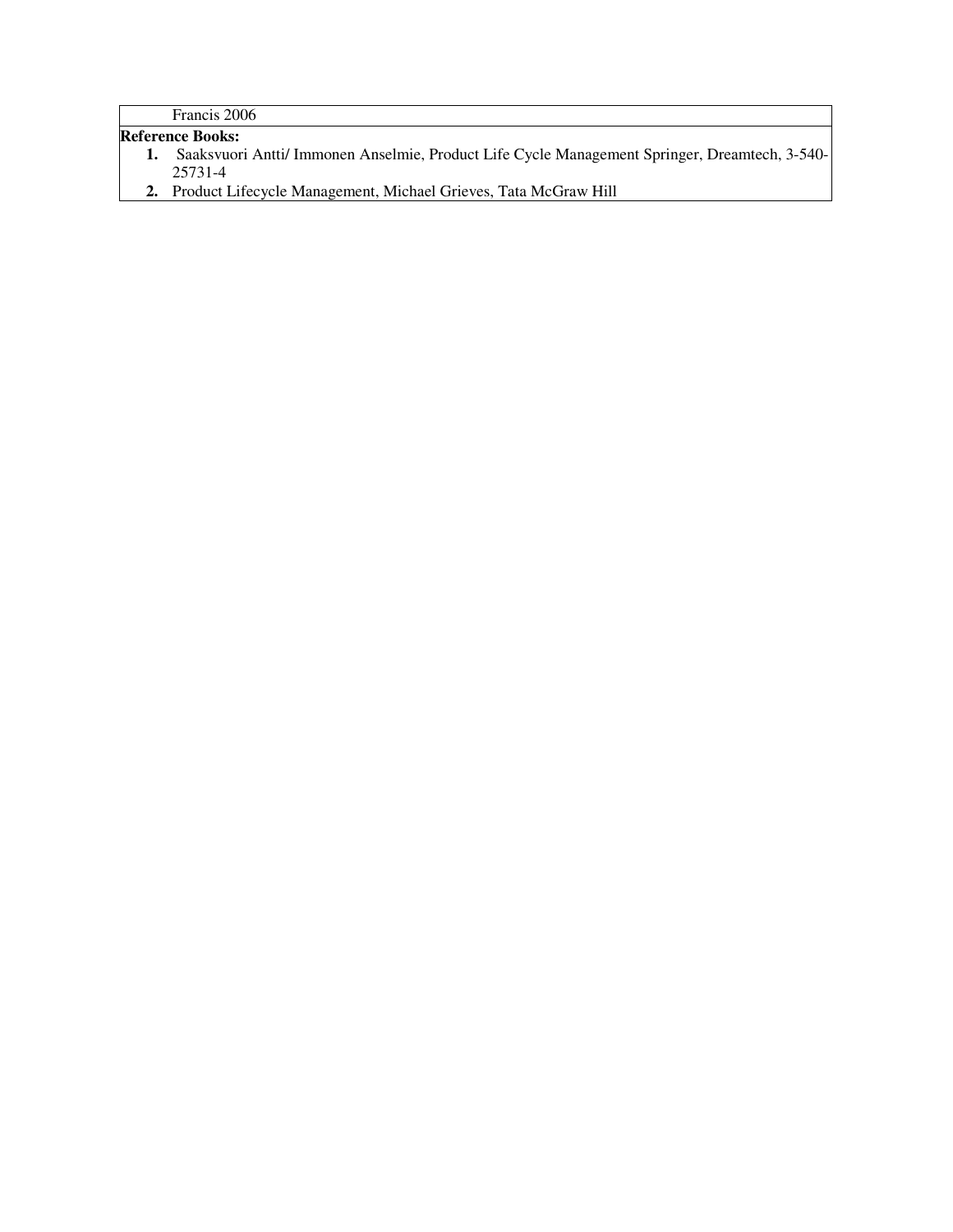|                                                                                        | <b>B. E. MANUFACTURING SCIENCE AND ENGINEERING</b>                                                                                                                                    |                             |  |                  |                           |  |
|----------------------------------------------------------------------------------------|---------------------------------------------------------------------------------------------------------------------------------------------------------------------------------------|-----------------------------|--|------------------|---------------------------|--|
|                                                                                        | <b>Choice Based Credit System (CBCS) and Outcome Based Education (OBE)</b>                                                                                                            |                             |  |                  |                           |  |
|                                                                                        |                                                                                                                                                                                       | <b>SEMESTER - VIII</b>      |  |                  |                           |  |
| PROJECT MANAGEMENT                                                                     |                                                                                                                                                                                       |                             |  |                  |                           |  |
| Course Code                                                                            |                                                                                                                                                                                       | 18MA823                     |  | <b>CIE Marks</b> | 40                        |  |
|                                                                                        | Number of Hours/Week (L:T:P)                                                                                                                                                          | 3:0:0                       |  | <b>SEE Marks</b> | 60                        |  |
|                                                                                        | <b>Total Number of Hours</b>                                                                                                                                                          | 40                          |  | Exam. Hours      | 03                        |  |
|                                                                                        |                                                                                                                                                                                       | <b>Number of Credits: 3</b> |  |                  |                           |  |
|                                                                                        |                                                                                                                                                                                       | <b>Content</b>              |  |                  | Hours/RBTLevel            |  |
|                                                                                        |                                                                                                                                                                                       | <b>Module 1</b>             |  |                  | 08 Hours                  |  |
|                                                                                        | Introduction: Definition of project, characteristics of projects, understand projects, types of                                                                                       |                             |  |                  | L1, L2, L3, L4            |  |
|                                                                                        | projects, scalability of project tools, project roles Project Selection and Prioritization -                                                                                          |                             |  |                  |                           |  |
|                                                                                        | Strategic planning process, Strategic analysis, strategic objectives, portfolio alignment -                                                                                           |                             |  |                  |                           |  |
|                                                                                        | identifying potential projects, methods of selecting projects, financial mode / scoring models                                                                                        |                             |  |                  |                           |  |
|                                                                                        | to select projects, prioritizing projects, securing and negotiating projects.                                                                                                         |                             |  |                  |                           |  |
|                                                                                        |                                                                                                                                                                                       | <b>Module 2</b>             |  |                  | 08 Hours                  |  |
|                                                                                        | Planning Projects: Defining the project scope, Project scope checklist, Project priorities,                                                                                           |                             |  |                  | L1, L2, L3, L4            |  |
|                                                                                        | Work Breakdown Structure (WBS), Integrating WBS with organization, coding the WBS for<br>the information system.                                                                      |                             |  |                  |                           |  |
|                                                                                        | Scheduling Projects: Purpose of a project schedule, historical development, how project                                                                                               |                             |  |                  |                           |  |
|                                                                                        | schedules are limited and created, develop project schedules, uncertainty in project                                                                                                  |                             |  |                  |                           |  |
|                                                                                        | schedules, Gantt chart.                                                                                                                                                               |                             |  |                  |                           |  |
|                                                                                        |                                                                                                                                                                                       |                             |  |                  |                           |  |
|                                                                                        | Resourcing Projects: Abilities needed when resourcing projects, estimate resource needs,                                                                                              | Module 3                    |  |                  | 08 Hour<br>L1, L2, L3, L4 |  |
|                                                                                        | creating staffing management plant, project team composition issues, Budgeting Projects:                                                                                              |                             |  |                  |                           |  |
|                                                                                        | Cost planning, cost estimating, cost budgeting, establishing cost control.                                                                                                            |                             |  |                  |                           |  |
|                                                                                        |                                                                                                                                                                                       |                             |  |                  |                           |  |
|                                                                                        | Project Risk Planning: Risk Management Planning, risk identification, risk analysis, risk<br>response planning, Project Quality Planning and Project Kick off: Development of quality |                             |  |                  |                           |  |
|                                                                                        | concepts, project quality management plan, project quality tools, kick off project, baseline                                                                                          |                             |  |                  |                           |  |
|                                                                                        | and communicate project management plan, using Microsoft Project for project baselines.                                                                                               |                             |  |                  |                           |  |
|                                                                                        |                                                                                                                                                                                       | <b>Module 4</b>             |  |                  | 08 Hours                  |  |
|                                                                                        | Performing Projects: Project supply chain management: - Plan purchasing and acquisitions,                                                                                             |                             |  |                  | L1, L2, L3, L4            |  |
|                                                                                        | plan contracting, contact types, project partnering and collaborations, project supply chain                                                                                          |                             |  |                  |                           |  |
|                                                                                        | management. 28 Project Progress and Results: Project Balanced Scorecard Approach,                                                                                                     |                             |  |                  |                           |  |
|                                                                                        | Internal project, customer, financial issues, Finishing the project: Terminate project early,                                                                                         |                             |  |                  |                           |  |
|                                                                                        | finish projects on time, secure customer feedback and approval, knowledge management,                                                                                                 |                             |  |                  |                           |  |
|                                                                                        | perform administrative and contract closure.                                                                                                                                          |                             |  |                  |                           |  |
|                                                                                        |                                                                                                                                                                                       | Module 5                    |  |                  | 08 Hours                  |  |
|                                                                                        | Network Analysis Introduction, network construction - rules, Fulkerson's rule for                                                                                                     |                             |  |                  | L1, L2, L3, L4            |  |
|                                                                                        | numbering the events, AON and AOA diagrams; Critical path method (CPM) to find the                                                                                                    |                             |  |                  |                           |  |
| expected completion time of a project, floats; PERTfor finding expected duration of an |                                                                                                                                                                                       |                             |  |                  |                           |  |
|                                                                                        | activity and project, determining the probability of completing a project, predicting the                                                                                             |                             |  |                  |                           |  |
|                                                                                        | completion time of project; crashing of simple projects.                                                                                                                              |                             |  |                  |                           |  |
|                                                                                        | Course Outcomes: After studying this course, students will be able to:                                                                                                                |                             |  |                  |                           |  |
| CO <sub>1</sub>                                                                        | Understand the selection, prioritization and initiation of individual projects and strategic role of project                                                                          |                             |  |                  |                           |  |
|                                                                                        | management.                                                                                                                                                                           |                             |  |                  |                           |  |
| CO <sub>2</sub>                                                                        | Understand the work breakdown structure by integrating it with organization.                                                                                                          |                             |  |                  |                           |  |
| CO <sub>3</sub>                                                                        | Understand the scheduling and uncertainty in projects.                                                                                                                                |                             |  |                  |                           |  |
| CO <sub>4</sub>                                                                        | Students will be able to understand risk management planning using project quality tools.                                                                                             |                             |  |                  |                           |  |
| CO <sub>5</sub>                                                                        | Understand the activities like purchasing, acquisitions, contracting, partnering and collaborations                                                                                   |                             |  |                  |                           |  |
|                                                                                        | related to performing projects.                                                                                                                                                       |                             |  |                  |                           |  |